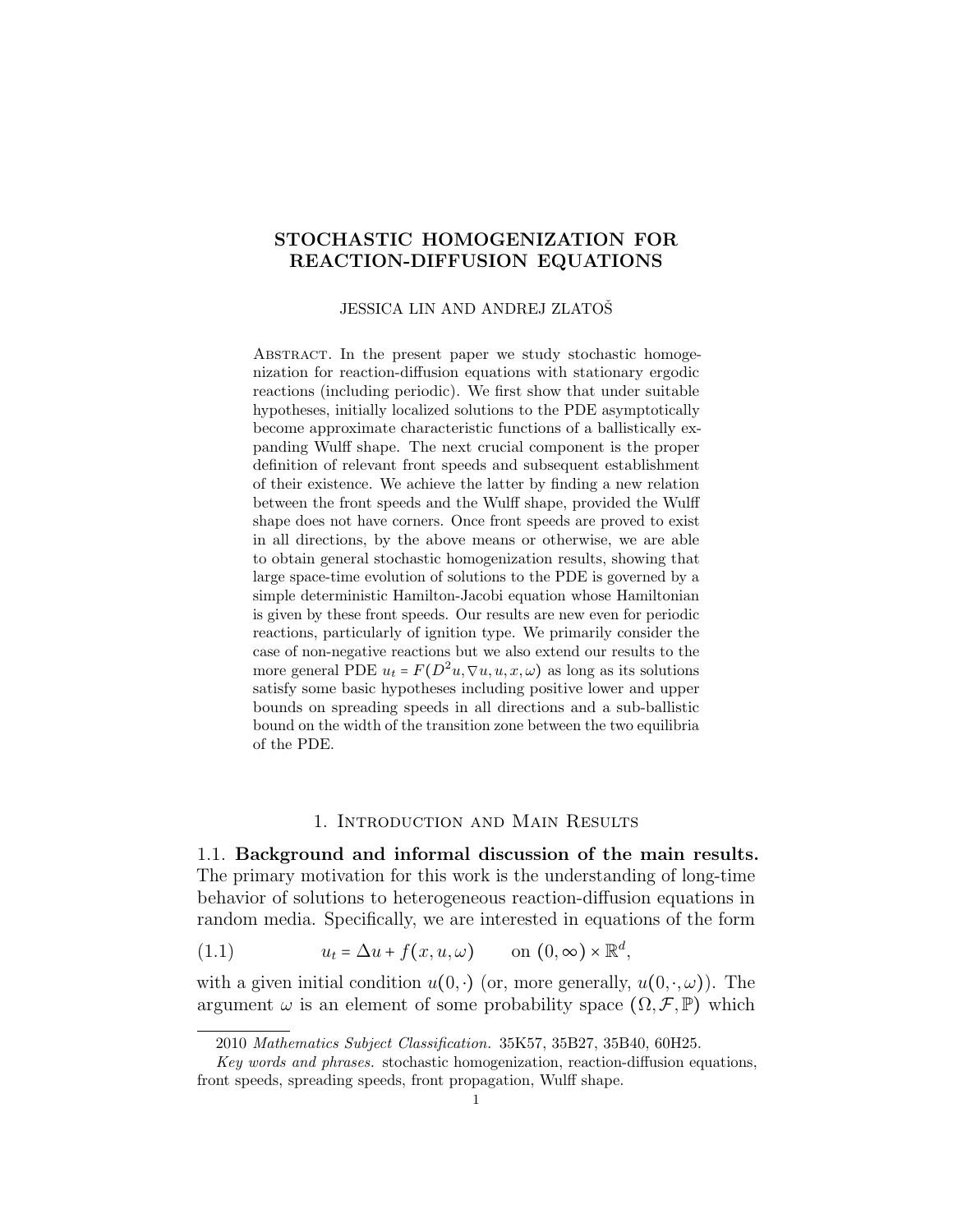models the random environment via a random (stationary ergodic in the spatial variable x) nonlinear reaction function  $f(\cdot, \cdot, \omega)$ . We are primarily concerned with ignition and monostable reactions here (see Subsection [1.3](#page-12-0) for the precise hypotheses), which model phenomena such as combustion, chemical kinetics, or population dynamics, with  $u$ representing temperature, concentration of a reactant, or density of a species. Nevertheless, several of our results can be generalized to other types of reactions (including bistable and mixed types), as well as to other "phase transition" processes modeled by the more general PDE

<span id="page-1-1"></span>(1.2) 
$$
u_t = F(D^2u, \nabla u, u, x, \omega) \quad \text{on } (0, \infty) \times \mathbb{R}^d,
$$

(see Subsection [1.4](#page-21-0) below). This includes, for instance, some (viscous) Hamilton-Jacobi equations with possibly non-convex or non-coercive Hamiltonians, or the porous medium equation.

These equations are frequently used in modeling invasions of one equilibrium state of a physical process by another, such as forest fires (burned area invades unburned regions) or spreading of invasive species. It is standard to let these equilibria be  $u^- \equiv 0$  and  $u^+ \equiv 1$ , in which case one considers  $f(\cdot, 0, \cdot) \equiv f(\cdot, 1, \cdot) \equiv 0$  and solutions  $0 \le u \le 1$  (the latter being guaranteed by  $0 \leq u(0, \cdot) \leq 1$ . However, our results can again be extended to more general situations, including with  $\omega$ -dependent equilibria  $u^-(\cdot,\omega) < u^+(\cdot,\omega)$ .

When studying long-time (and thus also large-scale) evolution of solutions to  $(1.1)$ , it is natural to consider the rescaled functions

<span id="page-1-2"></span>(1.3) 
$$
u^{\varepsilon}(t,x,\omega) \coloneqq u\left(\frac{t}{\varepsilon},\frac{x}{\varepsilon},\omega\right),
$$

with  $\varepsilon > 0$  small. This turns  $(1.1)$  into

<span id="page-1-0"></span>(1.4) 
$$
u_t^{\varepsilon} = \varepsilon \Delta u^{\varepsilon} + \frac{1}{\varepsilon} f\left(\frac{x}{\varepsilon}, u^{\varepsilon}, \omega\right) \qquad \text{on } (0, \infty) \times \mathbb{R}^d,
$$

making the scale of the heterogeneities in  $f$  microscopic. One might therefore hope that in the limit  $\varepsilon \to 0$ , we can observe an effective homogeneous deterministic behavior of solutions. Specifically, if one solves [\(1.4\)](#page-1-0) with an initial condition that is independent of  $\varepsilon, \omega$  (or at least converges to an  $\omega$ -independent limit as  $\varepsilon \to 0$ , then the solutions  $u^{\varepsilon}$  also converge to some  $\omega$ -independent function  $\overline{u}$  that solves a PDE whose coefficients do not depend on x or  $\omega$ . This is the principal goal of the theory of homogenization of [\(1.1\)](#page-0-0) and other PDE.

Before diving into a more detailed discussion of this problem and the history of past developments, let us briefly list here our main results for the convenience of the expert reader. The main results for reaction-diffusion equations [\(1.1\)](#page-0-0) are Theorems [1.4](#page-17-0) and [1.7,](#page-19-0) which prove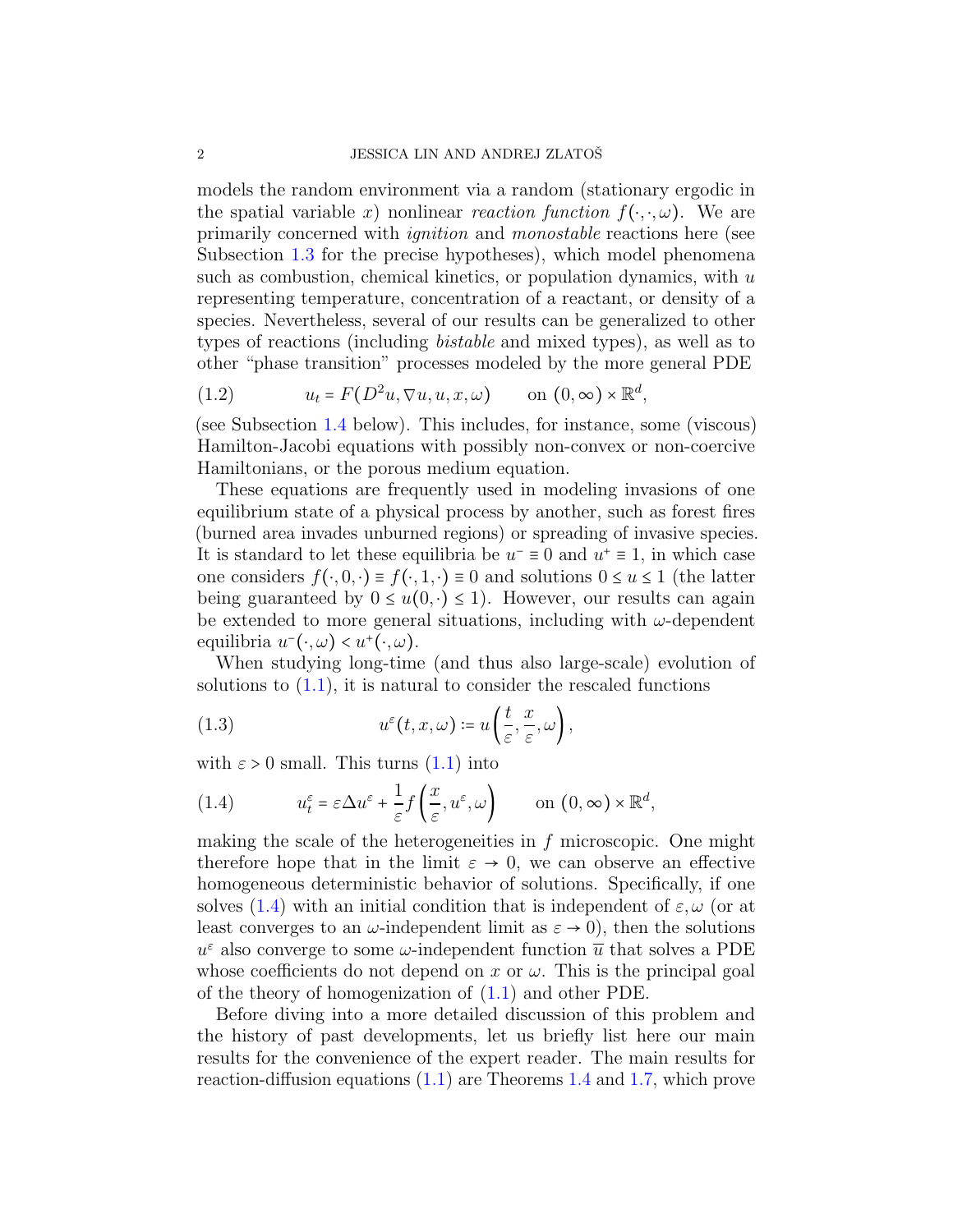stochastic homogenization for these models under suitable hypotheses, and Theorem [1.8](#page-19-1) and Corollary [1.11,](#page-21-1) which provide stronger results in the special cases of periodic and isotropic reactions. Generalizations to the PDE [\(1.2\)](#page-1-1) appear Theorem [1.12.](#page-22-0) These results, as well as the relevant definitions and hypotheses appear in Subsections [1.3](#page-12-0) and [1.4](#page-21-0) below. For a discussion of the relationship of our results to previous work on homogenization for Hamilton-Jacobi equations, we refer the reader to Subsection [1.2.](#page-9-0)

The first question to answer in the setting considered here is how do the limits  $\bar{u}$  of solutions to [\(1.4\)](#page-1-0) look like, and which PDE (if any) do they solve. In many models, the limiting solutions have the same (or even better) regularity as the original ones, and the homogenized PDE are of the same type as the original PDE. This is not the case for [\(1.1\)](#page-0-0). As one can notice from observation of the physical processes modeled by the PDE, the width of the transition zone between the two equilibria (i.e., the distance of points with  $u(t, x) = \eta$  from those with  $u(t, x) = 1 - \eta$ , for small  $\eta > 0$ ), is frequently uniformly bounded in time. Indeed, as fires spread through forests, the scale of the burned region grows roughly linearly in time but the actively burning areas are typically confined to neighborhoods of time-dependent curves whose widths are bounded uniformly in time. If the solutions to  $(1.1)$  exhibit the same bounded width behavior (see Theorem [2.3](#page-25-0) below), then the scaling [\(1.3\)](#page-1-2) necessarily requires the limiting solutions (if they exist) to only take values 0 and 1, and thus be characteristic functions of time-dependent subsets of  $\mathbb{R}^d$ .

Of course, if general solutions become characteristic functions of sets in the  $\varepsilon \to 0$  limit, it is natural to consider initial conditions that are also (approximate) characteristic functions. Homogenization for [\(1.1\)](#page-0-0) should therefore involve initial conditions satisfying

$$
\lim_{\varepsilon \to 0} u^{\varepsilon}(0,\cdot,\omega) = \kappa \chi_A
$$

in some sense, with  $\chi_A$  the characteristic function of some given initial set  $A \subseteq \mathbb{R}^d$  and  $\kappa \leq 1$  close to 1, and the corresponding solutions to  $(1.4)$ should then for almost all  $\omega$  have the limit

(1.5) 
$$
\lim_{\varepsilon \to 0} u^{\varepsilon}(\cdot, \cdot, \omega) = \chi_{\Theta^A} \qquad (=\overline{u})
$$

in some sense, with  $\Theta^A \subseteq (0, \infty) \times \mathbb{R}^d$  some  $\omega$ -independent set. Of course, in that case  $\bar{u}$  cannot solve a second-order PDE like  $(1.1)$ . Indeed, as our main results show, the homogenized solutions will instead solve a first-order Hamilton-Jacobi PDE (specifically, [\(1.9\)](#page-8-0) below) in the viscosity sense, with the set  $\Theta_t^A = \{x \in \mathbb{R}^d \mid (t, x) \in \Theta^A\}$  expanding at any point of its boundary with normal velocity that depends on the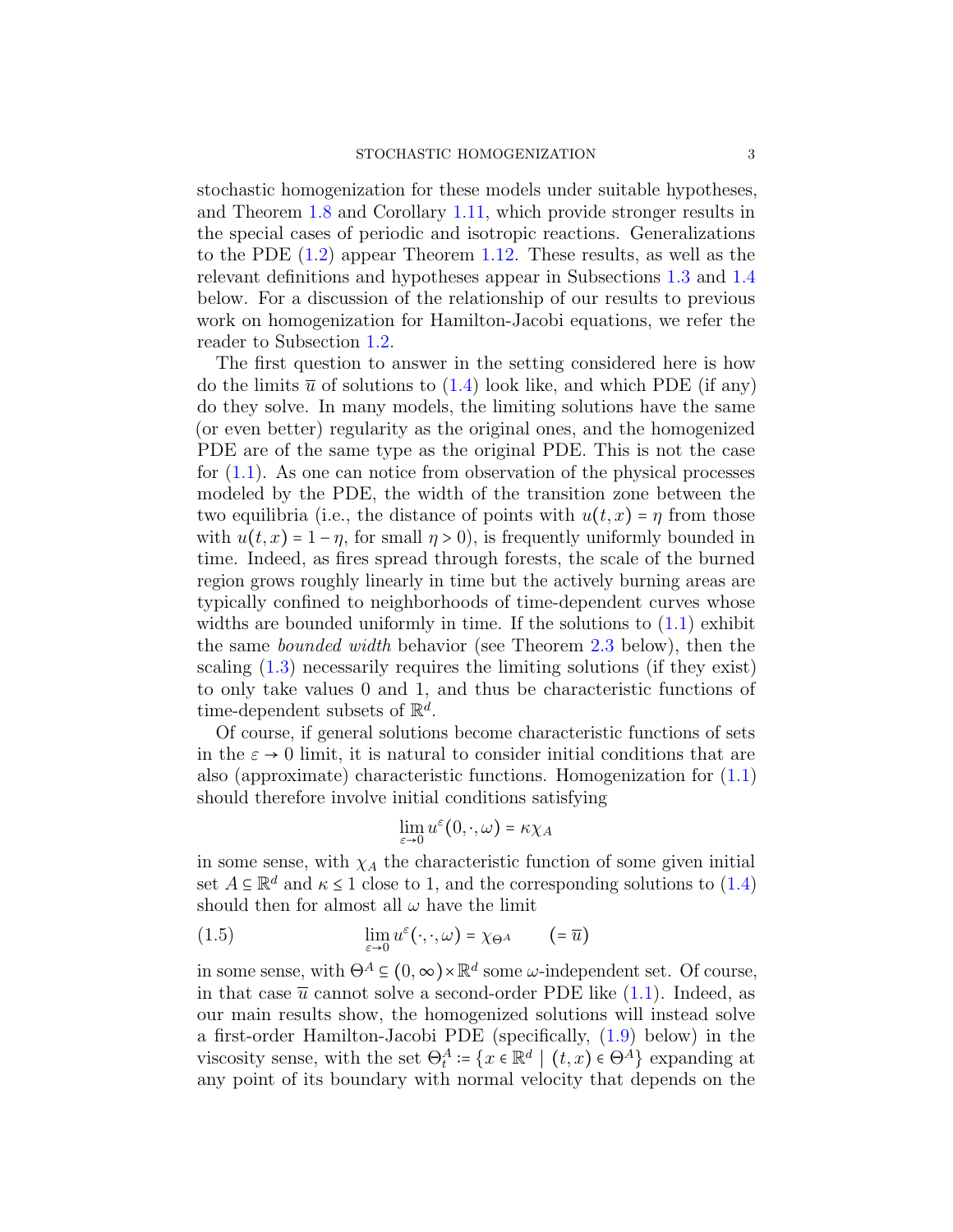normal vector at that point but not at the point itself (with appropriate modifications when  $\partial \Theta_t^A$  does not have normal vectors everywhere). We note that while sometimes the homogenized solutions also satisfy a (possibly non-isotropic) Huygens principle (see Theorem [1.4\(](#page-17-0)iv) below), this is not always the case.

The reason for the propagation velocity being only dependent on the normal vector is that if  $\partial \Theta_t^A$  has a tangent with outer normal  $e \in \mathbb{S}^{d-1}$  at some point, then after rescaling from  $(1.4)$  back to  $(1.1)$ ,  $\Theta_t^A$  will be close to a half-space with outer normal e on a ball of size  $O(\frac{1}{\varepsilon})$  $\frac{1}{\varepsilon}$ ) centered at the "rescaled" point. Its propagation speed should therefore be determined by the speed of propagation of solutions starting from (approximate) characteristic functions of half-spaces with normal vector e (i.e., frontlike initial data oriented in direction  $e$ ). If such (deterministic) front speed indeed exists, it must be independent of which half-space with normal e we consider due to stationarity and ergodicity of f.

Existence of the front speeds for general stationary ergodic reactions in several dimensions  $d \geq 2$  is, however, a non-trivial question, and it is the main reason for a dearth of homogenization results in this setting. (For the case  $d = 1$ ,  $\Theta_t^A$  is typically an interval and hence its boundary has a trivial geometry, see  $[17, 26, 30, 39, 40, 52]$  $[17, 26, 30, 39, 40, 52]$  $[17, 26, 30, 39, 40, 52]$  $[17, 26, 30, 39, 40, 52]$  $[17, 26, 30, 39, 40, 52]$  $[17, 26, 30, 39, 40, 52]$  $[17, 26, 30, 39, 40, 52]$  $[17, 26, 30, 39, 40, 52]$  $[17, 26, 30, 39, 40, 52]$  $[17, 26, 30, 39, 40, 52]$  and the references therein.) In part due to this, the only such result in dimensions  $d \geq 2$  prior to the present paper appears to be homogenization for stationary ergodic KPP reactions by Lions and Souganidis [\[37,](#page-62-3) Theorem 9.3]. We note that KPP reactions are a subclass of monostable reactions, satisfying  $f(x, u, \omega) \le f_u(x, 0, \omega)u$  for all  $(x, u, \omega) \in \mathbb{R}^d \times [0, 1] \times \Omega$ , and were first studied in the one-dimensional homogeneous setting by Kolmogorov, Petrovskii, and Piskunov [\[34\]](#page-62-4) as well as by Fisher [\[25\]](#page-62-5). Crucially, their properties allow one to study them via their linearization at  $u = 0$ , as the two dynamics typically agree in the leading order. This was at the core of the Lions-Souganidis approach, who perform the Hopf-Cole transformation  $v^{\varepsilon}$  :=  $\ln u^{\varepsilon}$  to convert the problem of stochastic homogenization for reaction-diffusion equations with KPP reactions into the problem of stochastic homogenization for viscous Hamilton-Jacobi equations.

In the case of periodic (in  $x \in \mathbb{R}^d$ ) reactions, it is known from the works of Xin [\[49\]](#page-63-2) and Berestycki and Hamel [\[16\]](#page-61-1) that front speeds indeed do exist for very general ignition and monostable reactions. These are obtained after finding the corresponding pulsating front solutions to  $(1.1)$  in direction e, which are of the form  $u(t,x) = U(x \cdot e - ct, x)$ , with U periodic in the second argument and satisfying the boundary conditions  $\lim_{s\to\infty} U(s,x) = 1$  and  $\lim_{s\to\infty} U(s,x) = 0$  uniformly in x. Here both the front profile U and front speed c are unknown, and the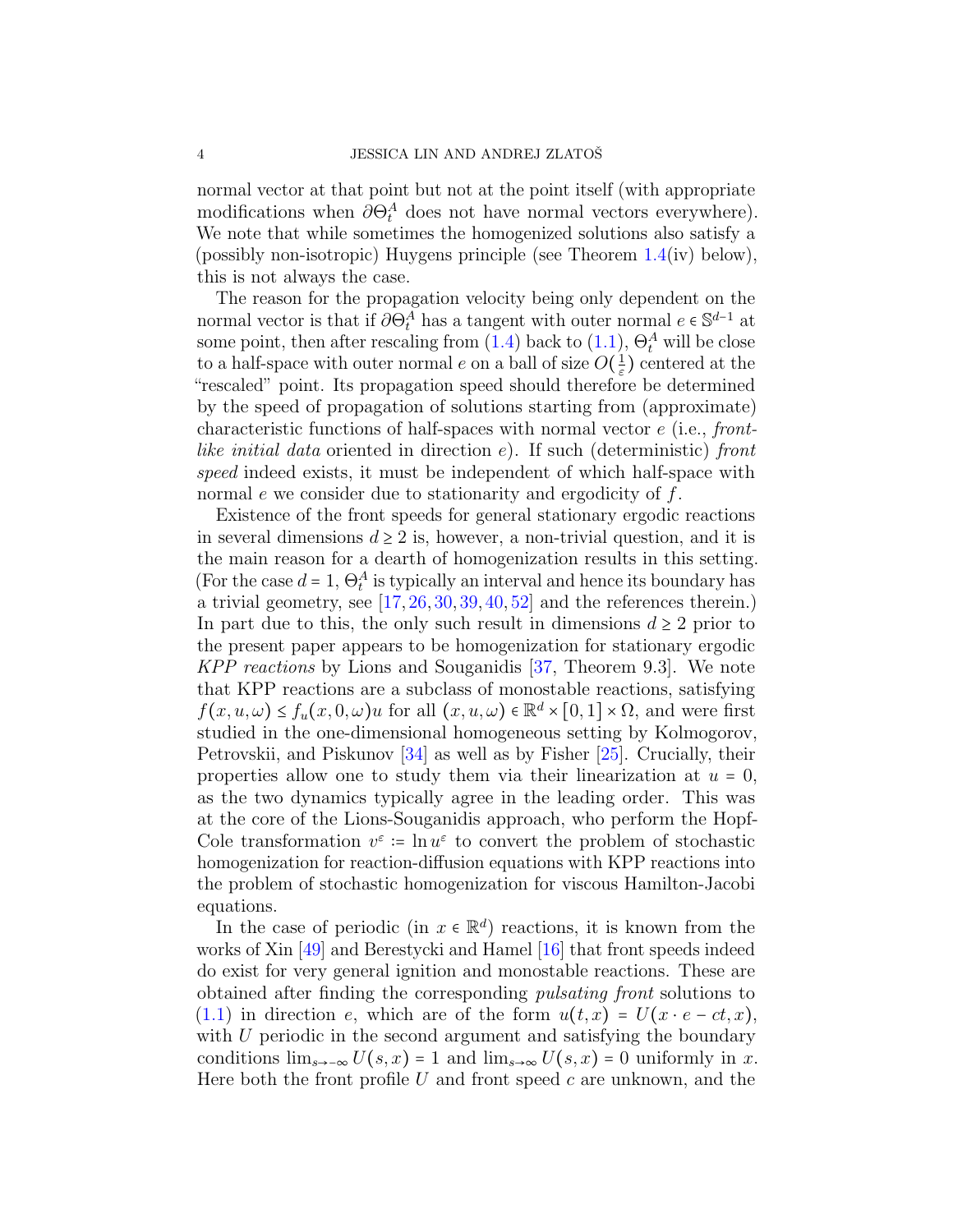speed of propagation of typical solutions whose initial data vanish on a half-space with inner normal  $e$  is the unique (for ignition  $f$ ) or minimal (for monostable f) pulsating front speed in direction  $e$ .

As these results are more than 15 years old, one might think that homogenization has already been proved for general periodic reactions. Nevertheless, the step from existence of pulsating fronts to homogenization is far from trivial. In fact, other than the general stationary ergodic KPP result in [\[37\]](#page-62-3), homogenization has previously only been proved for monostable periodic reactions and convex initial sets A with smooth boundaries, in a recent work of Alfaro and Giletti [\[1\]](#page-60-0). Hence, our treatment of general stationary ergodic reactions also establishes new results for periodic reactions, and we will obtain as a byproduct not only the result of Alfaro-Giletti (under slightly weaker hypotheses on f and without the requirement of smoothness of  $\partial A$ ) but also full homogenization for periodic ignition reactions (i.e., for any A). In fact, we prove homogenization whenever  $(1.1)$  has a *deterministic exclusive* front speed (see Definition [1.6](#page-18-0) below) in each direction  $e$ , which is the case for periodic ignition reactions in any dimension.

Homogenization results have, however, been obtained in the case of  $(1.1)$  with homogeneous reactions  $f(x, u) \equiv f(u)$  and periodic linear terms. In [\[14\]](#page-61-2), Barles and Souganidis develop their theory of generalized front propagation, which essentially handles crystal-growth-like models where normal growth speeds are given but the boundary of the crystal may be quite rough. One of its applications is the proof of homogenization in the case of homogeneous bistable reactions with  $\int_0^1$  $\int_0^1 f(u) du > 0$  and spatially periodic linear terms, under the hypothesis of existence of pulsating fronts in all directions for this model. (Bistable reactions have  $f(u) < 0$  for all small  $u > 0$ , and one of us has in fact shown that pulsating fronts need not exist and homogenization need not hold for heterogeneous bistable reactions, even periodic ones in one dimension  $d = 1$  [\[53\]](#page-63-3).) An important advantage of bistable reactions is that solutions with small enough initial data converge to 0, which means that if front speeds do exist, they are automatically the exclusive front speeds from Definition [1.6.](#page-18-0) Since this convergence does not hold for non-negative reactions, which we consider in the present paper (and in particular, Hypothesis  $(H4)$  from [\[14\]](#page-61-2) is not satisfied for them), we need to introduce the new concept of exclusive front speeds here.

Homogenization for the  $\varepsilon \to 0$  limit of [\(1.4\)](#page-1-0) with a homogeneous KPP reaction  $f(u)$  and also time-dependent advection  $V(t, x, \varepsilon^{-\alpha}t, \varepsilon^{-\alpha}x)$ , periodic in the last two arguments and with  $\alpha \in (0,1]$ , was studied by Majda and Souganidis [\[38\]](#page-62-6). They proved that the limit is 0 and 1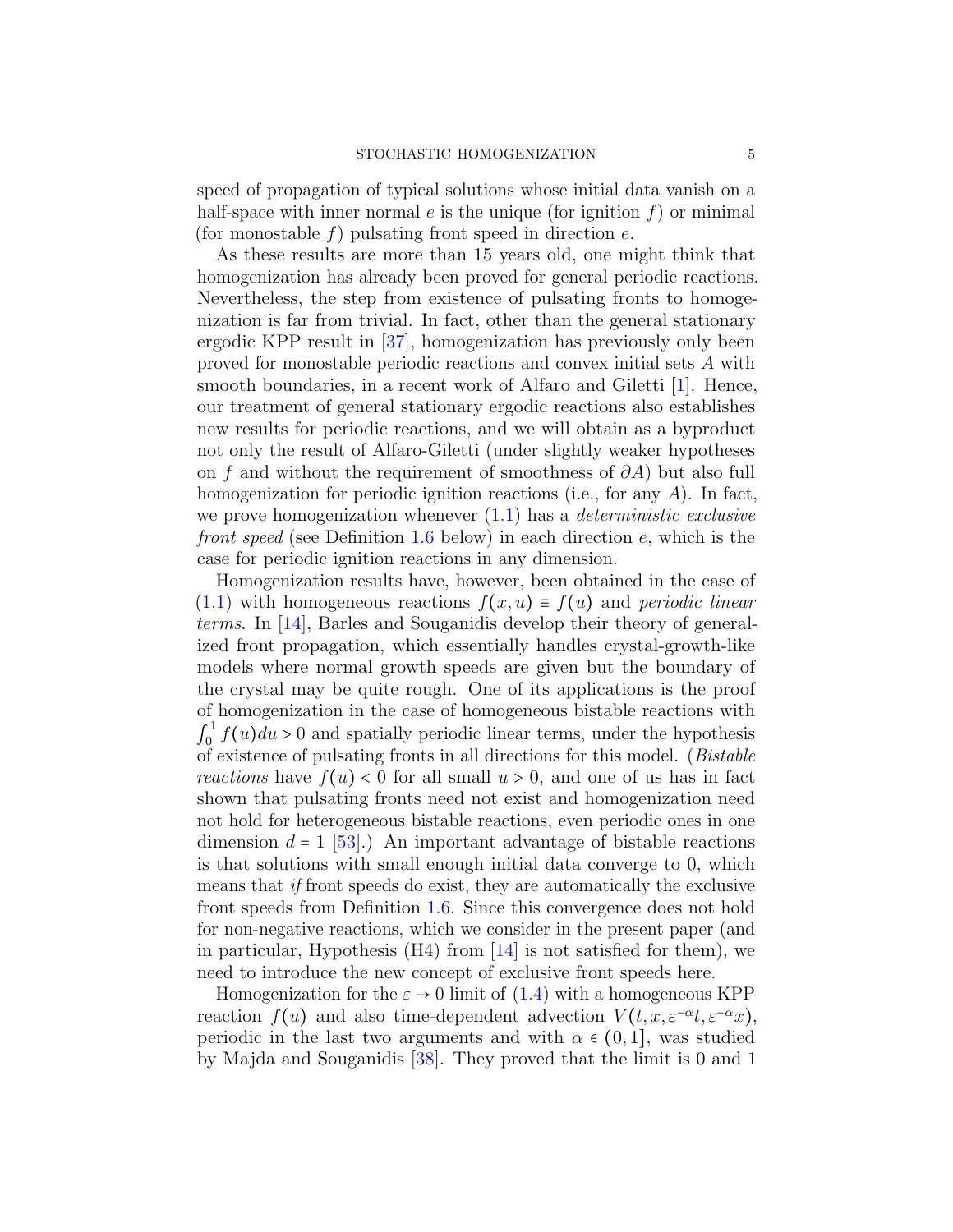on the sets  $\{Z < 0\}$  and  $int\{Z = 0\}$ , respectively, where the function  $Z \leq 0$  solves some Hamilton-Jacobi equation on the set  $\{Z < 0\}$ . The advection field becomes  $V(\varepsilon t, \varepsilon x, \varepsilon^{1-\alpha}t, \varepsilon^{1-\alpha}x)$  in the scaling of [\(1.1\)](#page-0-0), so if it is constant in the first two arguments and  $\alpha = 1$ , then one obtains  $(1.1)$  with a homogeneous KPP reaction and an  $\varepsilon$ -independent spacetime periodic advection  $V(t, x)$ . That is, the homogenization limit is then also the large space-time limit for  $(1.1)$  that we are studying here for general stationary ergodic reactions. We note that in this "ε-independent" case [\[38\]](#page-62-6) also identifies a Hamilton-Jacobi equation like [\(1.9\)](#page-8-0) below that governs the evolution of the homogenization limit, provided V is divergence-free. Although the relationship to the relevant pulsating fronts (whose existence had not yet been established at that point) is not investigated in [\[38\]](#page-62-6), one can conclude existence of pulsating front speeds for periodic incompressible advections and homogeneous KPP reactions from this result.

While the periodic results for non-KPP reactions are crucially dependent on the existence of pulsating fronts, it is not clear whether some analogous solutions exist for general stationary ergodic reactions. (Also, since it follows from the results of one of us that no reasonable definition exists that would yield such solutions for general heterogeneous reactions in dimensions  $d \geq 2$  [\[54\]](#page-63-4), one can in general only hope for their existence for almost all  $\omega \in \Omega$  at best.) In this work, we are therefore left with the task of defining and identifying front speeds without the existence of some special front solutions.

We achieve this goal by first defining the front speeds  $c^*(e)$  via tracking solutions evolving from (approximate) characteristic functions of relevant half-spaces (see Definition [1.3\)](#page-15-0). Then, under appropriate hypotheses, we identify these front speeds by relating them to another family of speeds that is relevant to the question at hand — the *spreading speeds*  $w(e)$  (see Remark 1 after Definition [1.2\)](#page-14-0). These are the asymptotic speeds of propagation in different directions  $e \in \mathbb{S}^{d-1}$  of solutions starting from compactly supported initial data (with large enough supports so that propagation happens, i.e.,  $\lim_{t\to\infty} u(t,x) = 1$ locally uniformly on  $\mathbb{R}^d$ ). In the case of periodic reactions, the spreading speeds are known to exist and can be found from the (unique/minimal) pulsating front speeds (which coincide with our front speeds  $c^*(e)$  in the periodic case) via the Freidlin-Gärtner formula

<span id="page-5-0"></span>(1.6) 
$$
w(e) = \inf_{e' \in \mathbb{S}^{d-1}} \inf_{\& e' \cdot e > 0} \frac{c^*(e')}{e' \cdot e}.
$$

This was obtained by Freidlin and Gärtner in  $[30]$  (see also  $[27]$ ) for periodic KPP reactions, and was extended to periodic monostable and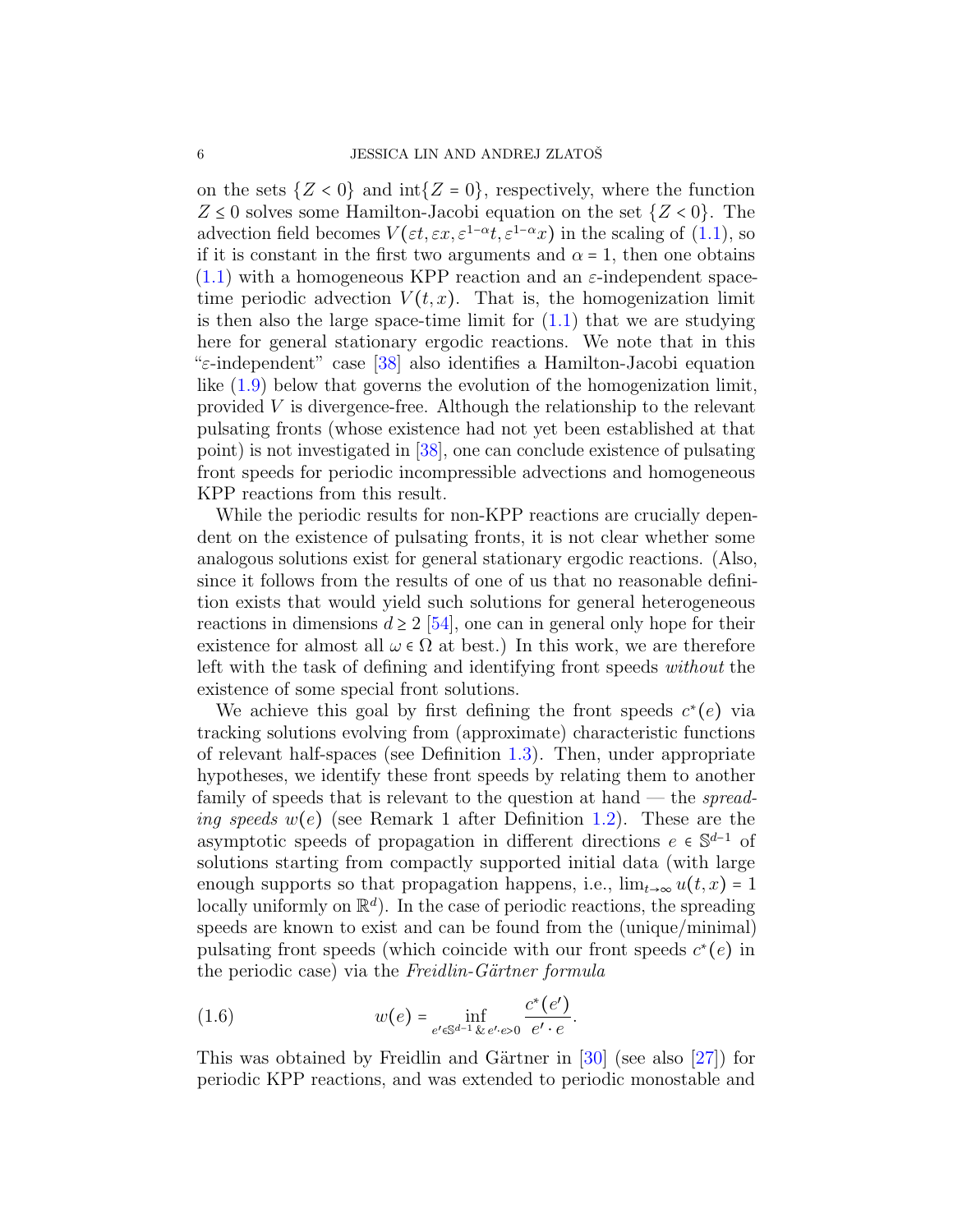ignition reactions by Weinberger [\[48\]](#page-63-5) and Rossi [\[45\]](#page-63-6). Of course, existence of spreading speeds in all directions and the comparison principle show that after scaling down by  $t$ , general solutions with (large enough) compactly supported initial data converge to the characteristic function of the Wulff shape

<span id="page-6-1"></span>
$$
(1.7) \tS := \{ se \mid e \in \mathbb{S}^{d-1} \text{ and } s \in [0, w(e)) \} \t(\subseteq \mathbb{R}^d)
$$

as  $t \to \infty$ .

In the case of stationary ergodic reactions, however, we reverse this process — we start by identifying the spreading speeds rather than the front speeds. This should be an easier task in non-periodic media as it involves solutions evolving from compactly supported data rather than from characteristic functions of half-spaces, contrasting with periodic media, where the pulsating front ansatz turns  $(1.1)$  into a degenerate elliptic PDE on the quasi-one-dimensional domain  $\mathbb{R} \times \mathbb{T}^d$ . We use here the subadditive ergodic theorem (Theorem [2.6\)](#page-27-0) together with results guaranteeing that solutions have bounded widths (Theorem [2.3\)](#page-25-0) to obtain existence of the spreading speeds and the (convex) Wulff shape S under fairly general hypotheses (see Theorem  $1.4(i)$  $1.4(i)$  and Theorem [1.12\(](#page-22-0)i)), at least in dimensions  $d \leq 3$ .

Once this is achieved, consider a solution u of  $(1.1)$  evolving from compactly supported initial data and let  $y \in \partial S$  be any point at which  $\partial S$  has a tangent hyperplane with some unit outer normal vector e. Then for all large t, the solution u is  $o(t)$  close to the characteristic function of the half-space  $\{x \cdot e \le ty \cdot e\}$  in an  $o(t)$  neighborhood of the point  $ty \in \partial(tS)$ . If we can obtain good enough bounds on the difference of  $u$  and the solution  $u'$  starting from the (approximate) characteristic function of this half-space, valid for a time  $t'$  during which  $u$  expands from ~  $\chi_{tS}$  to ~  $\chi_{(t+t')S}$ , then we would show that near the point ty and on the time interval  $[t, t']$ , the solution u' is close to the characteristic function of the above half-space moving with speed  $w(\frac{y}{w})$  $\frac{y}{|y|}$ ) $\frac{y}{|y|}$  $\frac{y}{|y|} \cdot e$  in its normal direction  $e$ . This and convexity of  $S$  would then yield the *inverse* Freidlin-Gärtner formula

<span id="page-6-0"></span>(1.8) 
$$
c^*(e) = \sup_{e' \in \mathbb{S}^{d-1}} w(e')e' \cdot e.
$$

In reality, the above argument has to contend with (otherwise uncontrollable)  $o(t)$  errors, which means that the  $o(t)$  above as well as  $t'$ would instead have to be of size  $O(t)$ , thus causing additional difficulties. Nevertheless, after carefully calibrating their mutual proportionality constants, we will be able to execute this approach in a rigorous fashion and obtain existence of front speeds in all directions e that are outer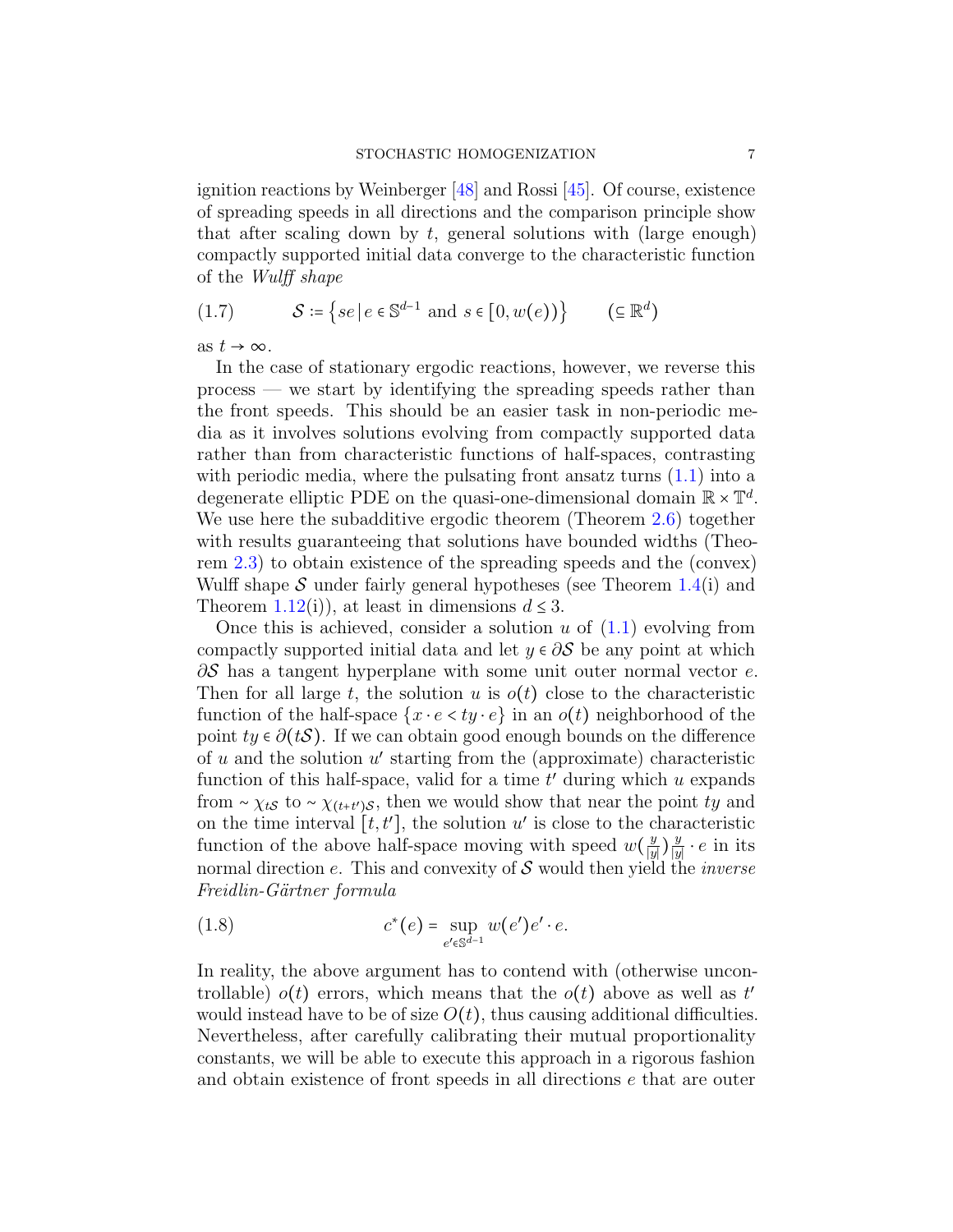normals to S (see Theorem [1.4\(](#page-17-0)ii)). If S has no corners, then this includes all  $e \in \mathbb{S}^{d-1}$ .

We note that Theorem [2.3](#page-25-0) is restricted to dimensions  $d \leq 3$ , and this limitation is sharp. As a result, our proof of existence of the Wulff shape for stationary ergodic reactions only applies in this setting. Nevertheless, if one can prove existence of a Wulff shape in another setting by other means, our method provides existence of front speeds in all its normal directions. Similarly, as we discuss below, existence of (exclusive) front speeds in all directions is itself also sufficient for our main homogenization results to hold. This, in particular, is the reason why we are able to establish homogenization for periodic reactions in any dimension.

It is remarkable that despite the long history of the subject, formula  $(1.8)$  for normal vectors to  $\partial S$  appears to be new even in the periodic setting. In fact, our search of the literature for such a formula while writing this paper has only yielded the works of Soravia [\[46\]](#page-63-7) and of Osher and Merriman [\[42\]](#page-63-8), in which they primarily study the growth of crystals with an *a priori given* growth speed  $c^*(e)$  in each normal direction e to the crystal's surface (so no reaction-diffusion equations). They show emergence of a Wulff shape  $S$  from [\(1.7\)](#page-6-1) for this growth, satisfying [\(1.6\)](#page-5-0), and also find that if the function  $c^*(\frac{y}{w})$  $\frac{y}{|y|}$ )|y| is convex, then [\(1.8\)](#page-6-0) holds as well. Additionally, Osher and Merriman show that any initial crystal  $A \subseteq \mathbb{R}^d$  grows in time t into  $A + tS$  (for each  $t > 0$ ) when  $c^*\left(\frac{y}{y}\right)$  $\frac{y}{|y|}$ |y| is convex and, conversely, they observe that if any initial crystal A grows as  $A + tS$  for some convex set S, then the normal speed  $c^*$  of this growth satisfies [\(1.8\)](#page-6-0) and  $c^*(\frac{y}{w})$  $\frac{y}{|y|}$ |y| is convex. Of course, since for each unit vector  $e$  one can choose an initial crystal  $A$  whose boundary contains (an open subset of) the hyperplane  $\{x \cdot e < 0\}$ , [\(1.8\)](#page-6-0) is immediate from the growth being  $A+tS$ . In contrast, here we only use emergence of the Wulff shape for solutions with compactly supported initial data, which in the large space-time scaling limit corresponds to the Osher-Merriman growth rule  $\Theta_t^A = A + tS$  for only the set  $A = \{0\}.$ 

We also note that the Osher-Merriman growth rule (which is the nonisotropic Huygens principle) is the model currently used by Canadian Forest Fire Prediction System. The relevant model, in which  $S$  is an ellipse whose parameters are determined from environmental factors such as wind speeds, is called Richards equation [\[44\]](#page-63-9). Our main results for reaction-diffusion equations, namely Theorems  $1.4(i$  $1.4(i$ i–iv) and  $1.7(ii)$  $1.7(ii)$ , justify this approach for stationary ergodic media when the Wulff shape is indeed an ellipse (or, more generally, when it has no corners).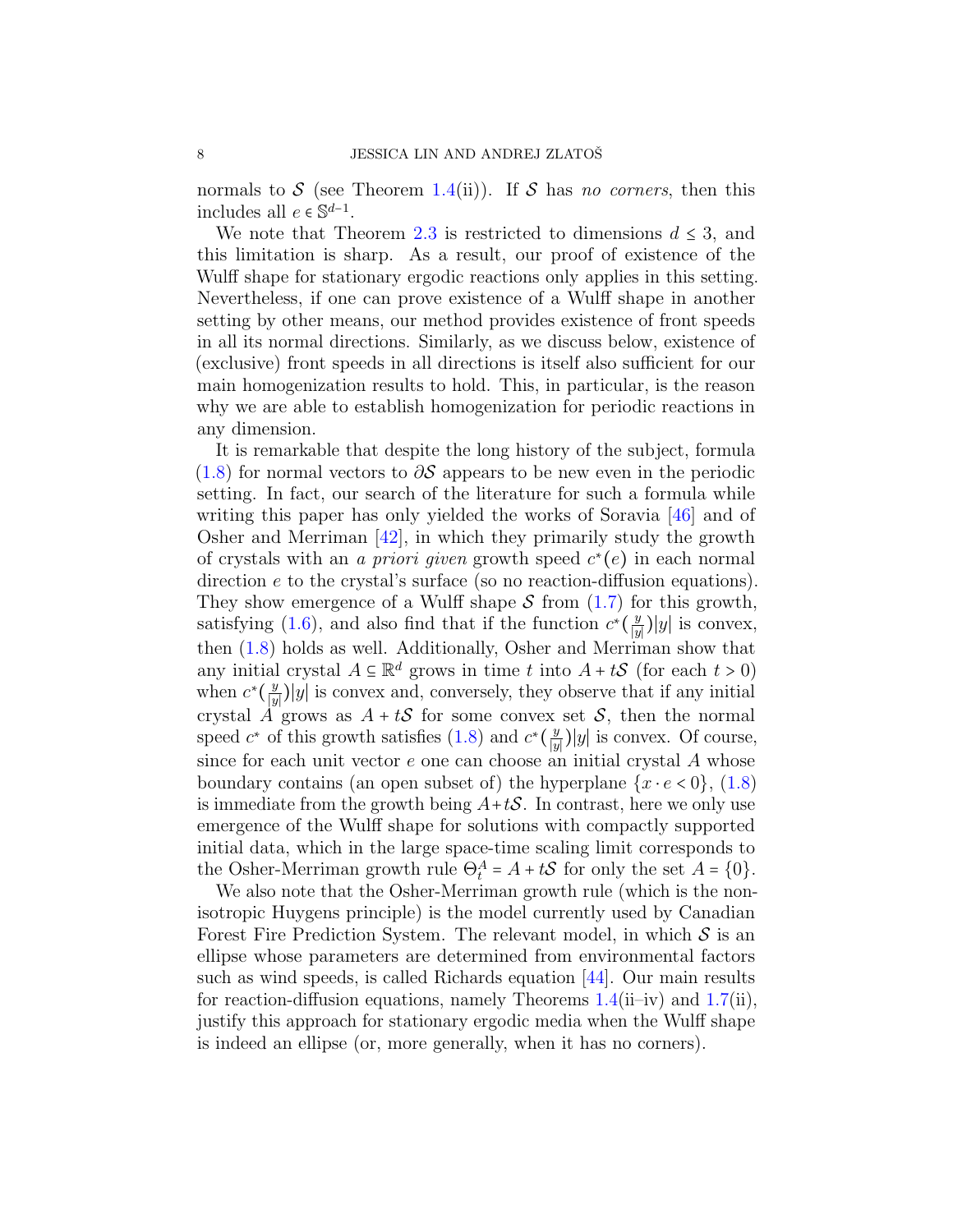It is important to stress here that we prove  $(1.8)$  for  $(1.1)$  only for vectors that are unit outer normals to  $S$ . More generally and similarly to [\[42\]](#page-63-8), [\(1.8\)](#page-6-0) holds for all  $e \in \mathbb{S}^{d-1}$  precisely when the function  $c^*\left(\frac{y}{|y|}\right)$  $\frac{y}{|y|}$ |y| is defined everywhere (we let it be 0 at y = 0) and is convex, in which case we also recover the Osher-Merriman growth rule for [\(1.1\)](#page-0-0) in the asymptotic limit. This is in fact the case for general KPP reactions [\[36\]](#page-62-8). However, it follows from the work of Caffarelli, Lee, and Mellet [\[18,](#page-61-3) Theorems 2.6 and A.2] that there exist periodic ignition reactions in two dimensions for which  $c^*(\frac{y}{w})$  $\frac{y}{|y|}$ |y| is not convex — in which case our results show that the corresponding Wulff shapes must have corners. On the other hand [\(1.6\)](#page-5-0) always holds (see Theorem [1.14\)](#page-23-0).

Nevertheless, as long as existence of (exclusive) front speeds in all directions is known — even if  $(1.8)$  does not hold for all e and hence  $c^*\left(\frac{y}{|y|}\right)$  $\frac{y}{|y|}$ |y| is not convex — we are still able to obtain homogenization results for [\(1.1\)](#page-0-0). To achieve this, we will show that the lower and upper limits of  $u^{\varepsilon}$  as  $\varepsilon \to 0$  are deterministic viscosity super- and sub-solutions, respectively, to the Hamilton-Jacobi PDE

<span id="page-8-0"></span>(1.9) 
$$
\overline{u}_t - c^* \left( -\frac{\nabla \overline{u}}{|\nabla \overline{u}|} \right) |\nabla \overline{u}| = 0 \quad \text{on } (0, \infty) \times \mathbb{R}^d.
$$

(We note that our method of showing this shares some elements with that employed by Barles and Souganidis in their theory of generalized front propagation [\[14\]](#page-61-2).) The results of Soravia [\[46\]](#page-63-7) and Barles, Soner, and Souganidis [\[13\]](#page-61-4) on uniqueness of viscosity solutions to such equations can then be used to show that the super- and sub-solution in fact coincide and hence the limit  $\bar{u}$  := lim<sub> $\varepsilon \to 0$ </sub>  $u^{\varepsilon}$  exists and solves [\(1.9\)](#page-8-0). This eventually yields our main homogenization results for [\(1.1\)](#page-0-0), Theorems [1.4\(](#page-17-0)iii) and [1.7\(](#page-19-0)ii). On the other hand, if  $(1.8)$  holds (hence we have the Osher-Merriman growth rule) and the initial set  $A$  is convex, then we can obtain homogenization by a simpler method in Theorem  $1.4(iv)$  $1.4(iv)$ without having to resort to the viscosity solutions theory for  $(1.9)$ .

We should also mention here that existence of a Wulff shape for  $(1.1)$  with a homogeneous KPP reaction  $f(u)$  and space-time stationary ergodic divergence-free advection  $V(t, x, \omega)$  satisfying a finite moment condition has been proved by Nolen and Xin [\[41\]](#page-63-10). They did not study homogenization or front speeds for that model — indeed, what they call front speeds are actually our spreading speeds  $w(e)$ .

Finally, let us note that almost everything here applies to the more general PDE [\(1.2\)](#page-1-1) under some basic hypotheses, and we collect the corresponding main results in Theorem [1.12](#page-22-0) in Subsection [1.4](#page-21-0) below. The results for [\(1.1\)](#page-0-0) are contained in Subsection [1.3.](#page-12-0)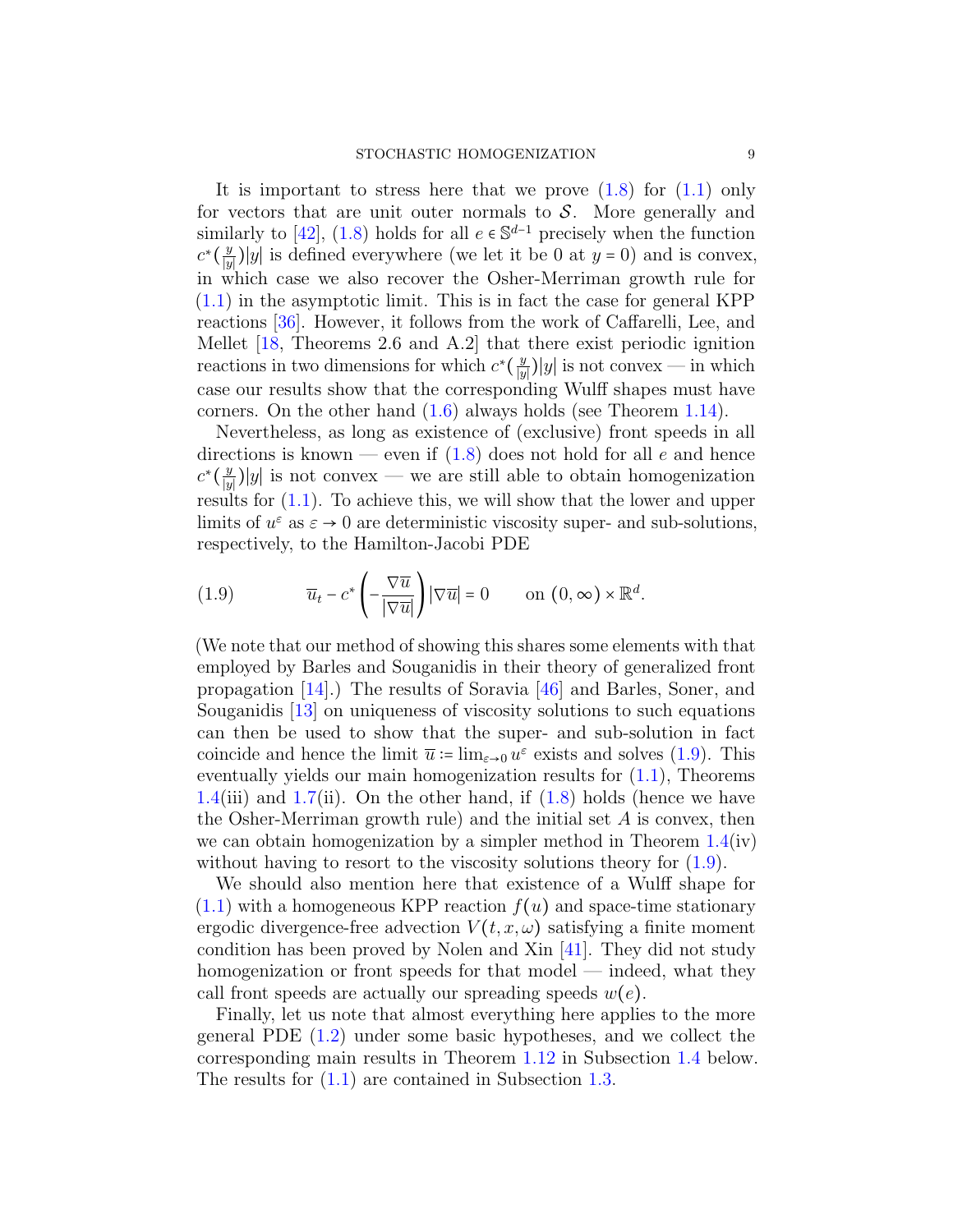<span id="page-9-0"></span>1.2. Relation to homogenization results for Hamilton-Jacobi equations. There is a vast literature on homogenization for Hamilton-Jacobi and viscous Hamilton-Jacobi equations, such as

$$
u_t + H(\nabla u, x, \omega) = \text{tr}(A(x, \omega)D^2u)
$$

with a coercive Hamiltonian  $H$  and a positive semi-definite matrix  $A$ , and we refer to [\[3,](#page-60-1) [4\]](#page-60-2) and references therein for an overview of the subject. While we do not study such equations here, let us review the similarities and differences between these results and ours.

A typical Hamilton-Jacobi homogenization result considers continuous initial data  $u^{\varepsilon}(0, \cdot, \omega) = g(x)$  in the rescaled equation

(1.10) 
$$
u_t^{\varepsilon} + H\left(\nabla u^{\varepsilon}, \frac{x}{\varepsilon}, \omega\right) = \varepsilon \operatorname{tr}\left(A\left(\frac{x}{\varepsilon}, \omega\right) D^2 u^{\varepsilon}\right)
$$

for

<span id="page-9-1"></span>
$$
u^{\varepsilon}(t,x,\omega)\coloneqq \varepsilon u\left(\frac{t}{\varepsilon},\frac{x}{\varepsilon},\omega\right).
$$

This scaling differs from the natural scaling [\(1.3\)](#page-1-2) in the reaction-diffusion case by a factor of  $\varepsilon$ . So while in the Hamilton-Jacobi case any interval of values for the unscaled equation is compressed to a single value in the  $\varepsilon \to 0$  limit, this is not so in the reaction-diffusion case, where one needs to also show that the width of the transition zone between the regions where  $u^{\varepsilon} \approx 0$  and  $u^{\varepsilon} \approx 1$  becomes infinitesimally small in the  $\varepsilon \to 0$  limit, at least almost surely.

This is not just a technical issue as was mentioned above: due to it, homogenization need not happen for bistable reactions (even periodic ones in one dimension [\[53\]](#page-63-3), although we do prove homogenization for general periodic ignition and monostable reactions in any dimension in Theorem [1.8\)](#page-19-1), and there exist stationary ergodic ignition reactions in dimensions  $d \geq 4$  (even i.i.d. ones) such that the width of the transition zone between  $u^{\varepsilon} \approx 0$  and  $u^{\varepsilon} \approx 1$  is almost surely unbounded in time [\[54\]](#page-63-4). This is also why we need to define and establish/assume existence of exclusive front speeds (rather than just of front speeds) in the strongest versions of our homogenization results.

A second important difference is due to the relationship of the respective original and homogenized PDE. In the  $\varepsilon \to 0$  limit, the second order term in  $(1.10)$  disappears and H is replaced by another (homogenized) Hamiltonian  $H(\nabla u)$  (under appropriate hypotheses). So the limiting equation is again a (non-viscous) Hamilton-Jacobi equation, and the almost surely deterministic limit  $\lim_{\varepsilon \to 0} u^{\varepsilon}$  remains continuous if q is. In the case of reaction-diffusion equations, the homogenized solutions are instead discontinuous viscosity solutions to the Hamilton-Jacobi equation [\(1.9\)](#page-8-0) (again under appropriate hypotheses). Moreover,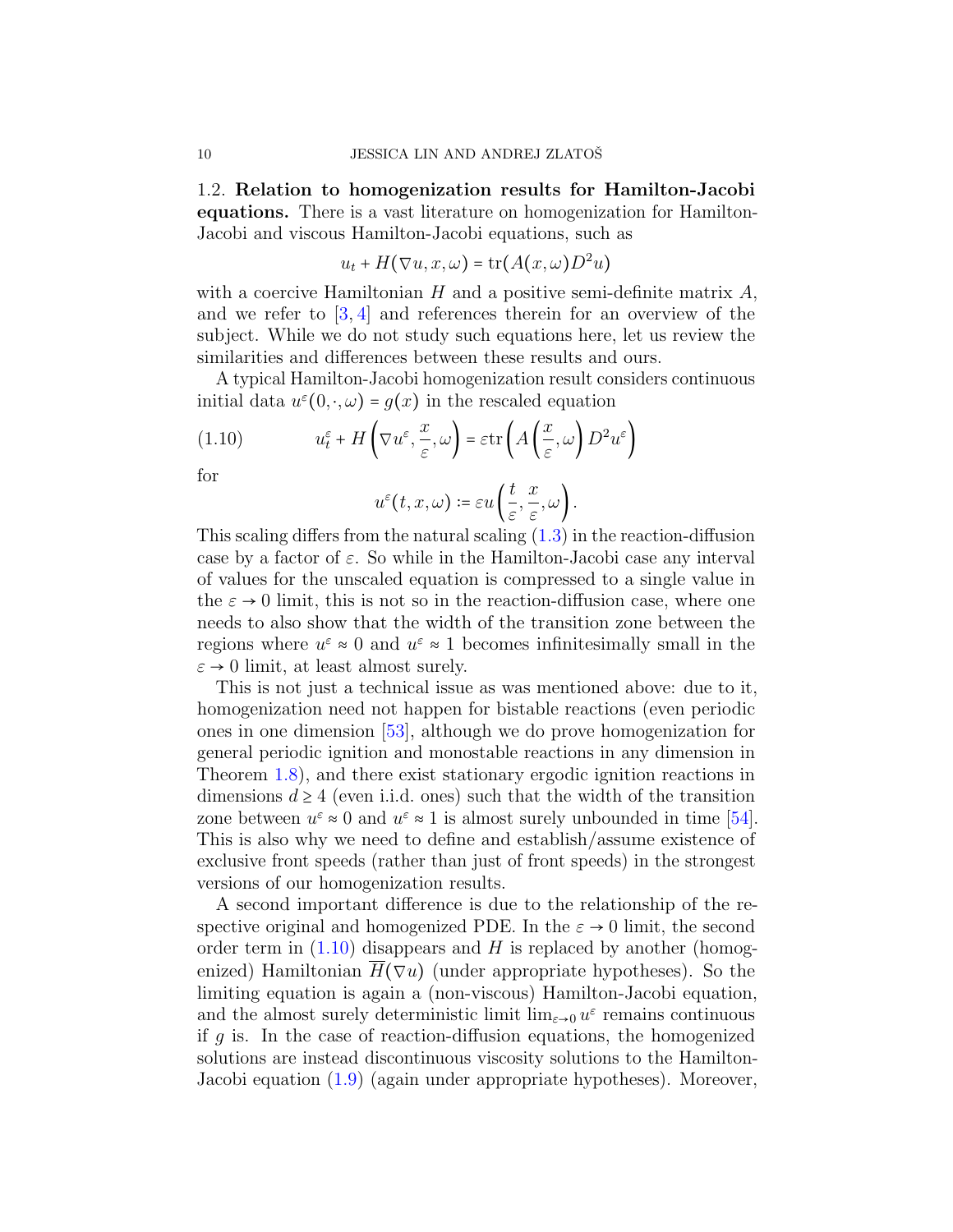unlike in the Hamilton-Jacobi case, the main term in [\(1.9\)](#page-8-0) does not have a counterpart in the original PDE. This, in particular, makes it difficult to obtain counterparts of various results in the Hamilton-Jacobi case, where the assumption of convexity of  $H$  — or at least convexity of its sub-level sets  $[3]$  — in the first argument has been central (of course, then  $\overline{H}$  has the same property). Indeed, we do not know of a comparable assumption on the reaction  $f$  that would simplify the task of proving homogenization for  $(1.1)$ , except in the KPP case (see below). In fact, the abovementioned result from [\[18\]](#page-61-3) shows that even for the simplest periodic ignition reactions in two dimension, of the form  $f(x_1, x_2) = f(x_1)$ , while existence of front speeds in all directions is known, the Hamiltonian  $c^*(-\frac{p}{p})$  $\frac{p}{|p|}$ )|p| in [\(1.9\)](#page-8-0) may have non-convex sub-level sets (and hence be non-convex, too). We note that relatively few positive homogenization results have been obtained for Hamilton-Jacobi and viscous Hamilton-Jacobi equations with nonconvex Hamiltonians, see  $[2,5,6,19,21,24,28,29,35,43]$  $[2,5,6,19,21,24,28,29,35,43]$  $[2,5,6,19,21,24,28,29,35,43]$  $[2,5,6,19,21,24,28,29,35,43]$  $[2,5,6,19,21,24,28,29,35,43]$  $[2,5,6,19,21,24,28,29,35,43]$  $[2,5,6,19,21,24,28,29,35,43]$  $[2,5,6,19,21,24,28,29,35,43]$  $[2,5,6,19,21,24,28,29,35,43]$  $[2,5,6,19,21,24,28,29,35,43]$ . Majority of these require somewhat restrictive structural assumptions on the Hamiltonian (e.g.,  $H(p, x, \omega) = H(p) + V(x, \omega)$ ) and/or hold only in 1-dimension, but Hamiltonians with finite range of dependence in  $x$  that are either  $\alpha$ -homogeneous in p with  $\alpha \geq 1$  [\[2\]](#page-60-3) or have star-shaped sub-level sets in  $p$  [\[24\]](#page-62-9) were also recently considered. In fact, counterexamples to stochastic homogenization of Hamilton-Jacobi equations with non-convex Hamiltonians have recently been obtained in [\[24,](#page-62-9) [50\]](#page-63-12).

As mentioned above, our approach to this problem starts with the proof of existence of the Wulff shape for [\(1.1\)](#page-0-0) in Section [3.](#page-29-0) The method to achieve this goes back to the study of first passage percolation and similar ideas have also been recently employed in the study of homogenization for Hamilton-Jacobi equations [\[3,](#page-60-1) [4,](#page-60-2) [22\]](#page-62-13), although the reaction-diffusion case is somewhat more involved on account of the need for appropriate bounds on the width of the transition zone discussed above. The analog of the Wulff shape in the Hamilton-Jacobi case are the asymptotics of the solutions to the so-called metric problem. These solutions can be shown to be approximate super-correctors for the PDE, and if the Hamiltonian in  $(1.10)$  is convex — or at least has  $convex sub-level sets — in the first argument, then their negatives will$ also be approximate sub-correctors. This and appropriate comparison arguments can be used to show that the deterministic limit

$$
\overline{H}(p) \coloneqq -\lim_{\delta \to 0} \delta v^{\delta}(0, \omega; p)
$$

exists almost surely for the unique solutions to the macroscopic problem

$$
\delta v^{\delta} + H(p + \nabla v^{\delta}, x, \omega) = 0
$$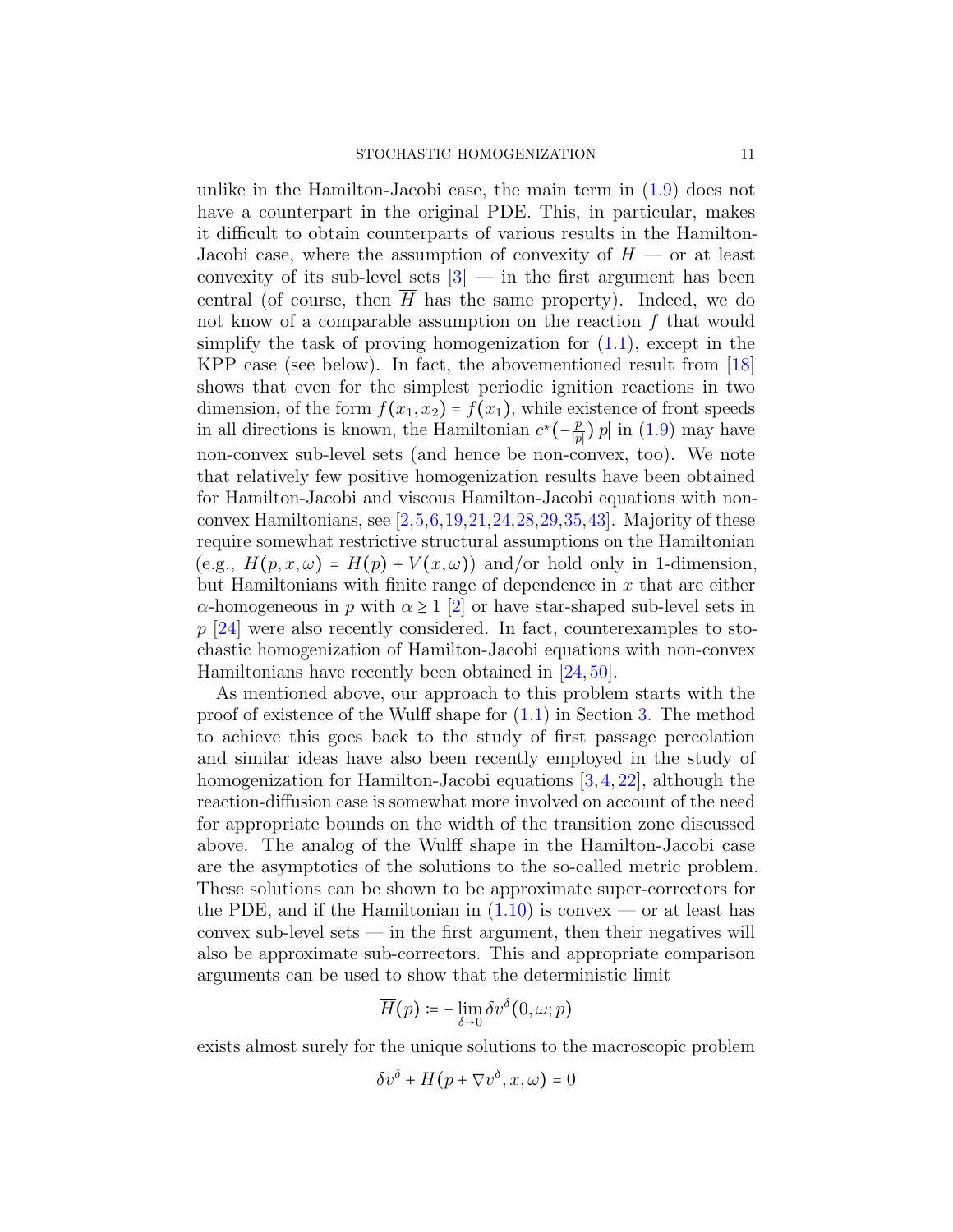(for any fixed  $p \in \mathbb{R}^d$ ) [\[3,](#page-60-1)[4\]](#page-60-2). Existence of this limit is similar in spirit to existence of our (exclusive) front speeds. It ultimately yields homogenization in a standard way via the perturbed test function method introduced by Evans [\[23\]](#page-62-14). We note that in the reaction-diffusion case, this last step is again more involved, needing both existence of exclusive front speeds and the use of the theory of discontinuous viscosity solutions to [\(1.9\)](#page-8-0). We perform it in Section [5.](#page-52-0)

The above approach fails for general non-convex Hamiltonians, and likely does not have an analog for reaction-diffusion equations. Instead, we show in Section [4](#page-37-0) that the Wulff shape itself becomes a front-like solution (with some asymptotic speed  $c^*(e)$ ) in direction e near the point ty (asymptotically as  $t \to \infty$ ) whenever y is a non-corner boundary point of the Wulff shape with outer normal e. We note that the spreading speeds, which define the Wulff shape, are essentially the convex dual to the front speeds if the latter exist. Therefore,  $y$  above is not a corner of the Wulff shape precisely when positive multiples of  $e$  are extreme points of the level sets of  $c^*(-\frac{p}{p})$  $\frac{p}{|p|}$ |p|. This relates to [\[19\]](#page-61-7), where it was proved that if homogenization holds in probability for a fairly general (viscous) Hamilton-Jacobi equation, then correctors exist almost surely for any extreme point of any sub-level set of the effective Hamiltonian. However, this approach needs to assume homogenization in probability (except in the case of isotropic media, under some additional structural assumptions), while our approach via the Wulff shape does not.

This idea can in fact also be applied to Hamilton-Jacobi equations with non-convex Hamiltonians, and one can show that appropriate limits of solutions to a version of the metric problem will almost surely be the desired correctors, provided the level sets of these solutions do not have asymptotic corners in the relevant direction [\[51\]](#page-63-13). Therefore, if the Wulff shape or asymptotic level sets of the solutions to the metric problem have no corners (in which case we also find that  $c^*(-\frac{p}{p})$  $\frac{p}{|p|}$ ) $|p|$ resp.  $H(p)$  have convex sub-level sets), then full homogenization follows. The no-corner question seems not an easy one to answer in general, but the answer is always affirmative for isotropic media, when those shapes are just spheres (see Corollary [1.11](#page-21-1) below and [\[51\]](#page-63-13)).

The one exception where neither of the above two difficulties applies are KPP reactions. Indeed, in this case the dynamics of solutions is determined to the leading order by values arbitrarily close to 0, so the non-compression of values as  $\varepsilon \to 0$  does not cause a significant hurdle. As mentioned above, this also allows one to use the Hopf-Cole transformation  $v^{\varepsilon}$  :=  $\ln u^{\varepsilon}$  to essentially convert the reaction-diffusion PDE into a viscous Hamilton-Jacobi PDE with a convex Hamiltonian,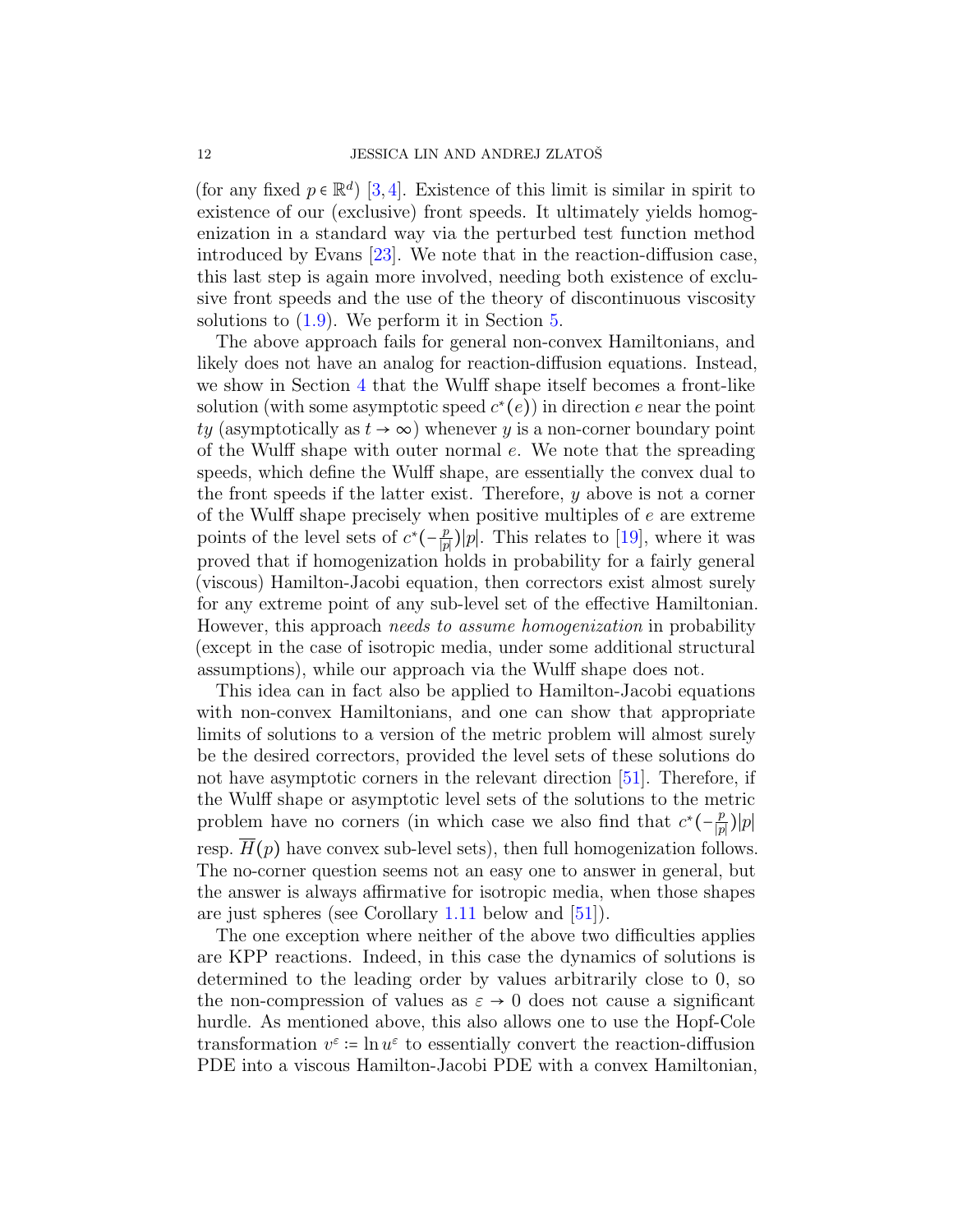and use results for such equations to obtain homogenization [\[37\]](#page-62-3) (a more direct proof of homogenization in the KPP setting will be provided in  $|36|$ ). This is the reason why stochastic homogenization for  $(1.1)$  in several dimensions had previously been proved only for KPP reactions.

Moreover, for ignition reactions in several dimensions, not even periodic homogenization had been known to hold prior to our work. Nevertheless, we hope that one should be able to overcome the issue of potential corners of the Wulff shape and prove a general homogenization result at least for ignition reactions in dimensions  $d \leq 3$  that are i.i.d. in space. Such a result was proved for Hamilton-Jacobi equations in any dimension in [\[2\]](#page-60-3), with Hamiltonians that are  $\alpha$ -homogeneous in the first argument with  $\alpha \geq 1$  and i.i.d. in space. For general non-KPP reaction-diffusion equations, however, this remains an open question.

<span id="page-12-0"></span>1.3. Hypotheses and main results for [\(1.1\)](#page-0-0). Let  $(\Omega, \mathcal{F}, \mathbb{P})$  be a probability space that is endowed with a group of measure-preserving transformations  $\{\mathcal{T}_y : \Omega \to \Omega\}_{y \in \mathbb{R}^d}$  such that

$$
\mathfrak{T}_y\circ \mathfrak{T}_z=\mathfrak{T}_{y+z}
$$

for all  $y, z \in \mathbb{R}^d$ . Our reaction function  $f : \mathbb{R}^d \times [0,1] \times \Omega \to [0,\infty)$  will then satisfy certain uniform bounds and be stationary ergodic:

<span id="page-12-1"></span>(R1) Uniform bounds: f is Lipschitz with constant  $M \geq 1$  and

$$
f(x,0,\omega) = f(x,1,\omega) = 0
$$

for each  $(x, \omega) \in \mathbb{R}^d \times \Omega$ . There is also  $\theta_0 \in (0, 1)$  and a Lipschitz function  $f_0 : [0,1] \rightarrow [0,\infty)$  with  $f_0(u) = 0$  for  $u \in [0, \theta_0] \cup \{1\}$  and  $f_0(u) > 0$  for  $u \in (\theta_0, 1)$  such that

$$
f(x, u, \omega) \ge f_0(u)
$$

for each  $(x, u, \omega) \in \mathbb{R}^d \times [0, 1] \times \Omega$ .

If there is also  $\theta > 0$  such that  $f(\cdot, u, \cdot) \equiv 0$  for  $u \in [0, \theta]$  and f is non-increasing in u on  $[1-\theta, 1]$  (for each  $(x, \omega) \in \mathbb{R}^d \times \Omega$ ), then we say that  $f$  is an *ignition reaction*.

<span id="page-12-3"></span>(R2) Stationarity: for each  $(x, y, u, \omega) \in \mathbb{R}^{2d} \times [0, 1] \times \Omega$  we have

$$
f(x + y, u, \omega) = f(x, u, \mathfrak{T}_y \omega).
$$

<span id="page-12-2"></span>(R3) Ergodicity: if  $\mathcal{T}_y E = E$  for some  $E \in \mathcal{F}$  and each  $y \in \mathbb{R}^d$ , then  $\mathbb{P}[E] \in \{0,1\}.$ 

The hypotheses on  $f_0$  and the definition of ignition reactions in  $(R1)$ obviously imply that ignition reactions vanish for  $u$  near 0, that is, the *ignition temperature* inf{u > 0 |  $f(\cdot, u, \cdot) \neq 0$ } is positive. On the other hand, reactions with  $f(x, u, \omega) > 0$  whenever  $u \in (0, 1)$  are usually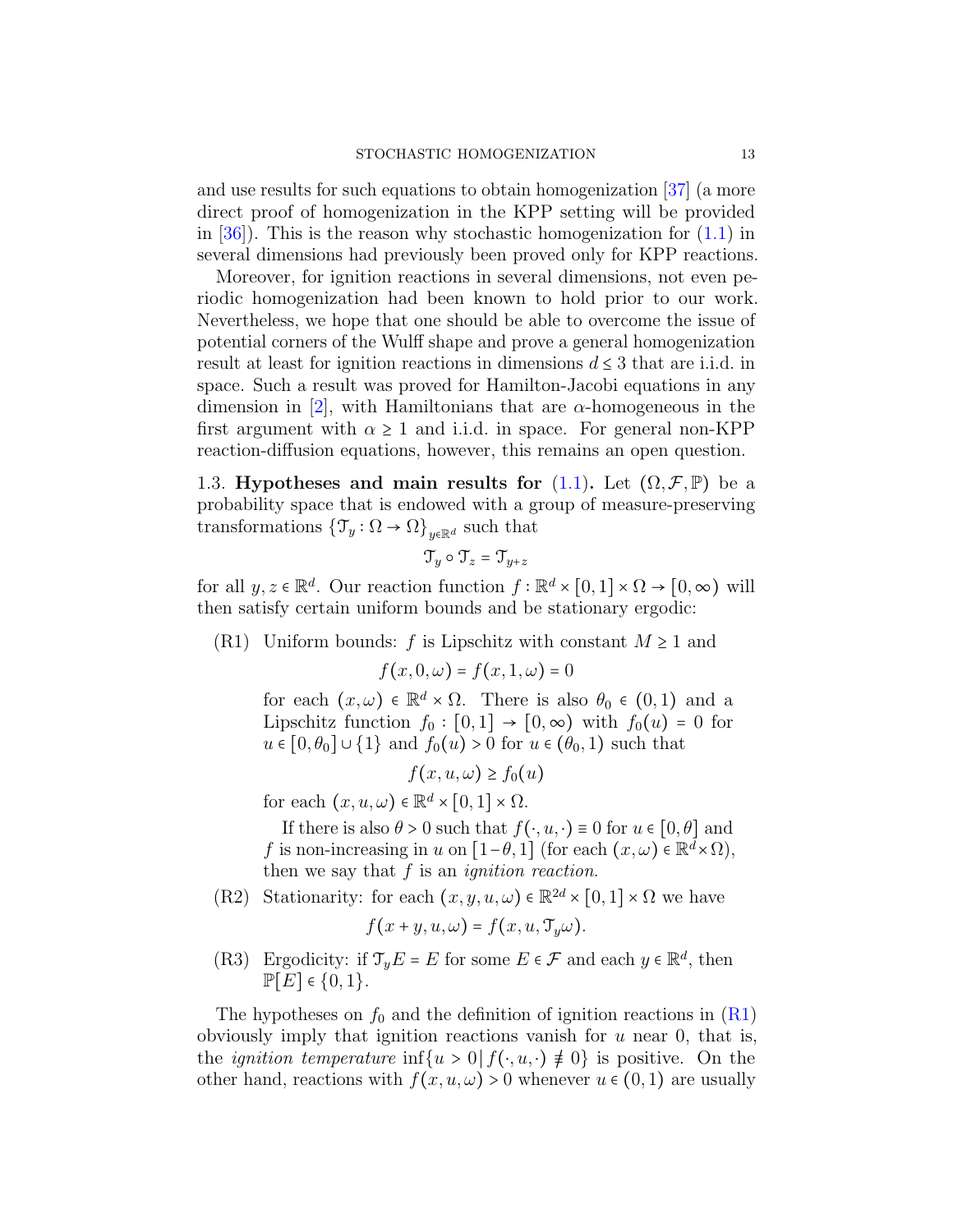called monostable. Some of our results will apply to general reactions satisfying  $(R1)$ – $(R3)$ , while others will only apply to ignition reactions.

It follows from  $(R1)$  that for each  $\omega \in \Omega$ , the functions  $u \equiv 0, 1$  are equilibrium solutions of  $(1.1)$ . The maximum principle then shows that if  $0 \leq u(0, \cdot, \omega) \leq 1$ , then  $0 \leq u(t, \cdot, \omega) \leq 1$  for all  $t > 0$  (we will only consider such solutions here). However, our results immediately extend to the case when [\(1.1\)](#page-0-0) has  $\omega$ -dependent equilibria  $u^-(\cdot,\omega) < u^+(\cdot,\omega)$ and more general  $f$  (including of bistable and mixed types). In that case we would also need to assume certain hypotheses analogous to Definition [1.1](#page-14-1) below in Theorems [1.4\(](#page-17-0)i) and [1.7\(](#page-19-0)i). Rather than stating these in detail, we refer the reader to the hypotheses of Theorem 2.7 in [\[54\]](#page-63-4) (and to Remark 2 after it), which is the result that replaces Theorem [2.3](#page-25-0) below in the proof of those results.

It follows from the work of Aronson and Weinberger [\[7\]](#page-61-9) that the equilibrium  $u \equiv 1$  is "more stable" than  $u \equiv 0$  when  $(R1)$  holds. Specifically, solutions to  $(1.1)$  with initial data greater than  $\theta_0$  on large enough balls converge to 1 locally uniformly as  $t \to \infty$  (see Lemma [2.1](#page-24-0) below). In fact, this spreading occurs (asymptotically) at speeds no less than  $c_0 > 0$ , the asymptotic spreading speed and traveling front speed for the homogeneous ignition reaction  $f_0$ . This speed is the one from the unique (up to translation in s) solution  $(c_0, U_0)$  to  $U''_0(s) + c_0 U'_0(s) + f_0(U_0) = 0$  with boundary conditions  $\lim_{s\to\infty} U_0(s) = 1$  and  $\lim_{s\to\infty} U_0(s) = 0$  (see [\[7\]](#page-61-9)), which means that for any  $e \in \mathbb{S}^{d-1}$ , the function  $u(t,x) = U_0(x \cdot e - c_0 t)$ is a traveling front solution for

<span id="page-13-0"></span>
$$
(1.11) \t\t u_t = \Delta u + f_0(u)
$$

moving in direction e.

To obtain the existence of a deterministic Wulff shape for  $(1.1)$ , we will need one more hypothesis on  $f$ , which is relatively mild for ignition reactions but introduces more stringent limits on the behavior of monostable reactions at small values of  $u$ . Loosely speaking, we will require that the solutions to  $(1.1)$  are *pushed* (as opposed to *pulled*), meaning that their dynamics are determined by the values of f at "intermediate" u (rather than at u near 0). We note that this is not the case for KPP reactions, whose solutions are pulled in the above sense.

We will therefore consider reactions that are not too strong at small u, with the strength of the reaction at some u being  $\frac{f(x, u, \omega)}{u}$  (which is the exponential rate of growth of solutions to the ODE  $u_t = f(x, u, \omega)$ . This obviously does not affect ignition reactions at all, but we will also need to assume that once the reaction does become strong as  $u$ increases, it cannot become arbitrarily weak until  $u \approx 1$ . This essentially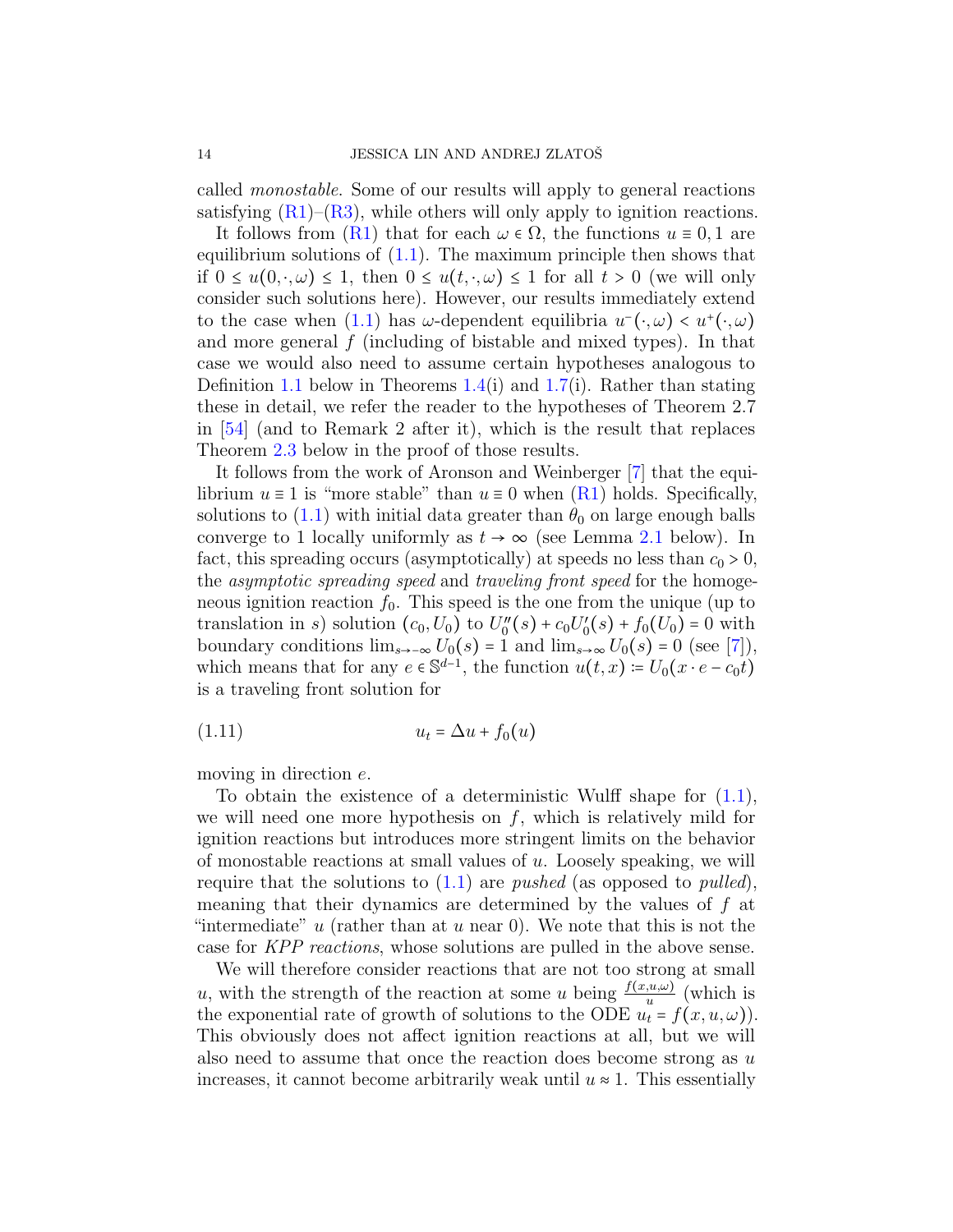prevents the decoupling of the propagation of intermediate values of  $u$ from the propagation of values near 1 (see [\(BW\)](#page-25-1) below).

To satisfy both these requirements, we will assume in Theorems [1.4\(](#page-17-0)i) and [1.7\(](#page-19-0)i) below that  $f \in \mathcal{F}(f_0, M, \zeta, \xi)$ , for some  $\zeta < c_0^2/4$  and  $\xi > 0$ , with the class of reactions  $\mathcal{F}(f_0, M, \zeta, \xi)$  defined below. (This hypothesis excludes KPP reactions, as any KPP  $f \ge f_0$  is known to satisfy  $\inf_{(x,\omega)\in\mathbb{R}^d\times\Omega} f_u(x,0,\omega) \geq c_0^2/4$ .) We use the convention  $\inf \emptyset = \infty$ .

<span id="page-14-1"></span>**Definition 1.1.** For  $f_0, M$  from  $(R1)$  and  $\zeta, \xi > 0$ , let  $\mathcal{F}(f_0, M, \zeta, \xi)$  be the class of all  $f$  from  $(R1)$  such that

(1.12) 
$$
\inf_{(x,\omega)\in\mathbb{R}^d\times\Omega} \inf_{u\in[\gamma_f(x,\omega;\zeta),\theta_0]} f(x,u,\omega) \geq \xi,
$$

where

$$
(1.13) \qquad \gamma_f(x,\omega;\zeta) \coloneqq \inf\{u \ge 0 \,|\, f(x,u,\omega) > \zeta u\}.
$$

This and the results from  $[54]$  on *bounded width* of solutions to  $(1.1)$ (see Theorem [2.3](#page-25-0) below), which guarantee that the relevant solutions are pushed, will enable us to prove existence of a deterministic Wulff shape for  $(1.1)$  in dimensions  $d \leq 3$ . However, if one can show by some other means that appropriate solutions are pushed in a very weak sense (see Theorem [1.12\(](#page-22-0)i) below), then the hypotheses  $f \in \mathcal{F}(f_0, M, \zeta, \xi)$  and  $d \leq 3$ are not needed to obtain a deterministic Wulff shape. Moreover, our homogenization results also do not specifically require these hypotheses.

Next we state our definition of a (deterministic) Wulff shape for  $(1.1)$ .

<span id="page-14-0"></span>**Definition 1.2.** Assume [\(R1\)](#page-12-1), and let  $R_0 > 0$  be large enough so that the solution to [\(1.11\)](#page-13-0) with initial data  $u(0, \cdot) = \frac{1+\theta_0}{2}$  $\frac{1}{2} \chi_{B_{R_0}(0)}$  converges locally uniformly to 1 as  $t \to \infty$  (see Lemma [2.1](#page-24-0) below). For any fixed  $\omega \in \Omega$ , let  $u_{\omega}$  solve  $(1.1)$  with initial data

<span id="page-14-4"></span>(1.14) 
$$
u_{\omega}(0, \cdot) = \frac{1 + \theta_0}{2} \chi_{B_{R_0}(0)}.
$$

If there is a continuous function  $w : \mathbb{S}^{d-1} \to (0, \infty)$  such that with the (open bounded) set  $S$  from  $(1.7)$  we have

<span id="page-14-2"></span>(1.15)  $\lim_{t \to \infty} \inf_{x \in (1-\delta)St} u_\omega(t, x) = 1,$ 

<span id="page-14-3"></span>(1.16) 
$$
\lim_{t \to \infty} \sup_{x \notin (1+\delta) \mathcal{S}t} u_{\omega}(t,x) = 0
$$

for each  $\delta > 0$ , then we say that S is a *Wulff shape* for [\(1.1\)](#page-0-0) with this  $\omega \in \Omega$ . If there is  $\Omega_0 \subseteq \Omega$  with  $\mathbb{P}[\Omega_0] = 1$  such that  $(1.1)$  with each  $\omega \in \Omega_0$ has the same Wulff shape  $S$ , then we say that S is a *deterministic Wulff* shape for  $(1.1)$ .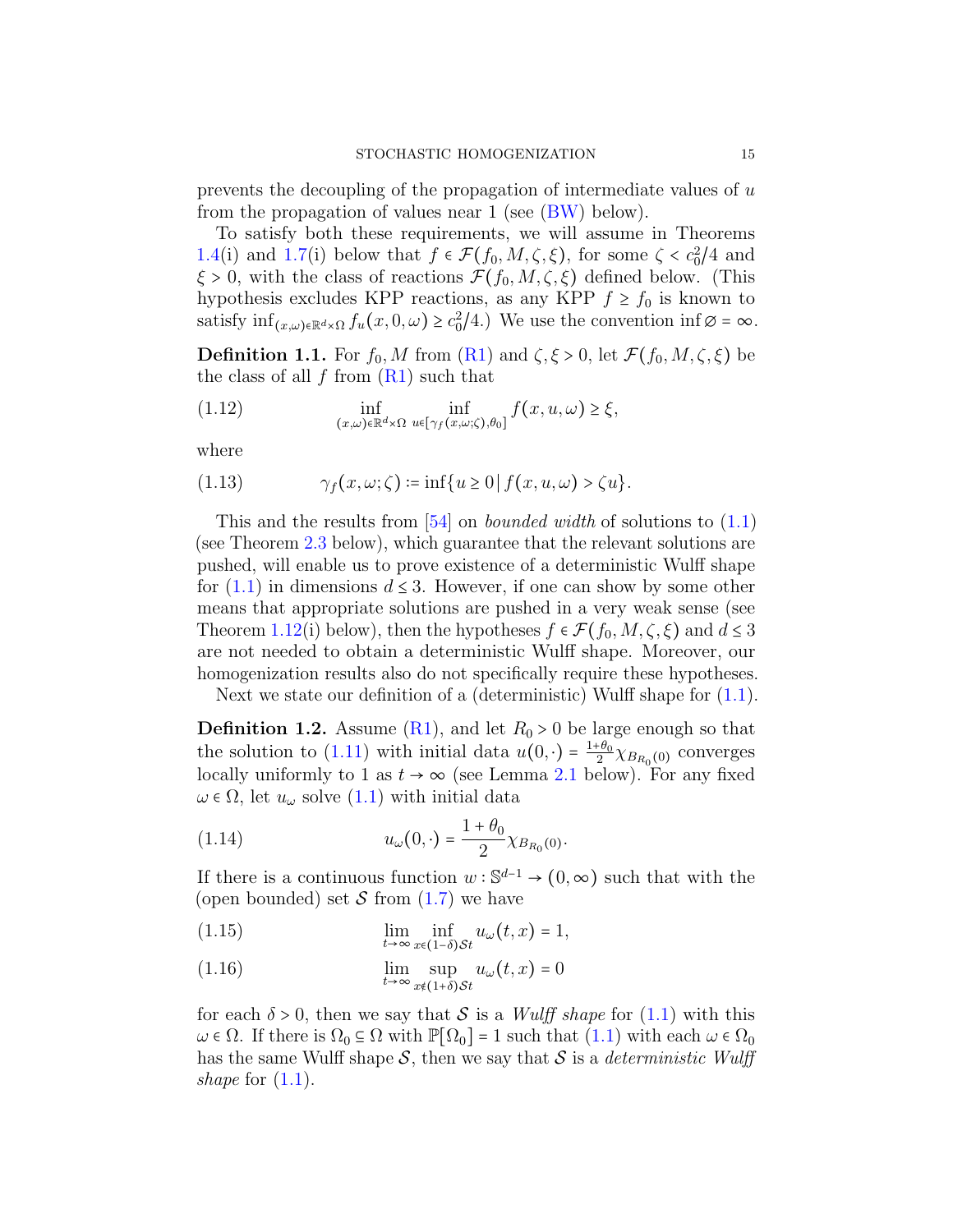*Remarks.* 1. Of course, then  $w(e)$  is the *(deterministic)* spreading speed in direction  $e$  for  $(1.1)$ .

2. One may wonder about the choice of initial data for  $u_{\omega}$ , but the comparison principle shows that the validity of  $(1.15)$  and  $(1.16)$  is independent of this choice as long as the initial data are non-negative, compactly supported, have supremum less than one, and the resulting solutions to  $(1.11)$  converge to 1 locally uniformly as  $t \to \infty$  (see the start of Section [3\)](#page-29-0). In particular, the definition is independent of the choice of  $R_0$  as long as it is large enough.

In addition to long time evolution of solutions starting from compactly supported initial data, we will also need to consider the case of frontlike initial data. As explained in the introduction, while it is not clear whether existence of traveling or pulsating front solutions in periodic media extends to existence of some type of front-like solutions in random media, we will show that the analogous question for front speeds can be answered in the affirmative in some cases. We will use the following definition for the latter.

<span id="page-15-0"></span>**Definition 1.3.** Assume [\(R1\)](#page-12-1), and for any  $(\omega, e) \in \Omega \times \mathbb{S}^{d-1}$ , let  $u_{\omega, e}$ solve [\(1.1\)](#page-0-0) with initial data

$$
u_{\omega,e}(0,\cdot)=\frac{1+\theta_0}{2}\chi_{\{x\cdot e<0\}}.
$$

Fix any  $(\omega, e) \in \Omega \times \mathbb{S}^{d-1}$ . If there is  $c^*(e) \in \mathbb{R}$  such that for each compact set  $K \subseteq \{x \cdot e > 0\} \subseteq \mathbb{R}^d$  we have

$$
\lim_{t \to \infty} \inf_{x \in (c^*(e)e-K)t} u_{\omega,e}(t,x) = 1,
$$
  
\n
$$
\lim_{t \to \infty} \sup_{x \in (c^*(e)e+K)t} u_{\omega,e}(t,x) = 0,
$$

then we say that  $c^*(e)$  is a *front speed* in direction e for  $(1.1)$  with the fixed  $\omega \in \Omega$ . If there is  $\Omega_0 \subseteq \Omega$  with  $\mathbb{P}[\Omega_0] = 1$  such that  $(1.1)$  with each  $\omega \in \Omega_0$  has the same front speed  $c^*(e)$  in direction e, then we say that  $c^*(e)$  is a *deterministic front speed* in direction e for  $(1.1)$ .

Remarks. 1. One can again consider instead any initial data

$$
(\theta_0 + \alpha) \chi_{\{x \cdot \epsilon < -\alpha^{-1}\}} \le u_{\omega,\epsilon}(0,\cdot) \le (1 - \alpha) \chi_{\{x \cdot \epsilon \le \alpha^{-1}\}},
$$

with any  $\alpha > 0$ .

2. In both these definitions we do require vanishing of the initial data for large |x| resp.  $x \cdot e$ , rather than just convergence to 0. The latter might result in faster spreading speeds and front speeds depending on the decay rates and on  $f$  (cf. Definition [1.6](#page-18-0) below). The speeds we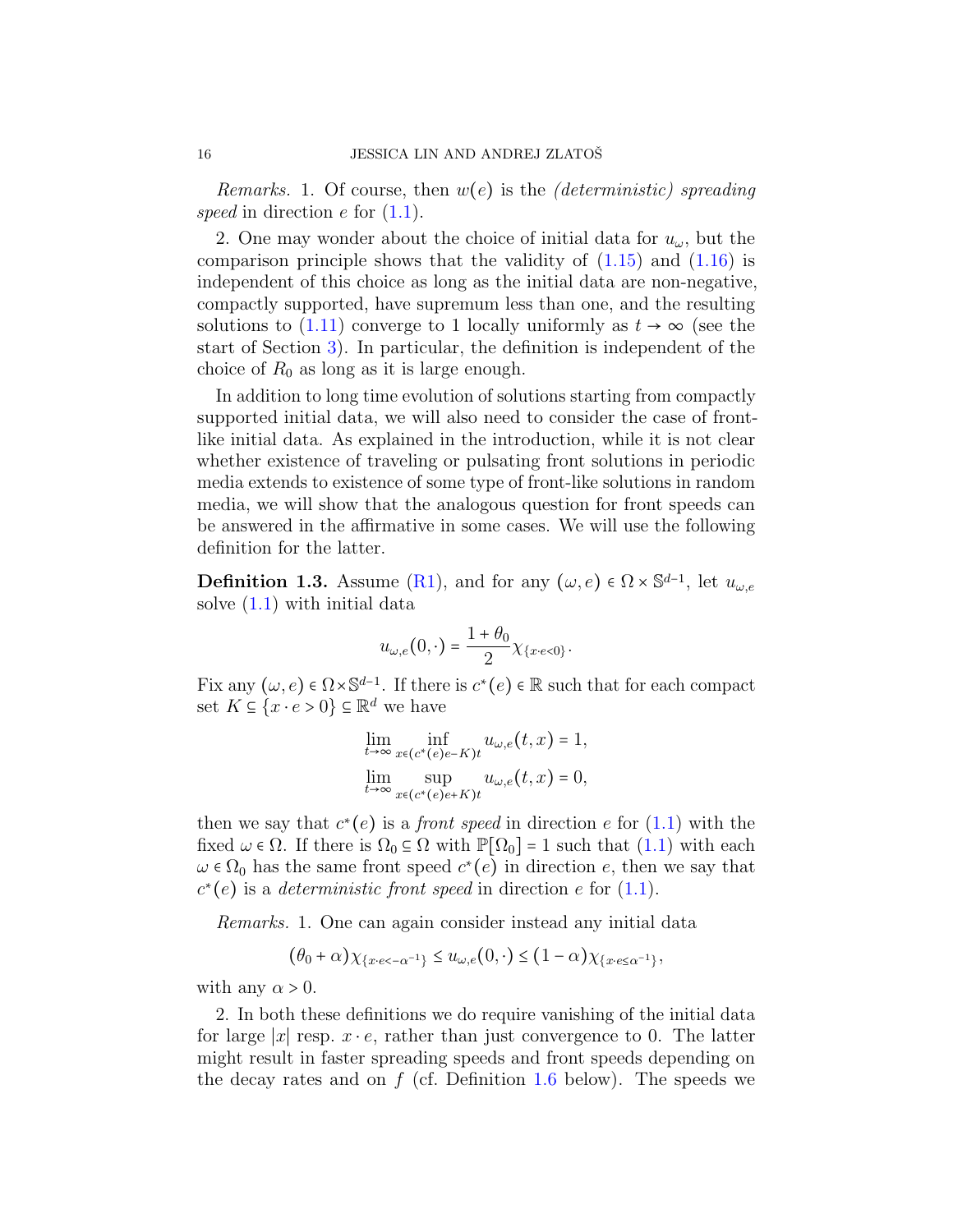define here could therefore be also called "minimal front speeds", but we do not use this terminology here.

3. Definition 1.3 appears to be the first definition of front speeds that does not rely on the existence of special solutions (such as traveling and pulsating fronts in the homogeneous and periodic settings). However, it is conceptually related to the (time-independent) planar metric problem introduced by Armstrong and Cardaliaguet in [\[2\]](#page-60-3) (see also [\[24\]](#page-62-9)) in their study of stochastic homogenization for quasilinear viscous Hamilton-Jacobi equations. In their work, for each  $e \in \mathbb{S}^{d-1}$ , the solution of this problem at a point z can be interpreted as a "distance" (relative to the Hamiltonian in question) from z to the half-space  $\{x \cdot e < 0\}$ . They show that under appropriate hypotheses, such solutions converge almost surely and locally uniformly to  $c_e z \cdot e$  as  $\varepsilon \to 0$ , with  $c_e$  some constant.

The reason for only considering compact sets  $K$  in Definition [1.3](#page-15-0) is unboundedness of the hyperplane  $\{x \cdot e = 0\}$  when  $d \ge 2$ . In general, one may therefore expect to find arbitrarily large exceptional regions in its neighborhood, on which we may observe propagation with speeds different from  $c^*(e)$  on arbitrarily long time scales. But since f is stationary ergodic, distance of such regions from the origin grows very quickly with their size for almost all  $\omega \in \Omega$ , and they will therefore not pose a threat for compact  $K$ . We also note that lower and upper bounds on the speed of propagation in [\(1.20\)](#page-19-2) (see Lemmas [2.1](#page-24-0) and [2.2](#page-24-1) below) allow one to replace compact sets  $K \subseteq \{x \cdot e > 0\}$  in Definition [1.3](#page-15-0) by cones  $C_{\delta}$  := { $x \cdot e \ge \delta + \delta |x - (x \cdot e)e|$ } for all  $\delta > 0$ .

With these definitions we can now state our first main result for  $(1.1)$ with general stationary ergodic reactions (including both monostable and ignition ones), whose homogenization parts (iii) and (iv) apply to convex initial sets A. As mentioned in the introduction, if deterministic front speeds exist in each direction and the inverse Freidlin-Gärtner formula [\(1.8\)](#page-6-0) holds, we in fact obtain the Osher-Merriman growth rule here. Specifically, the homogenized solution is  $\chi_{\Theta^{A,S}}$ , where S is the Wulff shape and

$$
\Theta^{A,S} \coloneqq \{ (t,x) \in (0,\infty) \times \mathbb{R}^d \, \middle| \, x \in A + tS \}.
$$

It is not difficult to see (and follows from the results in Section [5](#page-52-0) below) that in this case,  $\chi_{\Theta^{A,S}}$  is a viscosity solution to the first order Hamilton-Jacobi PDE [\(1.9\)](#page-8-0). We actually then also have  $\Theta^{A,S} = \Theta^{A,c^*}$ , where the open set

<span id="page-16-0"></span>
$$
(1.17) \qquad \qquad \Theta^{A,c^*} \coloneqq \{(t,x) \in (0,\infty) \times \mathbb{R}^d \, | \, \overline{v}(t,x) > 0\}
$$

is obtained by taking any uniformly continuous function  $\overline{v}_0$  on  $\mathbb{R}^d$ satisfying  $\overline{v}_0 > 0$  on A and  $\overline{v}_0 < 0$  on  $\mathbb{R}^d \setminus \overline{A}$ , and letting  $\overline{v}$  be the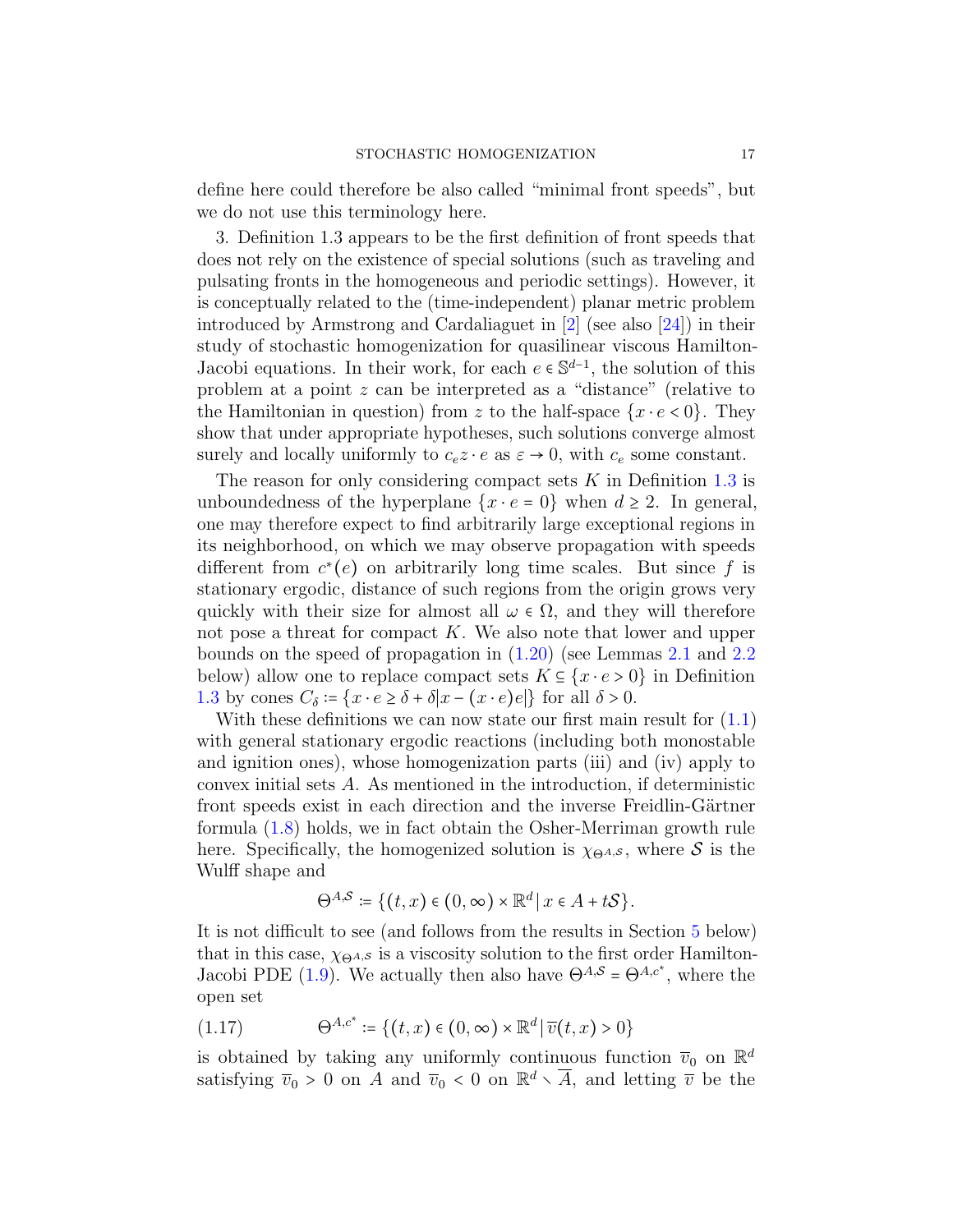unique viscosity solution to [\(1.9\)](#page-8-0) with initial data  $\overline{v}(0, \cdot) = \overline{v}_0$  (then also  $\Theta^{A,c^*}$  is independent of the specific choice of  $\overline{v}_0$  and  $\partial \Theta^{A,c^*}$  has zero measure, see Section [5\)](#page-52-0). Our homogenization result here continues to hold even if  $(1.8)$  does not hold for all directions e, with existence of deterministic front speeds being the only requirement and  $\chi_{\Theta^{A,c^*}}$  the limiting function.

Finally, for the sake of generality, we allow for  $O(1)$  shifts and  $o(1)$ errors in initial data as  $\varepsilon \to 0$  in [\(1.4\)](#page-1-0). For  $A \subseteq \mathbb{R}^d$  and  $r > 0$ , we therefore let  $B_r(A) = \bigcup_{x \in A} B_r(x) = A + B_r(0)$  and  $A_r^0 = A \setminus B_r(\partial A)$ . For the sake of completeness, let us also denote  $B_0(A) = \overline{A}$  and  $A^0 = A_0^0 = \text{int}(A)$ .

<span id="page-17-0"></span>**Theorem 1.4.** Assume  $(R1)$ – $(R3)$  and that  $A \subseteq \mathbb{R}^d$  is open.

(i) If  $d \leq 3$  and  $f \in \mathcal{F}(f_0, M, \zeta, \xi)$  for some  $\zeta < c_0^2/4$  and  $\xi > 0$ , then  $(1.1)$  has a deterministic Wulff shape.

(ii) If [\(1.1\)](#page-0-0) has a deterministic Wulff shape S, then S is convex. Also, if  $e \in \mathbb{S}^{d-1}$  is a unit outer normal of S and w is given by [\(1.7\)](#page-6-1), then  $(1.1)$  has a deterministic front speed in direction e, given by  $(1.8)$ .

(iii) If [\(1.1\)](#page-0-0) has a deterministic front speed  $c^*(e)$  in each direction  $e \in \mathbb{S}^{d-1}$ , then for almost all  $\omega \in \Omega$  the following holds. If A is convex,  $\alpha > 0$ , and  $u^{\varepsilon}(\cdot, \cdot, \omega)$  solves  $(1.4)$  and

<span id="page-17-1"></span>
$$
(1.18) \qquad (\theta_0 + \alpha) \chi_{A^0_{\psi(\varepsilon)} + y_\varepsilon} \le u^\varepsilon(0, \cdot, \omega) \le (1 - \alpha) \chi_{B_{\psi(\varepsilon)}(A) + y_\varepsilon}
$$

for each  $\varepsilon > 0$ , with some  $y_{\varepsilon} \in B_{1/\alpha}(0)$  and  $\lim_{\varepsilon \to 0} \psi(\varepsilon) = 0$ , then

<span id="page-17-2"></span>(1.19) 
$$
\lim_{\varepsilon \to 0} u^{\varepsilon}(t, x + y_{\varepsilon}, \omega) = \chi_{\Theta^{A, c^*}}(t, x)
$$

locally uniformly on  $([0, \infty) \times \mathbb{R}^d) \setminus \partial \Theta^{A,c^*}$  (and  $\partial \Theta^{A,c^*}$  has zero measure).

(iv) If  $(1.1)$  has a deterministic front speed  $c^*(e)$  in each direction  $e \in \mathbb{S}^{d-1}$ , then it has a deterministic Wulff shape S with w from [\(1.7\)](#page-6-1) satisfying [\(1.6\)](#page-5-0) for each  $e \in \mathbb{S}^{d-1}$ . Moreover, if [\(1.8\)](#page-6-0) holds for each  $e \in \mathbb{S}^{d-1}$  (*i.e.*,  $c^*(\frac{y}{|y|})$  $\frac{y}{|y|}$ |y| is convex), then  $\Theta^{A,c^*} = \Theta^{A,\mathcal{S}}$ .

Remarks. 1. (ii) shows that Wulff shapes with tangent hyperplanes can give rise to front speeds in stationary ergodic media (see Definition [1.5](#page-18-1) below for the relevant terminology).

2. Homogenization results are typically stated with  $\psi \equiv 0$  and  $y_{\varepsilon} = 0$ above. We use the present form of (iii) for the sake of generality.

3. (iii) obviously extends to initial conditions that can take the value  $\theta_0$  on  $\partial A + y_\varepsilon$  (in the limits  $x \to \partial A + y_\varepsilon$  and  $\varepsilon \to 0$ ) because  $\alpha > 0$  is arbitrary and the convergences are locally uniform. We could even consider initial data with some values in  $(0, \theta_0]$ , but then there would be a transient initial time interval during which the limiting solution  $\bar{u}$ would also have values in  $(0, \theta_0]$ . The region  $\{\overline{u}(t, \cdot) = 1\}$  would then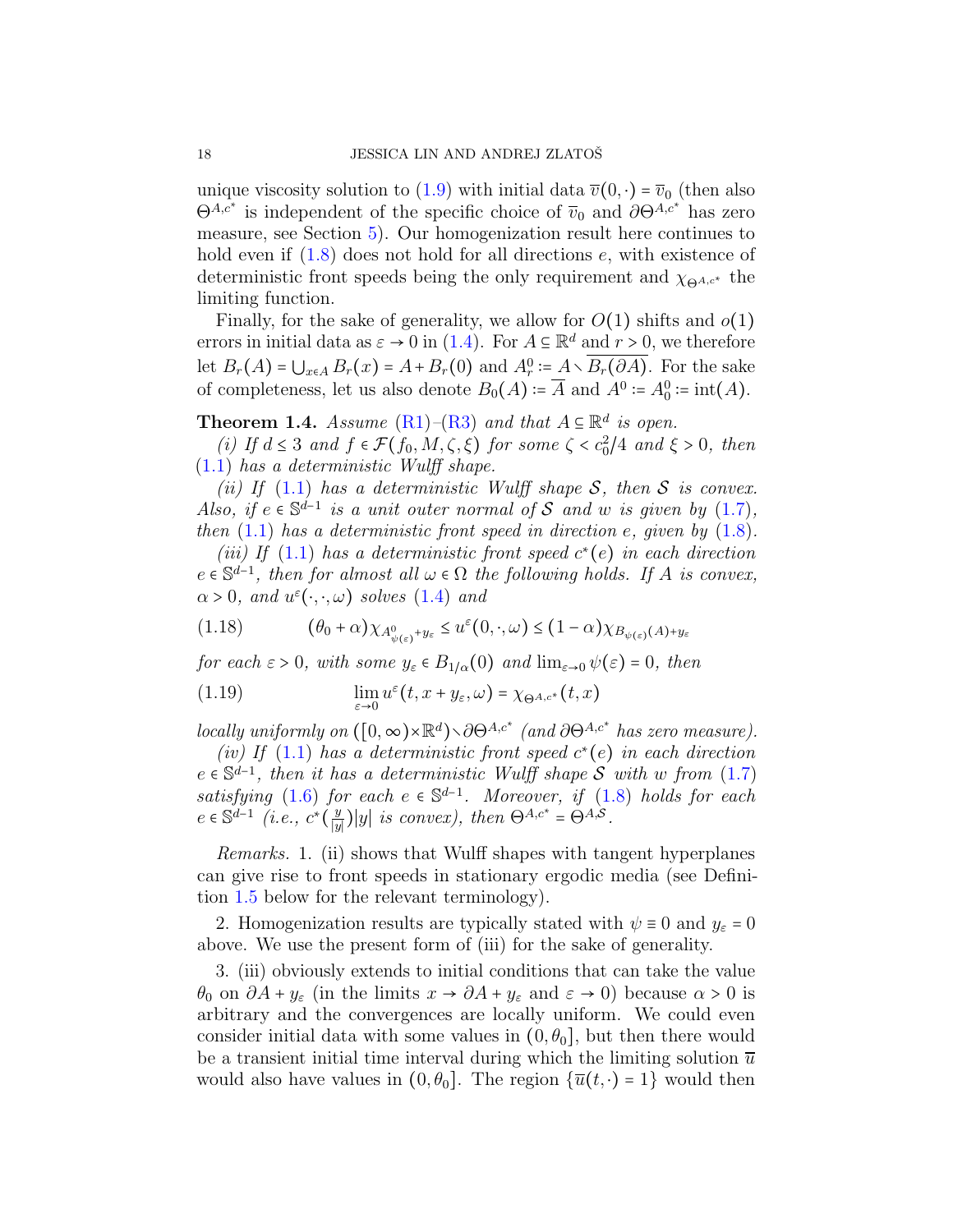invade the region  $\{\overline{u}(t, \cdot) \in (0, \theta_0]\}$  (both time-dependent) at speeds that would depend on the unit outer normal vector to the former region at each point x of its boundary as well as on the value  $\overline{u}(t, x)$  at that point. We do not pursue this generalization here.

4. Note that if the claim in (iii) holds, then it follows for any  $e \in \mathbb{S}^{d-1}$ that  $c^*(e)$  is the deterministic front speed in direction e.

<span id="page-18-1"></span>**Definition 1.5.** A hyperplane  $H \subseteq \mathbb{R}^d$  is tangent to a Wulff shape S at  $y \in \partial S \cap H$  when  $\partial S \cap B_{\delta}(y) \subseteq B_{\phi(\delta)}(H)$  for each  $\delta > 0$ , with  $\lim_{\delta \to 0} \frac{1}{\delta}$  $\frac{1}{\delta}\phi(\delta) = 0$ . (If S is also convex, this is equivalent to H being the unique supporting hyper-plane for S at y.) If  $e \in \mathbb{S}^{d-1}$  is the unit normal vector to this H such that  $y + se \notin S$  for all small  $s > 0$ , then we say that S has unit outer normal e (at y). If each  $e \in \mathbb{S}^{d-1}$  is a unit normal of  $S$ , then we say that  $S$  has no corners.

Under a stronger hypothesis concerning propagation speed of frontlike solutions to  $(1.1)$ , we are able to obtain homogenization for general initial sets  $A$  and more general initial conditions than  $(1.18)$ . Let us start with the following definition.

<span id="page-18-0"></span>**Definition 1.6.** Assume [\(R1\)](#page-12-1), and for  $(\omega, e, \alpha) \in \Omega \times \mathbb{S}^{d-1} \times [0, 1]$ , let  $u_{\omega,e,\alpha}$  solve  $(1.1)$  with initial data

$$
u_{\omega,e,\alpha}(0,\cdot)=\chi_{\{x\cdot e<0\}}+\alpha\chi_{\{x\cdot e\geq 0\}}.
$$

Fix any  $(\omega, e) \in \Omega \times \mathbb{S}^{d-1}$ . If  $(1.1)$  with the fixed  $\omega \in \Omega$  has front speed  $c^*(e)$  in direction e, and for each compact set  $K \subseteq \{x \cdot e > 0\}$  there is  $\beta_{K,e}$ :  $(0,1] \rightarrow (0,1]$  with  $\lim_{\alpha\to 0} \beta_{K,e}(\alpha) = 0$  such that

$$
\limsup_{t \to \infty} \sup_{x \in (c^*(e)e+K)t} u_{\omega,e,\alpha}(t,x) \leq \beta_{K,e}(\alpha)
$$

for each  $\alpha \in (0,1]$ , then we say that  $c^*(e)$  is an exclusive front speed in direction e for [\(1.1\)](#page-0-0) with the fixed  $\omega \in \Omega$ . If there is  $\Omega_0 \subseteq \Omega$  with  $\mathbb{P}[\Omega_0] = 1$  such that  $(1.1)$  with each  $\omega \in \Omega_0$  has the same exclusive front speed  $c^*(e)$  in direction e (with the same  $\beta_{K,e}$ ), then we say that  $c^*(e)$ is a *deterministic exclusive front speed* in direction  $e$  for  $(1.1)$ .

Remark. For [\(1.1\)](#page-0-0) with ignition reactions, one can actually choose  $\beta_{K,e}(\alpha) = \alpha$  for all sufficiently small  $\alpha$  (see the proofs of Theorems [1.7\(](#page-19-0)i) and  $1.8$ (ii) below). We will also see in Theorem  $4.4$  that under very mild hypotheses,  $\beta_{K,e}$  can be chosen to be independent of e.

In particular, it follows from this definition that if  $c^*(e)$  is an exclusive front speed for [\(1.1\)](#page-0-0), then solutions that satisfy  $\lim_{x \to \infty} u(0, x) = 0$ and  $\liminf_{x \to \infty} u(0, x) > \theta_0$  all propagate with exact speed  $c^*(e)$  in direction e (in the sense of the above definitions). Note that this is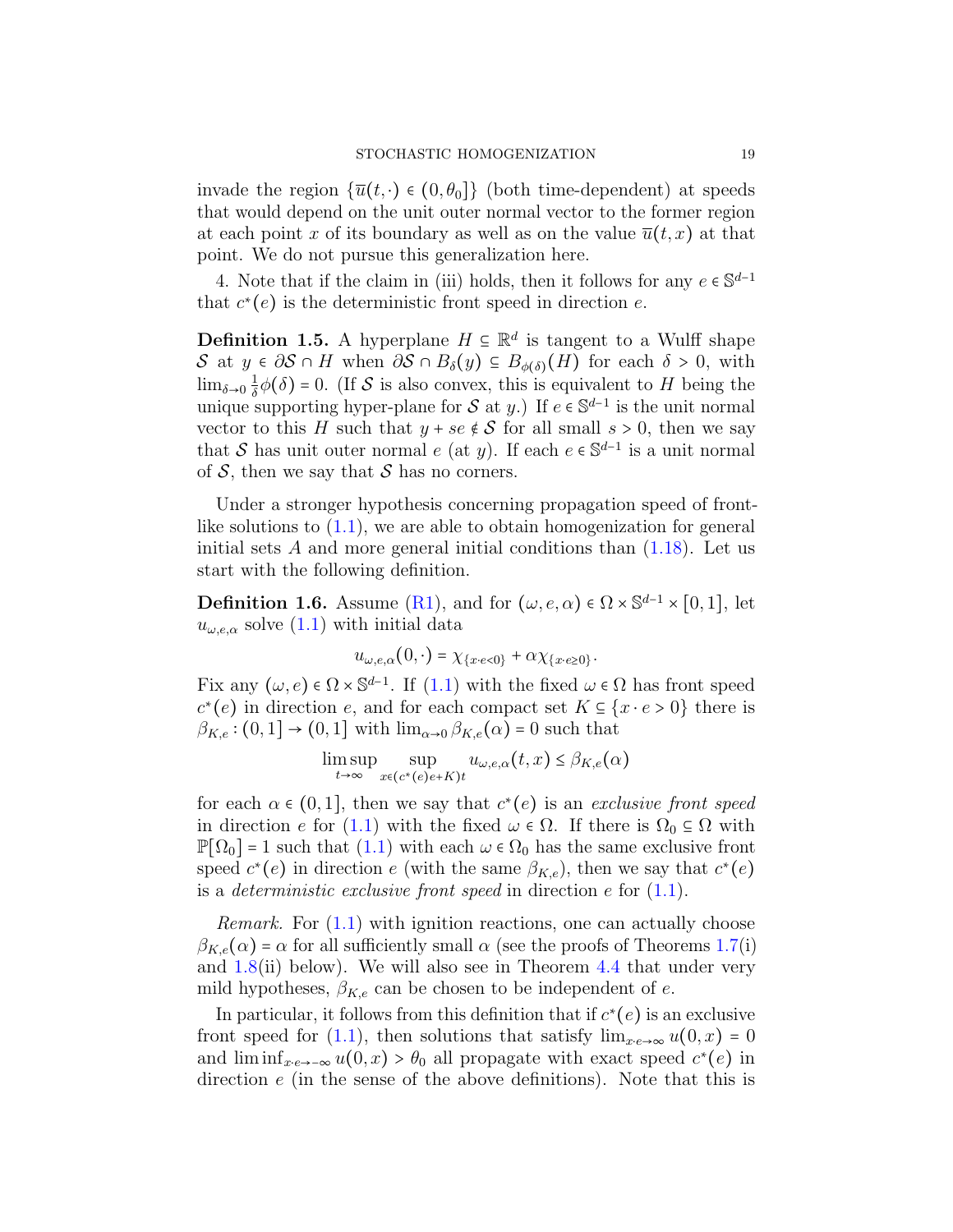possible for ignition reactions but generally not for monostable reactions. In fact, if for some  $\omega \in \Omega$  we have  $\inf_{x \in \mathbb{R}^d} f(x, u, \omega) > 0$  for each  $u \in (0, 1)$ , then the solutions from Definition [1.6](#page-18-0) satisfy  $\lim_{t\to\infty} \inf_{x\in\mathbb{R}^d} u(t,x) = 1$ whenever  $\alpha > 0$ .

Part (ii) of the following result shows that existence of deterministic exclusive front speeds in all directions yields homogenization for all initial sets A. In particular, both its parts can be combined with Theorem [1.4\(](#page-17-0)i,ii) to obtain a stronger version of Theorem 1.4(iii) for ignition reactions.

# <span id="page-19-0"></span>**Theorem 1.7.** Assume  $(R1)$ – $(R3)$  and that  $A \subseteq \mathbb{R}^d$  is open.

(i) If  $d \leq 3$ , an ignition reaction  $f \in \mathcal{F}(f_0, M, \zeta, \xi)$  for some  $\zeta < c_0^2/4$ and  $\xi > 0$ , and [\(1.1\)](#page-0-0) has a deterministic front speed in direction  $e \in \mathbb{S}^{d-1}$ , then  $(1.1)$  has a deterministic exclusive front speed in direction e.

(ii) If  $(1.1)$  has a deterministic exclusive front speed  $c^*(e)$  in each direction  $e \in \mathbb{S}^{d-1}$ , then for almost all  $\omega \in \Omega$  the following holds. If  $\alpha > 0$ and  $u^{\varepsilon}(\cdot,\cdot,\omega)$  solves  $(1.4)$  and

$$
(\theta_0 + \alpha) \chi_{A^0_{\psi(\varepsilon)} + y_{\varepsilon}} \le u^{\varepsilon}(0, \cdot, \omega) \le \chi_{B_{\psi(\varepsilon)}(A) + y_{\varepsilon}} + \psi(\varepsilon) \chi_{\mathbb{R}^d \setminus (B_{\psi(\varepsilon)}(A) + y_{\varepsilon})}
$$

for each  $\varepsilon > 0$ , with some  $y_{\varepsilon} \in B_{1/\alpha}(0)$  and  $\lim_{\varepsilon \to 0} \psi(\varepsilon) = 0$ , then [\(1.19\)](#page-17-2) holds locally uniformly on  $([0, \infty) \times \mathbb{R}^d) \setminus \partial \Theta^{A, c^*}$  (and  $\partial \Theta^{A, c^*}$  has zero measure).

Our results naturally apply to periodic reactions, as these are a special class of stationary ergodic ones (we can then drop  $\omega$  from the notation and "deterministic" from the terminology). The following result spells out this application, and also shows that the front speeds defined here coincide with the unique/minimal pulsating front speeds for these reactions.

<span id="page-19-1"></span>**Theorem 1.8.** Let  $f : \mathbb{R}^d \times [0,1] \rightarrow [0,\infty)$  be Lipschitz, periodic in  $x \in \mathbb{R}^d$ , and satisfying  $f(\cdot, 0) \equiv f(\cdot, 1) \equiv 0$ . Assume that there is  $\theta > 0$ such that on  $\mathbb{R}^d \times (1-\theta,1)$ , the function f is non-increasing in u and strictly positive. Let  $\theta' \geq 0$  be the largest number such that  $f \equiv 0$  on  $\mathbb{R}^d \times [0,\theta'],$  and assume that  $\sup_{x \in \mathbb{R}^d} f(x,u) > 0$  for each  $u \in (\theta', 1)$ .

<span id="page-19-2"></span>(i) The PDE

$$
(1.20) \t\t u_t = \Delta u + f(x, u)
$$

has a front speed in each direction  $e \in \mathbb{S}^{d-1}$ , and this speed equals the minimal pulsating front speed in direction e from [\[16\]](#page-61-1). In particular, Theorem [1.4\(](#page-17-0)iii,iv) apply to  $(1.20)$ .

(ii) If  $\theta' > 0$  (i.e., f is an ignition reaction and the minimal speeds from  $(i)$  are also unique), then the front speeds from  $(i)$  are exclusive. In particular, Theorem [1.7\(](#page-19-0)*ii*) applies to  $(1.20)$ .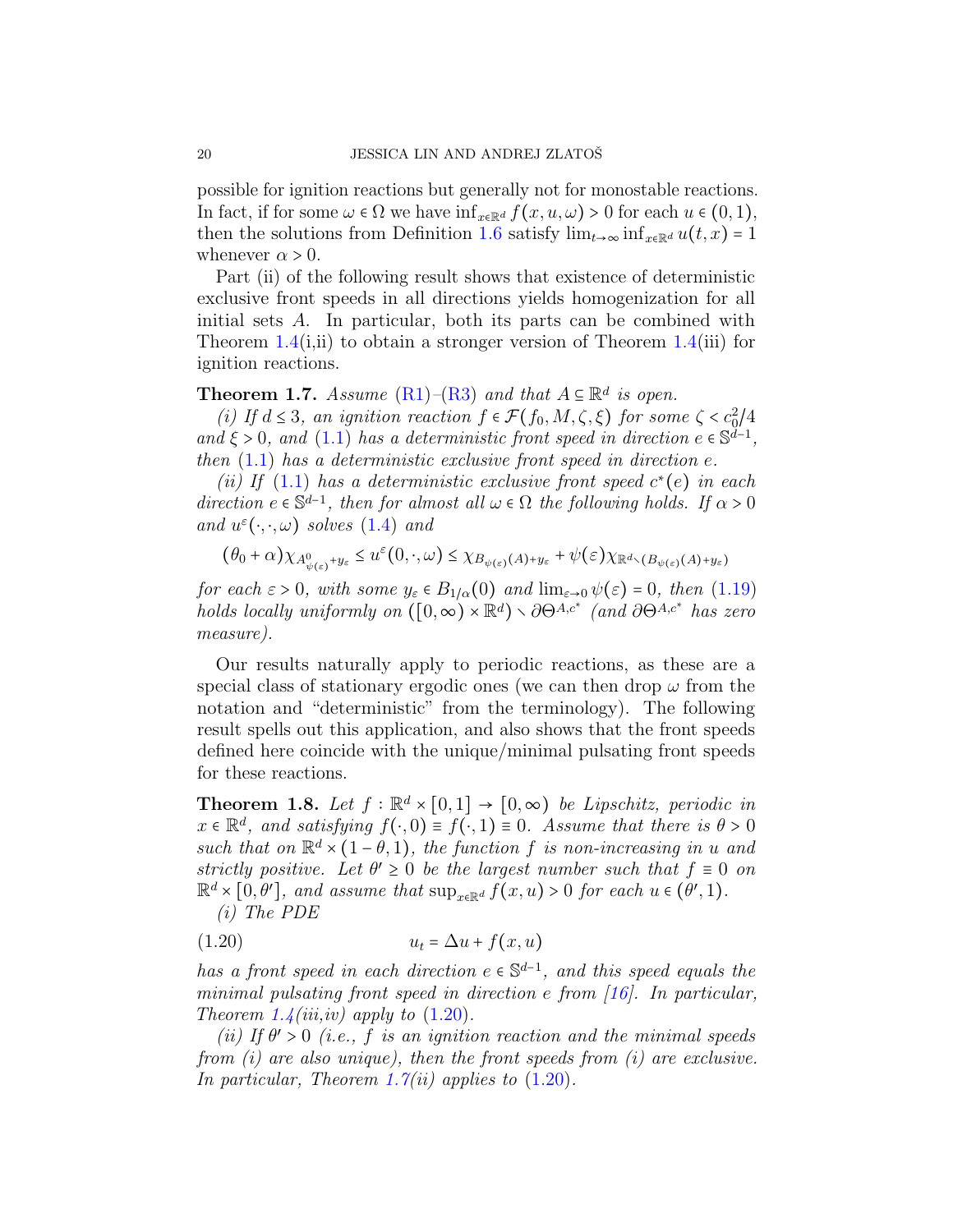*Remarks.* 1. The hypotheses on f are those from [\[16\]](#page-61-1), and while [16] requires monostable reactions (i.e., those with  $\theta' = 0$ ) to be  $C^{1,\delta}$  in u, this is only used in the study of pulsating fronts with speeds strictly greater than the minimal speed (see Section 6 in [\[16\]](#page-61-1)).

2. The results in [\[16\]](#page-61-1) apply to general spatially periodic second order operators in place of  $\Delta$  (satisfying standard ellipticity hypotheses, as well as the first-order term being divergence-free and mean-zero), which turn  $(1.20)$  into a form captured by  $(1.2)$ . Theorem [1.8](#page-19-1) and its proof immediately extend to this case (with the versions of Theorems [1.4](#page-17-0) and [1.7](#page-19-0) from Theorem [1.12](#page-22-0) below).

3. The homogenization claim in (i) is a stronger version of the result of Alfaro and Giletti [\[1\]](#page-60-0), who require smooth  $\partial A$  and  $\theta' = 0$ , as well as slightly stronger hypotheses on f.

Seeing the usefulness of Wulff shapes without corners in the study of front speeds and homogenization for  $(1.1)$ , it is natural to ask when a Wulff shape for [\(1.1\)](#page-0-0) has no corners. As mentioned in the introduction, a result from [\[18\]](#page-61-3) shows that Wulff shapes can have corners. However, one simple case when this does not happen is when  $f$  is *isotropic*. That is, its statistics are invariant under rotations — and hence its Wulff shape must be a ball, if it exists.

<span id="page-20-0"></span>**Definition 1.9.** Let  $SO(d)$  be the group of rotation matrices on  $\mathbb{R}^d$ . We say that f from  $(1.1)$  is *isotropic* if there is a group of measurepreserving transformations  $\{\sigma_{\mathcal{R}} : \Omega \to \Omega\}_{\mathcal{R} \in SO(d)}$  such that

$$
\sigma_{\mathcal{R}}\circ\sigma_{\mathcal{P}}=\sigma_{\mathcal{RP}}
$$

for all  $\mathcal{R}, \mathcal{P} \in SO(d)$ , and

$$
f(x, u, \sigma_{\mathcal{R}}\omega) = f(\mathcal{R}x, u, \omega)
$$

for each  $(\mathcal{R}, x, u, \omega) \in SO(d) \times \mathbb{R}^d \times [0, 1] \times \Omega$ .

A natural example of isotropic reactions are perturbations of homogeneous reactions by radially symmetric impurities randomly distributed according to a Poisson point process. This is a special case of the following example.

**Example 1.10.** Let  $\{x_{n,\omega}\}_{{n\in\mathbb{N}}} \subseteq \mathbb{R}^d$  be a Poisson point process on  $\mathbb{R}^d$  (with  $\omega \in \Omega$  as above) and let  $\{\mathcal{R}_{n,\omega}\}_{n\in\mathbb{N}} \subseteq SO(d)$  be a sequence of rotations on  $\mathbb{R}^d$ , each with uniform distribution. If  $\{x_{n,\omega}\}_{{n\in\mathbb{N}}}$  and  $\{\mathcal{R}_{n,\omega}\}\eta\in\mathbb{N}$  are independent and

$$
f(x, u, \omega) \coloneqq g(\{\mathcal{R}_{n, \omega}(x - x_{n, \omega})\}_{n \in \mathbb{N}}, u)
$$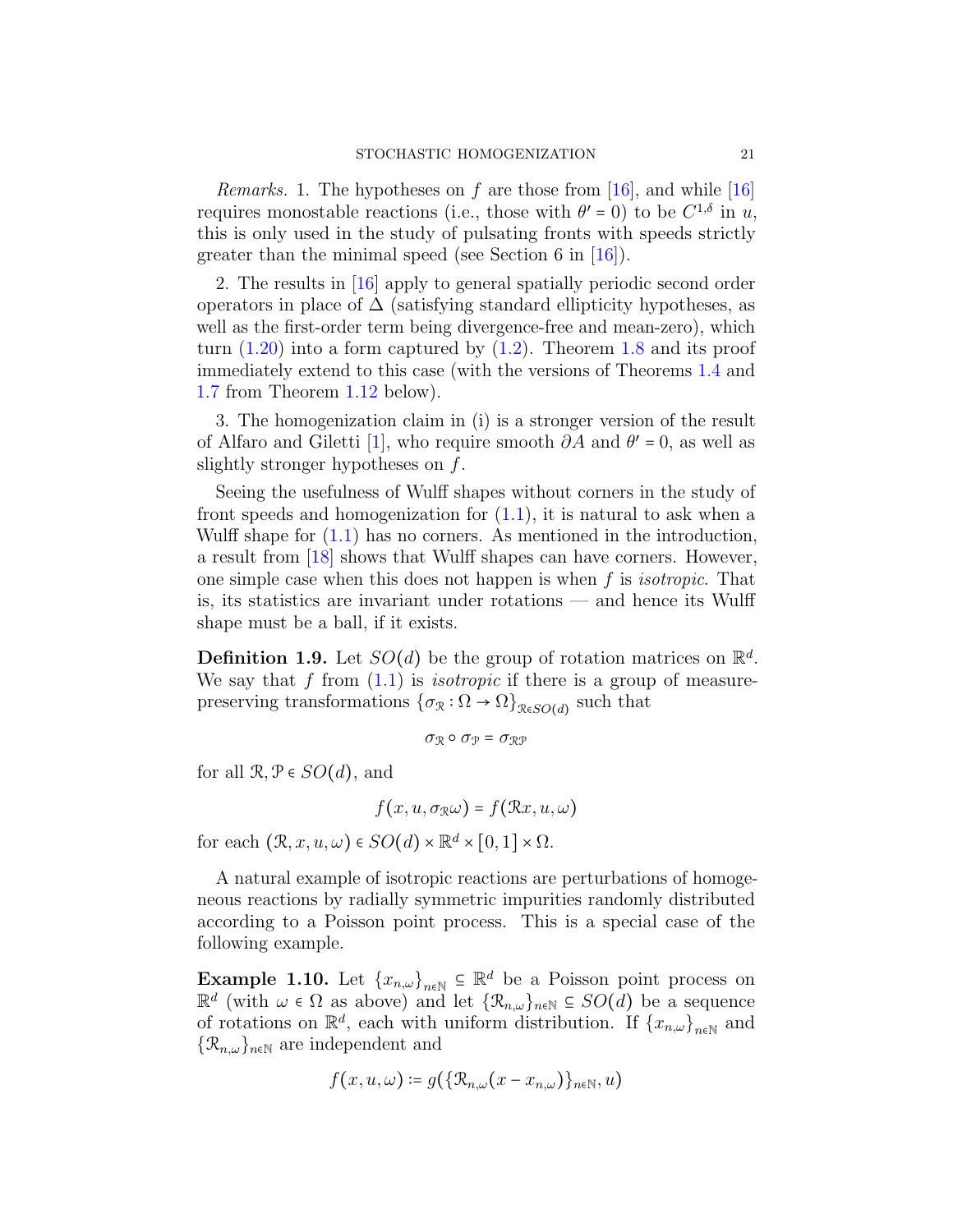for some function  $g$ , then  $f$  is isotropic. For instance, we could take  $f(x, u, \omega) \coloneqq g(\inf_n |x-x_{n,\omega}|, u)$  for some Lipschitz  $g : [0, \infty) \times [0, 1] \to \mathbb{R}$ with  $g(y, 0) = g(y, 1) = 0$  and  $g(y, \cdot) \ge f_0$  for each  $y \ge 0$ .

The above results, applied to isotropic reactions, and Lemma [3.6](#page-37-1) below now yield the following corollary.

<span id="page-21-1"></span>Corollary 1.11. Assume [\(R1\)](#page-12-1)–[\(R3\)](#page-12-2),  $d \leq 3$ ,  $f \in \mathcal{F}(f_0, M, \zeta, \xi)$  for some  $\zeta < c_0^2/4$  and  $\xi > 0$ , and that f is isotropic. Let  $A \subseteq \mathbb{R}^d$  be open.

(i) [\(1.1\)](#page-0-0) has a deterministic Wulff shape  $S = B_w(0)$  for some  $w > 0$ , and a deterministic front speed  $c^*(e) = w$  in each direction  $e \in \mathbb{S}^{d-1}$ . In particular,  $\Theta^{A,c^*} = \Theta^{A,B_w(0)}$ .

(*ii*) The claim in Theorem [1.4\(](#page-17-0)*iii*) holds.

(iii) If f is an ignition reaction, then the deterministic front speeds are all exclusive and the claim in Theorem [1.7\(](#page-19-0)ii) holds.

<span id="page-21-0"></span>1.4. **Generalization to**  $(1.2)$ . The above results in fact apply to the more general model [\(1.2\)](#page-1-1), which includes, for instance, some (viscous) Hamilton-Jacobi equations with possibly non-convex or non-coercive Hamiltonians. The  $\varepsilon$ -space-time-scaled version of  $(1.2)$  is

<span id="page-21-2"></span>
$$
(1.21) \t u_t^{\varepsilon} = \varepsilon^{-1} F\left(\varepsilon^2 D^2 u, \varepsilon \nabla u, u, \varepsilon^{-1} x, \omega\right) \t on (0, \infty) \times \mathbb{R}^d.
$$

We consider the case when  $(1.2)$  models phase transitions, with solutions transitioning between two equilibria  $u^- < u^+$ . After an appropriate transformation these can be assumed to be  $u^- \equiv 0$  and  $u^+ \equiv 1$ .

Definitions [1.3](#page-15-0) and [1.6](#page-18-0) above extend naturally to  $(1.2)$ , and this form also allows [\(1.1\)](#page-0-0) with general second order linear operators and general reactions (including of bistable and mixed types) as well as more general first- and second-order terms. The basic hypothesis in this setting will be as follows.

**Hypothesis H.** (i) Let  $(1.2)$  have a unique solution in some class of functions  $A \subseteq L^1_{loc}((0, \infty) \times \mathbb{R}^d)$  for each  $\omega \in \Omega$  and each locally BV initial condition  $0 \le u(0, \cdot, \omega) \le 1$ , with this solution being constant 0 resp. 1 when  $u(0, \cdot, \omega) \equiv 0$  resp. 1. Assume also that left time-shifts of solutions (restricted to  $(0, \infty) \times \mathbb{R}^d$ ) are solutions from A and that  $(1.21)$  satisfies the (parabolic) comparison principle within A.

(ii) Lemma [2.2](#page-24-1) below holds for solutions to  $(1.2)$  from A, and there are  $\theta_0 < 1$  and  $R_0 < \infty$  such that solutions  $u_\omega$  to  $(1.2)$  with  $u_\omega(0, \cdot) =$  $\theta_{0}\chi_{B_{R_0}(0)}$  satisfy locally uniformly in  $x \in \mathbb{R}^d$ ,

$$
\lim_{t\to\infty}\inf_{\omega\in\Omega}u_{\omega}(t,x)=1.
$$

(iii) The analogs of  $(R2)$  and  $(R3)$  for F hold.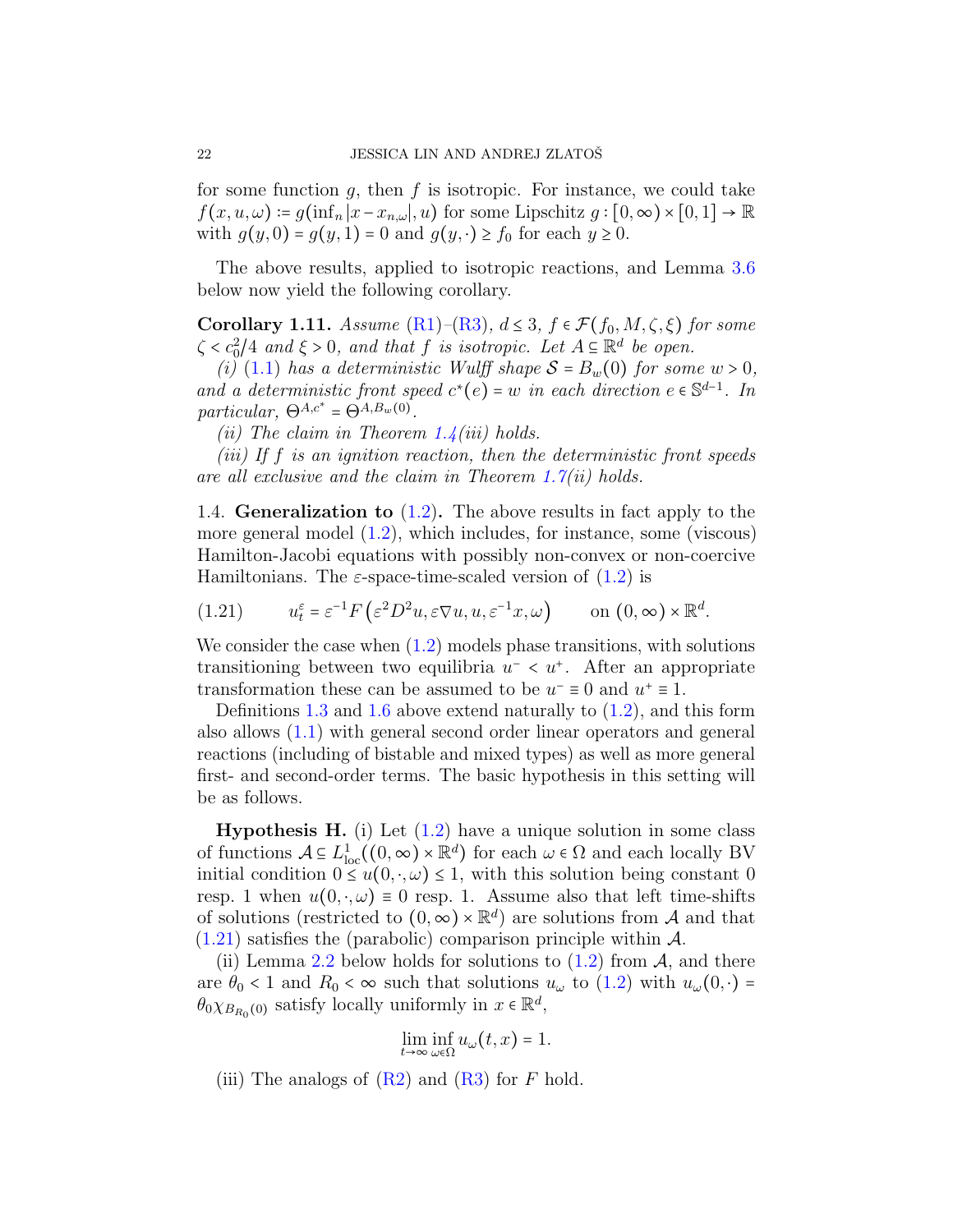Lemmas [2.1](#page-24-0) and [2.2](#page-24-1) below show that Hypothesis H holds for  $(1.1)$ , with  $\theta_0$  in (ii) being any number *strictly greater* than  $\theta_0$  from [\(R1\)](#page-12-1) (e.g.,  $1+\theta_0$  $\frac{1}{2}$  as in [\(1.14\)](#page-14-4)), and with, for instance,  $\mathcal{A} = \bigcap_{\tau>0} C^{1+\gamma,2+\gamma}((\tau,\infty) \times \mathbb{R}^d)$ . (We choose here this notation for the sake of simplicity of presentation, as the above results then generalize verbatim. Then we can also equivalently state Definitions [1.2](#page-14-0) and [1.3](#page-15-0) with any number from  $[\theta_0, 1)$ in place of  $\frac{1+\theta_0}{2}$ , via the argument in the proof of Theorem [1.7\(](#page-19-0)i) and at the start of Section [3](#page-29-0) below, and we will let this be  $\theta_0$  for the sake of simplicity.) The analysis for  $(1.2)$  below therefore also applies to [\(1.1\)](#page-0-0). Nevertheless, in it we will consider initial data with value  $\geq \theta_0 + \alpha$ (rather than  $\geq \theta_0$ ) on some sets, with  $\alpha > 0$  so that our arguments also directly apply to  $(1.1)$  with  $\theta_0$  from  $(R1)$ .

We note that considering only continuous initial conditions would suffice, and we include locally BV ones only for notational convenience, so that we can use initial conditions that are (multiples of) characteristic functions of sets. Also, (ii) in fact shows that spreading with some positive minimal speed  $c_0 > 0$  holds for  $(1.2)$ , in the sense of  $(2.1)$  below.

Finally for  $u : [0, \infty) \times \mathbb{R}^d \to [0, 1]$  and  $\eta \in (0, \frac{1}{2})$  $(\frac{1}{2})$ , we define the *width* of the transition zone of u from  $\eta$  to  $1 - \eta$  at time  $t \geq 0$  to be (1.22)

<span id="page-22-1"></span>
$$
L_{u,\eta}(t) := \inf \left\{ L > 0 \mid \{x \mid u(t,x) \geq \eta \} \subseteq B_L \left( \{ x \mid u(t,x) \geq 1 - \eta \}_{1/\eta}^0 \right) \right\}.
$$

This is also the Hausdorff distance of  $\{u(t, \cdot) \geq 1 - \eta\}^0_1$  $\int_{1/\eta}^{0}$  and  $\{u(t,\cdot)\leq \eta\},$ and it is the smallest L such that if  $u(t, x) \geq \eta$ , then  $B_{L+\eta^{-1}}(x)$  contains a ball of radius  $\eta^{-1}$  on which  $u(t, \cdot)$  is no less than  $1 - \eta$ . It is clear that for [\(1.2\)](#page-1-1) to have a Wulff shape, it is necessary that  $\lim_{t\to\infty} \frac{1}{t}L_{u,\eta}(t) = 0$ for any  $\eta \in \left(0, \frac{1}{2}\right)$  $(\frac{1}{2})$ , with u the solution from H(ii) above (for almost all  $\omega \in \Omega$ ). It turns out that this hypothesis is also sufficient, as part (i) of the following extension of some of the above results to solutions of  $(1.2)$  from the class A shows.

#### <span id="page-22-0"></span>Theorem 1.12. Assume Hypothesis H.

(i) If for each  $\eta > 0$  and almost all  $\omega \in \Omega$  we have  $\lim_{t \to \infty} \frac{1}{t} L_{u_{\omega},\eta}(t) = 0$ for the solution from  $H(ii)$ , then  $(1.2)$  has a deterministic Wulff shape. If F is also isotropic (i.e., an analog of Definition [1.9](#page-20-0) holds, with  $F(X, p, u, x, \sigma_{\mathbb{R}}\omega) = F(\mathbb{R}X\mathbb{R}^T, \mathbb{R}p, u, \mathbb{R}x, \omega)$ , then Corollary [1.11\(](#page-21-1)i) holds for  $(1.2)$  in place of  $(1.1)$ .

(ii) Theorem [1.4\(](#page-17-0)ii–iv) and Theorem [1.7\(](#page-19-0)ii) hold for  $(1.2)$  and  $(1.21)$ in place of  $(1.1)$  and  $(1.4)$ .

The limitation to  $d \leq 3$  in Theorems [1.4\(](#page-17-0)i) and [1.7\(](#page-19-0)i) is due to the need in their proofs for Theorem [2.3](#page-25-0) below, which guarantees that they satisfy the hypothesis in Theorem [1.12\(](#page-22-0)i). In fact, Theorem [2.3](#page-25-0)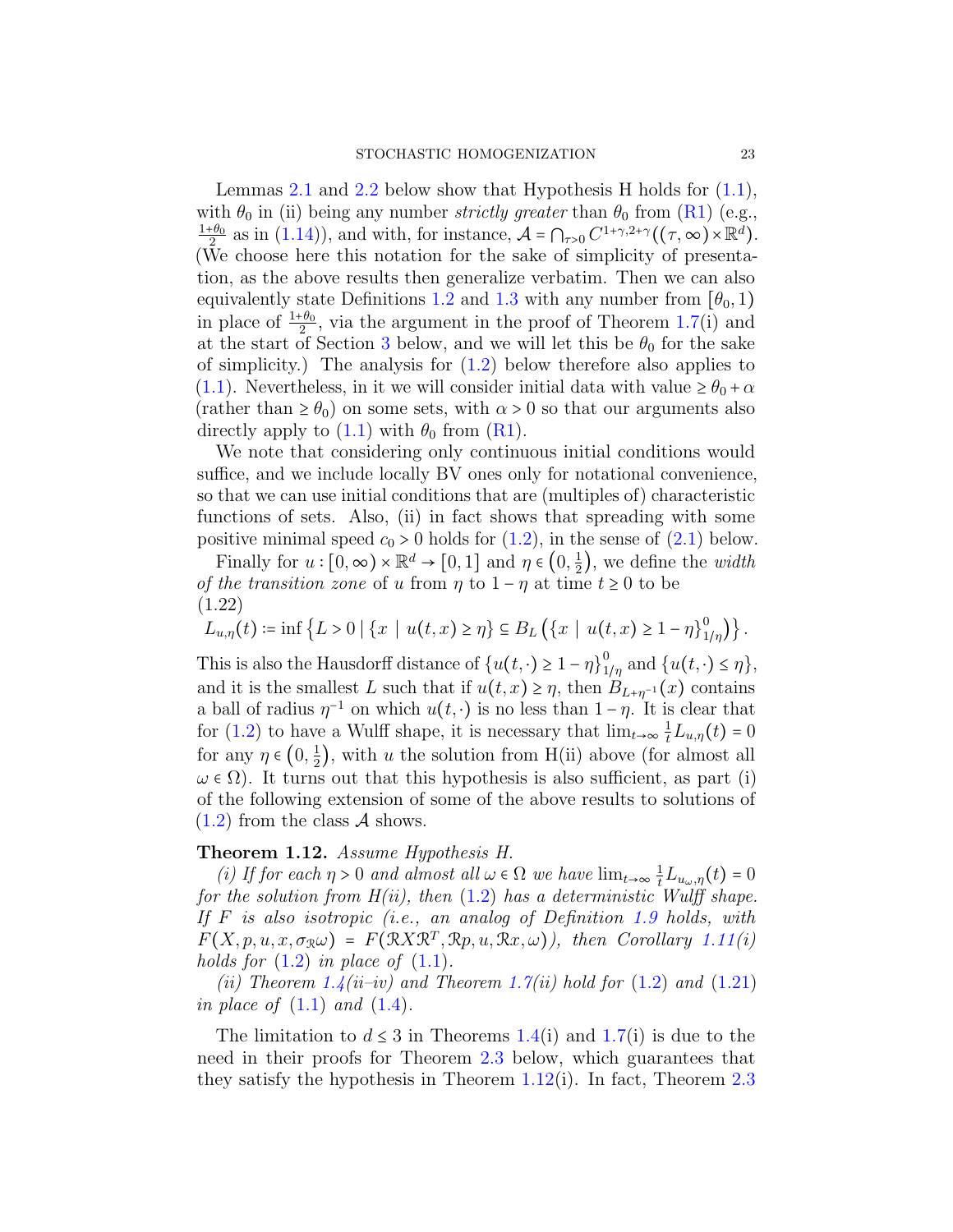guarantees more: uniform-in- $\omega$  boundedness of  $\sup_{t\geq T_n} L_{u_\omega,\eta}(t)$  for each  $\eta > 0$  and some  $T_{\eta} > 0$ . (This also holds for some other reactions f, see Theorem 2.7 in [\[54\]](#page-63-4) and Remark 2 after it.) While Theorem [2.3](#page-25-0) does not hold for  $d \geq 4$  [\[54\]](#page-63-4), the construction of counterexamples in [54] for which  $\limsup_{t\to\infty}\frac{1}{t}L_{u_\omega,\eta}(t)>0$  is based on properties of reactions that occur with probability zero in the stationary ergodic setting. It is therefore quite plausible that Theorems  $1.4(i)$  $1.4(i)$  and  $1.7(i)$  $1.7(i)$  extend to all dimensions. The former would immediately follow from Theorem [1.12\(](#page-22-0)i) and the proof of the following conjecture.

<span id="page-23-1"></span>Conjecture 1.13. Assume the hypotheses of Theorem [1.4\(](#page-17-0)i), except for the limitation on  $d$ . Then the solutions from Definition [1.2](#page-14-0) satisfy  $\lim_{t\to\infty}\frac{1}{t}L_{u_{\omega,\eta}}(t)=0$  for each  $\eta>0$  and almost all  $\omega\in\Omega$ .

Finally, we highlight one more result, which is of independent interest.

<span id="page-23-0"></span>**Theorem 1.14.** Assume Hypothesis H and let  $\mathcal T$  (resp.  $\widetilde{\mathcal T}$ ) be the set of all directions  $e \in \mathbb{S}^{d-1}$  for which [\(1.2\)](#page-1-1) has a deterministic front speed (resp. deterministic exclusive front speed)  $c^*(e)$ .

(i)  $\mathcal T$  and  $\widetilde{\mathcal T}$  are closed and  $c^*$  is positive, bounded by  $c'$  from Lemma [2.2,](#page-24-1) and Lipschitz on  $\mathcal T$ . Moreover, there is  $\Omega_0 \subseteq \Omega$  with  $\mathbb P[\Omega_0] = 1$  such that [\(1.2\)](#page-1-1) with any fixed  $\omega \in \Omega_0$  has front speed  $c^*(e)$  in any direction  $e \in \mathcal{T}$ and exclusive front speed  $c^*(e)$  in any direction  $e \in \widetilde{\mathcal{T}}$ .

(ii) If  $(1.2)$  has a deterministic Wulff shape given by  $(1.7)$ , then for  $each \ e \in \mathbb{S}^{d-1},$ 

<span id="page-23-5"></span>(1.23) 
$$
w(e) = \inf_{e' \in \mathcal{T}} \underbrace{c^*(e')}_{e' \cdot e}.
$$

Remark. The proof of Theorem [1.14\(](#page-23-0)i) in fact shows that a stronger result holds: we can choose  $\Omega_0$  so that in Definition [1.6](#page-18-0) we have  $\beta_{R_e K,e} = \beta_{K,e_1}$  for any  $e \in \tilde{\mathcal{T}}$ , any rotation  $R_e$  on  $\mathbb{R}^d$  with  $R_e e_1 = e$ , and any compact  $K \subseteq \{x_1 > 0\} \subseteq \mathbb{R}^d$ , and there is also uniformity of the limits in Definitions [1.3](#page-15-0) and [1.6](#page-18-0) over rotations as well as over certain translations in  $\Omega$ . Namely, for each  $\omega \in \Omega_0$  and  $\Lambda > 0$  we have

<span id="page-23-2"></span>(1.24)  $\lim_{t\to\infty}\inf_{e\in\mathcal{T}}\inf_{\mathcal{X}}\inf_{|y|\leq\Lambda t}\inf_{x\in(c^*(e)e-R_eK)t}u_{\mathcal{T}_y\omega,e}(t,x)=1,$ 

<span id="page-23-3"></span>(1.25) 
$$
\lim_{t \to \infty} \sup_{e \in \mathcal{T}} \sup_{\mathcal{R} |y| \le \Lambda t} \sup_{x \in (c^*(e)e + R_e K)t} u_{\mathcal{T}_y \omega, e}(t, x) = 0,
$$

<span id="page-23-4"></span>(1.26) 
$$
\limsup_{t\to\infty}\sup_{e\in\widetilde{\mathcal{T}}}\sup_{\&\|y\|\leq\Lambda t}\sup_{x\in(c^*(e)e+R_eK)t}u_{\mathcal{T}_y\omega,e,\alpha}(t,x)\leq\beta_{K,e_1}(\alpha).
$$

Such uniformity over translations in  $\Omega$  also holds for the Wulff shape limits in Definition [1.2](#page-14-0) (see Proposition [3.4](#page-34-0) below).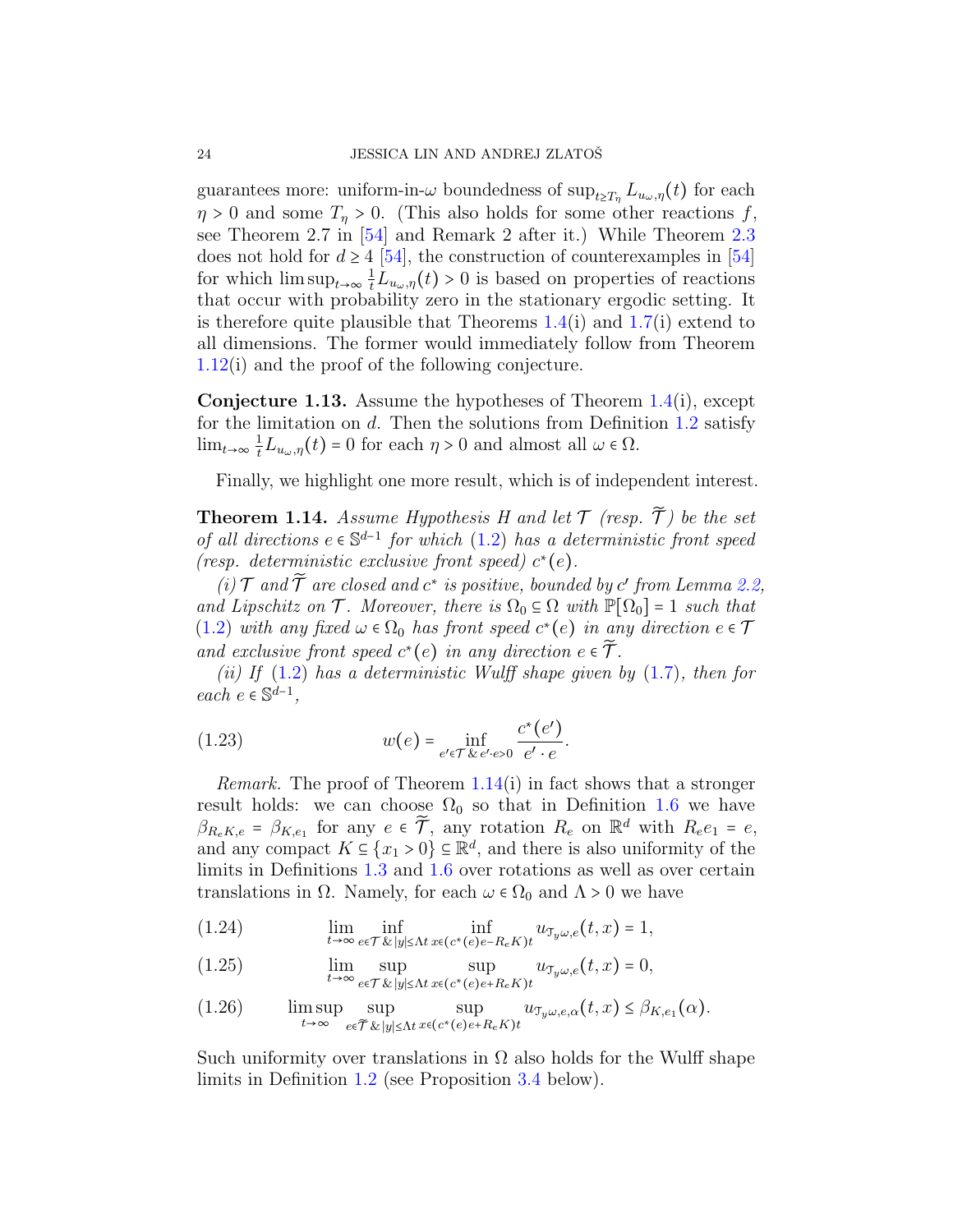1.5. Organization of the paper. In Section [2](#page-24-3) we collect some preliminary results, and also prove Theorems [1.7\(](#page-19-0)i) and [1.8.](#page-19-1) In Section [3](#page-29-0) we study Wulff shapes and prove Theorems [1.4\(](#page-17-0)i) and [1.12\(](#page-22-0)i). In Section [4](#page-37-0) we relate Wulff shapes and front speeds, and prove Theorem  $1.4(ii,iv)$  $1.4(ii,iv)$  as well as the corresponding parts of Theorem  $1.12(ii)$  $1.12(ii)$ , and also Theorem [1.14.](#page-23-0) Finally, in Section [5](#page-52-0) we prove Theorems [1.4\(](#page-17-0)iii) and [1.7\(](#page-19-0)ii), as well as the corresponding parts of Theorem [1.12\(](#page-22-0)ii).

1.6. Acknowledgements. We thank Mark Freidlin, Antoine Mellet, Panagiotis Souganidis, and Jack Xin for valuable discussions. AZ was supported in part by NSF grants DMS-1652284 and DMS-1656269. JL was supported in part by NSF grants DMS-1147523 and DMS-1700028.

#### 2. Preliminaries

<span id="page-24-3"></span>In this section we collect some useful results concerning solutions to [\(1.1\)](#page-0-0) that we will need below. The first one, which was already mentioned in the introduction, shows that the asymptotic spreading speed of solutions to  $(1.1)$  with large enough initial data is no less than  $c_0$ , the unique speed for the homogeneous reaction  $f_0$ .

<span id="page-24-0"></span>**Lemma 2.1.** For any  $f_0, M$  as in [\(R1\)](#page-12-1), there is  $\eta_0 = \eta_0(f_0, M) \in (0, \frac{1}{2})$  $\frac{1}{2}$ such that for each  $c < c_0$  and  $\eta > 0$ , there is  $\lambda(f_0, M, c, \eta) \geq 0$  such that the following holds. If f satisfies  $(R1)$ ,  $0 \le u \le 1$  solves  $(1.1)$  for some  $\omega \in \Omega$ , and  $u(t_1, x) \geq 1 - \eta_0$  for some  $(t_1, x) \in [1, \infty) \times \mathbb{R}^d$ , then for each  $t \geq t_1 + \lambda(f_0, M, c, \eta)$  we have

(2.1) 
$$
\inf_{|y-x| \le c(t-t_1)} u(t,y) \ge 1 - \eta.
$$

The same result holds if the hypothesis  $u(t_1, x) \geq 1 - \eta_0$  is replaced by

<span id="page-24-2"></span>
$$
u(t_1, \cdot) \ge (\theta_0 + \alpha) \chi_{B_R(x)}(\cdot)
$$

for some  $(t_1, x) \in [0, \infty) \times \mathbb{R}^d$  and  $\alpha > 0$ , with  $R = R(f_0, \alpha)$  large enough.

The second claim in Lemma [2.1](#page-24-0) is a result of Aronson and Weinberger [\[7\]](#page-61-9), combined with the comparison principle, while the first claim follows from this and parabolic regularity (see Lemma 3.1 in [\[54\]](#page-63-4)).

We also have an upper bound on the spreading speed for compactly supported initial data, which follows from the next lemma.

<span id="page-24-1"></span>**Lemma 2.2.** There are  $m', c' > 0$  such that if  $\omega \in \Omega$ ,  $r > 0$ ,  $y \in \mathbb{R}^d$ , and  $u, u'$  are two solutions of  $(1.1)$  taking values in  $[0, 1]$  and satisfying  $u(0, x) \le u'(0, x)$  for all  $x \in B_r(y)$ , then for all  $t \ge 0$  we have

$$
u(t, y) \le u'(t, y) + c' e^{-m'(r - c't)}.
$$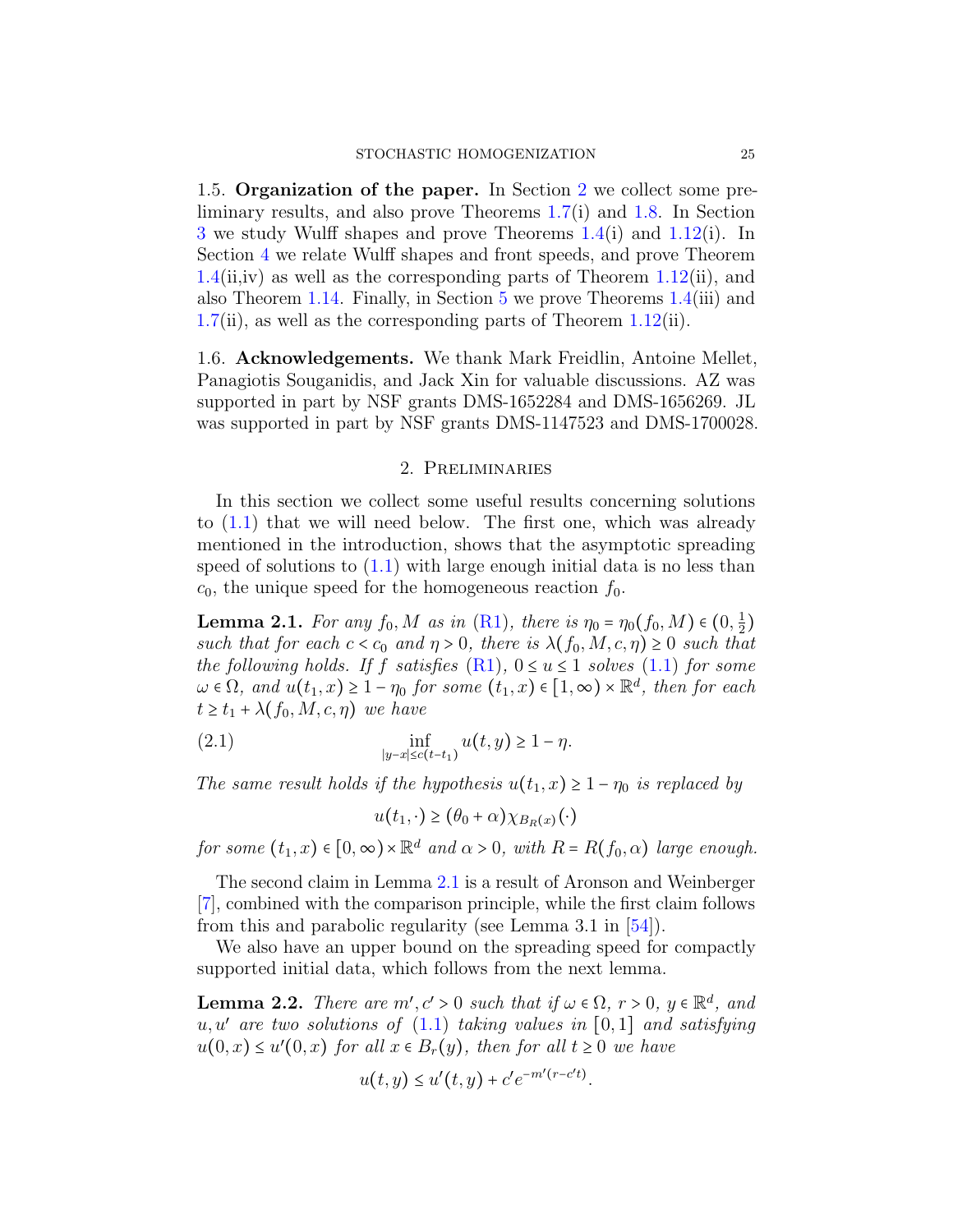*Proof.* Without loss assume that  $y = 0$ . Then  $w := u - u'$  satisfies  $w(0, \cdot) \leq \chi_{\mathbb{R}^d \setminus B_r}$  and  $w_t \leq \Delta w + Mw$  (with  $M \geq 1$  the Lipschitz constant for f). It follows that, with  $\{e_j\}_{j=1}^d$  the standard basis in  $\mathbb{R}^d$ , we have

$$
w(t,x) \le \sum_{j=1}^d \left( e^{-\sqrt{M}(x \cdot e_j + rd^{-1/2} - 2\sqrt{M}t)} + e^{-\sqrt{M}(-x \cdot e_j + rd^{-1/2} - 2\sqrt{M}t)} \right)
$$

for any  $(t, x) \in [0, \infty) \times \mathbb{R}^d$  because the sum solves  $w'_t = \Delta w' + Mw'$ . The claim now follows with  $m'$ := اαر<br>ا  $M/d$  and  $c' \coloneqq 2$ √  $M d.$ 

We note that a more careful proof would allow for any  $c'>2\surd$ M in the exponent, but we will not need to optimize  $c'$  here. Also note that the lemma immediately generalizes to the conclusion

$$
u(t,x) \le u'(t,x) + Ce^{-m'(-|x-y|+r-c't)} \quad \text{for all } x \in \mathbb{R}^d.
$$

A key ingredient in the proof of Theorems [1.4\(](#page-17-0)i) and [1.7\(](#page-19-0)i) is the bounded width property, first defined by one of us in [\[54\]](#page-63-4). We say that u has bounded width if  $\limsup_{t\to\infty} L_{u,\eta}(t) < \infty$  for each  $\eta \in (0, \frac{1}{2})$  $(\frac{1}{2})$  (see  $(1.22)$ , and also compare this to the hypothesis in Theorem [1.12\(](#page-22-0)i)). That is,

<span id="page-25-2"></span><span id="page-25-1"></span>(BW) 
$$
\sup_{t \geq T_\eta} L_{u,\eta}(t) \leq \ell_\eta \qquad \text{for each } \eta \in \left(0,\frac{1}{2}\right) \text{ and some } \ell_\eta, T_\eta \geq 0.
$$

(We note that [\[54\]](#page-63-4) defines  $L_{u,\eta}(t)$  with  $\{x \mid u(t,x) \geq 1-\eta\}$  in place of  ${x \mid u(t,x) \geq 1-\eta}_{1}^{0}$  $\frac{1}{1/\eta}$  but as discussed before Theorem 2.9 in [\[54\]](#page-63-4), the two resulting definitions of bounded width are equivalent by parabolic regularity.)

The following theorem, proved by one of us in [\[54\]](#page-63-4), guarantees [\(BW\)](#page-25-1) and more for certain solutions to [\(1.1\)](#page-0-0). In it, for  $\eta, \eta' \in (0,1)$  we let

$$
L_{u,\eta,\eta'}(t) \coloneqq \inf \{ L > 0 \mid \{x \mid u(t,x) \geq \eta \} \subseteq B_L \left( \{x \mid u(t,x) \geq \eta' \} \right) \}.
$$

<span id="page-25-0"></span>**Theorem 2.3.** Let  $f, f_0, M$  be from  $(R1)$  and such that  $f \in \mathcal{F}(f_0, M, \zeta, \xi)$ for some  $\zeta < c_0^2/4$  and  $\xi > 0$ , and let  $0 \le u \le 1$  solve  $(1.1)$  for some  $\omega \in \Omega$ . If  $d \leq 3$ ,  $\eta_0$  is from Lemma [2.1,](#page-24-0)  $\sigma_u := \sup_{\eta \in (0,1)} \eta e^{\sqrt{\zeta} L_{u,\eta,1-\eta_0}(0)} < \infty$ , and

$$
(2.2) \qquad \qquad \Delta u(0,x) + f(x, u(0,x), \omega) \ge 0
$$

in the sense of distributions on  $\mathbb{R}^d$ , then we have [\(BW\)](#page-25-1) and

$$
\inf_{\substack{(t,x)\in (T_\eta,\infty)\times \mathbb{R}^d\\u(t,x)\in [\eta,1-\eta]}} u_t(t,x) \ge m_\eta \quad \text{for each } \eta > 0 \text{ and some } m_\eta > 0,
$$

with  $\ell_n, m_n$  depending only on  $\eta, f_0, M, \zeta, \xi$  and  $T_n$  also on  $\sigma_u$ .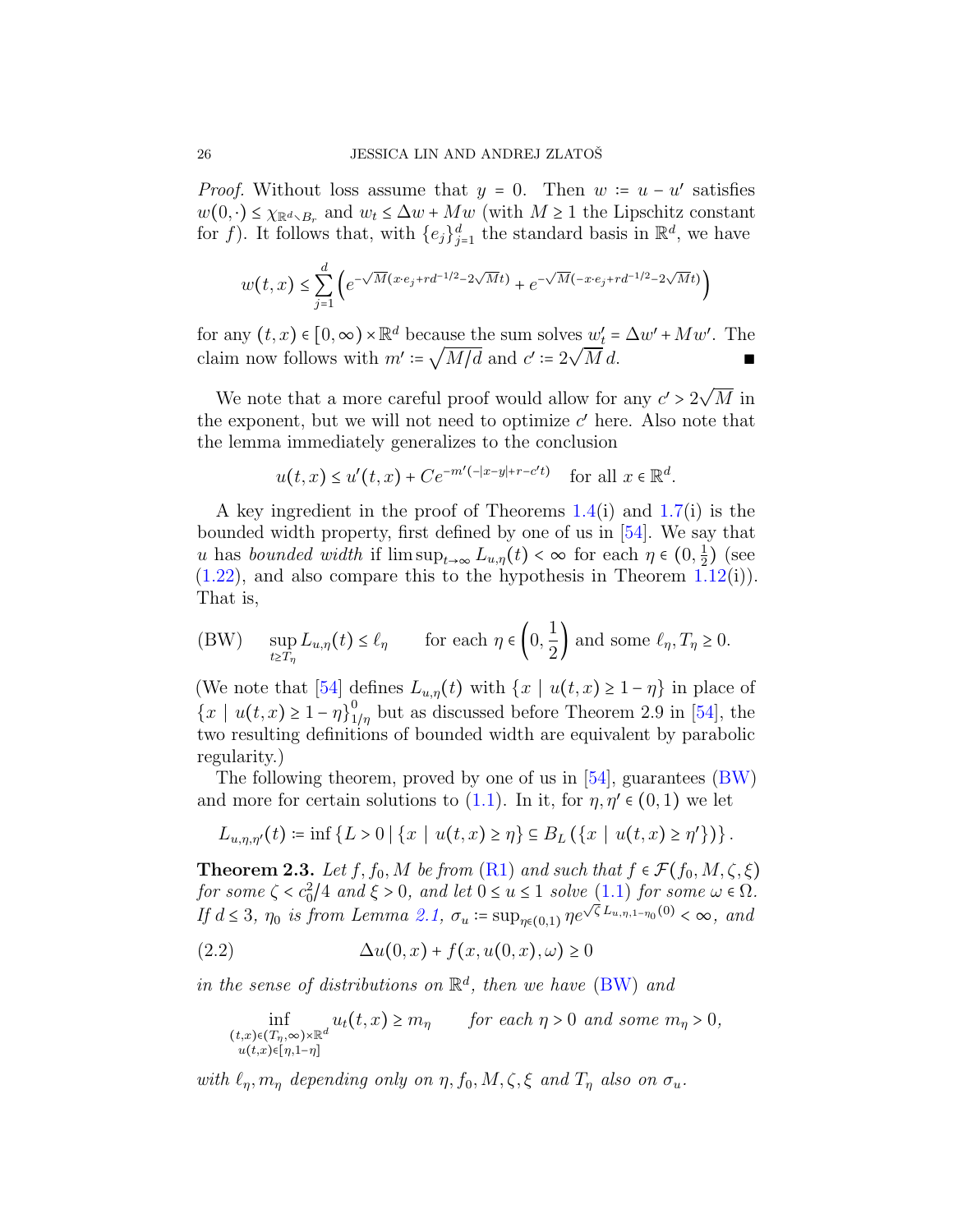Remarks. 1. Specifically, this is Remark 2 after Theorem 2.5 in [\[54\]](#page-63-4), while Theorem 2.5 itself is a stronger result for ignition reactions, only requiring  $L_{u,\eta,1-\eta_0}(0) < \infty$  for each  $\eta > 0$ . The claim about  $\ell_{\eta}, m_{\eta}, T_{\eta}$ follows from the proof of the remark in Section 5 of [\[54\]](#page-63-4). (In the case of Theorem 2.5, dependence of  $T_{\eta}$  on  $\sigma_u$  is replaced by its dependence on the ignition temperature  $\theta$  and  $L_{u,h,1-\eta_0}(0)$  for some  $h = h(\eta, f_0, M, \zeta, \xi, \theta)$ .) We note that these quantities do not explicitly depend on f and  $\omega$ , and the dependence on  $u(0, \cdot)$  (of  $T_{\eta}$  only) is only via  $\sigma_u$ .

2. The hypothesis [\(2.2\)](#page-25-2) guarantees that  $u_t \geq 0$  because  $w = u_t$  satisfies

$$
w_t = \Delta w + f_u(x, 0, \omega)w.
$$

It will suffice for us to apply Theorem [2.3](#page-25-0) to such solutions here.

3. The limitation to  $d \leq 3$  is not just technical, as it is proved in Theorem 2.4 in [\[54\]](#page-63-4) that in dimensions  $d \geq 4$  there are f as above for which typical solutions to  $(1.1)$  do not have bounded width. This also is the sole reason for Theorems [1.4\(](#page-17-0)i) and [1.7\(](#page-19-0)i) being restricted to  $d \leq 3$ (but see Conjecture [1.13](#page-23-1) above).

Theorem [2.3](#page-25-0) shows that when studying the Wulff shape for  $(1.1)$ , it may be advantageous to (equivalently, see the start of Section [3](#page-29-0) below) define it with compactly supported initial data satisfying [\(2.2\)](#page-25-2) rather than those from Definition [1.3.](#page-15-0) Existence of such functions is guaranteed by the following lemma.

<span id="page-26-0"></span>Lemma 2.4. There exists a compactly supported (radially symmetric)  $v : \mathbb{R}^d \to [0, \infty)$  that satisfies  $\Delta v + f_0(v) \geq 0$  in the sense of distributions on  $\mathbb{R}^d$ , as well as  $||v||_{\infty} = v(0) = 1 - \eta_0$  (with  $f_0, \eta_0$  from Lemma [2.1\)](#page-24-0).

*Proof.* Since we must have  $1 - \eta_0 > \theta_0$  for Lemma [2.1](#page-24-0) to hold,  $f_0$  is bounded away from 0 near  $1 - \eta_0$ . Then there is small  $r > 0$  such that for any  $R \ge 1$ , with  $R' \coloneqq R + r$  and  $R'' \coloneqq R + r + r^{-2}$ , the function

$$
v(x) := \begin{cases} 1 - \eta_0 & |x| \le R \\ 1 - \eta_0 - (|x| - R)^3 & |x| \in (R, R'] \\ \max\left\{1 - \eta_0 - r^3 - 3r^2 \left[ (|x| - R') - \frac{r^2}{2} (|x| - R')^2 \right], 0 \right\} & |x| \in (R', R''] \\ 0 & |x| > R'' \end{cases}
$$

satisfies  $\Delta v + f_0(v) \ge 0$  on  $B_{R'}(0)$ . If now  $R \ge \frac{d-1}{r^2}$  $\frac{l-1}{r^2}$ , then the inequality is satisfied (in the sense of distributions) on  $B_{R''}(0)$ , and therefore also on  $\mathbb{R}^d$  because  $v(x) = 0$  when  $|x| = R''$ . . ∎ ∎ ∎ ∎ ∎ ∎ ∎ ∎ ∎ ∎ ∎ ∎ ∎ ∎ ∎ ∎ ∎ ∎

We also recall the ergodic theorems that we will need here.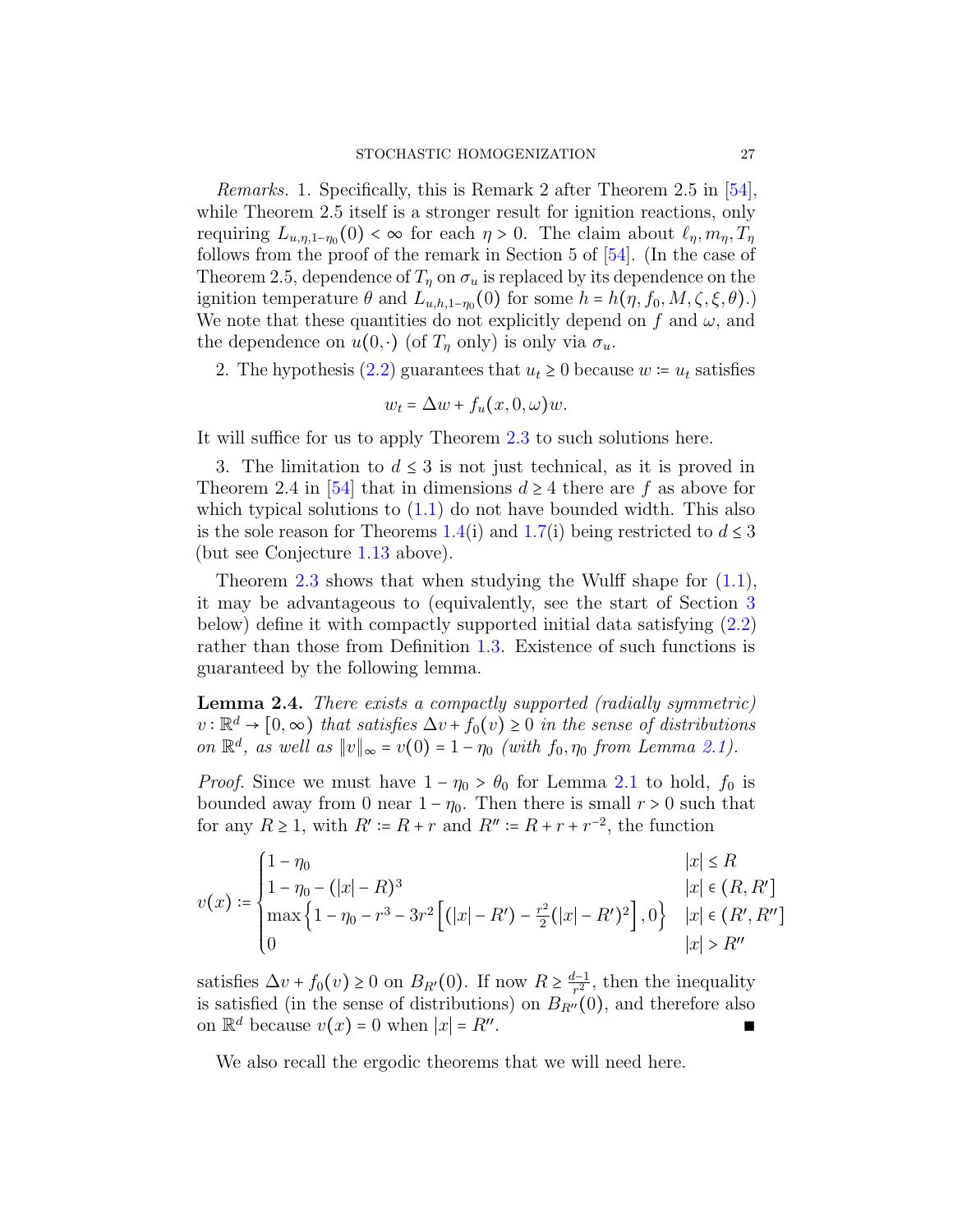<span id="page-27-2"></span>**Theorem 2.5** (Wiener's ergodic theorem  $[15]$ ). If  $(R3)$  holds, then for each  $g \in L^1(\Omega)$ , there is  $\Omega_0 \subseteq \Omega$  with  $\mathbb{P}[\Omega_0] = 1$  such that for all  $\omega \in \Omega_0$ ,

(2.3) 
$$
\lim_{r \to \infty} \oint_{B_r} g(\mathcal{T}_y \omega) dy = \int_{\Omega} g(\omega) d\mathbb{P}.
$$

<span id="page-27-0"></span>**Theorem 2.6** (Kingman's subadditive ergodic theorem [\[33\]](#page-62-15)). Assume that  $g_n \in L^1(\Omega)$  is a sequence of measurable functions on  $(\Omega, \mathcal{F}, \mathbb{P})$  such that

$$
\inf_{n\in\mathbb{N}}\frac{1}{n}\int_{\Omega}g_n(\omega)\,d\mathbb{P}>-\infty,
$$

and that  $\widetilde{\mathfrak{T}} : \Omega \to \Omega$  is measure-preserving bijection satisfying

$$
g_{m+n}(\cdot) \leq g_m(\cdot) + g_n\left(\widetilde{\mathfrak{I}}^m(\cdot)\right)
$$

for any  $m, n \in \mathbb{N}$ . Then  $\frac{1}{n}g_n$  converges almost everywhere on  $\Omega$  to some  $q \in L^1(\Omega)$  as  $n \to \infty$ , and

$$
\int_{\Omega} g(\omega) d\mathbb{P} = \lim_{n \to \infty} \frac{1}{n} \int_{\Omega} g_n(\omega) d\mathbb{P} = \inf_{n \geq 1} \frac{1}{n} \int_{\Omega} g_n(\omega) d\mathbb{P}.
$$

If  $\{\widetilde{\mathfrak{T}}^m\}_{m\in\mathbb{Z}}$  is ergodic, then g is almost everywhere constant.

We end this section with the proofs of Theorems [1.8](#page-19-1) and [1.7\(](#page-19-0)i). We only need to prove the first claim in each part of Theorem [1.8,](#page-19-1) as the second claims will follow once we prove the results they refer to.

*Proof of Theorem [1.8.](#page-19-1)* Extend f to  $\mathbb{R}^d \times (\mathbb{R} \times [0,1])$  by letting it be 0 there, let M be its Lipschitz constant, and let it be  $(l_1, \ldots, l_d)$ periodic on  $\mathbb{R}^d$ . Fix any  $e \in \mathbb{S}^{d-1}$ . It is proved in [\[16\]](#page-61-1) that [\(1.20\)](#page-19-2) has a pulsating front solution with speed  $c^*(e) > 0$  and of the form  $u(t, x) =$  $U(x \cdot e - c^*(e)t, x)$ . Here  $U \in C^1(\mathbb{R}^{d+1})$  is  $(l_1, \ldots, l_d)$ -periodic in the second argument and satisfies  $\lim_{s\to\infty} U(s, x) = 1$  and  $\lim_{s\to\infty} U(s, x) =$ 0 uniformly in  $x \in \mathbb{R}^d$ , as well as  $U_s < 0$  (and hence  $u_t > 0$ ). We note that u itself is a classical solution and hence in  $C^{1,2}(\mathbb{R} \times \mathbb{R}^d)$ , although we do not need this here. It follows that for each  $\eta > 0$  we have

<span id="page-27-1"></span>(2.4) 
$$
m_{\eta} := \inf_{\substack{(t,x)\in\mathbb{R}^{d+1} \\ u(t,x)\in[\eta,1-\eta]}} u_t(t,x) > 0.
$$

We also note that for f from (ii) (i.e., ignition), this speed is unique, while for non-ignition  $f$  the speed is not unique but there is a minimal speed (which is denoted  $c^*(e)$ ). In the latter case, there is a sequence  $c_n \nearrow c^*(e)$  and Lipschitz ignition reactions  $f_n(x, u) \coloneqq g_n(u) f(x, u)$  with  $0 \le g_n \le 1$  (so  $f_n \le f$ ) and  $g_n = 1$  on  $[1 - \theta, 1]$  such that  $c_n$  is the unique speed of a pulsating front in direction e for  $f_n$  (for each n). In fact,  $c^*(e)$  and the corresponding pulsating front in direction e for f are in this case obtained in [\[16\]](#page-61-1) as limits of these objects for the reactions  $f_n$ .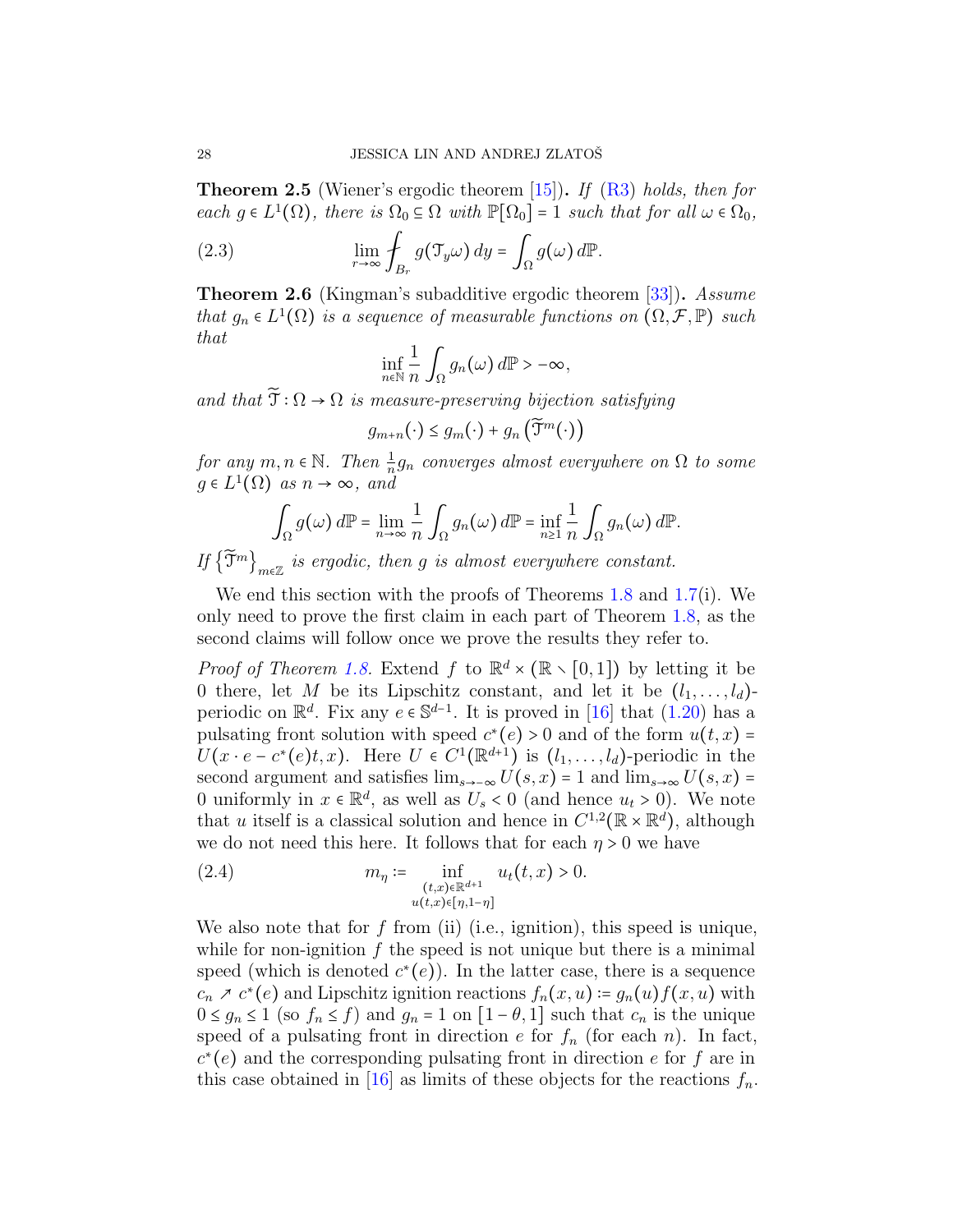(ii) Let 
$$
\eta := \frac{1}{2} \min\{\theta, \theta'\} > 0
$$
, and consider any  $\alpha \in (0, \eta]$ , with

$$
u^{\pm \alpha}(t, x) \coloneqq u((1 \pm M\alpha m_{\eta}^{-1})t, x) \pm \alpha.
$$

Then  $(2.4)$  and the fact that u solves  $(1.20)$  and f is non-increasing in  $u \in (-\infty, 2\eta]$  as well as in  $u \in [1 - 2\eta, \infty)$  show that  $u^{-\alpha}$  is a subsolution and  $u^{+\alpha}$  is a supersolution to [\(1.20\)](#page-19-2). Moreover, the properties of U show that

$$
u^{-\alpha}(-t',\cdot) \le (1-\alpha)\chi_{\{x \cdot e < 0\}} \le u(t',\cdot)
$$

for some  $t' \ge 0$ . Using also Lemma [2.1,](#page-24-0) and  $\lim_{\alpha \to 0} (1 - M \alpha m_{\eta}^{-1}) c^*(e) =$  $c^*(e)$ , it now follows that [\(1.20\)](#page-19-2) has front speed  $c^*(e)$  in direction e. This speed is also exclusive (with  $\beta_{K,e}(\alpha) = \alpha$  for all sufficiently small  $\alpha$  > 0 once K is arbitrary but fixed) because

$$
\chi_{\{x \cdot e < 0\}} + \alpha \chi_{\{x \cdot e \ge 0\}} \le u^{+\alpha}(t'', \cdot)
$$

for some  $t'' \ge 0$  and  $\lim_{\alpha \to 0} (1 + M \alpha m_{\eta}^{-1}) c^*(e) = c^*(e)$ .

(i) For each n as above, let  $u^n$  be the pulsating front in direction  $e$ for  $f_n$  (with speed  $c_n$ ) and let  $M_n$  be the Lipschitz constant for  $f_n$ . Also define  $\eta_n, m_{\eta_n}$  as above but for  $f_n$  (so they also depend on n). If now

$$
u^{n,-\alpha}(t,x) \coloneqq u^n((1-M_n\alpha m_{\eta_n}^{-1})t,x) - \alpha
$$

for  $\alpha \in (0, \eta_n]$ , then  $u^{n, -\alpha}$  is again a subsolution of  $(1.20)$  and we have

$$
u^{n,-\alpha}(-t'_n,\cdot) \le (1-\alpha)\chi_{\{x \cdot e < 0\}} \le u(t'_n,\cdot)
$$

for some  $t'_n \ge 0$ . Since  $\lim_{n\to\infty} \lim_{\alpha\to 0} (1 - M\alpha m_{\eta_n}^{-1})c_n = c^*(e)$ , it again follows that [\(1.20\)](#page-19-2) has front speed  $c^*(e)$  in direction e. ■

*Proof of Theorem [1.7\(](#page-19-0)i).* Let  $c^*(e)$  be the deterministic front speed in direction e, and let  $u_{\omega,e}$  be from Definition [1.3.](#page-15-0) Let v be from Lemma [2.4](#page-26-0) for  $d = 1$  and let  $\tilde{u}_{\omega,e}$  solve  $(1.1)$  with initial data

$$
\widetilde{u}_{\omega,e}(0,x)=v(\max\{x\cdot e,0\}).
$$

Lemma [2.1,](#page-24-0) applied to  $(1.11)$ , and the comparison principle show that there is  $t' = t'(f_0) \geq 0$  such that

$$
u_{\omega,e}(0,\cdot) \leq \widetilde{u}_{\omega,e}(t',\cdot)
$$
 and  $\widetilde{u}_{\omega,e}(0,\cdot) \leq u_{\omega,e}(t',\cdot).$ 

Hence the comparison principle implies that the definition of the front speed in direction e is unchanged if we use  $\tilde{u}$  in place of u. Let us do so.

Since [\(2.2\)](#page-25-2) holds for  $\tilde{u}_{\omega,e}$  due to Lemma [2.4,](#page-26-0) Theorem [2.3](#page-25-0) applies to  $\tilde{u}_{\omega,e}$  and yields  $m_{\eta}, T_{\eta}$  independent of  $\omega, e$  because  $\sigma_{\tilde{u}_{\omega,e}}$  also does not depend on them. We now let

$$
\widetilde{u}^{+\alpha}_{\omega,e}(t,x) \coloneqq \widetilde{u}_{\omega,e}((1 + M\alpha m_{\theta/2}^{-1})t,x) + \alpha,
$$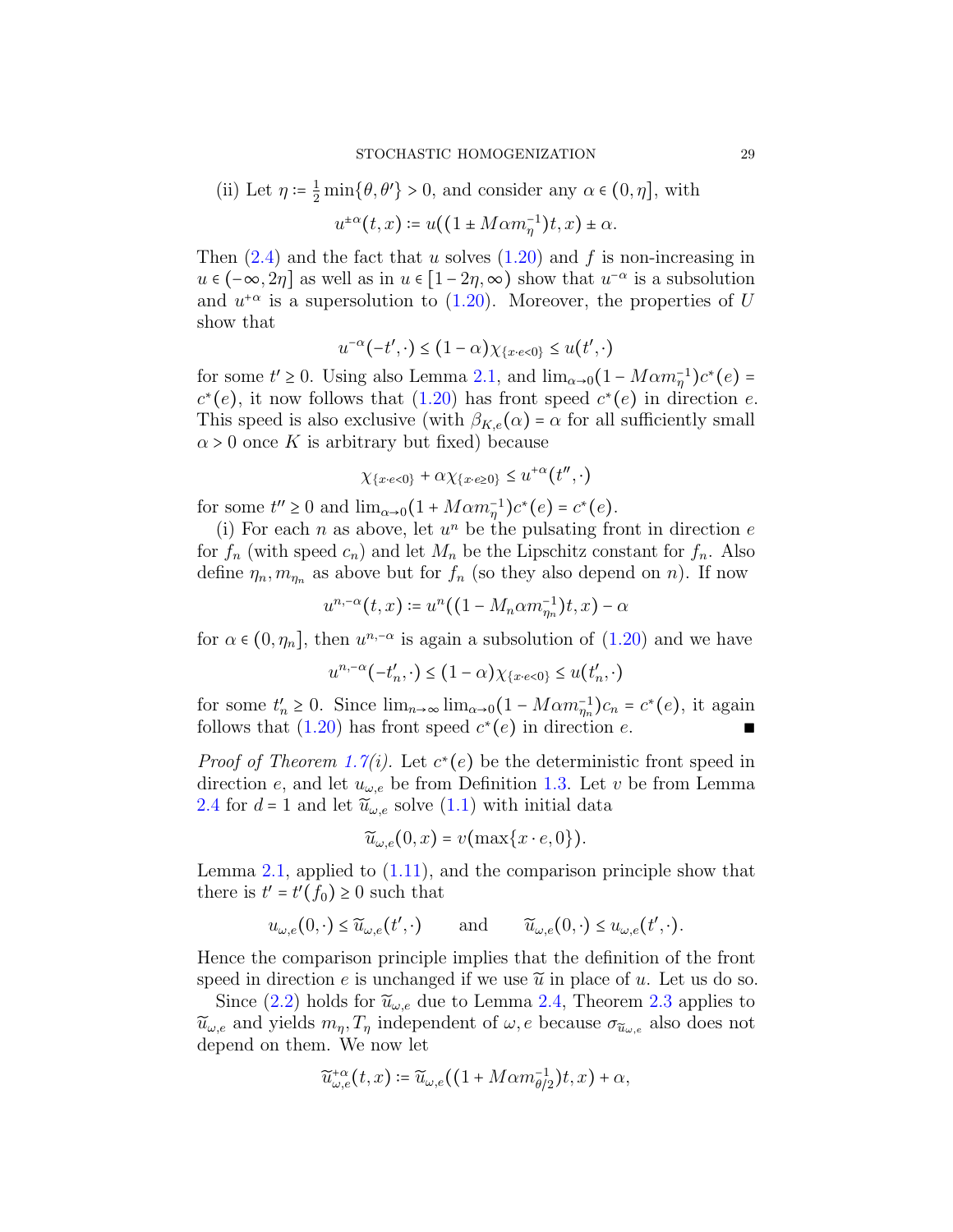with  $\theta$  from [\(R1\)](#page-12-1) and  $\alpha \in (0, \frac{\theta}{2})$  $\frac{\theta}{2}$ . Similarly to the previous proof, this function is now a supersolution to [\(1.1\)](#page-0-0) on  $(T_{\theta/2}, \infty) \times \mathbb{R}^d$ , and Lemma [2.1](#page-24-0) shows that it satisfies

$$
\widetilde{u}_{\omega,e}^{+\alpha}(t'',\cdot) \geq u_{\omega,e,\alpha}(0,\cdot),
$$

with the right-hand side from Definition [1.6](#page-18-0) and  $t'' = t''(f_0, \alpha) \ge T_{\theta/2}$ . It follows from this, the comparison principle, the fact that  $\tilde{u}_{\omega,e}$  propagates with speed  $c^*(e)$  in direction e (in the sense of Definition [1.3\)](#page-15-0) for almost all  $\omega \in \Omega$ , and  $\lim_{\alpha \to 0} (1 + M \alpha m_{\theta/2}^{-1}) c^*(e) = c^*(e)$  that  $c^*(e)$  is a deterministic exclusive front speed in direction  $e$  for  $(1.1)$  (again with  $\beta_{K,\epsilon}(\alpha)$  =  $\alpha$  for all sufficiently small  $\alpha > 0$  once K is arbitrary but  $\text{fixed}$ ).

#### <span id="page-29-0"></span>3. Existence of Spreading Speeds and the Wulff Shape

In this section we will prove Theorems  $1.4(i)$  $1.4(i)$  and  $1.12(i)$  $1.12(i)$ . We will first establish existence of a deterministic spreading speed in each direction, and then upgrade this to existence of a Wulff shape. The key will be to define an appropriate "first passage time" for spreading in any fixed direction, an approach that has been used extensively in the discrete setting of first passage percolation (see [\[8,](#page-61-11)[31,](#page-62-16)[32\]](#page-62-17) and references therein).

We only need to prove Theorem [1.12\(](#page-22-0)i). Then Theorem [1.4\(](#page-17-0)i) will follow from the relationship

<span id="page-29-1"></span>
$$
(3.1) \t u_{\omega}(0,\cdot) \le \widetilde{u}_{\omega}(t',\cdot) \t \text{and} \t \widetilde{u}_{\omega}(0,\cdot) \le u_{\omega}(t',\cdot)
$$

for the solutions  $u_{\omega}$  (from Definition [1.2\)](#page-14-0) and  $\tilde{u}_{\omega}$ , where the latter solves [\(1.1\)](#page-0-0) with initial data  $\widetilde{u}_\omega(0, \cdot) = v$  (with v from Lemma [2.4\)](#page-26-0) and  $t' = t'(f_0)$ . (As in the proof of Theorem [1.7\(](#page-19-0)i) above, this follows from Lemma [2.1,](#page-24-0) applied to [\(1.11\)](#page-13-0), and the comparison principle.) This yields  $\lim_{t\to\infty}\frac{1}{t}L_{u_\omega,\eta}(t)=0$  for each  $\eta>0$  (so we can apply Theorem [1.12\(](#page-22-0)i)) because [\(BW\)](#page-25-1) for  $\tilde{u}$  (see Theorem [2.3\)](#page-25-0) then implies (BW) for u. We note that this last claim also needs the fact that any superlevel set of  $\tilde{u}$  expands with a uniformly-bounded-above speed, proved in [\[54\]](#page-63-4). Alternatively, one can perform the proof below for the solutions  $\tilde{u}$  instead of u, since [\(BW\)](#page-25-1) for  $\tilde{u}$  yields  $\lim_{t\to\infty}\frac{1}{t}L_{\tilde{u}_\omega,\eta}(t) = 0$  for each  $\eta > 0$ , and then notice that  $(3.1)$  shows that Definition [1.2](#page-14-0) is equivalent to itself with  $\tilde{u}$  in place of u.

So let us now prove Theorem [1.12\(](#page-22-0)i), assuming hypothesis  $H$  and  $\lim_{t\to\infty}\frac{1}{t}L_{u_\omega,\eta}(t)=0$  for the solutions from H(ii) and each  $\eta>0$  (Defini-tion [1.2](#page-14-0) is again equivalent to itself with  $\theta_0$  in place of  $\frac{1+\theta_0}{2}$  when H(ii) is assumed). First note that the second claim in Lemma [2.1](#page-24-0) holds: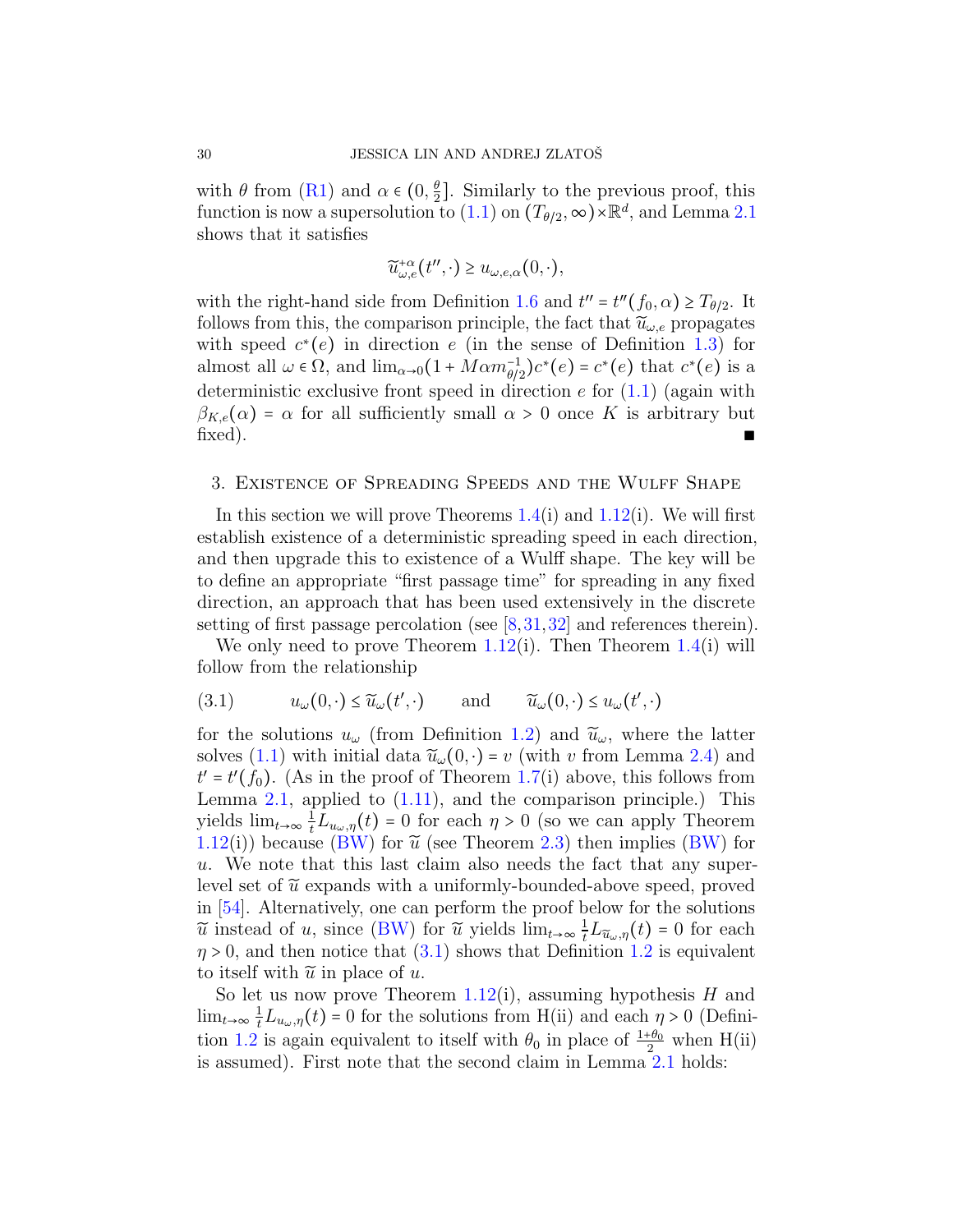<span id="page-30-1"></span>**Lemma 3.1.** Assume Hypothesis H(i,ii). There is  $c = c(F, \theta_0, R_0) > 0$ such that for each  $\eta > 0$  there is  $\lambda_{\eta} = \lambda_{\eta}(F, \theta_0, R_0) \geq 0$  such that the following holds. If  $0 \le u \le 1$  solves  $(1.2)$  for some  $\omega \in \Omega$  and

 $u(t_1, \cdot) \geq \theta_0 \chi_{B_{R_0}}(x)$ 

for some  $(t_1, x) \in [0, \infty) \times \mathbb{R}^d$ , then for each  $t \ge t_1 + \lambda_{\eta}$  we have  $(2.1)$ . In particular, for  $\eta \in (0, \min\{1-\theta_0, \frac{1}{R}\})$  $\frac{1}{R_0}$ }] and  $t_1 \geq 0$  we have

$$
B_{c(t-t_1)-L_{u_\omega,\eta}(t_1)}\left(\left\{x\in\mathbb{R}^d \,\middle|\, u_\omega(t_1,x)\geq \eta\right\}\right) \subseteq \left\{x\in\mathbb{R}^d \,\middle|\, u_\omega(t,x)\geq 1-\eta\right\}
$$

whenever  $t \ge t_1 + \max\{\lambda_\eta, \frac{1}{c}L_{u_\omega,\eta}(t_1)\}.$ 

*Proof.* If  $\tau < \infty$  is such that  $\inf_{\omega \in \Omega} \ell_{x} |x| \leq R_0 + 1} u_\omega(\tau, x) \geq \theta_0$ , then the first claim holds with any  $c < \tau^{-1}$ . The second claim follows. ■

<span id="page-30-0"></span>For any  $(y, z, \omega) \in \mathbb{R}^d \times \mathbb{R}^d \times \Omega$ , we now let

$$
(3.2) \qquad \tau(y, z, \omega) \coloneqq \inf \left\{ t \ge 0 \mid u(t, \cdot, \omega; y) \ge \theta_0 \chi_{B_{R_0}(z)} \right\},
$$

where  $u(\cdot, \cdot, \omega; y)$  solves  $(1.2)$  with  $u(0, \cdot, \omega; y) = \theta_0 \chi_{B_{R_0}(y)}$ . (By H(iii),  $u(t, x, \omega; y) = u_{\mathcal{T}_y \omega}(t, x - y).$  So  $\tau(y, z, \omega)$  can be thought of as the time of spreading from y to z. Notice that our PDE being of second order forces us to use  $\theta_0 \chi_{B_{R_0}(y)}$  and  $\theta_0 \chi_{B_{R_0}(z)}$  to define  $\tau$ , rather than just pointwise information. We next establish some useful properties of  $\tau$ .

<span id="page-30-4"></span>**Lemma 3.2.** Assume Hypothesis H. Then the function  $\tau$  from [\(3.2\)](#page-30-0) satisfies the following.

(i) Subadditivity: For any  $y_1, y_2, y_3 \in \mathbb{R}^d$  we have

(3.3) 
$$
\tau(y_1, y_3, \omega) \leq \tau(y_1, y_2, \omega) + \tau(y_2, y_3, \omega).
$$

(ii) Stationarity: For any  $y_1, y_2, z \in \mathbb{R}^d$  we have

- (3.4)  $\tau(y_1, y_2, \mathcal{T}_z \omega) = \tau(z + y_1, z + y_2, \omega)$
- (iii) Linear upper bound: There exists  $C = C(F, \theta_0, R_0)$  such that for any  $x_1, x_2, y_1, y_2 \in \mathbb{R}^d$  we have

$$
(3.5) \qquad |\tau(x_1, y_1, \omega) - \tau(x_2, y_2, \omega)| \leq C(|x_1 - x_2| + |y_1 - y_2| + 1).
$$

<span id="page-30-5"></span><span id="page-30-3"></span>In particular, for any  $x, y \in \mathbb{R}^d$  we have

(3.6) 
$$
|\tau(x, y, \omega)| \le C(|x - y| + 1).
$$

Proof. (i) follows from the comparison principle and (ii) from H(iii) (specifically,  $(R2)$ ). To prove (iii), by symmetry we only need to show

$$
(3.7) \t\t \tau(x_1,y_1,\omega) \leq \tau(x_2,y_2,\omega) + C(|x_1-x_2|+|y_1-y_2|+1).
$$

By Lemma [3.1,](#page-30-1) there is  $C = C(F, \theta_0, R_0)$  such that

<span id="page-30-2"></span>
$$
u(C(|x_1 - x_2| + 1), \cdot, \omega; x_1) \ge \theta_0 \chi_{B_{R_0}(x_2)}.
$$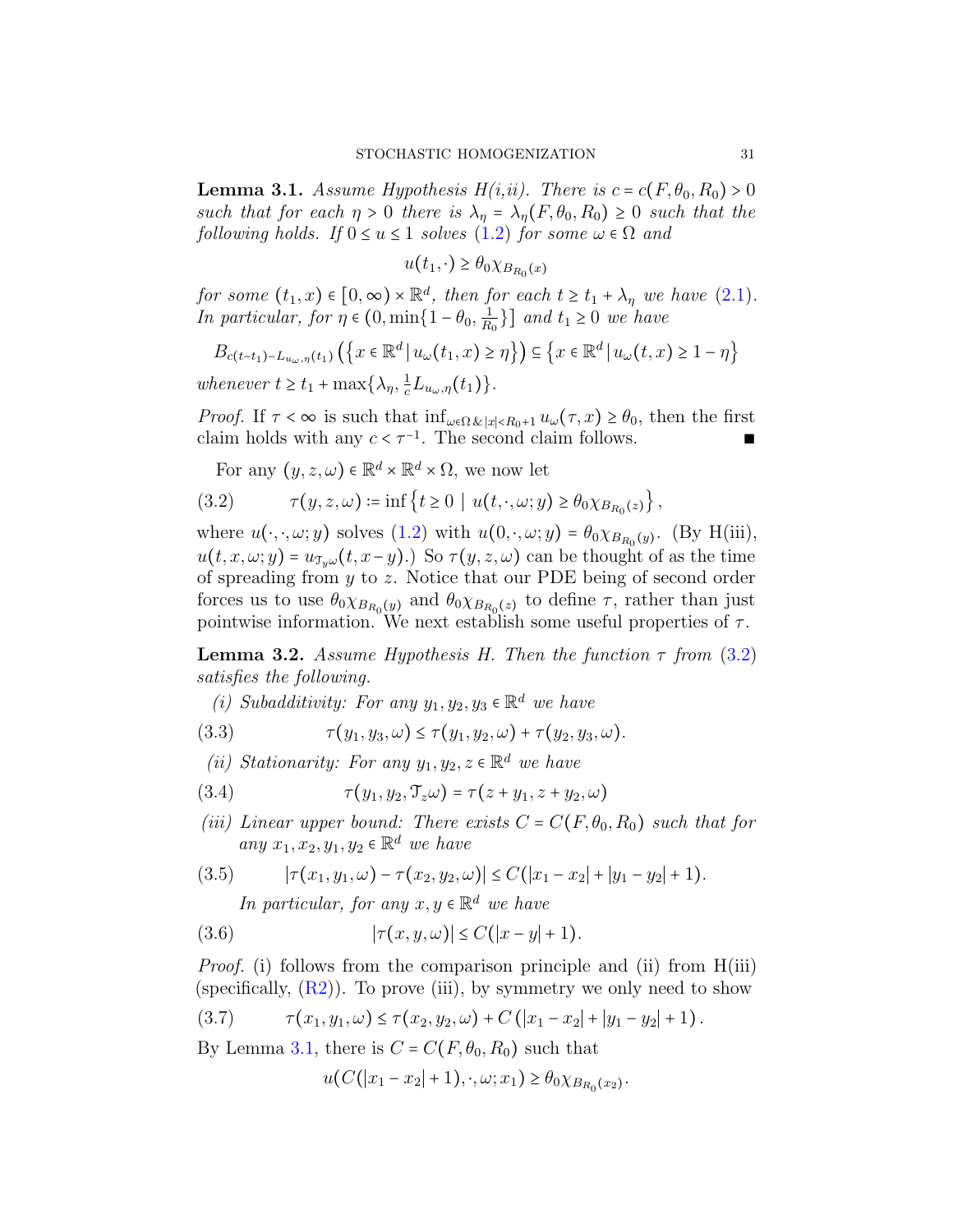Then the comparison principle and the definition of  $\tau$  yield

$$
u(C(|x_1-x_2|+1)+\tau(x_2,y_2,\omega),\cdot,\omega;x_1)\geq \theta_0\chi_{B_{R_0}(y_2)},
$$

and after another application of  $(2.1)$  we obtain

$$
u(C(|x_1-x_2|+|y_1-y_2|+2)+\tau(x_2,y_2,\omega),\cdot,\omega;x_1)\geq \theta_0\chi_{B_{R_0}(y_1)}.
$$

Inequality  $(3.7)$  now follows after doubling C, and  $(3.6)$  is its special case with  $x_1 = x$ ,  $y_1 = y$ , and  $x_2 = y_2 = x$  because  $\tau(x, x, \omega) = 0$ .

Using these properties and [\(R3\)](#page-12-2), we next show that for any  $e \in \mathbb{S}^{d-1}$ ,

<span id="page-31-2"></span>
$$
\lim_{n\to\infty}\frac{\tau(0,ne,\omega)}{n}
$$

exists and is constant on a full measure subset of  $\Omega$ . We also establish boundedness and Lipschitz continuity of this limit as a function of e.

<span id="page-31-3"></span>**Lemma 3.3.** Assume Hypothesis H. Then for each  $e \in \mathbb{S}^{d-1}$ , there exists a constant  $\overline{\tau}(e)$  and a set  $\Omega(e) \subseteq \Omega$  with  $\mathbb{P}[\Omega(e)] = 1$  such that for each  $\omega \in \Omega(e)$ , we have

(3.8) 
$$
\lim_{n \to \infty} \frac{\tau(0, ne, \omega)}{n} = \overline{\tau}(e).
$$

Moreover, there is  $C = C(F, \theta_0, R_0)$  such that for any  $e, e' \in \mathbb{S}^{d-1}$  we have (with c from Lemma [3.1](#page-30-1) and c' from Lemma [2.2\)](#page-24-1)

$$
(3.9) \t\t c \le \frac{1}{\overline{\tau}(e)} \le c'
$$

and

$$
(3.10) \qquad \max\left\{ |\overline{\tau}(e) - \overline{\tau}(e')|, \left|\frac{1}{\overline{\tau}(e)} - \frac{1}{\overline{\tau}(e')} \right|\right\} \le C|e - e'|.
$$

*Proof.* Fix  $e \in \mathbb{S}^{d-1}$ . Lemma [3.2\(](#page-30-4)i) shows that for  $m, n \ge 0$  we have

<span id="page-31-1"></span><span id="page-31-0"></span>
$$
\tau(0, (m+n)e, \omega) \le \tau(0, me, \omega) + \tau(me, (m+n)e, \omega).
$$

Lemma [3.2\(](#page-30-4)ii) shows that for  $\mathfrak{T}'_s \coloneqq \mathfrak{T}_{se}$  for  $s \in \mathbb{R}$ ,

$$
\tau \big( m e, \big( m + n \big) e, \omega \big) = \tau \big( 0, n e, \mathfrak{T}_{m e} \omega \big) = \tau \big( 0, n e, \mathfrak{T}'_m \omega \big).
$$

Also  $(3.6)$  shows that

$$
(3.11) \qquad \qquad \tau(me, ne, \omega) \le C\left(|n-m|+1\right)
$$

for some  $C = C(F, \theta_0, R_0)$ . These statements and Theorem [2.6](#page-27-0) with  $g_n(\omega) = \tau(0, ne, \omega)$  and  $\widetilde{\mathcal{T}} = \mathcal{T}_e$  now yield existence of

$$
\overline{\tau}(e,\omega) \coloneqq \lim_{n \to \infty} \frac{\tau(0, ne, \omega)}{n} \in L^1(\Omega)
$$

for each  $\omega$  in some full measure set  $\Omega'(e) \subseteq \Omega$ .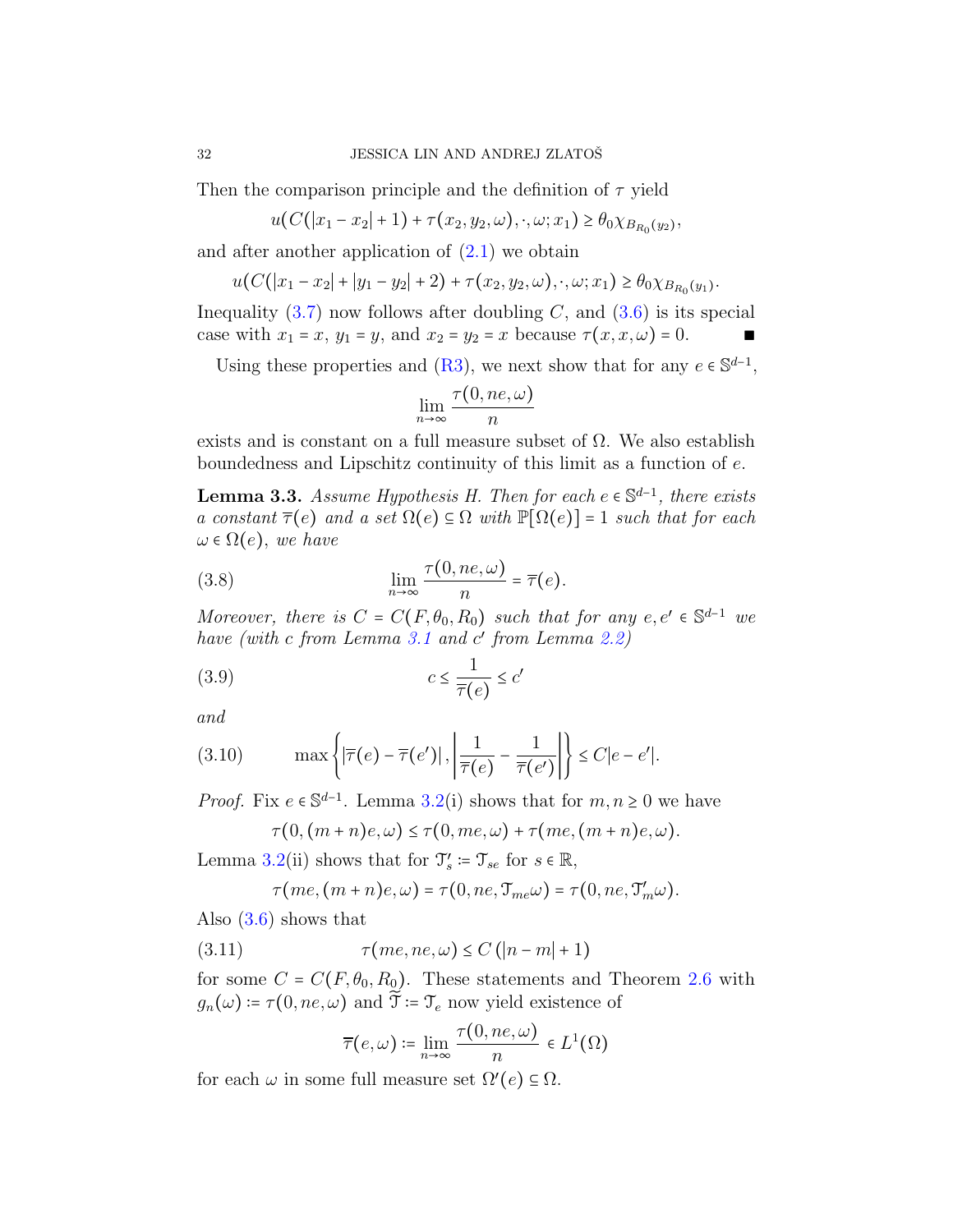In order to show that  $\overline{\tau}(e,\omega)$  is constant on a full measure subset of  $\Omega'(e)$ , we need to use the ergodicity hypothesis  $(R3)$ . Note that the last statement in Theorem [2.6](#page-27-0) does not apply directly as  $\{\widetilde{\mathfrak{T}}^m\}_{m\in\mathbb{Z}}$  need not be ergodic. By Lemma [3.2\(](#page-30-4)ii,iii), for any  $(y,\omega) \in \mathbb{R}^d \times \Omega'(e)$  we have

$$
|\tau(0, ne, \mathfrak{T}_y \omega) - \tau(0, ne, \omega)| = |\tau(y, y + ne, \omega) - \tau(0, ne, \omega)| \le 2C(|y| + 1),
$$

so that

$$
\lim_{n\to\infty}\frac{|\tau(0,ne,\mathfrak{T}_y\omega)-\tau(0,ne,\omega)|}{n}=0.
$$

It then follows (after enlarging  $\Omega'(e)$  to the translation invariant set  $\bigcup_{y\in\mathbb{R}^d} \mathcal{T}_y \Omega'(e)$  and extending  $\overline{\tau}(e,\cdot)$  to it) that

$$
\overline{\tau}(e,\mathfrak{T}_y\omega)=\overline{\tau}(e,\omega)
$$

for any  $(y, \omega) \in \mathbb{R}^d \times \Omega'(e)$ . Now  $(R3)$  implies that  $\overline{\tau}(e, \omega)$  is a constant  $\overline{\tau}(e)$  on some full measure set  $\Omega(e) \subseteq \Omega'(e)$ .

The lower bound in [\(3.9\)](#page-31-0) follows immediately Lemma [3.1](#page-30-1) and the upper bound from Lemma [2.2](#page-24-1) (since  $\theta_0 \chi_{B_{R_0}}$  is compactly supported), because these yield for each  $\omega \in \Omega$  and with  $o(1) = o(n^0)$ ,

$$
\frac{1}{c'} + o(1) \le \frac{\tau(0, ne, \omega)}{n} \le \frac{1}{c} + o(1).
$$

Finally, [\(3.5\)](#page-30-5) shows that

$$
|\tau(0, ne, \omega) - \tau(0, ne', \omega)| \le C (n|e - e'| + 1),
$$

and by taking  $\omega \in \Omega(e) \cap \Omega(e')$  and then  $n \to \infty$  we obtain

<span id="page-32-0"></span>
$$
|\overline{\tau}(e) - \overline{\tau}(e')| \le C|e - e'|.
$$

Then  $(3.10)$  follows from this and  $(3.9)$ .

This result, together with Lemma [3.1,](#page-30-1) suggests that  $u_{\omega} = u(\cdot, \cdot, \omega; 0)$ should have spreading speed

(3.12) 
$$
w(e) \coloneqq \frac{1}{\overline{\tau}(e)} \in [c, c']
$$

in the direction  $e \in \mathbb{S}^{d-1}$  (see Remark 1 after Definition [1.2\)](#page-14-0) whenever  $\omega \in \Omega(e)$  and  $\lim_{t\to\infty} \frac{1}{t}L_{u_{\omega},\eta}(t) = 0$  for each  $\eta > 0$ . Moreover, if the convergence in  $(3.8)$  is uniform in e, then the super-level sets of u should (after a scaling by t) acquire the Wulff shape [\(1.7\)](#page-6-1) as  $t \to \infty$ . We will next show that this indeed happens in the case at hand.

*Proof of Theorem [1.12\(](#page-22-0)i).* Let  $\Omega(e)$  be the set from Lemma [3.3](#page-31-3) for any  $e \in \mathbb{S}^{d-1}$ , and assume without loss that  $\lim_{t\to\infty} \frac{1}{t}L_{u_\omega,\eta}(t) = 0$  for each  $\eta > 0$  and  $\omega \in \Omega(e)$  (otherwise restrict  $\Omega(e)$  to such  $\omega$ ).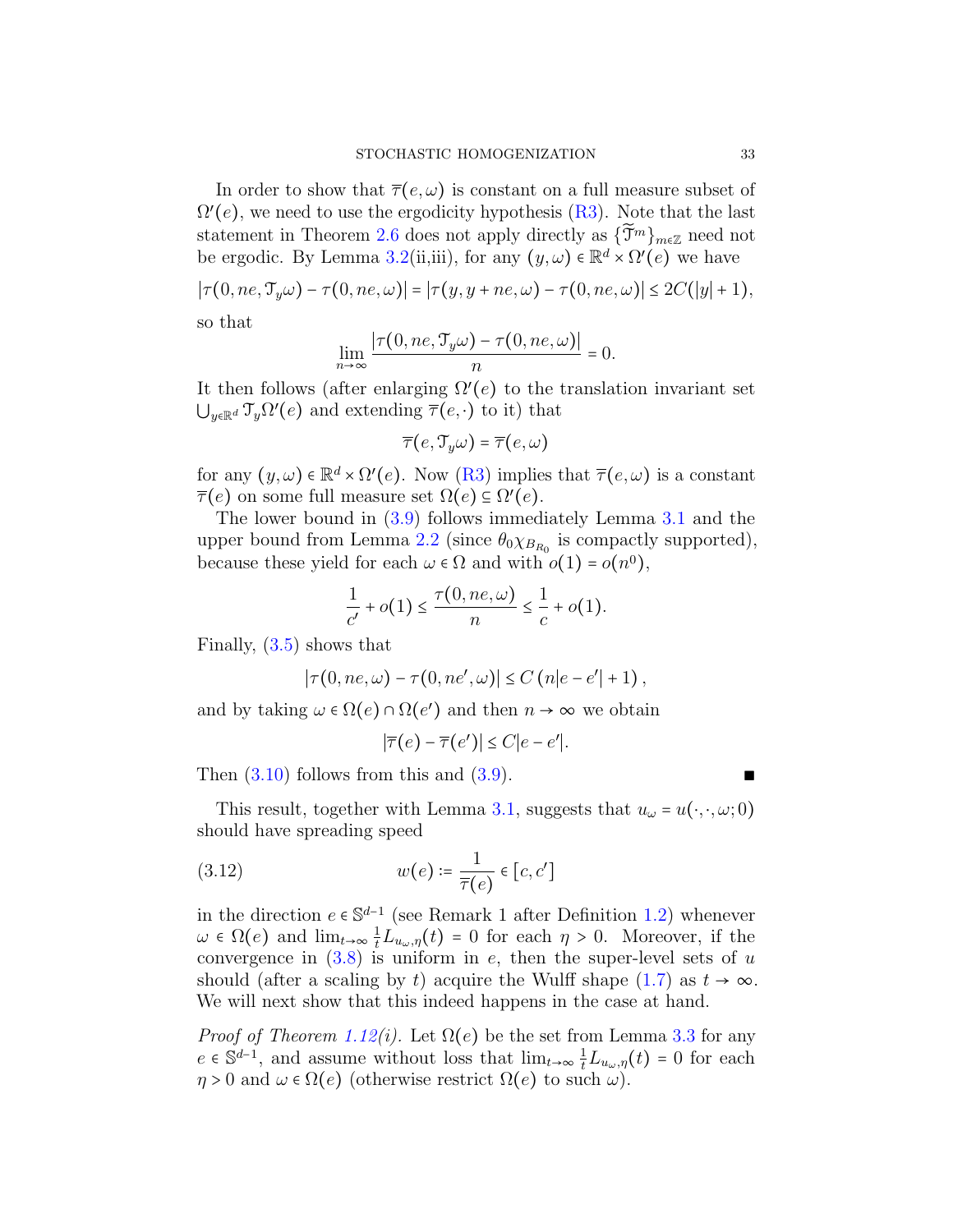Let  $Q$  be a countable dense subset of  $\mathbb{S}^{d-1}$  and define

(3.13) 
$$
\Omega' \coloneqq \bigcap_{e \in Q} \Omega(e),
$$

so that  $\mathbb{P}[\Omega'] = 1$ . We will prove that for each  $\omega \in \Omega'$ ,  $\delta \in (0, \frac{1}{3})$  $\frac{1}{3}$ , and  $\eta' \in (0,1)$  we have

<span id="page-33-1"></span>(3.14) 
$$
(1-2\delta)\mathcal{S}t \subseteq \{x \in \mathbb{R}^d \mid u_\omega(t,x) \ge \eta'\} \subseteq (1+3\delta)\mathcal{S}t
$$

for all large enough t, which yields the claim with  $\Omega_0 \coloneqq \Omega'$ .

<span id="page-33-0"></span>Fix such  $\omega, \delta$  and any  $\eta \in (0, \min\{1-\theta_0, \frac{1}{R}\})$  $\frac{1}{R_0}\}$ . Let  $t_{\delta,\eta}$  be such that

(3.15) 
$$
\max\left\{\lambda_{\eta}, \frac{L_{u_{\omega},\eta}(t)}{c}\right\} \leq \delta' t \quad \text{for all } t \geq (1-\delta')t_{\delta,\eta},
$$

where  $c, \lambda_{\eta}$  are from Lemma [3.1](#page-30-1) and  $\delta' \coloneqq \min\{\frac{\delta}{c' \sqrt{C}}\}$  $\frac{\delta}{c'(C+2)}, \frac{\delta c}{4c'}$  $\frac{\delta c}{4c'}\}$  (with C from [\(3.10\)](#page-31-1)). Let  $Q' \subseteq Q$  be finite and satisfying  $\mathbb{S}^{d-1} \subseteq \bigcup_{e \in Q'} B_{\delta'}(e)$ , and let  $N \in \mathbb{N}$  be such that

$$
\sup_{e \in Q' \& n \ge N} \left| \frac{\tau(0, ne, \omega)}{n} - \overline{\tau}(e) \right| \le \delta'
$$

and

$$
\sup_{e \in Q' \& n \le N} \tau(0, ne, \omega) \le N(\overline{\tau}(e) + \delta').
$$

Consider any  $t \ge \max\{N(c^{-1} + \delta'), t_{\delta,\eta}\}\$ . From  $(C + 2)\delta' \le \frac{\delta}{c'}$  $\frac{\delta}{c'},$   $(3.9),$  $(3.9),$ and  $(3.10)$  we have

$$
\bar{\tau}(e) - \bar{\tau}(e') + (1 - \delta)\delta' \leq \delta \bar{\tau}(e)
$$

and thus  $\frac{1-\delta}{\bar{\tau}(e')} \leq \frac{1}{\bar{\tau}(e)}$  $\frac{1}{\bar{\tau}(e)+\delta'}$  whenever  $|e-e'|\leq \delta'$ . This and  $\frac{1-\delta}{\bar{\tau}(e')}t\leq c't$  show that  $(1 - \delta)\mathcal{S}t$  is a subset of the union of the balls  $B_{\delta' c' t+1}(ne)$  with vectors  $e \in Q'$  and integers  $n \in [0, \frac{t}{\bar{\tau}(e)})$  $\frac{t}{\bar{\tau}(e)+\delta'}$ . From  $(3.15)$  and the first claim in Lemma [3.1](#page-30-1) it follows that

$$
u_{\omega}(s,\cdot) \ge (1-\eta)\chi_{B_{\delta' c't+1}(ne)}
$$

for each such ball and any  $s \ge \tau(0, ne, \omega) + c^{-1}(\delta' c' t + 1)$ . But [\(3.9\)](#page-31-0), our choice of N, and  $\delta \geq 2c^{-1}\delta' c'$  show that  $s := (1 + \delta)t$  satisfies this for each such ball as long as  $t$  is large enough, hence

$$
u_{\omega}((1+\delta)t,\cdot) \ge (1-\eta)\chi_{(1-\delta)\mathcal{S}t}
$$

for such t. Since this holds for any small  $\eta > 0$  and  $(1-2\delta)(1+\delta) \leq 1-\delta$ , the first inclusion in [\(3.14\)](#page-33-1) follows for any  $\eta' \in (0,1)$  and all large t.

For the second inclusion, assume there is  $s \ge \max\{N(c^{-1} + \delta'), t_{\delta,\eta}\}\$ and  $x \in \mathbb{R}^d \setminus (1+3\delta)\mathcal{S}s$  such that  $u_\omega(s,x) \geq \eta$ . Then there are  $e' \in \mathbb{S}^{d-1}$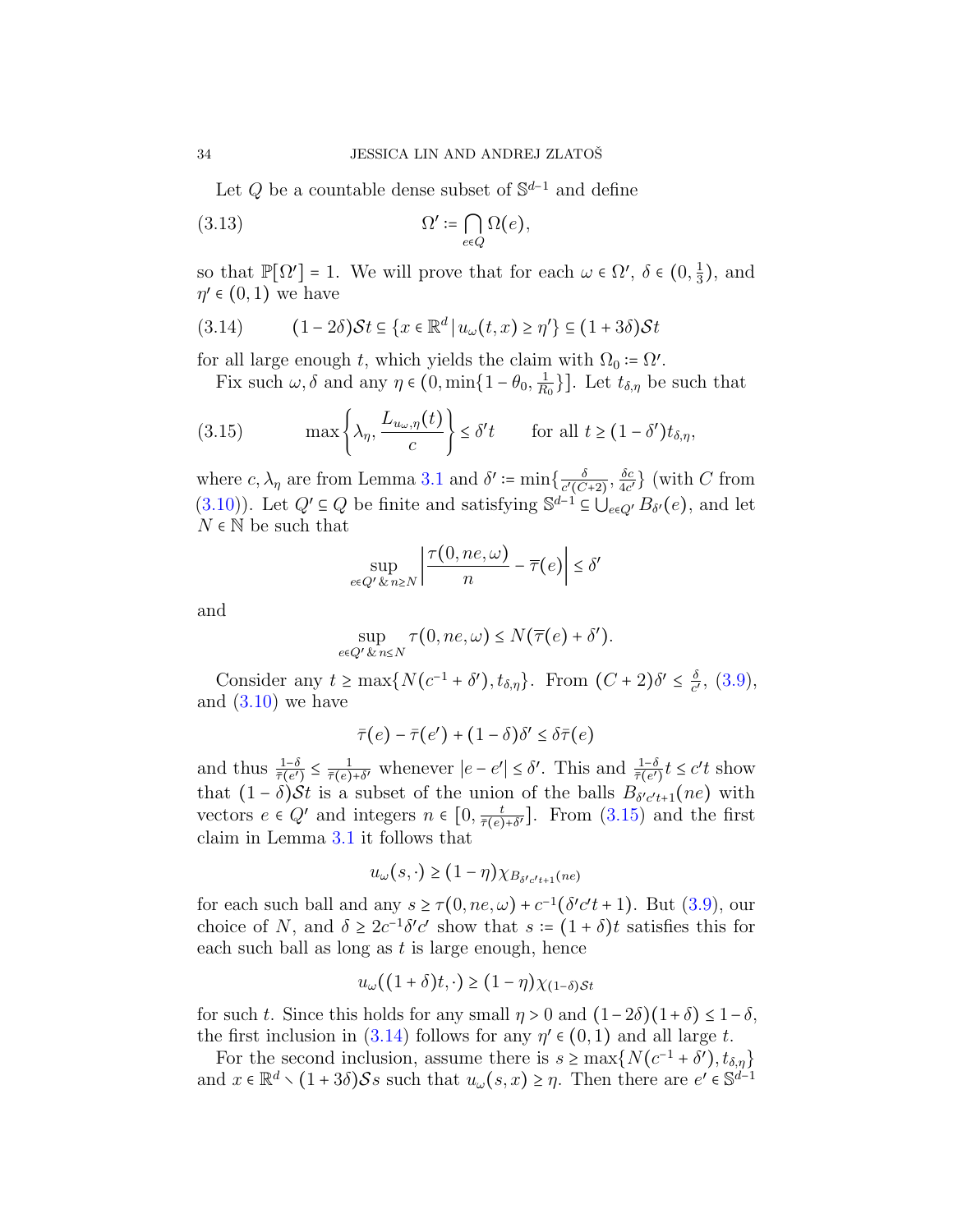and  $t \geq \frac{s}{1-s}$  $rac{s}{1-\delta}$  such that  $x = \frac{1+\delta}{\bar{\tau}(e')}$  $\frac{1+\delta}{\bar{\tau}(e')}te'$  (because  $\frac{1+\delta}{1-\delta} \leq 1+3\delta$  for  $\delta \in (0, \frac{1}{3})$  $(\frac{1}{3})$ . From  $(C+2)\delta' \leq \frac{\delta}{c'}$  $\frac{\delta}{c'}$ , [\(3.9\)](#page-31-0), and [\(3.10\)](#page-31-1) we have

$$
\bar{\tau}(e') - \bar{\tau}(e) + (1+\delta)\delta' \le \delta \bar{\tau}(e)
$$

and thus  $\frac{1+\delta}{\bar{\tau}(e')} \geq \frac{1}{\bar{\tau}(e)}$  $\frac{1}{\bar{\tau}(e)-\delta'}$  whenever  $|e-e'|\leq \delta'$ . This and  $\frac{1+\delta}{\bar{\tau}(e')}t \leq 2c't$  show that  $\partial(1+\delta)\mathcal{S}t$  is a subset of the union of the balls  $B_{2\delta'c't+1}(ne)$  with vectors  $e \in Q'$  and integers  $n > \frac{t}{\bar{\tau}(e)}$  $\frac{t}{\bar{\tau}(e)-\delta'}$ . Hence  $x \in B_{2\delta'c't+1}(ne)$  for one such ball. From  $u_{\omega}(s, x) \geq \eta$ , [\(3.15\)](#page-33-0) and the second claim in Lemma [3.1](#page-30-1) it follows that

$$
u_{\omega}(s',\cdot) \ge (1-\eta) \chi_{B_{R_0}(ne)}
$$

for each  $s' \geq s + c^{-1} \left( 3\delta' c' t + 1 + R_0 \right)$ . From  $\delta \geq 4c^{-1} \delta' c'$  and  $t \geq \frac{s}{1-s}$  $\frac{s}{1-\delta}$  it follows that  $s' \coloneqq t$  satisfies this as long as s is large enough, and so  $\tau(0, ne, \omega) \leq t$ . But  $(3.9)$  and our choice of N show that this contradicts  $n > \frac{t}{\bar{\tau}(e)}$  $\frac{t}{\tau(e)-\delta'}$ . We must therefore have  $u_\omega(s,x) < \eta$  for all  $x \in \mathbb{R}^d \setminus (1+3\delta)Ss$ whenever s is large enough. Since this holds for any small enough  $\eta > 0$ , the second inclusion in [\(3.14\)](#page-33-1) follows for any  $\eta' \in (0,1)$ .

This proves the first claim in (i). The second claim follows from Lemma [3.6](#page-37-1) below and from the part of Theorem [1.12\(](#page-22-0)ii) corresponding to Theorem  $1.4$ (ii) (which we will prove in Section [4\)](#page-37-0).

We now show that, in fact, a stronger version of existence of the Wulff shape holds, including certain uniformity of the relevant limits with respect to shifts of the initial data. This will be crucial in the proof of existence of deterministic front speeds in the next section.

<span id="page-34-0"></span>**Proposition 3.4.** Assume Hypothesis H. If  $(1.2)$  has a deterministic Wulff shape S, then there is  $\Omega_0 \subseteq \Omega$  with  $\mathbb{P}[\Omega_0] = 1$  such that for any  $\omega \in \Omega_0$  and  $\Lambda, \delta > 0$ , the solutions  $u(t, x, \omega; y) \coloneqq u_{\mathcal{J}_\omega} (t, x - y)$  to [\(1.2\)](#page-1-1) (for which  $u(0, \cdot, \omega; y) = \theta_0 \chi_{B_{R_0}(y)}$ ) satisfy

<span id="page-34-1"></span>(3.16)  $\lim_{t\to\infty} \inf_{|y|\leq \Lambda t} \inf_{x\in(1-\delta)\mathcal{S}t} u(t, x+y, \omega; y) = 1,$ 

<span id="page-34-2"></span> $\lim_{t\to\infty} \sup_{|u|<\Lambda}$ ∣y∣≤Λt sup  $x \notin (1+\delta)$ St (3.17)  $\lim_{t \to \infty} \sup \sup u(t, x + y, \omega; y) = 0.$ 

Remark. Comparison principle shows that if [\(3.16\)](#page-34-1) and [\(3.17\)](#page-34-2) hold for some  $\omega$ , then they also hold for  $\mathcal{T}_z \omega$  for any  $z \in \mathbb{R}^d$ . Hence  $\Omega_0$  can be chosen to be translation invariant.

*Proof.* Let  $\Omega' \subseteq \Omega$  be such that  $\mathbb{P}[\Omega'] = 1$  and  $(3.16)$  and  $(3.17)$  hold for any  $\omega \in \Omega'$  and  $\Lambda = 0$  (i.e., only for  $y = 0$ ). We will extend this to any  $\Lambda$ via a combination of Egorov's theorem and Wiener's ergodic theorem. For  $(\omega, t, \eta) \in \Omega \times [0, \infty) \times (0, 1)$  let

 $\Gamma_{\omega,t,\eta} \coloneqq \{x \in \mathbb{R}^d \mid u(t,x,\omega;0) \geq \eta\}.$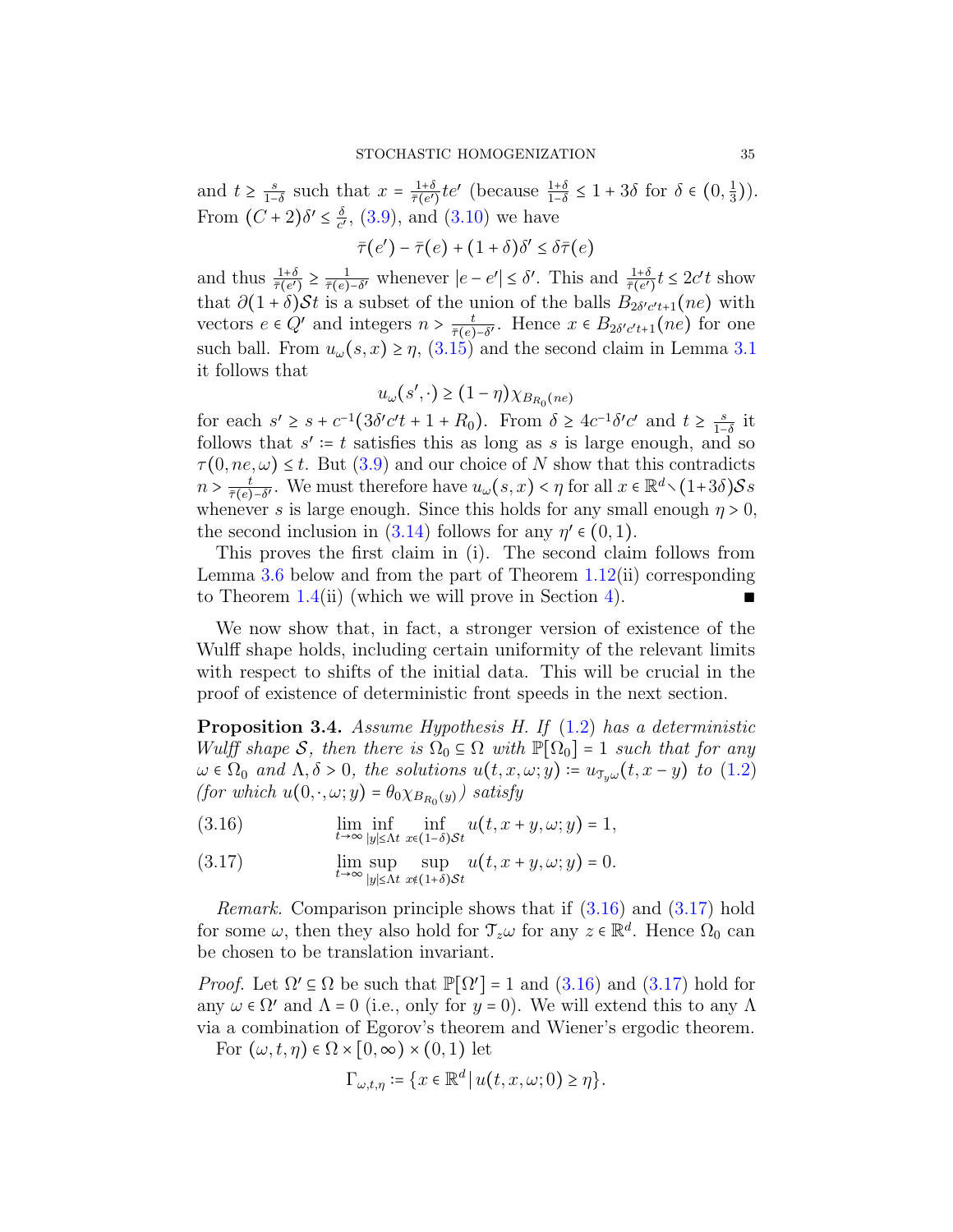By [\(3.16\)](#page-34-1) and [\(3.17\)](#page-34-2) for any  $\omega \in \Omega'$  and  $y = 0$ , and by Egorov's Theorem, for each  $m \in \mathbb{N}$  there are  $\tau_{m,\eta} \geq 1$  and  $D_{m,\eta} \subseteq \Omega$  with  $\mathbb{P}[D_{m,\eta}] \geq 1-2^{-md-1}$ such that for each  $\omega \in D_{m,\eta}$  and  $t \geq \tau_{m,\eta}$ ,

$$
(1-2^{-m})\mathcal{S}t \subseteq \Gamma_{\omega,t,\eta} \subseteq (1+2^{-m})\mathcal{S}t.
$$

Theorem [2.5](#page-27-2) shows that there exists a set  $\Omega_{m,\eta} \subseteq \Omega$  with  $\mathbb{P}[\Omega_{m,\eta}] = 1$ such that for each  $\omega \in \Omega_{m,n}$ ,

$$
\lim_{r \to \infty} \int_{B_r} \chi_{D_{m,\eta}}(\mathfrak{T}_y \omega) dy = \mathbb{P}[D_{m,\eta}] \ge 1 - 2^{-md-1}.
$$

Hence for each  $\omega \in \Omega_{m,n}$  and  $\Lambda > 0$ , there is  $r_{\omega,\Lambda,m,n} \geq 2r_{m,n}$  such that

$$
|\{y \in B_{2t\Lambda}(0) \mid \mathfrak{T}_y \omega \in D_{m,\eta}\}| \ge (1-2^{-md}) |B_{2t\Lambda}(0)|
$$

for all  $t \geq r_{\omega,\Lambda,m,\eta}$ , with |⋅| the Lebesgue measure.

Fix any  $\Lambda > 0$ ,  $\omega \in \Omega_{m,\eta}$ , and  $t \geq r_{\omega,\Lambda,m,\eta}$ , and let  $y \in B_{\Lambda t}(0)$  be arbitrary. Then there is  $z \in B_{2\Lambda t}(0)$  such that  $|z - y| \leq 2^{1-m} \Lambda t$  and  $\mathcal{T}_{z}\omega \in D_{m,n}$ . From the first claim in Lemma [3.1](#page-30-1) we have that

$$
u\left(2c^{-1}2^{1-m}\Lambda t,\cdot,\mathcal{T}_{y}\omega;0\right)\geq\theta_{0}\chi_{B_{R_{0}}(z-y)}
$$

and

$$
u\left(2c^{-1}2^{1-m}\Lambda t,\cdot,\mathcal{T}_{z}\omega;0\right)\geq\theta_{0}\chi_{B_{R_{0}}\left(y-z\right)}
$$

provided  $c^{-1}2^{1-m}\Lambda t \ge \max\{\lambda_{1-\theta_0}, c^{-1}R_0\}$  (which holds for all large t). But then from  $\mathcal{T}_{z}\omega \in D_{m,\eta}, r_{\omega,\Lambda,m,\eta} \geq 2\tau_{m,\eta}$ , and  $(3.12)$  we obtain

$$
\Gamma_{\mathcal{T}_y\omega,t,\eta} \supseteq \Gamma_{\mathcal{T}_z\omega,(1-2c^{-1}2^{1-m}\Lambda)t,\eta}+(z-y) \supseteq [(1-2^{-m})(1-2c^{-1}2^{1-m}\Lambda)-c^{-1}2^{1-m}\Lambda] \mathcal{S}t
$$
  
and

$$
\Gamma_{\mathfrak{T}_y \omega, t, \eta} \subseteq \Gamma_{\mathfrak{T}_z \omega, (1 + 2c^{-1}2^{1-m}\Lambda)t, \eta} + (z - y) \subseteq [(1 + 2^{-m})(1 + 2c^{-1}2^{1-m}\Lambda) + c^{-1}2^{1-m}\Lambda] \mathcal{S}t
$$

for all  $m \ge \log_2 \frac{8\Lambda}{c}$  $\frac{d\Lambda}{c}$  (so that  $(1 - 2c^{-1}2^{1-m}\Lambda)t \ge \tau_{m,\eta}$ ), any  $\omega \in \Omega_{m,\eta}$ , any large enough t (depending on  $F, \theta_0, R_0, \Lambda, m, \eta, \omega$ ), and any  $y \in B_{\Lambda t}(0)$ . Then for any  $\delta, \Lambda > 0, \eta \in \mathbb{Q} \cap (0,1)$ , and  $\omega \in \Omega_0 := \bigcap_{\eta \in \mathbb{Q} \cap (0,1)} \bigcap_{m=1}^{\infty} \Omega_{m,\eta}$ (so that  $\mathbb{P}[\Omega_0] = 1$ ) we obtain

$$
(1 - \delta)\mathcal{S}t \subseteq \Gamma_{\mathcal{T}_y\omega, t, \eta} = \{x \in \mathbb{R}^d \mid u(t, x + y, \omega; y) \ge \eta\} \subseteq (1 + \delta)\mathcal{S}t
$$

for all large enough t and any  $y \in B_{\Lambda t}(0)$  (by first choosing m above large enough, depending on  $c, \Lambda, \delta$ . Since this holds for any  $\eta \in \mathbb{Q} \cap (0, 1)$ ,  $(3.16)$  and  $(3.17)$  follow for any  $\delta, \Lambda > 0$  and  $\omega \in \Omega_0$ .

A similar argument for deterministic (exclusive) front speeds yields the following result. Recall Definitions [1.3](#page-15-0) and [1.6,](#page-18-0) with the former having  $u_{\omega,e}(0,\cdot) = \theta_0 \chi_{\{x \cdot e < 0\}}$  in the setting of Hypothesis H.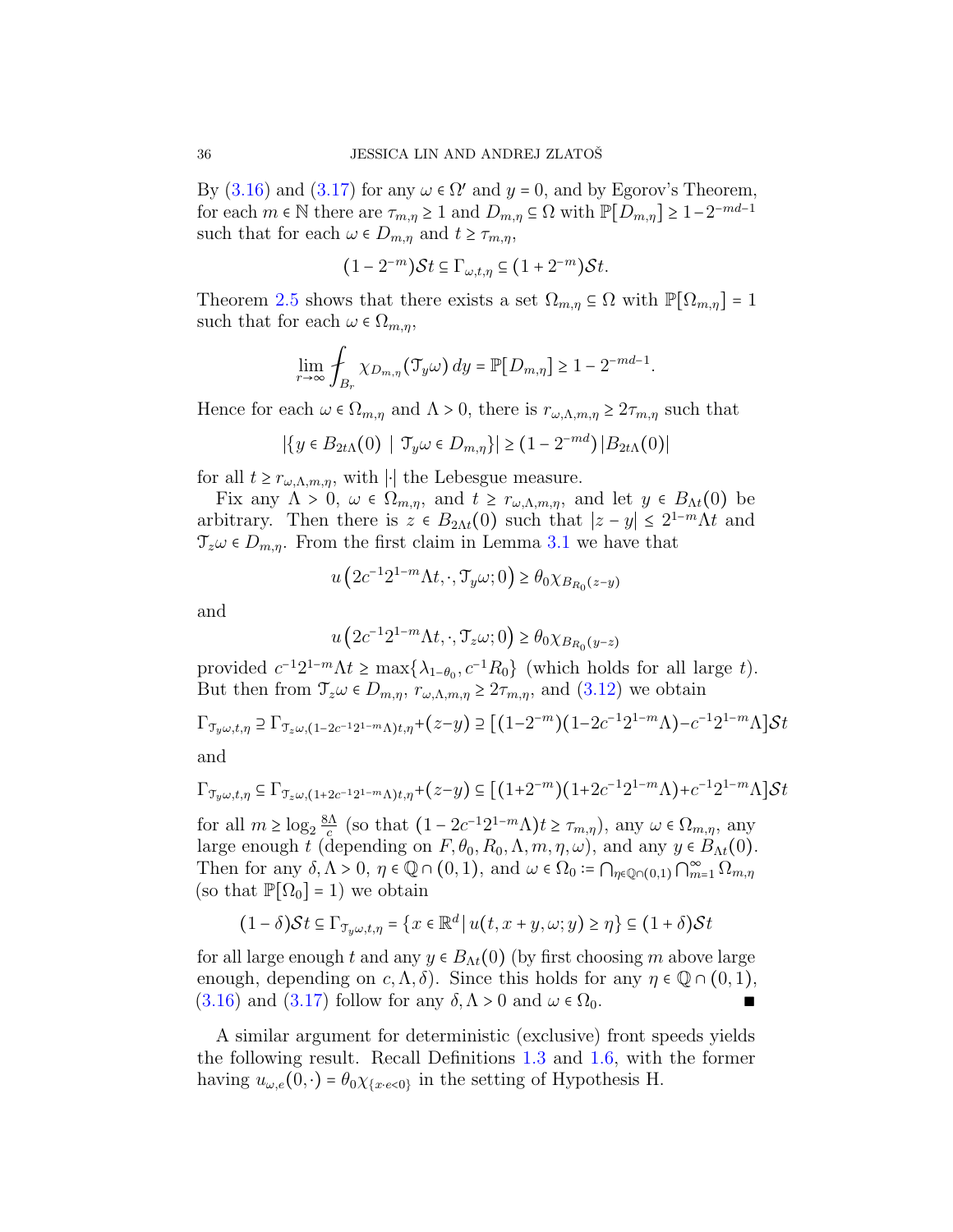<span id="page-36-0"></span>Proposition 3.5. Assume Hypothesis H.

(i) If [\(1.2\)](#page-1-1) has a deterministic front speed  $c^*(e)$  in direction  $e \in \mathbb{S}^{d-1}$ , then there is  $\Omega_e \subseteq \Omega$  with  $\mathbb{P}[\Omega_e] = 1$  such that for any  $\omega \in \Omega_e$ ,  $\Lambda > 0$ , and compact  $K \subseteq \{x \cdot e > 0\} \subseteq \mathbb{R}^d$ , the solutions  $u(t, x, \omega; y, e) \coloneqq u_{\mathcal{I}_y \omega, e}(t, x-y)$ to [\(1.2\)](#page-1-1) (for which  $u(0, \cdot, \omega; y, e) = \theta_0 \chi_{x \cdot e \leq y \cdot e}$ ) satisfy

$$
\lim_{t \to \infty} \inf_{|y| \le \Lambda t} \inf_{x \in (c^*(e)e - K)t} u(t, x + y, \omega; y, e) = 1,
$$
  

$$
\lim_{t \to \infty} \sup_{|y| \le \Lambda t} \sup_{x \in (c^*(e)e + K)t} u(t, x + y, \omega; y, e) = 0,
$$

(ii) If [\(1.2\)](#page-1-1) has a deterministic exclusive front speed  $c^*(e)$  in direction  $e \in \mathbb{S}^{d-1}$ , then there is  $\Omega_e' \subseteq \Omega$  with  $\mathbb{P}[\Omega_e'] = 1$  and for any compact  $K \subseteq \{x \cdot e > 0\} \subseteq \mathbb{R}^d$  there is  $\beta'_{K,e} : (0,1] \to (0,1]$  with  $\lim_{\alpha \to 0} \beta'_{K,e}(\alpha) = 0$ such that the solutions  $u(t, x, \omega; y, e, \alpha) \coloneqq u_{\tau_n \omega, e, \alpha}(t, x - y)$  to [\(1.2\)](#page-1-1) (for which  $u(0, \cdot, \omega; y, e, \alpha) = \chi_{x \cdot e \leq y \cdot e} + \alpha \chi_{x \cdot e \geq y \cdot e}$  satisfy for each  $\omega \in \Omega'_e$ and  $\Lambda, \alpha > 0$ ,

> lim sup t→∞ sup ∣y∣≤Λt sup  $x \in (c^*(e)e+K)t$  $u(t, x+y, \omega; y, e, \alpha) \leq \beta'_{K,e}(\alpha).$

Remark. The sets  $\Omega_e, \Omega'_e$  can again be chosen translation invariant.

*Proof.* (i) For each  $j \ge 1$ , let  $K_j \subseteq \{x \cdot e > 0\}$  be a compact such that  $K_j \subseteq K_{j+1}$  and  $\bigcup_{j\geq 1} K_j = \{x \cdot e > 0\}$ . For  $(\omega, t, \eta) \in \Omega \times [0, \infty) \times (0, 1)$  let

$$
\Gamma_{\omega,t,\eta} \coloneqq \{ x \in \mathbb{R}^d \, | \, u(t,x,\omega;0,e) \ge \eta \}.
$$

As in the proof of Proposition [3.4,](#page-34-0) using that the claim holds for  $\Lambda = 0$ , we can find a full-measure set  $\Omega_e \subseteq \Omega$  such that the following holds for any  $\omega \in \Omega_e$ ,  $\Lambda > 0$ ,  $\eta \in \mathbb{Q} \cap (0,1)$ ,  $j \ge 1$ , and  $m \ge \log_2 \frac{\delta \Lambda}{c}$  $\frac{\delta \Lambda}{c}$ : for any large enough t and any  $y \in B_{\Lambda t}(0)$ , there is  $z \in B_{2\Lambda t}(0)$  such that  $|z-y| \leq 2^{1-m} \Lambda t$  and

$$
\Gamma_{\mathfrak{T}_y \omega, t, \eta} \supseteq \Gamma_{\mathfrak{T}_z \omega, (1 - 2c^{-1}2^{1-m}\Lambda)t, \eta} + (z - y) \supseteq \left[ (c^*(e)e - K_j)(1 - 2c^{-1}2^{1-m}\Lambda)t \right]_{2^{1-m}\Lambda t}^{0}
$$
 and

$$
\Gamma_{\mathfrak{T}_y\omega,t,\eta} \subseteq \Gamma_{\mathfrak{T}_z\omega,(1+2c^{-1}2^{1-m}\Lambda)t,\eta} + (z-y) \subseteq \mathbb{R}^d \setminus \left[ (c^*(e)e + K_j)(1+2c^{-1}2^{1-m}\Lambda)t \right]_{2^{1-m}\Lambda t}^0
$$

Given any compact  $K \subseteq \{x \cdot e > 0\}$ , it now suffices to take j such that  $K \subseteq K_j^0$  and large enough m (depending on  $c, \Lambda, K, j$ ) so that

$$
[(c^*(e)e - K_j)(1 - 2c^{-1}2^{1-m}\Lambda)]_{2^{1-m}\Lambda}^0 \supseteq c^*(e)e - K
$$

and

$$
[(c^*(e)e+K_j)(1+2c^{-1}2^{1-m}\Lambda)]_{2^{1-m}\Lambda}^0 \supseteq c^*(e)e+K.
$$

Indeed, since

$$
\Gamma_{\mathcal{T}_{y}\omega,t,\eta} = \{x \in \mathbb{R}^d \, | \, u(t, x+y, \omega; y, e) \geq \eta \},
$$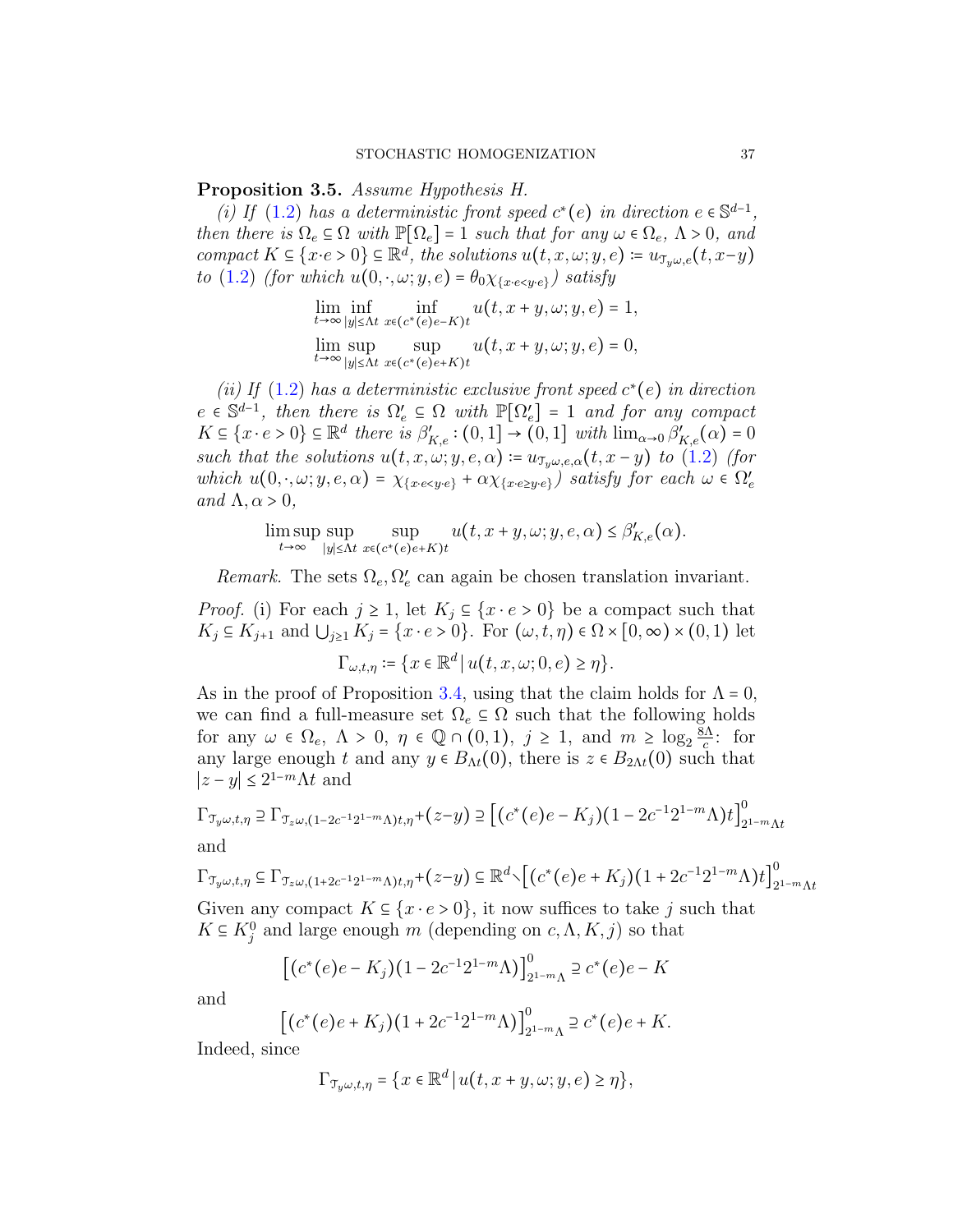taking  $t \to \infty$  then yields

$$
\liminf_{t \to \infty} \inf_{|y| \le \Lambda t} \inf_{x \in (c^*(e)e - K)t} u(t, x + y, \omega; y, e) \ge \eta,
$$
  

$$
\limsup_{t \to \infty} \sup_{|y| \le \Lambda t} \sup_{x \in (c^*(e)e + K)t} u(t, x + y, \omega; y, e) \le \eta
$$

for any  $\omega \in \Omega_e$ ,  $\Lambda > 0$ ,  $\eta \in \mathbb{Q} \cap (0,1)$ , and compact  $K \subseteq \{x \cdot e > 0\}$ . The result follows.

(ii) This is analogous, with  $\beta'_{K,e} \coloneqq \beta_{K_j,e}$  for the chosen j (where  $\beta_{K_j,e}$ is from Definition  $1.6$ ).

Finally, we show that w is continuous, and it is constant if  $F$  in  $(1.2)$ (or  $f$  in  $(1.1)$ ) is isotropic.

<span id="page-37-1"></span>**Lemma 3.6.** Assume Hypothesis H and let S be from  $(1.7)$ , with  $w(e)$ from [\(3.12\)](#page-32-0) for each  $e \in \mathbb{S}^{d-1}$ . Then w is Lipschitz, and if F is isotropic, then  $w(e) \equiv w$  is constant and  $S = B_w(0)$ .

Proof. The first claim follows from [\(3.10\)](#page-31-1).

If F is isotropic, then for any  $e, e' \in \mathbb{S}^{d-1}$ , there is  $R \in SO(d)$  such that  $e = Re'$ . From  $(3.8)$  and isotropy we obtain

$$
\overline{\tau}(e) = \lim_{n \to \infty} \frac{\tau(0, nRe', \omega)}{n} = \lim_{n \to \infty} \frac{\tau(0, ne', \sigma_R \omega)}{n} = \overline{\tau}(e')
$$

<span id="page-37-0"></span>for almost all  $\omega \in \Omega$ . Therefore  $w(e) \equiv w$  is constant and  $S = B_w(0)$ .  $\blacksquare$ 

## 4. From Spreading Speeds to Front Speeds and HOMOGENIZATION FOR CONVEX INITIAL SETS

It turns out that validity of Proposition [3.4](#page-34-0) for a fixed  $\omega$  is sufficient for our argument yielding existence of front speeds under relevant hypotheses. Let us therefore consider the PDE

<span id="page-37-2"></span>(4.1) 
$$
u_t = F(D^2u, \nabla u, u, x) \quad \text{on } (t, x) \in (0, \infty) \times \mathbb{R}^d,
$$

and its  $\varepsilon$ -spacetime-scaled version

<span id="page-37-3"></span>(4.2) 
$$
u_t^{\varepsilon} = \varepsilon^{-1} F\left(\varepsilon^2 D^2 u, \varepsilon \nabla u, u, \varepsilon^{-1} x\right)
$$
 on  $(t, x) \in (0, \infty) \times \mathbb{R}^d$ .

We do not include  $\omega$  in [\(4.1\)](#page-37-2), which represents [\(1.2\)](#page-1-1) for any fixed  $\omega \in \Omega_0$ , where  $\Omega_0$  is a full-measure set such that Proposition [3.5](#page-36-0) holds (with  $\omega$ -independent S). This is the starting point of this section, along with some other basic properties (cf. Hypothesis H in the introduction).

**Hypothesis H'.** (i) Let  $(4.1)$  have a unique solution in some class of functions  $A \subseteq L^1_{loc}((0,\infty) \times \mathbb{R}^d)$  for each locally BV initial condition  $0 \leq u(0, \cdot) \leq 1$ , with this solution being constant 0 resp. 1 when  $u(0, \cdot) \equiv 0$ resp. 1. (Below we only consider these solutions.) Assume also that left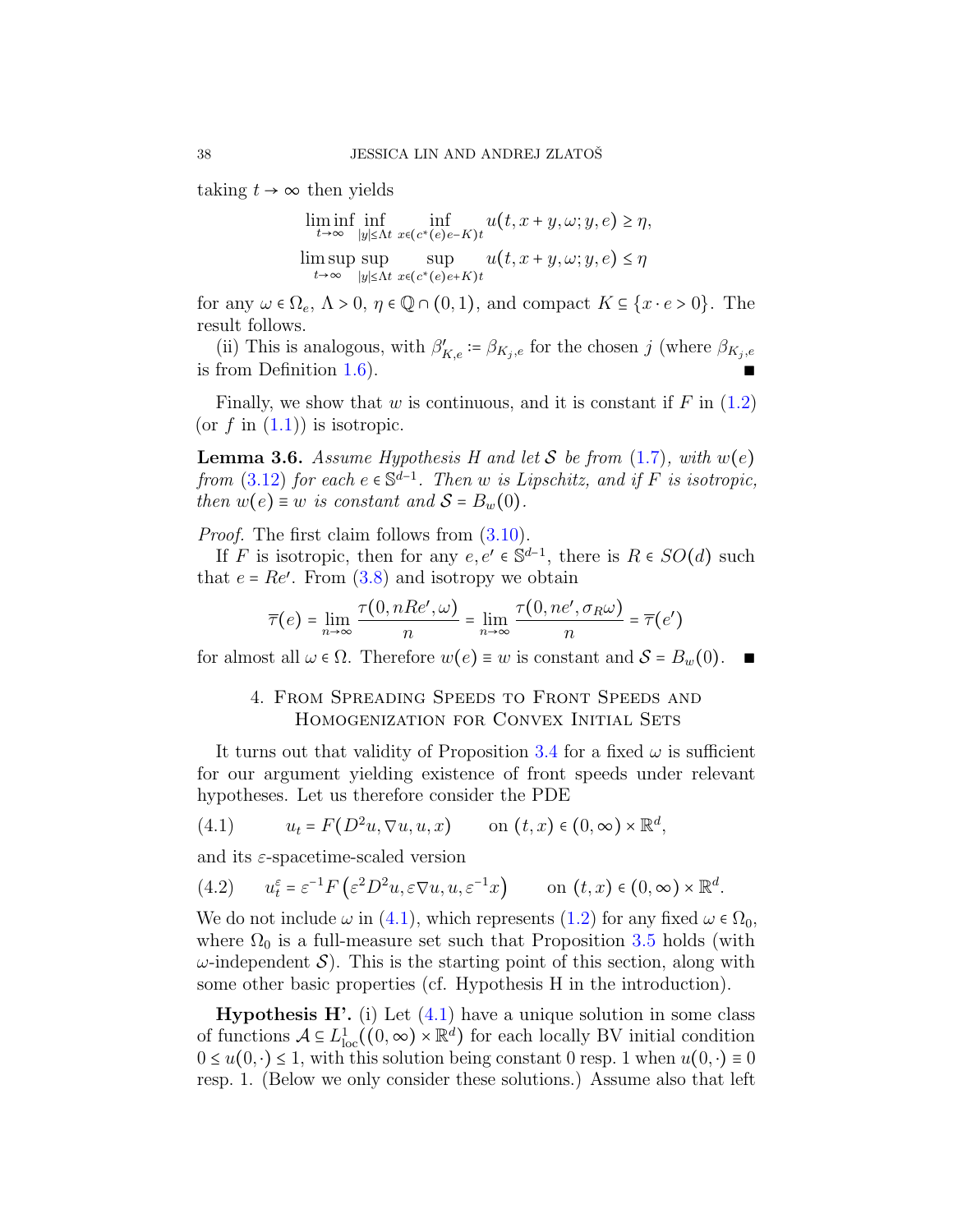time-shifts of solutions (restricted to  $(0, \infty) \times \mathbb{R}^d$ ) are solutions from A and that  $(4.1)$  satisfies the (parabolic) comparison principle within  $\mathcal{A}$ .

(ii) Lemma [2.2](#page-24-1) holds for solutions to [\(4.1\)](#page-37-2), and there are  $\theta_0 < 1$  and  $R_0 < \infty$  such that solutions  $u(\cdot, \cdot; y)$  to  $(4.1)$  with  $u(0, \cdot; y) = \theta_0 \chi_{B_{R_0}(y)}$ for  $y \in \mathbb{R}^d$  satisfy locally uniformly in  $x \in \mathbb{R}^d$ ,

$$
\lim_{t \to \infty} \inf_{y \in \mathbb{R}^d} u(t, x + y; y) = 1.
$$

(iii) The PDE  $(4.1)$  has a *strong Wulff shape* S, satisfying  $(1.7)$  with a continuous  $w : \mathbb{S}^{d-1} \to (0, \infty)$ , in the following strong sense: for each  $\Lambda, \delta > 0$ , the solutions from (ii) satisfy

<span id="page-38-0"></span>(4.3) 
$$
\lim_{t \to \infty} \inf_{|y| \le \Lambda t} \inf_{x \in (1-\delta) \mathcal{S}t+y} u(t,x;y) = 1
$$

<span id="page-38-1"></span>(4.4) 
$$
\lim_{t \to \infty} \sup_{|y| \le \Lambda t} \sup_{x \notin (1+\delta) \mathcal{S} t+y} u(t,x;y) = 0.
$$

Remarks. 1. Of course, as in Section [3](#page-29-0) above, (ii) shows that nothing would change if in the case of  $(1.1)$  we instead considered solutions  $\tilde{u}$ with initial data  $\widetilde{u}(0, \cdot; y) = v(\cdot - y)$  in (ii).

2. Results from the previous sections show that Hypothesis H' holds for [\(1.1\)](#page-0-0) with any  $\omega \in \Omega_0$ , where  $\Omega_0$  is from Proposition [3.5,](#page-36-0) with  $\theta_0$ being any number greater than  $\theta_0$  from [\(R1\)](#page-12-1) (and with, for instance,  $\mathcal{A} = \bigcap_{\tau>0} C^{1+\gamma,2+\gamma}((\tau,\infty) \times \mathbb{R}^d)$ . The analysis below therefore also applies to [\(1.1\)](#page-0-0) with any  $\omega \in \Omega_0$ . (Nevertheless, below we will consider initial data with value  $\theta_0 + \alpha$  on some sets, with  $\alpha > 0$  so that our arguments also directly apply to  $(1.1)$  with  $\theta_0$  from  $(R1)$ .)

3. Similarly to H'(iii) above, we will consider here the analog of Proposition [3.5](#page-36-0) instead of just Definitions [1.3](#page-15-0) and [1.6.](#page-18-0) That is, we will say that  $c^*(e)$  is a *strong front speed* in direction  $e \in \mathbb{S}^{d-1}$  for  $(4.1)$  if for each compact  $K \subseteq \{x \cdot e > 0\} \subseteq \mathbb{R}^d$ , the solutions  $u(\cdot, \cdot; y, e)$  to  $(4.1)$  with initial data  $u(0, \cdot; y, e) = \theta_0 \chi_{\{x \cdot e \leq y \cdot e\}}$  satisfy for each  $\Lambda > 0$ ,

$$
\lim_{t \to \infty} \inf_{|y| \le \Lambda t} \inf_{x \in (c^*(e)e - K)t} u(t, x + y; y, e) = 1,
$$
  

$$
\lim_{t \to \infty} \sup_{|y| \le \Lambda t} \sup_{x \in (c^*(e)e + K)t} u(t, x + y; y, e) = 0.
$$

And if also for each compact  $K \subseteq \{x \cdot e > 0\}$  there is  $\beta_{K,e} : (0,1] \rightarrow (0,1]$ with  $\lim_{\alpha\to 0} \beta_{K,e}(\alpha) = 0$  such that the solutions  $u(\cdot, \cdot; y, e, \alpha)$  with initial data  $u(0, \cdot; y, e, \alpha) = \chi_{x \cdot e \leq y \cdot e} + \alpha \chi_{x \cdot e \geq y \cdot e}$  satisfy for each  $\Lambda, \alpha > 0$ ,

$$
\limsup_{t\to\infty}\sup_{|y|\leq\Lambda t}\sup_{x\in(c^*(e)e+K)t}u(t,x+y;y,e,\alpha)\leq\beta_{K,e}(\alpha),
$$

then  $c^*(e)$  will be a *strong exclusive front speed* in direction e for  $(4.1)$ .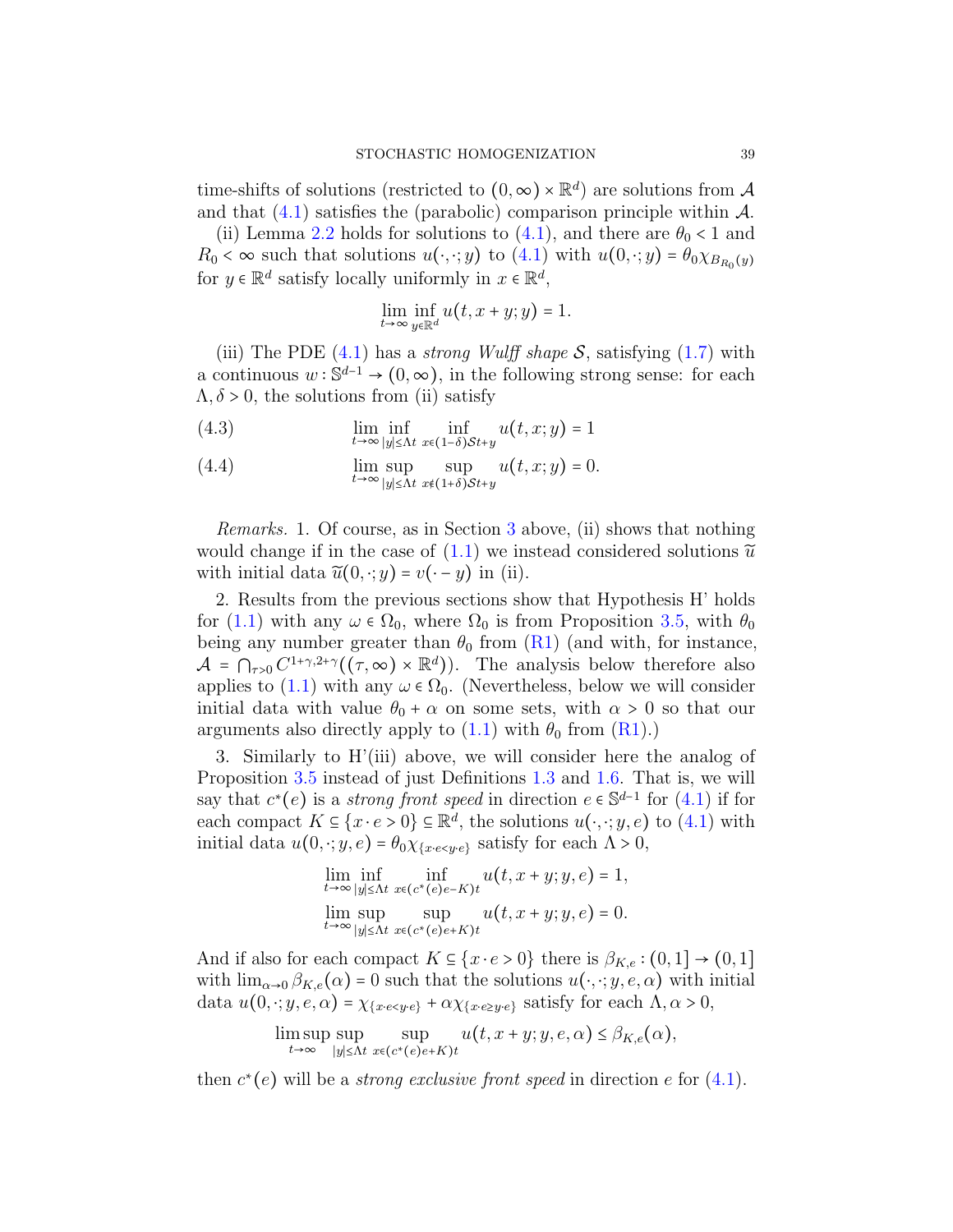We will next use these properties to obtain results about solutions with more general initial data, but first we will show that  $\mathcal S$  is convex. Below we will use the notation  $B_r \coloneqq B_r(0) \subseteq \mathbb{R}^d$ .

### <span id="page-39-1"></span>**Lemma 4.1.** If Hypothesis H' holds, then  $S$  is convex.

Proof. We need to show that

<span id="page-39-0"></span>(4.5) 
$$
w\left(\frac{sw(e)e + (1-s)w(e')e'}{|sw(e)e + (1-s)w(e')e'|}\right) \ge |sw(e)e + (1-s)w(e')e'|
$$

for any  $e, e' \in \mathbb{S}^{d-1}$  and  $s \in (0,1)$ . From  $(4.3)$  and S being open, we obtain for any  $\delta > 0$ ,

$$
\lim_{t\to\infty}\inf_{|y|\leq \delta^{-1}}u\big(st,(1-\delta)stw\big(e\big)e+y,\omega;0\big)=1,
$$

as well as (with  $y_t = (1 - \delta)stw(e)e$  and  $\Lambda$  large enough)

$$
\lim_{t \to \infty} u((1-s)t, (1-\delta)(1-s)tw(e')e' + y_t, \omega; y_t) = 1.
$$

This and the comparison principle imply

$$
\lim_{t\to\infty}u(t,(1-\delta)[(1-s)w(e')e'+sw(e)e]t,\omega;0)=1,
$$

so that [\(4.4\)](#page-38-1) yields [\(4.5\)](#page-39-0) after taking  $\delta \rightarrow 0$ .

We next prove a "lower bound" on the region where  $u^{\varepsilon} \approx 1$  in the homogenization regime, allowing also for some dependence of initial data on  $\varepsilon > 0$ . (The following results will be stated in terms of  $(4.2)$ .)

<span id="page-39-2"></span>**Theorem 4.2.** Assume Hypothesis H'. Let  $A \subseteq \mathbb{R}^d$  be open and for  $\varepsilon > 0$  and  $y \in \mathbb{R}^d$  let  $u^{\varepsilon}(\cdot, \cdot; y)$  solve  $(4.2)$ . If  $\alpha, \lambda > 0$  and

$$
u^{\varepsilon}(0,\cdot;y) \ge (\theta_0 + \alpha) \chi_{A+y},
$$

then

$$
\lim_{\varepsilon \to 0} \inf_{|y| \le \lambda} u^{\varepsilon}(t, x + y; y) = 1
$$

locally uniformly on  $\Theta^{A,S}$  :=  $\{(t,x) \in (0,\infty) \times \mathbb{R}^d \mid x \in A + tS\}.$ 

Remarks. 1. The proof shows that the convergence is in fact uniform on  $[t_0, \infty) \times Q$  for any  $t_0 > 0$  and compact  $Q \subseteq A + t_0 \mathcal{S}$ .

2. If  $u^{\varepsilon}(0, \cdot; y) \geq \chi_{A+y}$ , then the proof can easily be adapted to the case when  $\{0\} \times A$  is added to  $\Theta^{A,S}$  (and  $t_0 \ge 0$  in Remark 1 also works). This also applies to Theorems  $4.3(i)$  $4.3(i)$ ,  $4.4(ii)$  $4.4(ii)$ , and  $4.5$  below.

3. Note that this in particular shows that if  $c^*(e)$  exists, then

$$
c^*(e) \ge \sup_{e' \in \mathbb{S}^{d-1}} w(e')e' \cdot e.
$$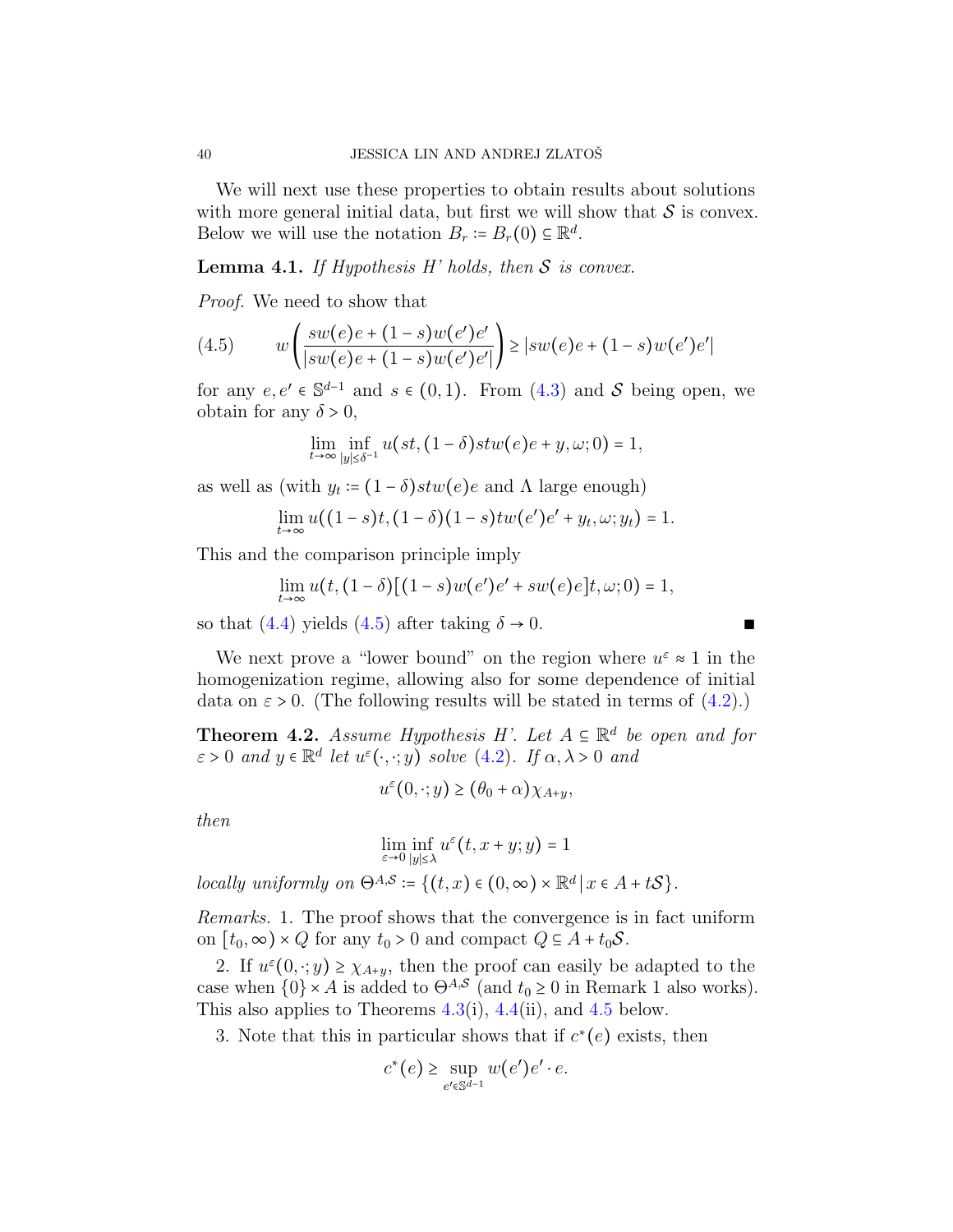*Proof.* Let  $K \subseteq \Theta^{A,S}$  be compact. Since  $\Theta^{A,S}$  is open, there are  $\Lambda', \delta > 0$ such that

$$
K \subseteq \{(t,x)\in(0,\infty)\times\mathbb{R}^d\,\big|\,x\in(A\cap B_{\Lambda'^t\,)}+(1-2\delta)t\mathcal{S}\},\
$$

where  $t_K = \min_{(t,x)\in K} t > 0$ . From Hypothesis H'(ii) and the comparison principle, applied to  $u_{\varepsilon}(t,x;y) \coloneqq u^{\varepsilon}(\varepsilon t, \varepsilon x; y)$  (which solves  $(4.1)$ ), we know that there is ( $\varepsilon$ -independent)  $T_0 > 0$  such that for all small enough  $\varepsilon > 0$  we have

$$
\inf_{y \in \mathbb{R}^d} u_{\varepsilon}(T_0, \cdot + \varepsilon^{-1} y; y) \ge \theta_0 \chi_{\varepsilon^{-1} A + B_{R_0}}.
$$

This,  $(4.3)$  with  $\Lambda = \Lambda' + \lambda$ , and the comparison principle show that for each  $\eta > 0$  there is  $\tau_{\eta}$  such that

$$
\inf_{|y| \le \lambda} u_{\varepsilon}(T_0 + \varepsilon^{-1}t, \cdot + \varepsilon^{-1}y; y) \ge (1 - \eta) \chi_{(\varepsilon^{-1}A \cap B_{\Lambda' \varepsilon^{-1}t}) + (1 - \delta)\varepsilon^{-1}tS}
$$

whenever  $\varepsilon^{-1}t \geq \tau_{\eta}$ . But this means that

$$
\inf_{|y| \le \lambda} u_{\varepsilon}(\varepsilon^{-1}t, \cdot + \varepsilon^{-1}y; y) \ge (1 - \eta) \chi_{\varepsilon^{-1}[(A \cap B_{\Lambda' t_K}) + (1 - 2\delta)tS]}
$$

whenever  $t \geq t_K$  and  $\varepsilon > 0$  is small enough. Since  $\eta > 0$  was arbitrary, the result follows.

Next we show how Wulff shapes with tangent hyperplanes (and thus with normal vectors) give rise to front speeds.

<span id="page-40-0"></span>**Theorem 4.3.** Assume Hypothesis H', let  $e \in \mathbb{S}^{d-1}$  and  $c^*(e)$  be from [\(1.8\)](#page-6-0), and for  $\varepsilon > 0$  and  $y \in \mathbb{R}^d$  let  $u^{\varepsilon}(\cdot, \cdot; y)$  solve [\(4.2\)](#page-37-3). (i) If  $\alpha, \lambda > 0$  and

$$
u^{\varepsilon}(0,\cdot;y) \ge (\theta_0 + \alpha) \chi_{\{x \cdot e \le y \cdot e\}}
$$

for all  $\varepsilon > 0$  and  $y \in \mathbb{R}^d$ , then

$$
\lim_{\varepsilon \to 0} \inf_{|y| \le \lambda} u^{\varepsilon}(t, x + y; y) = 1
$$

locally uniformly on  $\{(t,x) \in (0,\infty) \times \mathbb{R}^d | x \cdot e < c^*(e)t\}.$ (ii) If e is a unit outer normal of  $S$ ,  $\alpha, \lambda > 0$ , and

$$
u^{\varepsilon}(0,\cdot;y) \le (1-\alpha)\chi_{\{x \cdot e \le y \cdot e\}}
$$

for all  $\varepsilon > 0$  and  $y \in \mathbb{R}$ , then

$$
\lim_{\varepsilon \to 0} \sup_{|y| \le \lambda} u^{\varepsilon}(t, x + y; y) = 0
$$

locally uniformly on  $\{(t,x)\in(0,\infty)\times\mathbb{R}^d\mid x\cdot e>c^*(e)t\}$ . In particular, this and (i) imply that  $c^*(e)$  is a strong front speed in direction e for [\(4.1\)](#page-37-2) in the sense of Remark 3 after Hypothesis H'.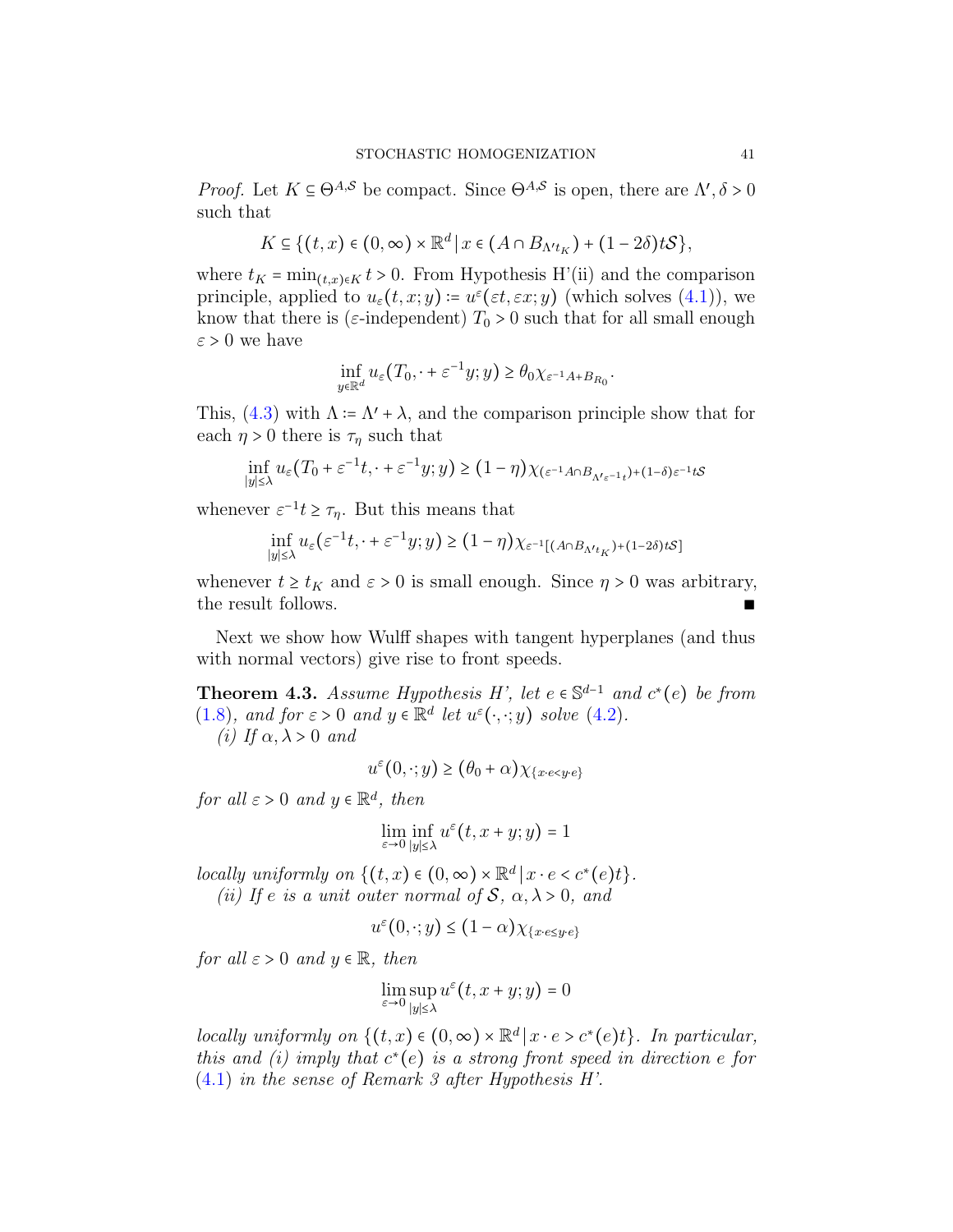Remark. (ii) and Lemma [2.2](#page-24-1) show that (ii) in fact holds locally uniformly on  $\{(t,x) \in [0,\infty) \times \mathbb{R}^d \mid x \cdot e > c^*(e)t\}$  (the proof also shows this). This also applies to Theorems [4.4\(](#page-43-0)iii,iv), and [4.5](#page-50-0) below.

This immediately yields Theorem [1.4\(](#page-17-0)ii) as well as the corresponding part of Theorem [1.12.](#page-22-0)

Proof of Theorem [1.4\(](#page-17-0)ii) and of the corresponding part of Theorem [1.12.](#page-22-0) Convexity of  $S$  is established by Lemma [4.1.](#page-39-1) The second claim follows from the last claim in Theorem [4.3\(](#page-40-0)ii), applied to  $(1.2)$  (or specifically  $(1.1)$ ) with any fixed  $\omega \in \Omega_0$ , where  $\Omega_0$  is the full-measure set from Proposition [3.4.](#page-34-0)

*Proof of Theorem [4.3.](#page-40-0)* (i) This immediately follows from  $(1.8)$  and The-orem [4.2](#page-39-2) with  $A = \{x \cdot e < 0\}$ , because then  $A + tS = \{x \cdot e < c^*(e)t\}$  for all  $t > 0$ .

(ii) The second claim is immediate from the first and (i). Indeed, if we take  $u^{\varepsilon}(0,\cdot;y)=\frac{1+\theta_0}{2}$  $\frac{1+\theta_0}{2}\chi_{x \cdot e \leq y \cdot e}$  and  $(\alpha, \lambda) \coloneqq (\frac{1-\theta_0}{2})$  $\frac{1-\theta_0}{2}$ ,  $\Lambda$ ), then the functions  $u^1(\cdot,\cdot;y)$ , which solve  $(4.1)$ , satisfy  $u^1(t,x;y) = u^{1/t}(1,\frac{x}{t})$  $\frac{x}{t}$ ;  $\frac{y}{t}$  $\frac{y}{t}$ ) and hence

$$
\lim_{t \to \infty} \inf_{|y| \le \Lambda t} \inf_{x \in (c^*(e)e - K)t} u^1(t, x + y; y) = 1,
$$
  

$$
\lim_{t \to \infty} \sup_{|y| \le \Lambda t} \sup_{x \in (c^*(e)e + K)t} u^1(t, x + y; y) = 0
$$

for any compact  $K \subseteq \{x \cdot e > 0\}$ . In fact, running this argument in the opposite direction (and using  $u^{\varepsilon}(t, x; y) = u^1(\frac{t}{\varepsilon})$  $\frac{t}{\varepsilon}, \frac{t}{\varepsilon}$ ε  $\overline{x}$  $\frac{x}{t}$ ;  $\frac{t}{\varepsilon}$ ε  $\overline{y}$  $(\frac{y}{t}))$ , together with an argument as in the proof of Theorem  $1.4(i)$  $1.4(i)$ , also show that the claim in (i) and the first claim in (ii) (even without requiring  $e$  to be a unit normal of  $\mathcal{S}$ ) follow from the second claim in (ii).

Let us now prove the first claim. It suffices to consider  $u^{\varepsilon}(0,\cdot; y)$  =  $(1-\alpha)\chi_{x \cdot e \leq y \cdot e}$ , in which case the function  $u_{\varepsilon}(t,x;y) \coloneq u^{\varepsilon}(\varepsilon t, \varepsilon x; y)$  is the solution of [\(4.1\)](#page-37-2) satisfying  $u_{\varepsilon}(0, \cdot + \varepsilon^{-1}y; y) = (1 - \alpha)\chi_{\{x \cdot \varepsilon \leq 0\}}$ .

Let  $\Lambda > 0$  be such that  $S \subseteq B_{\Lambda/4}$  and let  $K \subseteq \{t \geq 0 \& x \cdot e > c^*(e)t\}$ be a compact set. Then

$$
K \subseteq \{t \ge 0 \& x \cdot e \ge 2\delta' + (c^*(e) + \delta')t\} \cap B_{1/\delta'}(0,0)
$$

for some  $\delta' > 0$  (with  $B_r(t, x) \subseteq \mathbb{R}^{d+1}$ ). Finally, let  $e' \in \mathbb{S}^{d-1}$  be such that  $S$ has unit outer normal e at the point  $w(e')e' \in \partial S$  (then  $w(e')e' \cdot e = c^*(e)$ ) by convexity of  $\mathcal{S}$ ).

The proof is based on  $(4.3)$  and  $(4.4)$  and the observation that for all large  $t_0$ , the boundary  $\partial ((t + t_0)S - w(e')e't_0)$  is very close to the hyperplane  $\{x \cdot e = c^*(e)t\}$  at the point  $w(e')e't$ . Hence the solution to [\(4.1\)](#page-37-2) that starts from initial data  $\theta_0 \chi_{B_{R_0}(-w(e')e' t_0)}$  at time  $t = -t_0$ will be close to the solution with initial data  $\chi_{x \cdot e < 0}$  at time  $t = 0$  on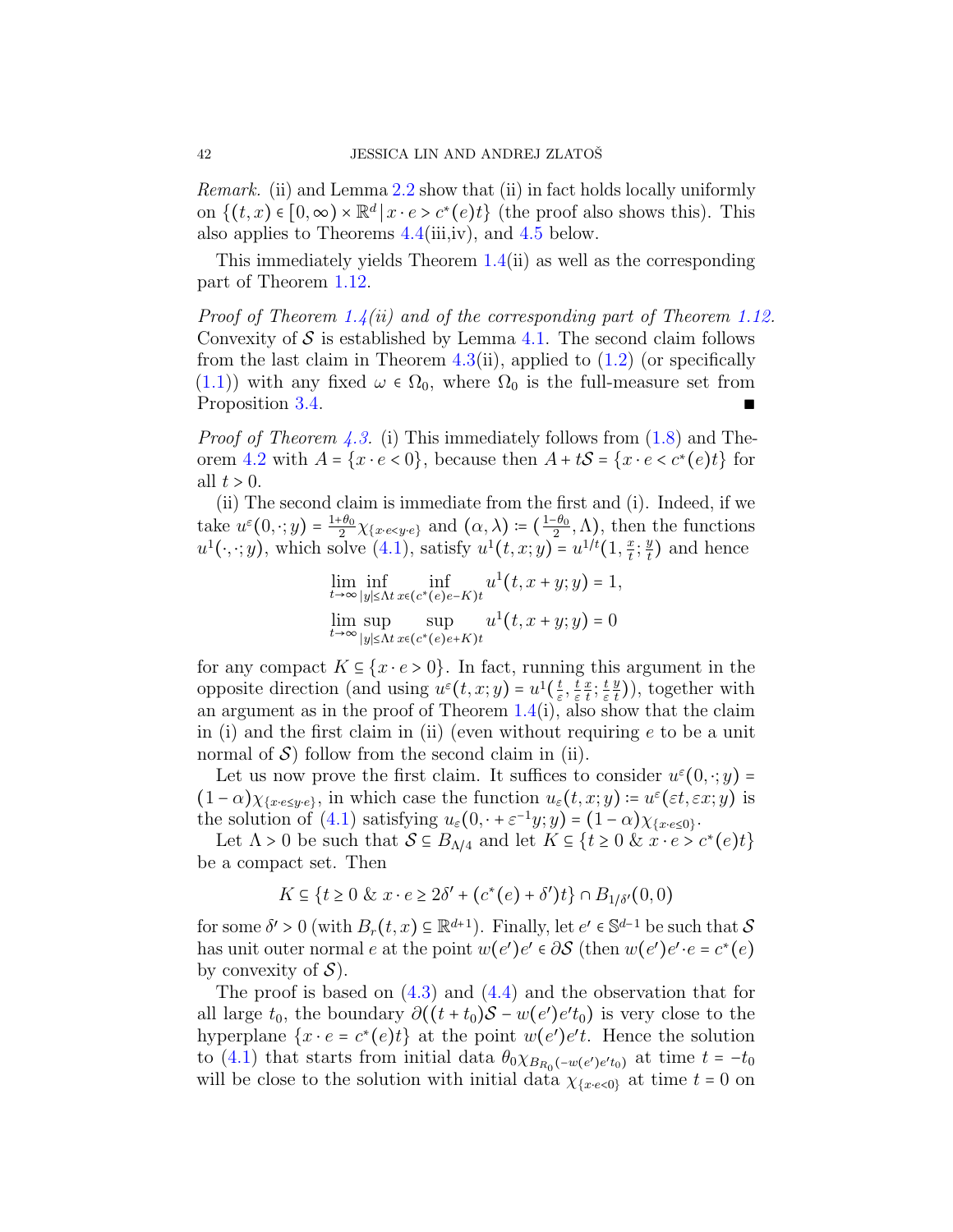a space-time ball centered at  $(0,0)$  and with radius  $\ll t_0$ . By  $(4.3)$ and [\(4.4\)](#page-38-1), on this ball the former solution (with compactly-supported initial data) looks like a front moving with speed  $c^*(e)$  in direction  $e$ , so we will be able to conclude the same about the latter solution (with front-like initial data), which is essentially just a rescaling of  $u^{\varepsilon}$  (with  $t_0 \sim \varepsilon^{-1}$ ). To make this argument rigorous, we will need to choose the parameters involved very carefully, and we will also need to contend with the shifts  $\varepsilon^{-1}y$  at the same time. (The reader may want to first consider the notationally simpler case  $y = 0$ , when  $u_{\varepsilon}$  is also independent of  $\varepsilon$  and the function  $u^{C,b,T}$  and number  $t_{C,b,T}$  below do not depend on b.)

For any  $C, b, T > 0$  with  $C > b \lambda w(e')^{-1}$  let

<span id="page-42-0"></span>
$$
u^{C,b,T}(t-t_{C,b,T}(y),x;y) \coloneqq u(t,x;bTy-CTw(e')e'),
$$

with  $u(\cdot, \cdot; \cdot)$  from Hypothesis H'(ii) and  $t_{C,b,T}(y) > 0$  the smallest number such that

(4.6) 
$$
u^{C,b,T}(0, \cdot + bTy; y) \ge (1-\alpha)\chi_{\{x \cdot e < 0\} \cap B_T}.
$$

(We will eventually choose a small  $b$  and a large  $C$ , and then take  $T \to \infty$ .) It follows from [\(4.3\)](#page-38-0) and [\(4.4\)](#page-38-1) (with the above  $\Lambda$ , and  $\delta \to 0$ ; note that  $bT\lambda + CTw(e') \leq \frac{\Lambda}{2}CT$  that

$$
k_C \coloneqq \lim_{T \to \infty} \frac{t_{C,b,T}(y)}{CT}
$$

exists and (for each  $y$ ) it is the smallest number such that

$$
\{x \cdot e < c^*(e)\} \cap B_{1/C}(w(e')e') \subseteq k_C \mathcal{S},
$$

as well as

$$
\lim_{T \to \infty} \sup_{|y| \le \lambda} \left| \frac{t_{C,b,T}(y)}{CT} - k_C \right| = 0.
$$

So  $k_C \geq 1$  and we also have  $k_C = 1 + o(C^{-1})$  (as  $C \to \infty$ ) because S has a tangent hyperplane at  $w(e')e'$  with outer normal e. Moreover,  $(4.4)$ and  $c^*(e) = w(e')e' \cdot e$  also show that for any fixed  $(C, b)$  we have

$$
\lim_{T \to \infty} \sup_{|y| \le \lambda} \sup_{s \ge 0} \sup_{x \cdot e \ge c^*(e)(k_C - 1)CT + \delta' bT + (c^*(e) + \delta') bTs} u^{C, b, T}(bTs, x + bTy; y) = 0
$$

because  $S \cap \{x \cdot e \ge c^*(e)\} = \emptyset$ ,  $\delta' > 0$ , and (with  $o(1) = o(T^0)$ ) uniform in  $|y| \leq \lambda$ 

$$
c^*(e)(k_C-1)CT+\delta'bT=[c^*(e)+\delta'b(k_CC)^{-1}+o(1)]t_{C,b,T}(y)-CTw(e')e'e.
$$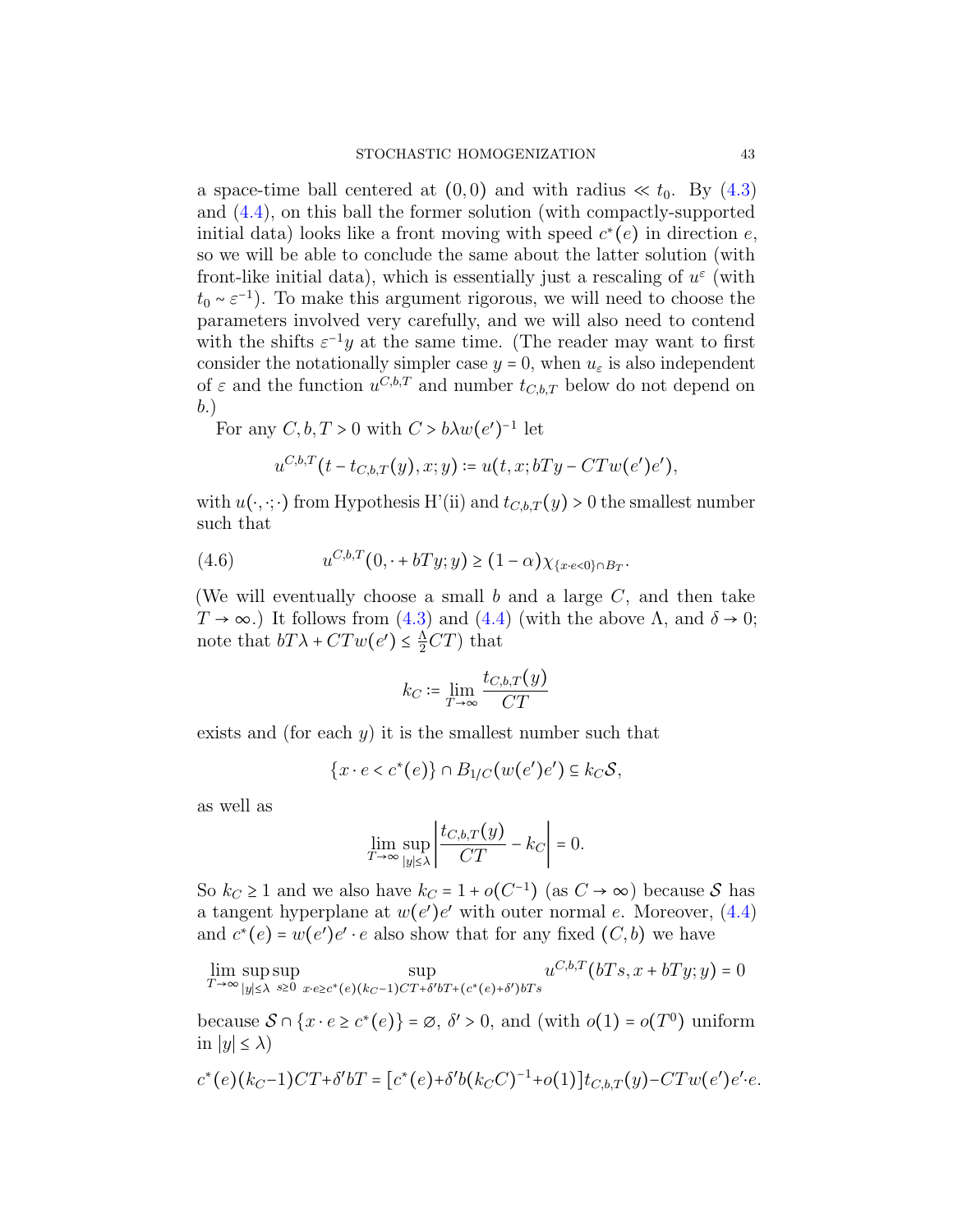If we choose C large enough so that  $c^*(e)(k_C - 1)C \leq \delta' b$  (which is possible for any  $b > 0$  because  $k_C = 1 + o(C^{-1})$ , we obtain

<span id="page-43-1"></span>
$$
\lim_{T \to \infty} \sup_{|y| \le \lambda} \sup_{s \ge 0} \sup_{x \cdot e \ge [2\delta' + (c^*(e) + \delta')s] \delta T} u^{C, b, T} (bTs, x + bTy; y) = 0,
$$

and therefore

(4.7) 
$$
\lim_{T \to \infty} \sup_{|y| \le \lambda} \sup_{(t,x) \in bTK} u^{C,b,T}(t, x + bTy; y) = 0.
$$

Lemma [2.2](#page-24-1) applied to  $u_{(bT)^{-1}}$  and  $u^{C,b,T}$  (with the couple  $(y, r)$  being  $(x + bTy, T - \overline{|x|})$  when  $|\overline{x}| < T$ , together with [\(4.6\)](#page-42-0), now yields

$$
u_{(bT)^{-1}}(t, x + bTy; y) \le u^{C, b, T}(t, x + bTy; y) + c'e^{-m'(T-|x|-c't)}
$$

for each  $(t, x) \in [0, \infty) \times \mathbb{R}^d$ . This,  $(4.7)$ , and  $K \subseteq B_{1/\delta'}(0, 0)$  then yield

$$
0\leq \lim_{T\to\infty}\sup_{|y|\leq \lambda} \sup_{(t,x)\in bTK} u_{(bT)^{-1}}\big(t,x+bTy;y\big)\leq \lim_{T\to\infty} c'e^{-m'(T-(1+c')bT/\delta')}=0,
$$

so long as we choose any  $b < \delta'(1 + c')^{-1}$  (and then C accordingly). But then

$$
\lim_{\varepsilon \to 0} \sup_{|y| \le \lambda} \sup_{(t,x) \in K} u^{\varepsilon}(t, x+y; y) = \lim_{\varepsilon \to 0} \sup_{|y| \le \lambda} \sup_{(t,x) \in \varepsilon^{-1} K} u_{\varepsilon}(t, x + \varepsilon^{-1} y; y) = 0.
$$

In fact, the above convergences are uniform in all directions e for which  $(4.1)$  has a front speed. This is the content of the following result, which can then be used to prove Theorem [1.14](#page-23-0) and Theorem [1.4\(](#page-17-0)iv).

<span id="page-43-0"></span>**Theorem 4.4.** Assume Hypothesis  $H'(i,ii)$ , let  $\mathcal T$  be the set of all directions  $e \in \mathbb{S}^{d-1}$  for which [\(4.1\)](#page-37-2) has a strong front speed  $c^*(e)$  in the sense of Remark 3 after Hypothesis H', and let  $\widetilde{\mathcal{T}} \subseteq \mathcal{T}$  be the set of all  $e \in \mathbb{S}^{d-1}$  for which [\(4.1\)](#page-37-2) has a strong exclusive front speed. For each  $e \in \mathbb{S}^{d-1}$ , let  $R_e$  be any rotation on  $\mathbb{R}^d$  with  $R_e e_1 = e$ , and for  $\varepsilon > 0$  and  $y \in \mathbb{R}^d$  let  $u^{\varepsilon}(\cdot, \cdot; y, e)$  solve  $(4.2)$ .

(i)  $\mathcal T$  and  $\widetilde{\mathcal T}$  are closed and  $c^*|_{\mathcal T}$  is positive, bounded by  $c'$  from Lemma [2.2,](#page-24-1) and Lipschitz continuous with Lipschitz constant only depending on  $c'$ .

(ii) If  $\alpha, \lambda > 0$  and

$$
u^{\varepsilon}(0,\cdot;y,e) \ge (\theta_0 + \alpha) \chi_{\{x \cdot e < y \cdot e\}}
$$

for all  $\varepsilon > 0$  and  $(y, e) \in \mathbb{R}^d \times \mathcal{T}$ , then

$$
\lim_{\varepsilon\to0}\inf_{|y|\le\lambda\,\&\,e\in\mathcal{T}}u^\varepsilon\big(t,R_e x+c^*(e)te+y;y,e\big)=1
$$

locally uniformly on  $\{(t,x) \in (0,\infty) \times \mathbb{R}^d \mid x_1 < 0\}.$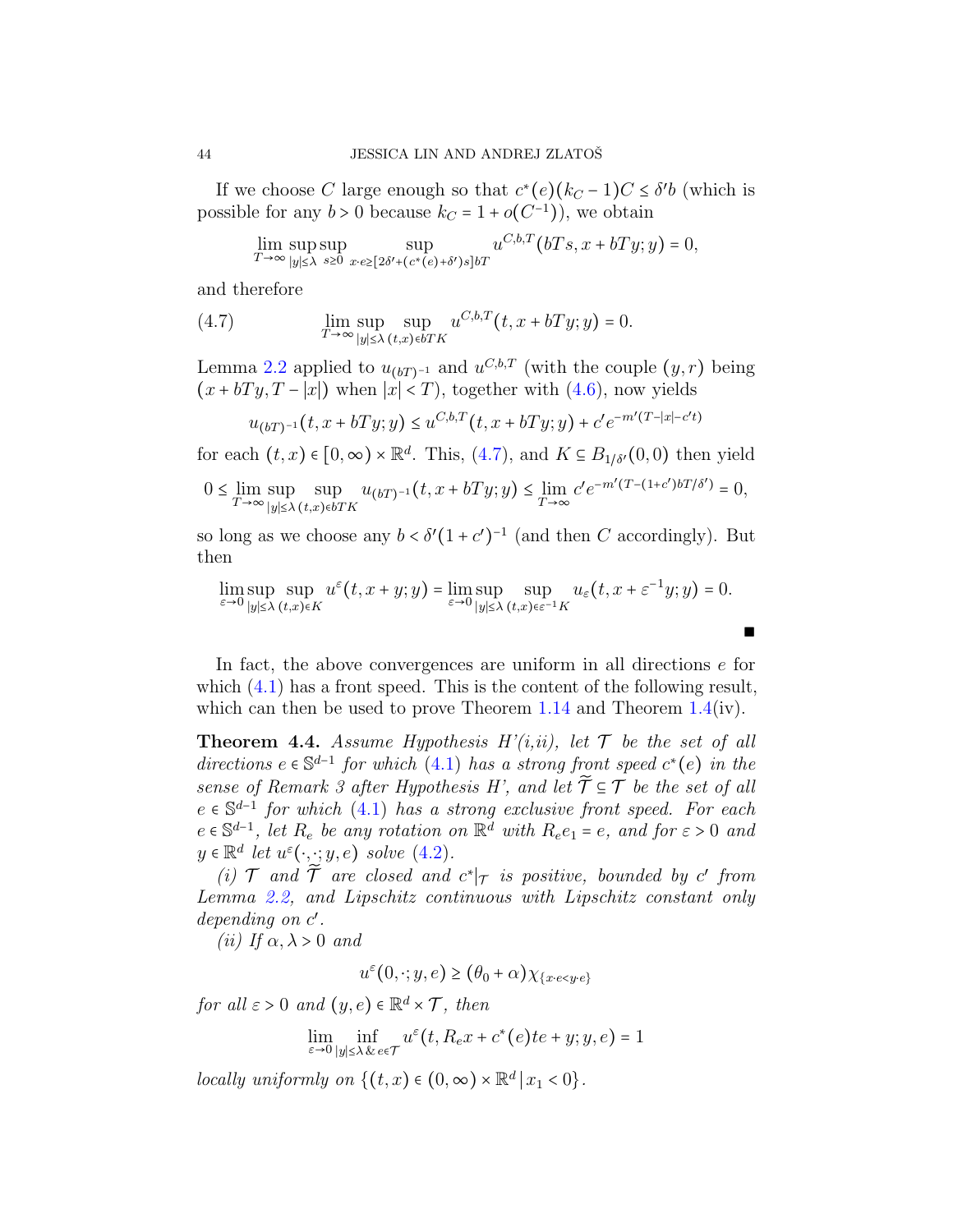(iii) If  $\alpha, \lambda > 0$  and

$$
u^{\varepsilon}(0,\cdot;y,e) \le (1-\alpha)\chi_{\{x \cdot e \le y \cdot e\}}
$$

for all  $\varepsilon > 0$  and  $(y, e) \in \mathbb{R}^d \times \mathcal{T}$ , then

$$
\lim_{\varepsilon \to 0} \sup_{|y| \le \lambda \& e \in \mathcal{T}} u^{\varepsilon}(t, R_e x + c^*(e)te + y; y, e) = 0
$$

locally uniformly on  $\{(t,x) \in (0,\infty) \times \mathbb{R}^d \mid x_1 > 0\}.$ 

(iv) For each compact set  $K \subseteq \{(t,x) \in (0,\infty) \times \mathbb{R}^d | x_1 > 0\}$  there is  $\beta_K$ :  $(0,1] \rightarrow (0,1]$  with  $\lim_{\alpha\to 0} \beta_K(\alpha) = 0$  such that if  $\alpha, \lambda > 0$  and

 $u^{\varepsilon}(0, \cdot; y, e, \alpha) \leq \chi_{\{x \cdot e \leq y \cdot e\}} + \alpha \chi_{\{x \cdot e > y \cdot e\}}$ 

for all  $\varepsilon > 0$  and  $(y, e) \in \mathbb{R}^d \times \widetilde{\mathcal{T}}$ , then

$$
\limsup_{\varepsilon \to 0} \sup_{|y| \le \lambda \& e \in \widetilde{\mathcal{T}}}(t,x) \in K} u^{\varepsilon}(t, R_{e}x + c^{*}(e)t e + y; y, e, \alpha) \le \beta_{K}(\alpha).
$$

*Proof of Theorem [1.14.](#page-23-0)* (i) Let  $\mathcal{T}'$  be a dense countable subset of  $\mathcal{T}$ . There is obviously  $\Omega_0 \subseteq \Omega$  with  $\mathbb{P}[\Omega_0] = 1$  such that  $(1.2)$  with any fixed  $\omega \in \Omega_0$  has the same front speed  $c^*(e)$  in direction e for each  $e \in \mathcal{T}'$ . Proposition [3.5](#page-36-0) shows that these are strong front speeds, and applying Theorem [4.4\(](#page-43-0)i) now yields that [\(1.2\)](#page-1-1) with any fixed  $\omega \in \Omega_0$  has the same (strong) front speed  $c^*(e)$  in direction e for each  $e \in \mathcal{T}$ , as well as the claimed bounds on  $c^*$ . Finally, Theorem [4.4\(](#page-43-0)ii,iii) yield  $(1.24)$  and  $(1.25)$  because  $u_{\mathcal{T}_u\omega,e}(t,x) = u(t,x+y,\omega;y,e)$ .

The same argument applies to  $\tilde{\mathcal{T}}$ . Moreover, the proof of Theo-rem [4.4\(](#page-43-0)iv) below shows that the functions  $\beta_K$  there for compacts  $K \subseteq \{(t, x) \in (0, \infty) \times \mathbb{R}^d | x_1 > 0\}$  are determined from the functions  $\beta_{R_e K'e}$  from Proposition [3.5\(](#page-36-0)ii) (i.e., the same ones as in Definition [1.6\)](#page-18-0), where e are all vectors from any dense countable subset  $\tilde{\mathcal{T}}'$  of  $\tilde{\mathcal{T}}$ , and K' are all compacts contained in  $\{x_1 > 0\} \subseteq \mathbb{R}^d$ . Since we can take the same  $\widetilde{\mathcal{T}}'$  for all the  $\omega \in \Omega_0$  (for the here-relevant full-measure set  $\Omega_0$ ), it follows that the same  $\beta_K$  is shared by all  $\omega \in \Omega_0$ . If we now take  $K \coloneqq \{1\} \times K'$  for any given compact  $K' \subseteq \{x_1 > 0\}$ , then Theorem [4.4\(](#page-43-0)iv) and  $\frac{1}{\varepsilon}$ -scaling in  $(t, x)$  show that for each  $\omega \in \Omega_0$  and  $e \in \widetilde{\mathcal{T}}'$ , we can take  $\beta_{R_e K' e}$  in the definition of strong exclusive front speeds for  $(1.2)$  with this fixed  $\omega$  to be precisely this  $\beta_K$ . Hence we get the same  $\beta_{R_e K' e}$  for all  $\omega \in \Omega_0$  and  $e \in \tilde{\mathcal{T}}'$  (as the definition of deterministic exclusive front speeds requires), and it also equals  $\beta_{K',e_1}$ . Finally, Theorem [4.4\(](#page-43-0)iv) also yields [\(1.26\)](#page-23-4).

(ii) Since S is convex due to Lemma [4.1,](#page-39-1) for each  $e \in \mathbb{S}^{d-1}$  there is a sequence  $e_n \in \mathbb{S}^{d-1}$  converging to e such that S has some unit outer normal  $e'_n$  at  $w(e_n)e_n$ . Then Theorem [4.3\(](#page-40-0)ii) shows that  $e'_n \in \mathcal{T}$  and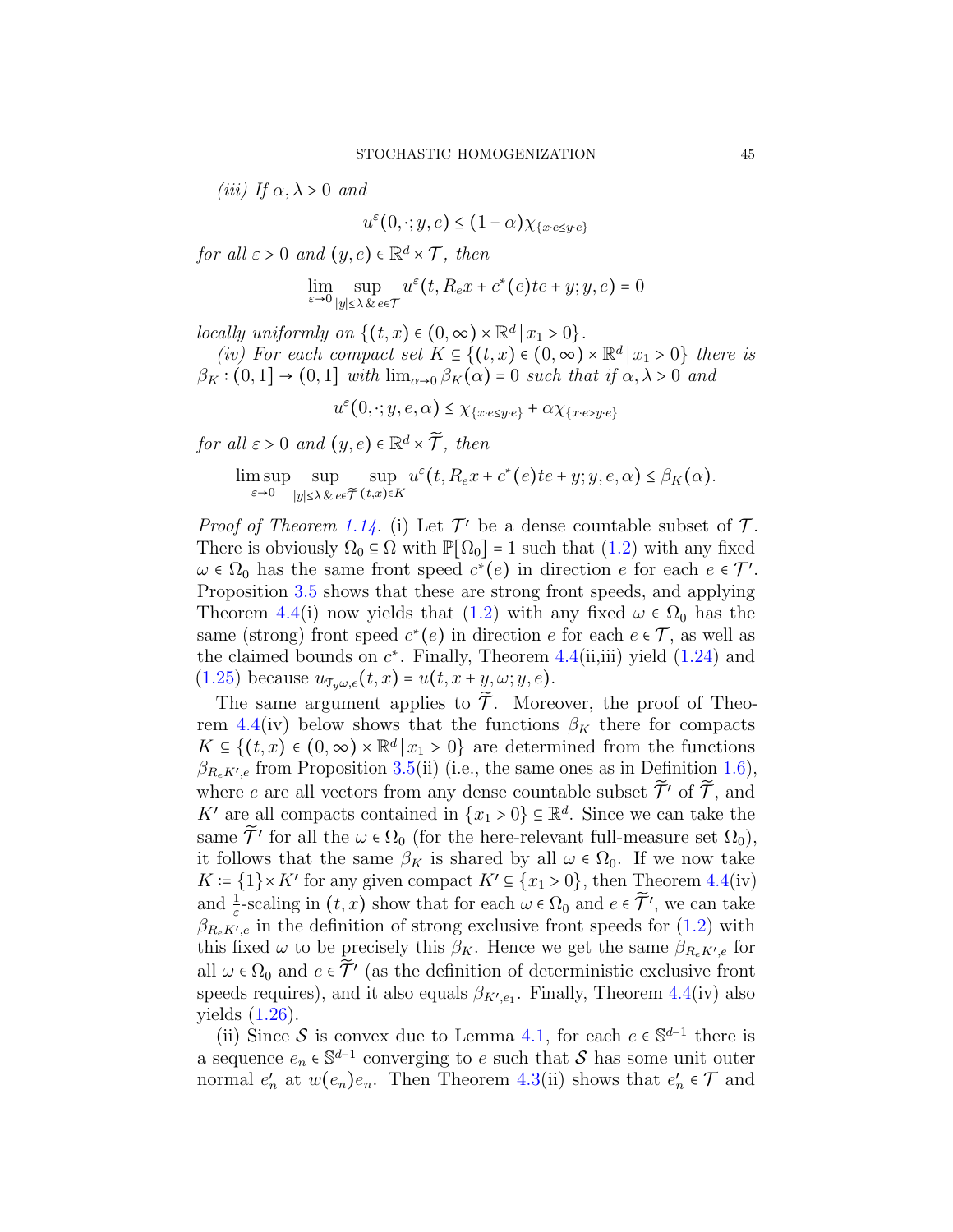$c^*(e'_n) = \max_{e'} w(e')e' \cdot e'_n = w(e_n)e_n \cdot e'_n$ , the latter because S is convex. But then

$$
w(e) = \lim_{n \to \infty} w(e_n) = \lim_{n \to \infty} \frac{c^*(e'_n)}{e_n \cdot e'_n},
$$

which yields one inequality in  $(1.23)$ . The other is immediate from the comparison principle and the definitions of the (deterministic) Wulff shape and front speeds.  $■$ 

*Proof of Theorem [4.4.](#page-43-0)* (i–iii) First note that considering the solution from Definition [1.3](#page-15-0) and  $u' \equiv 0$  in Lemma [2.2](#page-24-1) immediately yields  $c^*(e) \leq c'$ . We also have  $c^*(e) > 0$  by iterating the second assumption in Hypothesis H'(ii) (and using the comparison principle).

Next, in (ii) and (iii) we only need to consider the convergence on sets  $K_M^- := \left[\frac{1}{M}, M\right] \times \left(\overline{B_M} \cap \left\{x_1 \leq -\frac{1}{M}\right\}\right)$  and  $K_M^+ := \left[\frac{1}{M}, M\right] \times \left(\overline{B_M} \cap \left\{x_1 \geq \frac{1}{M}\right\}\right)$ for all large  $M$ . The definition of strong front speeds and  $\varepsilon$ -scaling show that (ii,iii) hold for each fixed  $e \in \mathcal{T}$  (see the first paragraph of the proof of Theorem  $4.3(ii)$  $4.3(ii)$ , and hence also when the inf and sup are over all  $e \in \mathcal{T}'$ , with  $\mathcal{T}'$  any finite subset of  $\mathcal{T}$ . The full result (including the rest of (i)) will now be obtained once we prove an appropriate bound on the difference of solutions  $u^{\varepsilon}$  above with e and e' such that  $|e - e'|$  is small.

This will be achieved using Lemma [2.2](#page-24-1) and the comparison principle. Fix  $\alpha, \lambda$ , let  $M \ge 1$  be arbitrary and let us consider  $K_M^+$ . Let  $\mathcal{T}' \subseteq \mathcal{T}$  be any finite set such that  $\overline{\mathcal{T}} \subseteq B_{(5(3c'+1)M^2)^{-1}}(\mathcal{T}'),$  and for any  $e \in \overline{\mathcal{T}},$  let  $e' \in \mathcal{T}'$  be arbitrary such that

(4.8) 
$$
|e - e'| \le (5(3c' + 1)M^2)^{-1}.
$$

Let now  $u, u'$  solve [\(4.2\)](#page-37-3) for some  $\varepsilon > 0$ , with initial data satisfying

<span id="page-45-0"></span>
$$
u(0, \cdot) \le (1 - \alpha) \chi_{\{x \cdot e \le y \cdot e\}},
$$
  
 
$$
u'(0, \cdot) = (1 - \alpha) \chi_{\{x \cdot e' \le y \cdot e' + (5M)^{-1}\}}.
$$

From [\(4.8\)](#page-45-0) it follows that

$$
\{x \cdot e \le y \cdot e\} \cap B_{(3c'+1)M}(y) \subseteq \{x \cdot e' \le y \cdot e' + (5M)^{-1}\}.
$$

Combining this with  $c^*(e') \leq c'$ , we have that for any  $t \in [0, M]$  and  $z \in$  $B_M(y+c^*(e')te), u(0, \cdot) \le u'(0, \cdot)$  on  $B_{2c'M}(z) \subseteq B_{(3c'+1)M}(y)$ . Applying Lemma [2.2](#page-24-1) (after an  $\varepsilon$ -scaling in space and time) yields

$$
u(t,z) \le u'(t,z) + c' e^{-m'\varepsilon^{-1}(2c'M - c't)} \le u'(t,z) + c' e^{-m' c'M \varepsilon^{-1}}
$$

.

.

So if R, R' are rotations in  $\mathbb{R}^d$  such that  $Re_1 = e$  and  $Re_1 = e'$ , then

$$
\sup_{(t,x)\in K_M^+} u(t, Rx+y+c^*(e')te) \le \sup_{(t,x)\in K_M^+} u'(t, Rx+y+c^*(e')te) + c'e^{-m'c'M\varepsilon^{-1}}
$$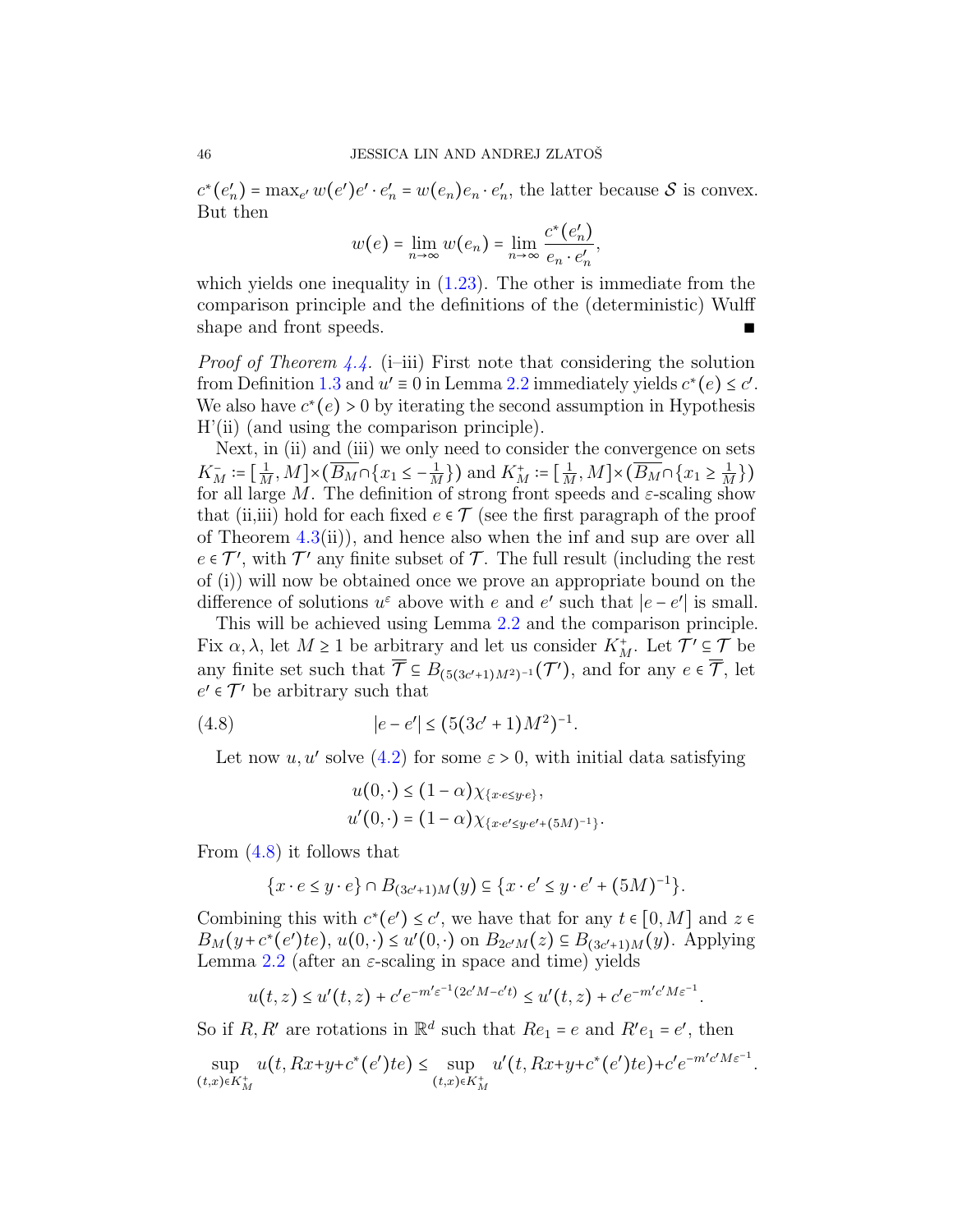Now  $t \leq M$ , [\(4.8\)](#page-45-0), and  $c^*(e') \leq c'$  yield

$$
|c^*(e')te - c^*(e')te'| \le \frac{1}{5M},
$$

and then  $|Rx - R'x| \leq \frac{1}{5(3c')^2}$  $\frac{1}{5(3c'+1)M}$  for any  $x \in B_M$  gives

$$
R\left(\overline{B_M} \cap \left\{x_1 \ge \frac{1}{M}\right\}\right) + y + c^*(e')te
$$
  
\n
$$
\subseteq R'\left(\overline{B_{M+1}} \cap \left\{x_1 \ge \frac{1}{5M}\right\}\right) + y + (5M)^{-1}e' + c^*(e')te'.
$$

This means that

$$
\sup_{(t,x)\in K_M^+} u(t, Rx + y + c^*(e')te)
$$
  
\$\leq\$ 
$$
\sup_{(t,x)\in K_{5M}^+} u'(t, R'x + y + (5M)^{-1}e' + c^*(e')te') + c'e^{-m'c'M\varepsilon^{-1}}.
$$

Therefore

$$
\sup_{|y| \leq \lambda \& e \in \overline{\mathcal{T}} \& (t,x) \in K_M^+} \sup_{e' \in \mathcal{T}' \& |e-e'| \leq (5(3c'+1)M^2)^{-1}} u^{\varepsilon}(t, R_e x + y + c^*(e')te; y, e)
$$
  
\n
$$
\leq \sup_{|y| \leq \lambda \& e' \in \mathcal{T}' \& (t,x) \in K_{5M}^+} u^{\varepsilon}(t, R_{e'} x + (y + (5M)^{-1}e') + c^*(e')te'; y + (5M)^{-1}e', e')
$$
  
\n
$$
+ c'e^{-m'c'M\varepsilon^{-1}}
$$

if we assume  $u^{\varepsilon}(0, \cdot; y, e) = (1 - \alpha) \chi_{x^{\varepsilon} \in \mathcal{L}}(y, \cdot)$  (which suffices in (iii)). Since the right-hand side converges to 0 as  $\varepsilon \to 0$  (see the start of this proof), so does the left-hand side. If we now fix any  $e, e' \in \mathcal{T}$  such that  $M = (5(3c' + 1)|e - e'|)^{-1/2} \ge 1$  and pick  $\mathcal{T}'$  as above containing e', then this for  $(t, x, y, \lambda) = (M, \frac{1}{M}e_1, 0, 1)$  yields

$$
\lim_{\varepsilon \to 0} u^{\varepsilon}(M,(M^{-1}+c^*(e')M)e;0,e) = 0.
$$

It then follows from the definition of front speed in direction  $e$  that

$$
c^*(e) \le c^*(e') + M^{-2} \le c^*(e') + 5(3c' + 1)|e - e'|
$$

when  $e, e' \in \mathcal{T}$  and  $|e - e'| \leq \frac{1}{5(3c')}$  $\frac{1}{5(3c'+1)}$ .

A similar argument, using initial data satisfying

$$
u(0, \cdot) \ge (\theta_0 + \alpha) \chi_{\{x \cdot e < y \cdot e\}},
$$
  
 
$$
u'(0, \cdot) = (\theta_0 + \alpha) \chi_{\{x \cdot e' < y \cdot e' - (5M)^{-1}\}},
$$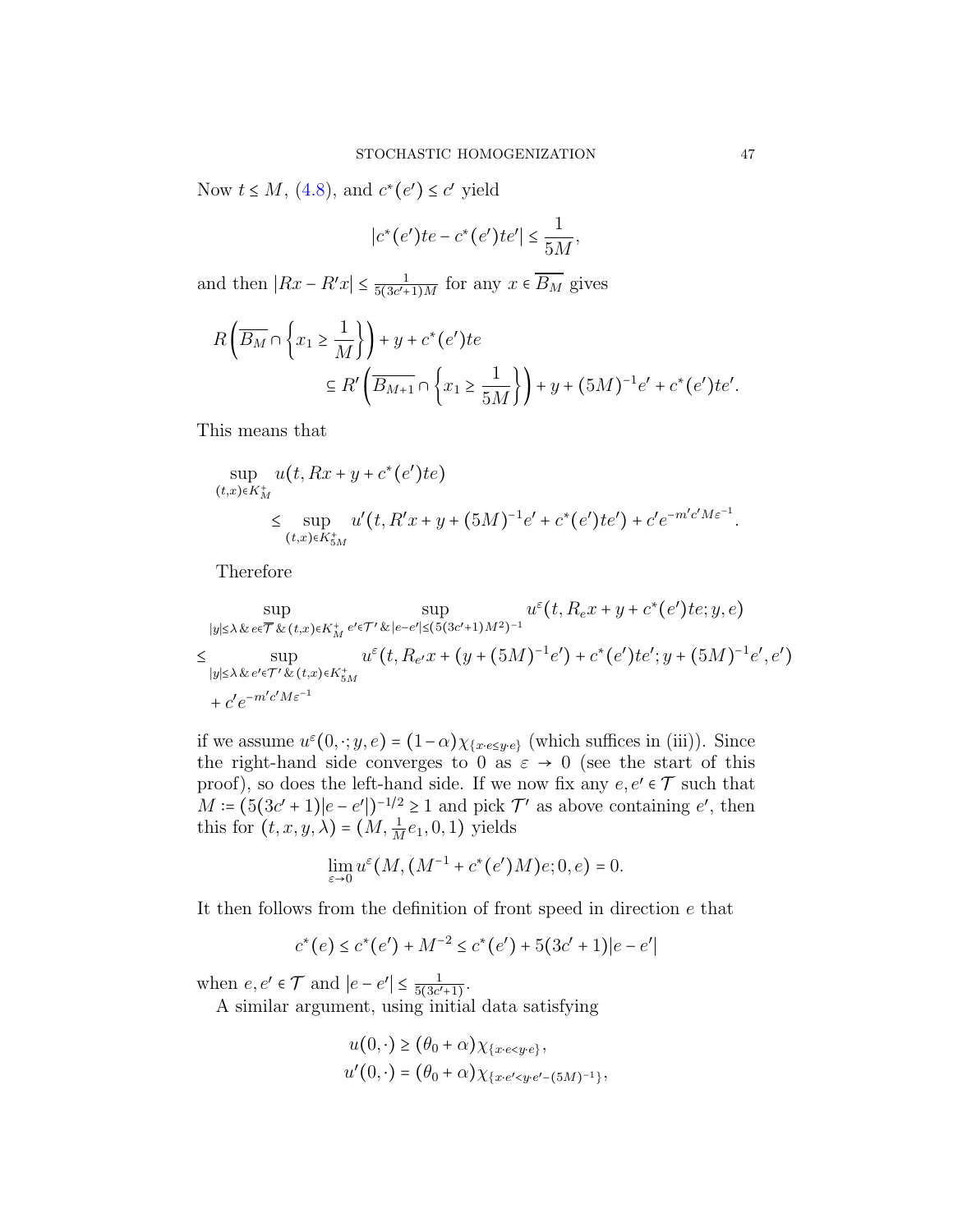eventually gives

$$
\inf_{|y| \leq \lambda \& e \in \overline{\mathcal{T}} \& (t,x) \in K_M^-} \inf_{e' \in \mathcal{T}' \& |e-e'| \leq (5(3c'+1)M^2)^{-1}} u^{\varepsilon}(t, R_e x + y + c^*(e')te; l, e)
$$
\n
$$
\geq \inf_{|y| \leq \lambda \& e' \in \mathcal{T}' \& (t,x) \in K_{5M}^-} u^{\varepsilon}(t, R_{e'} x + (y - (5M)^{-1}e') + c^*(e')te'; y - (5M)^{-1}e', e')
$$
\n
$$
- c'e^{-m'c'M\varepsilon^{-1}}
$$

if we assume  $u^{\varepsilon}(0, \cdot; y, e) = (\theta_0 + \alpha) \chi_{\{x \cdot e \leq y \cdot e\}}$  (which suffices in (ii)). Since the right-hand side converges to 1 as  $\varepsilon \to 0$ , so does the left-hand side, and from this we also get  $c^*(e) \geq c^*(e') - 5(3c' + 1)|e - e'|$  when  $e, e' \in \mathcal{T}$ and  $|e-e'|\leq \frac{1}{5(3c')}$  $\frac{1}{5(3c'+1)}$ .

These last two paragraphs now show that  $c^*$  is Lipschitz, with  $|c^*(e) - c^*(e')|$  ≤ 5(3c' + 1)|e − e'| when e, e'  $\in \mathcal{T}$  and  $|e - e'|$  ≤  $\frac{1}{5(3c')}$  $\frac{1}{5(3c'+1)}$ . We can therefore continuously extend  $c^*$  to  $\overline{\mathcal{T}}$ . Then for any  $M' \geq 1$ , the  $\varepsilon \to 0$  limits of the displayed inequalities in those two paragraphs with  $M = 2M'$  and  $\mathcal{T}' \subseteq \mathcal{T}$  such that  $\overline{\mathcal{T}} \subseteq B_{(5(3c'+1)M^2)^{-1}}(\mathcal{T}')$  yield

$$
\lim_{\varepsilon \to 0} \sup_{|y| \le \lambda \& e \in \overline{\mathcal{T}} \& (t,x) \in K_M^+} u^{\varepsilon}(t, R_e x + y + c^*(e) t e; y, e) = 0,
$$
\n
$$
\lim_{\varepsilon \to 0} \inf_{|y| \le \lambda \& e \in \overline{\mathcal{T}} \& (t,x) \in K_M^-} u^{\varepsilon}(t, R_e x + y + c^*(e) t e; y, e) = 1
$$

because  $|c^*(e)te - c^*(e')te| \le \frac{1}{M} \le \frac{1}{M'} - \frac{1}{M}$  when  $|e - e'| \le (5(3c' + 1)M^2)^{-1}$ and  $|t| \leq M$ . Since M' was arbitrary, it now follows after  $\varepsilon$ -scaling that  $c^*(e)$  is the front speed in direction e for [\(4.1\)](#page-37-2) whenever  $e \in \overline{\mathcal{T}}$ . So  $\mathcal{T}$  is closed, and the last two limits also prove (ii,iii).

(iv) This (including the proof that  $\widetilde{T}$  is closed) is analogous to the above argument, but with initial data satisfying

$$
u(0, \cdot) \leq \chi_{\{x \cdot e \leq y \cdot e\}} + \alpha \chi_{\{x \cdot e > y \cdot e\}},
$$
  

$$
u'(0, \cdot) = \chi_{\{x \cdot e' \leq y \cdot e' + (5M)^{-1}\}} + \alpha \chi_{\{x \cdot e' > y \cdot e' + (5M)^{-1}\}},
$$

and also using that  $c^*\vert_{\mathcal{T}}$  is continuous. (We note that the formula  $u^{\varepsilon}(t,x;y)=u^1(\frac{t}{\varepsilon})$  $\frac{t}{\varepsilon},\frac{t}{\varepsilon}$ ε  $\overline{x}$  $\frac{x}{t}$ ;  $\frac{t}{\varepsilon}$ ε  $\overline{y}$  $\frac{y}{t}$ ) from the start of the proof of Theorem [4.3\(](#page-40-0)ii) shows that for any  $M' \ge 1$  and  $M \coloneqq 2M'$  we can pick  $\beta_{K_{M'}}$  to be the maximum of  $\beta_{R_{e'}(\overline{B_{(5M)^2}} \cap {\{x_1 \ge (5M)^{-2}\}}),e'}$  from Remark 3 after Hypothesis H' (i.e., definition of strong exclusive front speeds) over all directions  $e' \in \mathcal{T}'$ , with any finite  $\mathcal{T}' \subseteq \widetilde{\mathcal{T}}$  such that  $\widetilde{\mathcal{T}} \subseteq B_{(5(3c'+1)M^2)^{-1}}(\mathcal{T}').$ 

*Proof of Theorem [1.4\(](#page-17-0)iv) and of the corresponding part of Theorem [1.12.](#page-22-0)* Our proof of the first claim is similar to that in [\[48\]](#page-63-5) for periodic ignition reactions (when pulsating fronts exist in all directions), although the uniformity with respect to certain translations in the remark after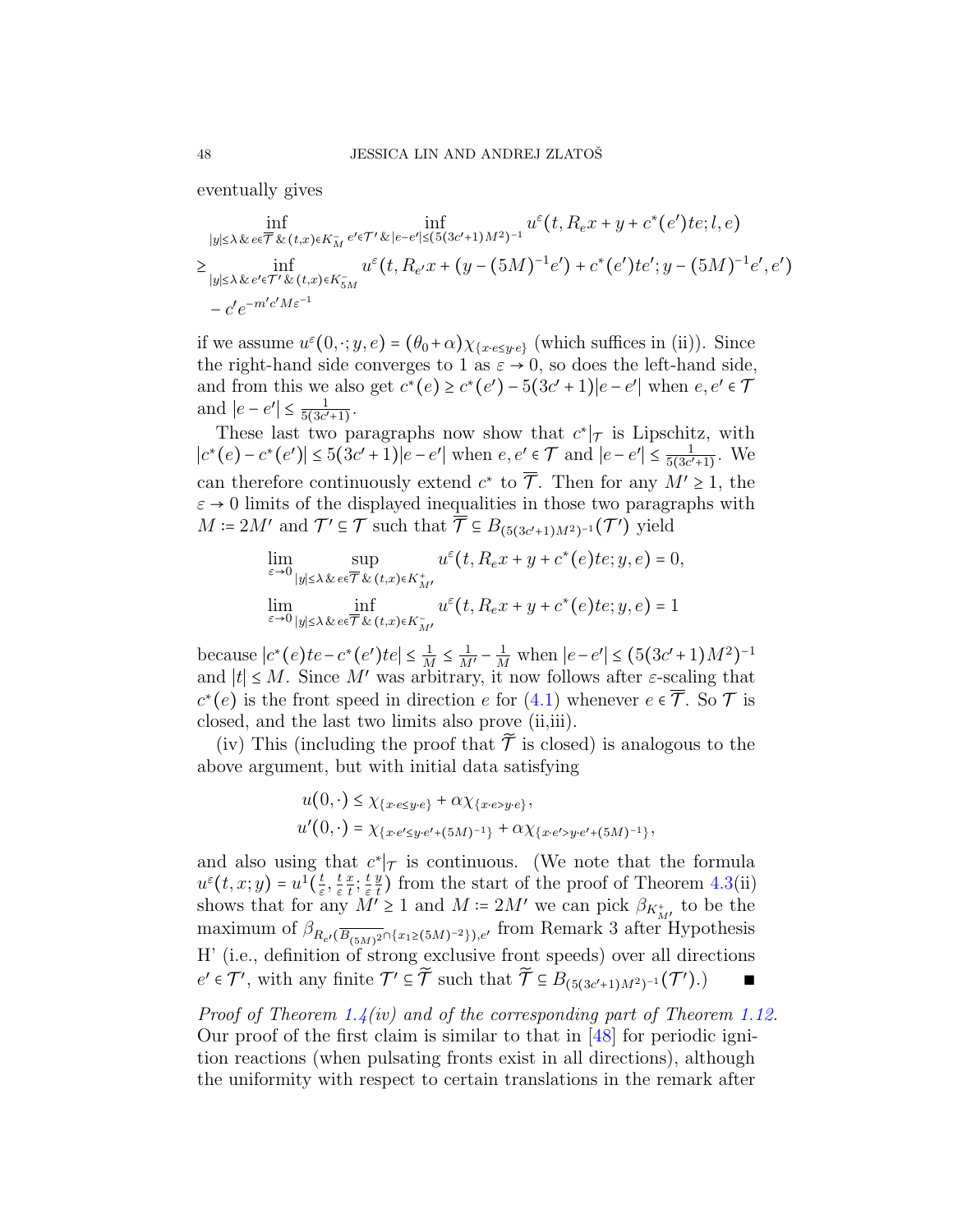Theorem [1.14](#page-23-0) simplifies it (uniformity with respect to directions is not necessary here). Define  $S$  via [\(1.6\)](#page-5-0) and [\(1.7\)](#page-6-1) and observe that then

$$
\mathcal{S} = \bigcap_{e \in \mathbb{S}^{d-1}} \{x \in \mathbb{R}^d : x \cdot e < c^*(e) \}.
$$

This, Definition [1.6,](#page-18-0) and the comparison principle immediately yield [\(1.16\)](#page-14-3) for almost all  $\omega \in \Omega$  because  $B_{2c'}(0) \cap (\mathbb{R}^d \setminus (1+\delta)\mathcal{S})$  is contained in some finite union of some compacts  $K_e \subseteq \{x \in \mathbb{R}^d : x \cdot e > c^*(e)\}$ whenever  $\delta > 0$ . (Note that if we replace  $(1 + \delta)$ S by  $B_{2c'}(0)$  in  $(1.16)$ , then the convergence is obvious from Lemma [2.2.](#page-24-1))

To obtain  $(1.15)$ , consider any strictly convex compact  $W \subseteq S$  with a smooth boundary. If W is such a set, then for each  $e \in \mathbb{S}^{d-1}$  there is a unique point  $x_e \in \partial W$  at which  $\partial W$  has unit outer normal e (and this map is a bijection). Also, continuity and positivity of  $c^*$  show that there is  $\delta > 0$  such that

$$
W \subseteq \bigcap_{e \in \mathbb{S}^{d-1}} \{x \in \mathbb{R}^d : x \cdot e < (1 - \delta)c^*(e) \},
$$

which in particular means  $x_e \cdot e \leq (1 - \delta)c^*(e)$  for all e. Smoothness of  $\partial W$  shows that there is  $\delta' \in (0, \delta)$  such that for each  $e \in \mathbb{S}^{d-1}$ ,

$$
\{x \in \mathbb{R}^d \mid x \cdot e \le x_e \cdot e - c^*(e)\delta' \text{ and } |x - x_e| \le 4c'\delta^{-1}\delta'\} \subseteq W,
$$

where  $c'$  is from Lemma [2.2.](#page-24-1)

Let us now fix any  $\omega$  from the full-measure set  $\Omega_0$  from the Remark after Theorem [1.14.](#page-23-0) Pick  $\Lambda$  so that  $\frac{\delta}{2\delta'}W \subseteq B_\Lambda(0)$ , and also any  $e \in \mathbb{S}^{d-1}$ and any  $t_0 \gg 1$ . We can now use Lemma [2.2](#page-24-1) with  $t = 2\delta^{-1}\delta' t_0$ , any  $y \in B_{2c'\delta^{-1}\delta't_0}(t_0x_e)$ , and functions  $u_{t_0,e}$  and  $u_{t_0}$  in place of u and u', where  $u_{t_0,e}(0,\cdot) = \frac{1+\theta_0}{2}$  $\frac{\theta_0}{2} \chi_{\{x \cdot e < (x_e \cdot e - c^*(e)\delta') t_0\}}$  and  $u_{t_0}(0, \cdot) = \frac{1+\theta_0}{2}$  $\frac{e^{i\theta_0}}{2}\chi_{t_0W},$  to find

$$
\inf_{x \in B_{2c'\delta^{-1}\delta' t_0}(t_0x_e)} [u_{t_0}(2\delta^{-1}\delta' t_0, x) - u_{t_0,e}(2\delta^{-1}\delta' t_0, x)] \geq -c'e^{-2m'\delta^{-1}\delta' t_0}.
$$

From the remark after Theorem [1.14](#page-23-0) we now obtain

$$
\lim_{t_0 \rightarrow \infty} \inf_{\epsilon \in \mathcal{T}} \inf_{x \in B_{2c'\delta^{-1}\delta' t_0}(t_0x_\epsilon) \cap \{x \cdot e < (x_e \cdot e + 2c^\star(e)\delta'(\delta^{-1} - 1))t_0\}} u_{t_0,e}\big(2\delta^{-1}\delta' t_0,x\big) = 1.
$$

(In fact, only taking finitely many directions e would suffice here.) From  $x_e \cdot e \leq (1 - \delta)c^*(e)$  we then obtain

$$
\lim_{t_0 \to \infty} \inf_{e \in \mathcal{T}} \inf_{x \in B_{2c'\delta^{-1}\delta' t_0}(t_0x_e) \cap \{x \cdot e < x_e \cdot e(1+2\delta^{-1}\delta')t_0\}} u_{t_0}\big(2\delta^{-1}\delta' t_0,x\big) = 1.
$$

But since

$$
(1+2\delta^{-1}\delta')t_0W \subseteq t_0W \cup \bigcup_{e \in \mathcal{T}} [B_{2e'\delta^{-1}\delta't_0}(t_0x_e) \cap \{x \cdot e < x_e \cdot e(1+2\delta^{-1}\delta')t_0\}],
$$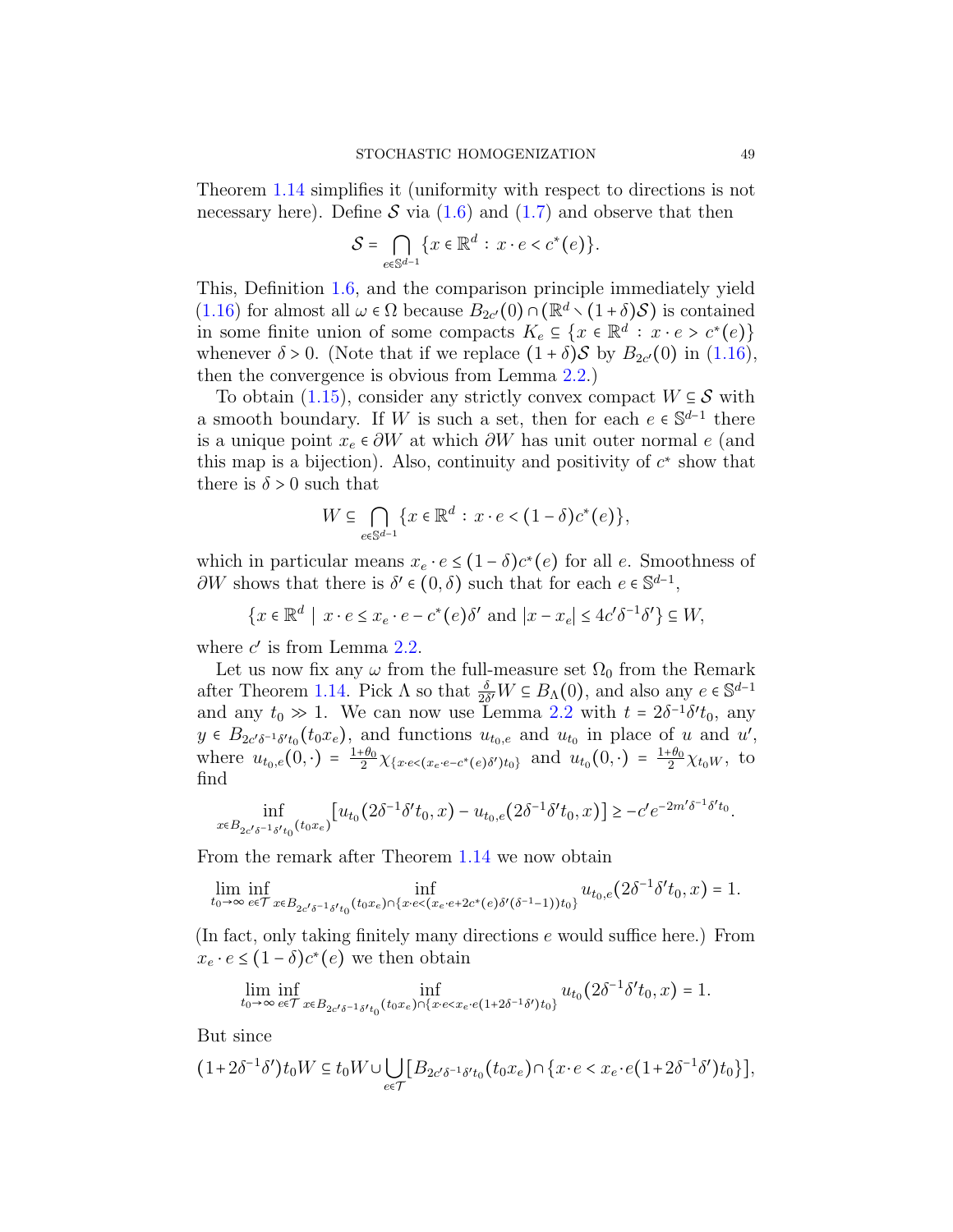this and the first claim in Lemma [3.1](#page-30-1) yield

$$
\lim_{t_0 \to \infty} \inf_{x \in (1+2\delta^{-1}\delta')t_0W} u_{t_0}(2\delta^{-1}\delta' t_0, x) = 1.
$$

This and the comparison principle show that if  $t_0$  is large enough and a solution u to  $(1.2)$  satisfies

$$
\inf_{(t,x)\in[t_1,t_1+2t_0]\times t_0W} u(t,x) \ge \frac{1+\theta_0}{2}
$$

for some  $t_1$  (which  $u_\omega$  from Definition [1.3](#page-15-0) does by Lemma [3.1\)](#page-30-1), then

$$
\lim_{t\to\infty}\inf_{x\in(t-t_1-t_0)W}u(t,x)=1.
$$

But this implies [\(1.15\)](#page-14-2) for any  $\delta > 0$  such that  $(1 - \frac{\delta}{2})$  $\frac{\delta}{2}$ )S  $\subseteq$  W. Since  $W \subseteq \mathcal{S}$  was an arbitrary compact, the proof of the first claim is finished.

To prove the second claim, assume now that also  $(1.8)$  holds for each  $e \in \mathbb{S}^{d-1}$ . The hypotheses show that the Hamiltonian

$$
H(p) = -c^* \left( -\frac{p}{|p|} \right) |p|
$$

in  $(1.9)$  satisfies

$$
\widetilde{H}(p) \coloneqq -H(-p) = c^* \left( \frac{p}{|p|} \right) |p| = \sup_{e' \in \mathbb{S}^{d-1}} w(e') e' \cdot p.
$$

So if  $\overline{v}$  and  $\overline{v}_0$  are as in [\(1.17\)](#page-16-0), then  $\widetilde{v} := -\overline{v}$  solves

$$
\widetilde{v}_t + \widetilde{H}(\nabla \widetilde{v}) = 0 \qquad \text{on } (0, \infty) \times \mathbb{R}^d,
$$
  

$$
\widetilde{v}(0, x) = -\overline{v}_0(x) \qquad \text{on } \mathbb{R}^d
$$

with a convex Hamiltonian  $\widetilde{H}$ . Therefore the function (4.9)

$$
L(p) \coloneqq (\widetilde{H})^*(p) \coloneqq \sup_{q \in \mathbb{R}^d} \left[ p \cdot q - c^* \left( \frac{q}{|q|} \right) |q| \right] = \begin{cases} 0 & \text{if} \quad |p| \leq w \left( \frac{p}{|p|} \right), \\ \infty & \text{if} \quad |p| > w \left( \frac{p}{|p|} \right). \end{cases}
$$

is the associated Lagrangian (with the last equality due to convexity of S, by Lemma [4.1\)](#page-39-1) and  $\widetilde{H}(p) = L^*(p)$ . The Hopf-Lax formula now yields the identity

(4.10) 
$$
\widetilde{v}(t,x) = \inf_{y \in \mathbb{R}^d} \left[ tL\left(\frac{x-y}{t}\right) - \overline{v}_0(y) \right]
$$

for the (unique) viscosity solution  $\tilde{v}$ . Since  $L\left(\frac{x-y}{t}\right)$  $\left(\frac{-y}{t}\right) = 0$  precisely when  $y \in x - t\overline{S}$ , we obtain

(4.11) 
$$
\{x \mid \overline{v}(t,x) > 0\} = A + t\overline{S} = A + tS
$$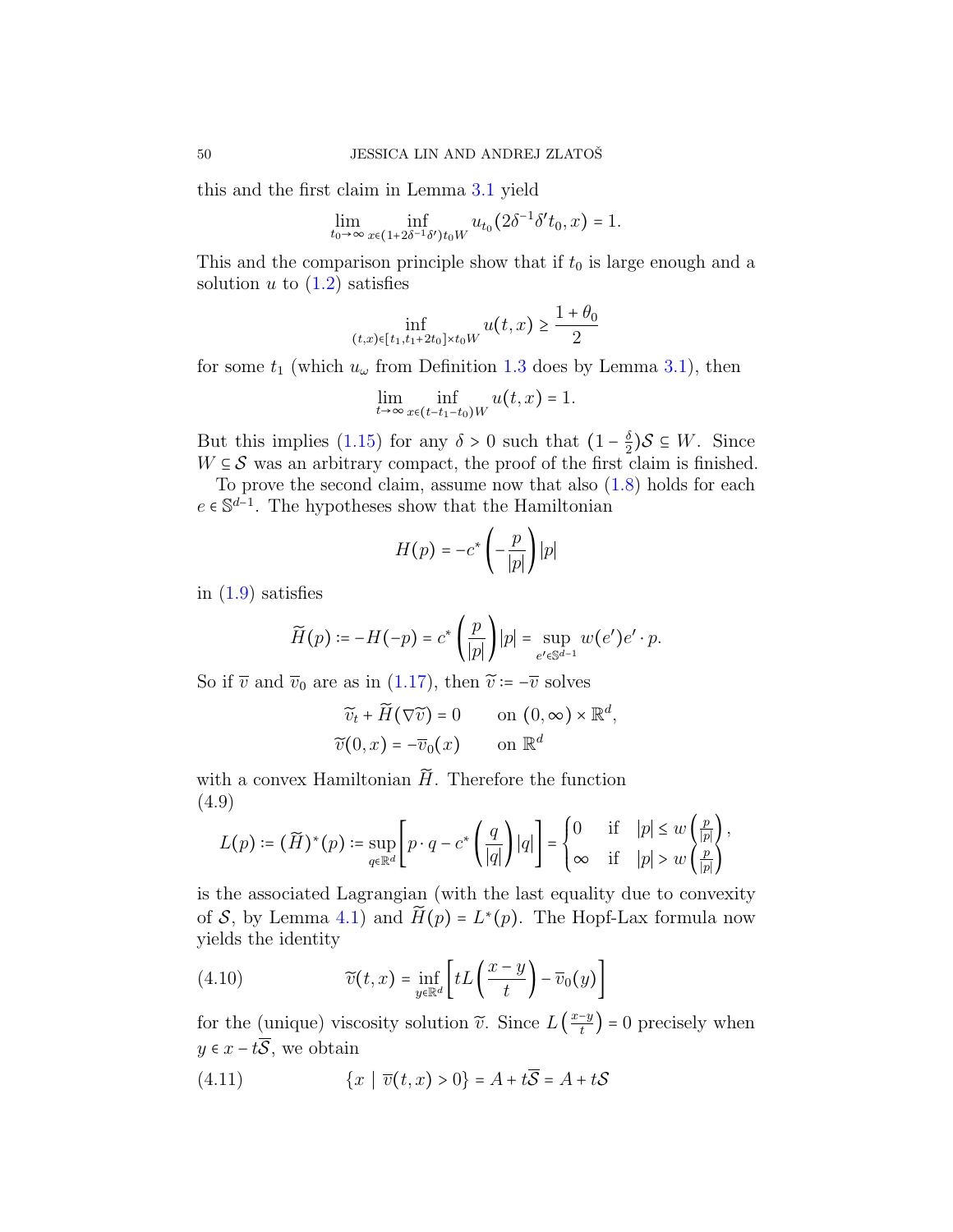(because A is open) for any  $t > 0$ . That is,  $\Theta^{A,c^*} = \Theta^{A,\mathcal{S}}$  and the proof is finished. Note also that we did not assume convexity of  $A$  here.

We will now prove our first homogenization result, Theorem  $4.5$ . When also [\(1.8\)](#page-6-0) holds, we immediately obtain from it the claim in Theorem  $1.4(iii)$  $1.4(iii)$  (and the corresponding part of Theorem [1.12\)](#page-22-0) because  $\overline{\Theta^{A,S}} \setminus \Theta^{A,S} = \partial \Theta^{A,S}$  for convex A and  $\Theta^{A,c^*} = \Theta^{A,S}$  due to [\(1.8\)](#page-6-0).

We will prove Theorem [1.4\(](#page-17-0)iii) without assuming  $(1.8)$  in Section [5.](#page-52-0) In fact, Theorem [4.5](#page-50-0) will not be needed in the rest of the paper and can be skipped. We include it only to demonstrate how one can prove homogenization in some settings without the need for the theory of discontinuous viscosity solutions in Section [5.](#page-52-0)

Recall that for  $A \subseteq \mathbb{R}^d$  and  $r \ge 0$ , we define  $A_r^0 := A \setminus \overline{B_r(\partial A)}$ .

<span id="page-50-0"></span>**Theorem 4.5.** Assume Hypothesis H' and that  $(4.1)$  has a strong front speed  $c^*(e)$  satisfying  $(1.8)$  in each direction  $e \in \mathbb{S}^{d-1}$  (e.g., if S has no corners, due to Theorem [4.3\)](#page-40-0). If  $A \subseteq \mathbb{R}^d$  is open,  $A' = ch(A)$  is its convex hull,  $\alpha > 0$ , and  $u^{\varepsilon}$  solves [\(4.2\)](#page-37-3) and

$$
(4.12) \qquad (\theta_0 + \alpha) \chi_{A^0_{\psi(\varepsilon)} + y_{\varepsilon}} \le u^{\varepsilon}(0, \cdot) \le (1 - \alpha) \chi_{B_{\psi(\varepsilon)}(A') + y_{\varepsilon}}
$$

for each  $\varepsilon > 0$ , with some  $y_{\varepsilon} \in B_{1/\alpha}$  and  $\lim_{\varepsilon \to 0} \psi(\varepsilon) = 0$ , then

<span id="page-50-1"></span>
$$
\lim_{\varepsilon \to 0} u^{\varepsilon}(t, x + y_{\varepsilon}) = \begin{cases} 1 & (t, x) \in \Theta^{A, \mathcal{S}}, \\ 0 & (t, x) \in ([0, \infty) \times \mathbb{R}^d) \setminus \overline{\Theta^{A', \mathcal{S}}}\end{cases}
$$

locally uniformly on  $([0, \infty) \times \mathbb{R}^d) \setminus (\overline{\Theta^{A', S}} \setminus \Theta^{A, S}).$ 

To prove Theorem [4.5,](#page-50-0) we will need the following geometric lemma.

<span id="page-50-2"></span>**Lemma 4.6.** Assume that  $S \subseteq \mathbb{R}^d$  containing 0 is open, bounded, and convex. For each  $e \in \mathbb{S}^{d-1}$ , let  $w(e)$  and  $c^*(e)$  be given by [\(1.7\)](#page-6-1) and [\(1.8\)](#page-6-0). If  $A \subseteq \mathbb{R}^d$  is open and convex, then for each  $t \geq 0$  we have

$$
A + tS = \bigcap_{e \in \mathbb{S}^{d-1}} \{x \cdot e < \sup_{y \in A} y \cdot e + c^*(e)t\},\newline\n\overline{A + tS} = \bigcap_{e \in \mathbb{S}^{d-1}} \{x \cdot e \leq \sup_{y \in A} y \cdot e + c^*(e)t\}.
$$

*Proof.* Let B be the above intersection. If  $x \in A + tS$ , then there are  $y \in A$  and  $z \in S$  such that  $x = y + zt$ . If  $z = 0$  then obviously  $x \in B$ ; otherwise let  $e' = \frac{z}{|z|}$  $\frac{z}{|z|}$ . Then for any  $e \in \mathbb{S}^{d-1}$  we have

$$
x \cdot e = y \cdot e + |z|te' \cdot e < \sup_{y' \in A} y' \cdot e + c^*(e)t
$$

by  $|z| < w(e')$ , [\(1.8\)](#page-6-0), and  $c^*(e) > 0$ . Hence  $A + tS \subseteq B$ .

If now  $x \notin A + tS$ , let  $x' \in A + tS$  be the closest point from (the convex set)  $\overline{A+t\mathcal{S}}$  to x. Let  $e \in \mathbb{S}^{d-1}$  be such that  $x'' \cdot e \leq x' \cdot e \leq x \cdot e$  for any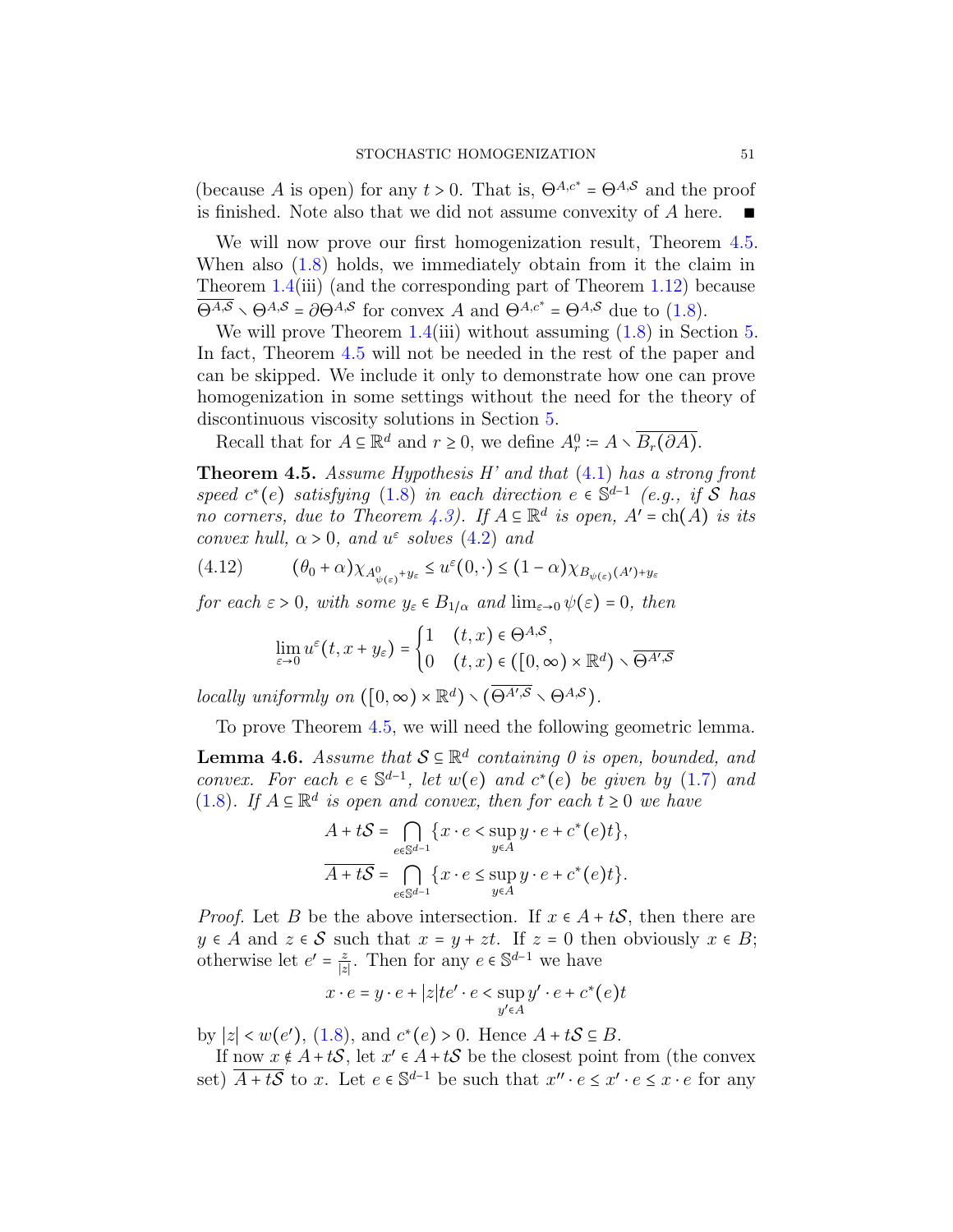$x'' \in \overline{A+tS}$  (if  $x \neq x'$ , then  $e = \frac{x-x'}{|x-x'|}$  $\frac{x-x'}{|x-x'|}$  works). Let  $e' \in \mathbb{S}^{d-1}$  be such that  $c^*(e) = w(e')e' \cdot e$ . Then for any  $y \in A$  we have  $y + w(e')e' \in \overline{A+tS}$ , so

$$
y \cdot e + c^*(e)t = (y + w(e')e't) \cdot e \le x \cdot e.
$$

Therefore  $x \notin B$ , so  $A + tS \supseteq B$ . This proves the first claim, and the proof of the second is analogous (noticing also that  $A + tS = A + tS$ ). ■

*Proof of Theorem [4.5.](#page-50-0)* Obviously, these are two separate results, with the first inequality in [\(4.12\)](#page-50-1) yielding the convergence to 1 and the second inequality yielding convergence to 0. Hence, due to both convergences being locally uniform and due to the inclusion of the shifts  $y_{\varepsilon}$ , it suffices to consider in both proofs  $\psi(\varepsilon) = 0$  for all  $\varepsilon > 0$ .

The convergence to 1 then follows directly from Theorem [4.2.](#page-39-2) For the convergence to 0, recall that  $A' = ch(A)$ , and let  $K \subseteq ([0, \infty) \times \mathbb{R}^d) \setminus \overline{\Theta^{A', S}}$ be a compact set. We can assume without loss that  $K = [0, t_0] \times Q$  for some  $t_0 > 0$  and some compact  $Q \subseteq \mathbb{R}^d \setminus \overline{A' + t_0 \mathcal{S}}$  because K is contained in a finite union of such sets (with distinct  $t_0$ ).

With c' from Lemma [2.2,](#page-24-1) let  $\Lambda > 0$  be such that  $Q \subseteq B_{\Lambda - 2c't_0}$  and let  $B = A' \cap B_\Lambda$  (which is open, bounded, and convex). Then  $Q \cap \overline{B + t_0 \mathcal{S}} =$  $\varnothing$ , so by Lemma [4.6,](#page-50-2) there is  $\delta' > 0$  such that

$$
Q \cap \bigcap_{e \in \mathbb{S}^{d-1}} \{x \cdot e \le l_B(e) + c^*(e)t_0 + \delta' \} = \emptyset,
$$

with  $l_B(e) \coloneqq \sup_{y \in B} y \cdot e$ . Since  $l_B$  and  $c^*$  are continuous by their definitions, there is M such that  $Q_M = B_M \cap \{x_1 \geq \frac{1}{M}\}\subseteq \mathbb{R}^d$  satisfies

$$
Q \subseteq \bigcup_{e \in \mathbb{S}^{d-1}} (R_e Q_M + l_B(e)e + c^*(e)t_0e)
$$

But then an application of Theorem [4.4\(](#page-43-0)iii) with  $\lambda = \Lambda + \frac{1}{\alpha}$  $rac{1}{\alpha}$  and  $y =$  $l_B(e)e + y_\varepsilon$  for any  $\varepsilon > 0$  and  $e \in \mathbb{S}^{d-1}$  shows that  $w^\varepsilon$  solving  $(4.2)$  and

$$
w^{\varepsilon}(0,\cdot)=(1-\alpha)\chi_{B+y_{\varepsilon}}
$$

satisfies

$$
\lim_{\varepsilon \to 0} \sup_{(t,x)\in [0,t_0]\times Q} w^{\varepsilon}(t, x+y_{\varepsilon}) = 0.
$$

Since  $Q \subseteq B_{\Lambda-2c't_0}$  and  $B := A' \cap B_{\Lambda}$ , we have from this and Lemma [2.2,](#page-24-1)

$$
0 \le \lim_{\varepsilon \to 0} \sup_{(t,x)\in K} u^{\varepsilon}(t, x+y_{\varepsilon}) \le \lim_{\varepsilon \to 0} c' e^{-m'(2c'\varepsilon^{-1}t_0 - c'\varepsilon^{-1}t_0)} = 0.
$$

This establishes the convergence to 0 claim, and the proof is finished. ■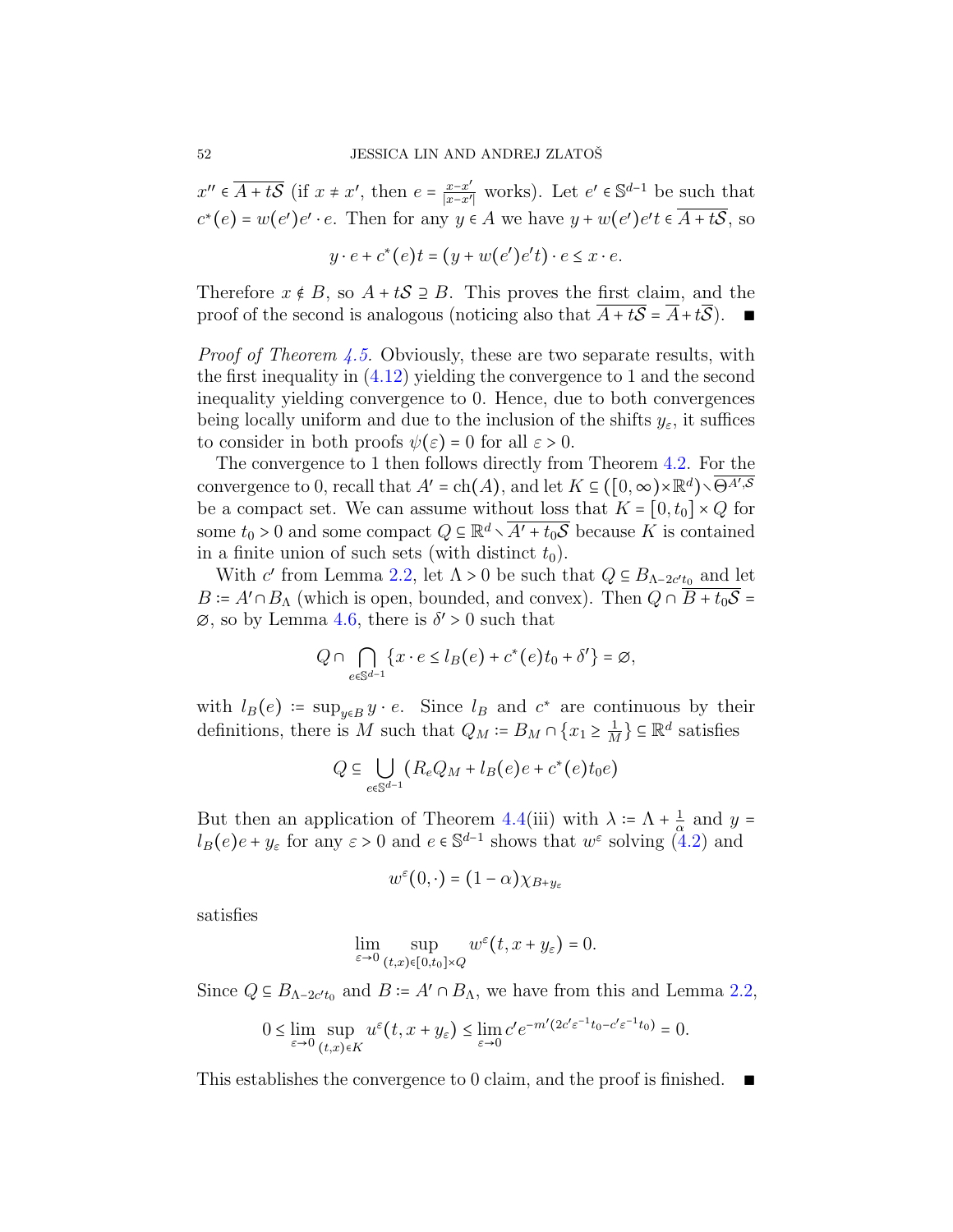#### 5. Homogenization For General Initial Sets

<span id="page-52-0"></span>In this section we prove Theorems  $1.4(iii)$  $1.4(iii)$  and  $1.7(ii)$  $1.7(ii)$ , as well as the same results for [\(1.2\)](#page-1-1). We will again consider a fixed  $\omega \in \Omega$  (which is again dropped from the notation), and hence show that if strong exclusive front speeds  $c^*(e)$  in all directions e exist for  $(4.1)$ , then solutions to [\(4.2\)](#page-37-3) with appropriate families of initial conditions converge to (discontinuous) viscosity solutions of the Hamilton-Jacobi equation  $(1.9)$  as  $\varepsilon \to 0$ . Specifically, if the initial conditions satisfy  $(5.7)$  below, then solutions converge to  $\chi_{\Theta^{A,c^*}}$ , with the set  $\Theta^{A,c^*}$  from  $(1.17)$  obtained from solving  $(1.9)$  with initial condition  $(5.4)$ .

5.1. Hamilton-Jacobi equations and viscosity solutions. We begin by recalling some basic properties of Hamilton-Jacobi equations and their viscosity solutions. We want to consider the PDE [\(1.9\)](#page-8-0) with initial condition

<span id="page-52-1"></span>
$$
\overline{u}(0,\cdot) = \chi_A,
$$

where  $A \subseteq \mathbb{R}^d$  is an open set. As this results in us having to consider discontinuous functions, we will have to employ the notion of viscosity solutions (the ones we use here are also called *discontinuous viscosity solutions*). With  $u^*, u_* : [0, \infty) \times \mathbb{R}^d \to \mathbb{R}$  being the upper and lower semicontinuous envelopes of a function  $u:(0,\infty)\times\mathbb{R}^d\to\mathbb{R}$  that is bounded on bounded sets, we have the following definition.

<span id="page-52-4"></span>**Definition 5.1** ( [\[9\]](#page-61-12)). A function  $u:(0,\infty)\times\mathbb{R}^d\to\mathbb{R}$  is a *viscosity* subsolution to [\(1.9\)](#page-8-0) if for any  $\phi \in C^1((0,\infty) \times \mathbb{R}^d)$  we have

<span id="page-52-2"></span>(5.2) 
$$
\phi_t(t_0, x_0) \leq c^* \left( -\frac{\nabla \phi(t_0, x_0)}{|\nabla \phi(t_0, x_0)|} \right) |\nabla \phi(t_0, x_0)|
$$

whenever  $u^* - \phi$  has a local maximum at  $(t_0, x_0)$ . Similarly, u is a *viscosity supersolution* to [\(1.9\)](#page-8-0) if for any  $\phi \in C^1((0,\infty) \times \mathbb{R}^d)$  we have

<span id="page-52-3"></span>(5.3) 
$$
\phi_t(t_0, x_0) \geq c^* \left( -\frac{\nabla \phi(t_0, x_0)}{|\nabla \phi(t_0, x_0)|} \right) |\nabla \phi(t_0, x_0)|
$$

whenever  $u_* - \phi$  has a local minimum at  $(t_0, x_0)$ .

We say that u is a *viscosity solution* to  $(1.9)$  when it is both a viscosity subsolution and a viscosity supersolution. We also say that  $u$  satisfies initial condition  $(5.1)$  whenever (with  $A^0 = \text{int}(A)$ )

$$
\chi_{A^0} \le u_*(0,\cdot) \le u^*(0,\cdot) \le \chi_{\bar{A}}.
$$

Since we can always add a constant to  $\phi$ , a function u is a viscosity subsolution provided [\(5.2\)](#page-52-2) holds whenever  $\phi \in C^1$  satisfies  $\phi(t_0, x_0)$  =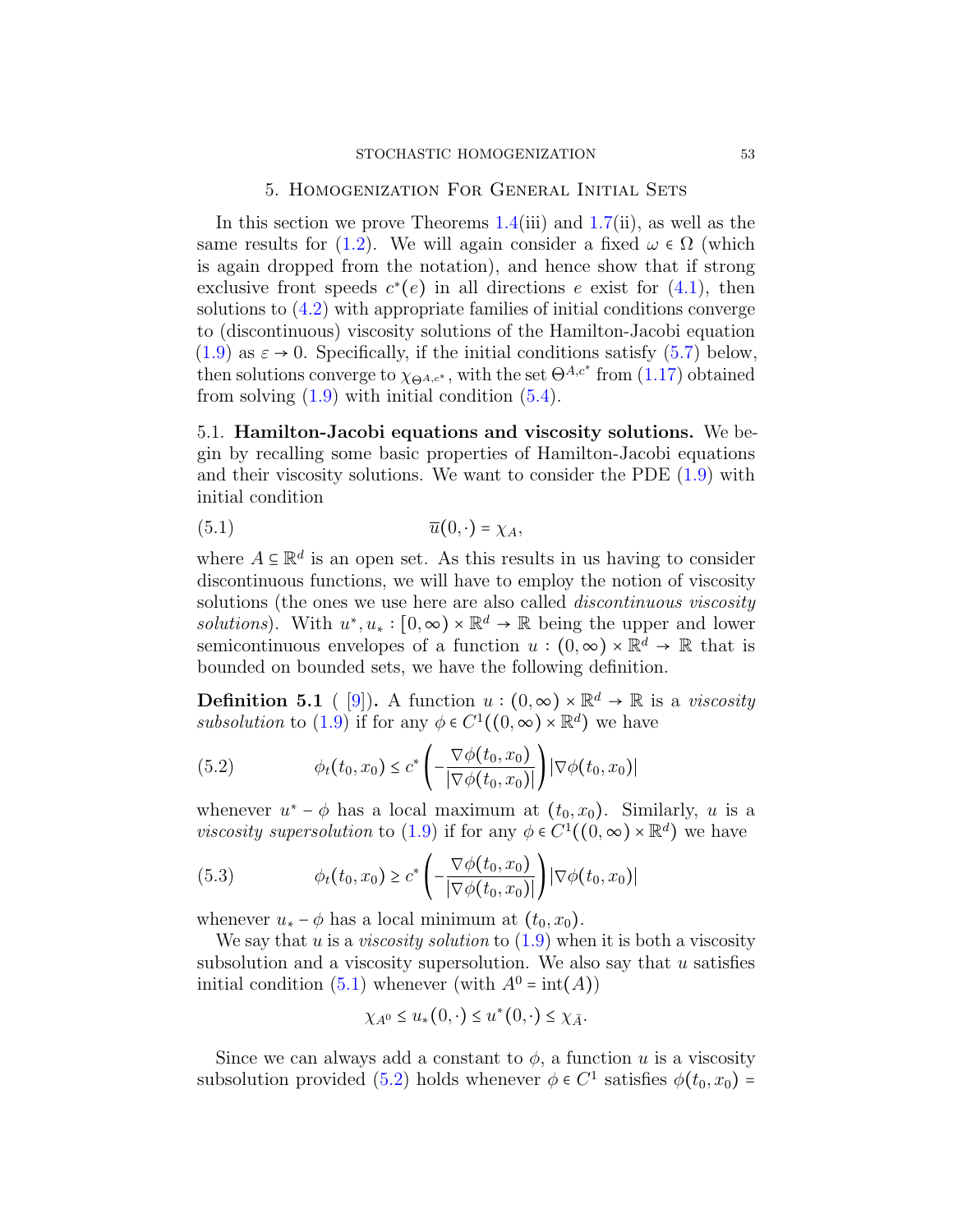$u^*(t_0, x_0)$  as well as  $\phi \geq u^*$  on a neighborhood of  $(t_0, x_0)$ , and u is a viscosity supersolution provided [\(5.3\)](#page-52-3) holds whenever  $\phi \in C^1$  satisfies  $\phi(t_0, x_0) = u_*(t_0, x_0)$  as well as  $\phi \leq u_*$  on a neighborhood of  $(t_0, x_0)$ .

While the PDE  $(1.9)$  satisfies a comparison principle for upper semicontinuous subsolutions and lower semicontinuous supersolutions (see Theorem  $5.3(iii)$  $5.3(iii)$  below), the question of uniqueness of discontinuous viscosity solutions is more subtle (see, e.g., [\[13\]](#page-61-4) for some counterexamples). However, the initial value problem  $(1.9)+(5.1)$  $(1.9)+(5.1)$  $(1.9)+(5.1)$  does admit a unique (discontinuous) viscosity solution (up to sets of measure 0) for certain initial conditions and under appropriate hypotheses on  $c^*$ . This turns out to be closely related to the following definition.

<span id="page-53-3"></span>**Definition 5.2.** Let  $\overline{v}$  be the unique continuous viscosity solution to [\(1.9\)](#page-8-0) with initial condition  $\overline{v}(0, \cdot) = \overline{v}_0$ , where  $\overline{v}_0 : \mathbb{R}^d \to \mathbb{R}$  is any uniformly continuous function satisfying

<span id="page-53-0"></span>(5.4) 
$$
\overline{v}_0(x) = \begin{cases} > 0 & x \in A^0, \\ 0 & x \in \partial A, \\ < 0 & x \in \mathbb{R}^d \setminus \overline{A}. \end{cases}
$$

We say that the initial value problem  $(1.9)+(5.1)$  $(1.9)+(5.1)$  $(1.9)+(5.1)$  does not develop an *interior* if for any such  $\overline{v}_0$ , we have

<span id="page-53-2"></span>(5.5) 
$$
|\{(t,x) | \overline{v}(t,x) = 0\}| = 0,
$$

with  $|\cdot|$  the Lebesgue-measure on  $\mathbb{R}^{d+1}$ .

This definition differs slightly from those in [\[13,](#page-61-4) [14,](#page-61-2) [46,](#page-63-7) [47\]](#page-63-14) and other references; see Remark 2 after Theorem [5.3](#page-53-1) for a discussion of this. Also observe that since  $(1.9)$  satisfies both uniqueness and a comparison principle for continuous viscosity solutions, it follows that the sets  ${\overline{v} > 0}$ ,  ${\overline{v} < 0}$ ,  ${\overline{v} = 0}$  for continuous viscosity solutions to  $(1.9) + (5.4)$  $(1.9) + (5.4)$  $(1.9) + (5.4)$ are independent of the choice of  $\overline{v}_0$  [\[47,](#page-63-14) Theorem 1.4]. Therefore, as mentioned in the introduction, we define  $\Theta^{A,c^*}$  via [\(1.17\)](#page-16-0), with  $\overline{v}$  any such solution.

We now have the following theorem, which is a collection (and combination) of results by Barles, Soner, and Souganidis [\[13,](#page-61-4) Theorems 2.1 and 4.1], Crandall, Ishii, and Lions [\[20,](#page-61-13) Theorem 8.2], Souganidis [\[47,](#page-63-14) Theorem 1.10], and Soravia [\[46\]](#page-63-7). In particular, it implies that in our setting, [\(1.9\)](#page-8-0) admits a unique discontinuous viscosity solutions for any relevant initial condition.

<span id="page-53-1"></span>**Theorem 5.3.** Let  $c^* : \mathbb{S}^{d-1} \to \mathbb{R}$  be Lipschitz and let  $A \subseteq \mathbb{R}^d$  be open.

(i) The problem  $(1.9) + (5.1)$  $(1.9) + (5.1)$  $(1.9) + (5.1)$  has a unique (up to space-time sets of measure 0) viscosity solution  $\overline{u}$  if and only if it does not develop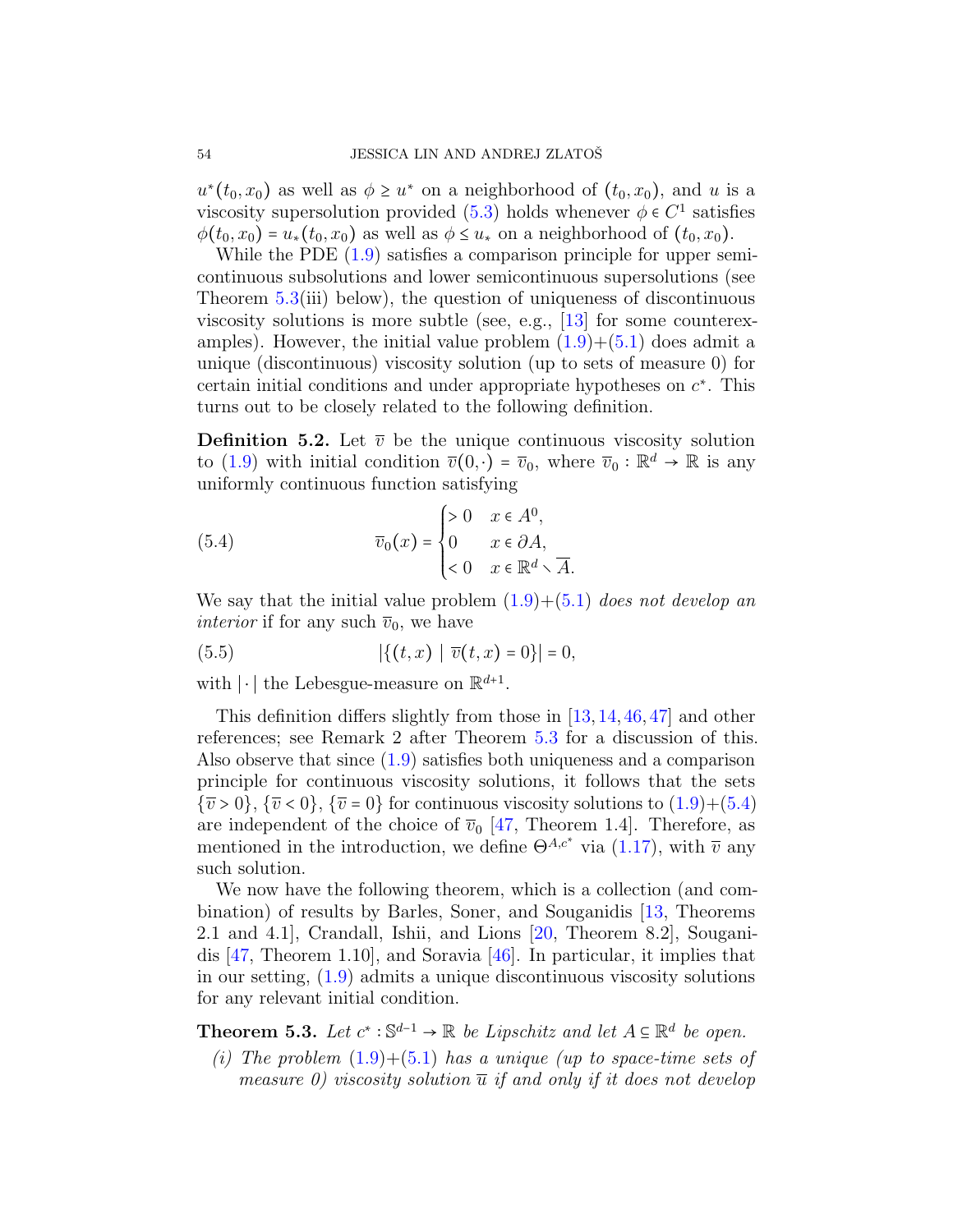an interior. This solution is then given by  $\overline{u} = \chi_{\{\overline{v} > 0\}}$ , where  $\overline{v}$  is any solution to  $(1.9)+(5.4)$  $(1.9)+(5.4)$  $(1.9)+(5.4)$ .

- (ii) If  $c^*(e) > 0$  for all  $e \in \mathbb{S}^{d-1}$ , then  $(1.9)+(5.1)$  $(1.9)+(5.1)$  $(1.9)+(5.1)$  does not develop an interior.
- (iii) If  $u, v : [0, \infty) \times \mathbb{R}^d \to \mathbb{R}$  are a bounded upper semicontinuous subsolution and a bounded lower semicontinuous supersolution to [\(1.9\)](#page-8-0), respectively, and  $u(0, x) \le v(0, x)$  holds for each  $x \in \mathbb{R}^d$ , then  $u(t,x) \le v(t,x)$  for all  $(t,x) \in [0,\infty) \times \mathbb{R}^d$ .

*Remarks.* 1. In [\[13,](#page-61-4)[47\]](#page-63-14), the statement of Theorem  $5.3$ (ii) is formulated in terms of the PDE [\(1.9\)](#page-8-0) with initial condition  $\overline{u}(0, \cdot) = \chi_{A^0} - \chi_{\overline{A}^c}$ , and the unique viscosity solution is  $\overline{u} = \chi_{\{\overline{v} > 0\}} - \chi_{\{\overline{v} < 0\}}$ . The two statements are clearly equivalent.

2. In some earlier papers, the no interior condition was stated in the topological sense, namely

<span id="page-54-0"></span>(5.6) 
$$
\partial \{\overline{v} > 0\} = \{\overline{v} = 0\} = \partial \{\overline{v} < 0\}
$$

for any solution to  $(1.9)+(5.4)$  $(1.9)+(5.4)$  $(1.9)+(5.4)$ . The two definitions coincide in most situations of interest but differ in some pathological cases. For instance, when  $c^* \equiv 0$  (so [\(1.9\)](#page-8-0) is  $\overline{u}_t = 0$ ) and  $A = (0, 1) \cup (1, 2) \subseteq \mathbb{R}$ , then  $v(t, \cdot) = \overline{v}_0$ for each  $t > 0$ , so [\(5.5\)](#page-53-2) holds but [\(5.6\)](#page-54-0) fails (and  $\overline{u}(t, x) = \chi_A(x)$  is the only viscosity solution to  $(1.9)+(5.1)$  $(1.9)+(5.1)$  $(1.9)+(5.1)$ ). On the other hand, if  $c^* \equiv 0$  and  $A, B \subseteq \mathbb{R}$  are two open sets with  $A \cup B$  dense,  $\partial A = \partial B$ , and  $|\partial A| > 0$ , then again  $v(t, \cdot) = \overline{v}_0$  for each  $t > 0$ , so [\(5.5\)](#page-53-2) fails but [\(5.6\)](#page-54-0) holds (and  $\overline{u}(t, x) = \chi_{A'}(x)$  is a viscosity solution to  $(1.9) + (5.1)$  $(1.9) + (5.1)$  $(1.9) + (5.1)$  whenever  $A \subseteq A' \subseteq A$ ). The proof of Theorem [5.3\(](#page-53-1)i,ii) in fact applies with our Definition [5.2](#page-53-3) (see, e.g.,  $[13]$ ), which justifies its use here.

3. Note that (ii) implies  $|\partial \Theta^{A,c^*}| = 0$ .

5.2. **Homogenization for**  $(1.1)$  and  $(1.2)$ . We will again first consider [\(4.1\)](#page-37-2), with the following hypotheses.

**Hypothesis H".** (i) Assume  $H'(i)$ .

(ii) Lemma [2.2](#page-24-1) holds for solutions to  $(4.1)$ .

(iii) The PDE [\(4.1\)](#page-37-2) has a strong exclusive front speed  $c^*(e) > 0$  in each direction  $e \in \mathbb{S}^{d-1}$ , in the sense of Remark 3 after Hypothesis H'.

*Remark.* Note that we do not assume the second claim in  $H'(ii)$  here. Its role will instead be played by the assumption  $c^*(e) > 0$ .

We now reformulate the last claim in Theorem [1.12\(](#page-22-0)ii) (corresponding to Theorem  $1.7(ii)$  $1.7(ii)$  in terms of  $(4.1)$  and Hypothesis H". Note that with  $\theta_0$  chosen to satisfy H"(iii), we can replace  $\theta_0 + \alpha$  in the statement of the theorem by just  $\theta_0$  (see Remark 2 after Hypothesis H').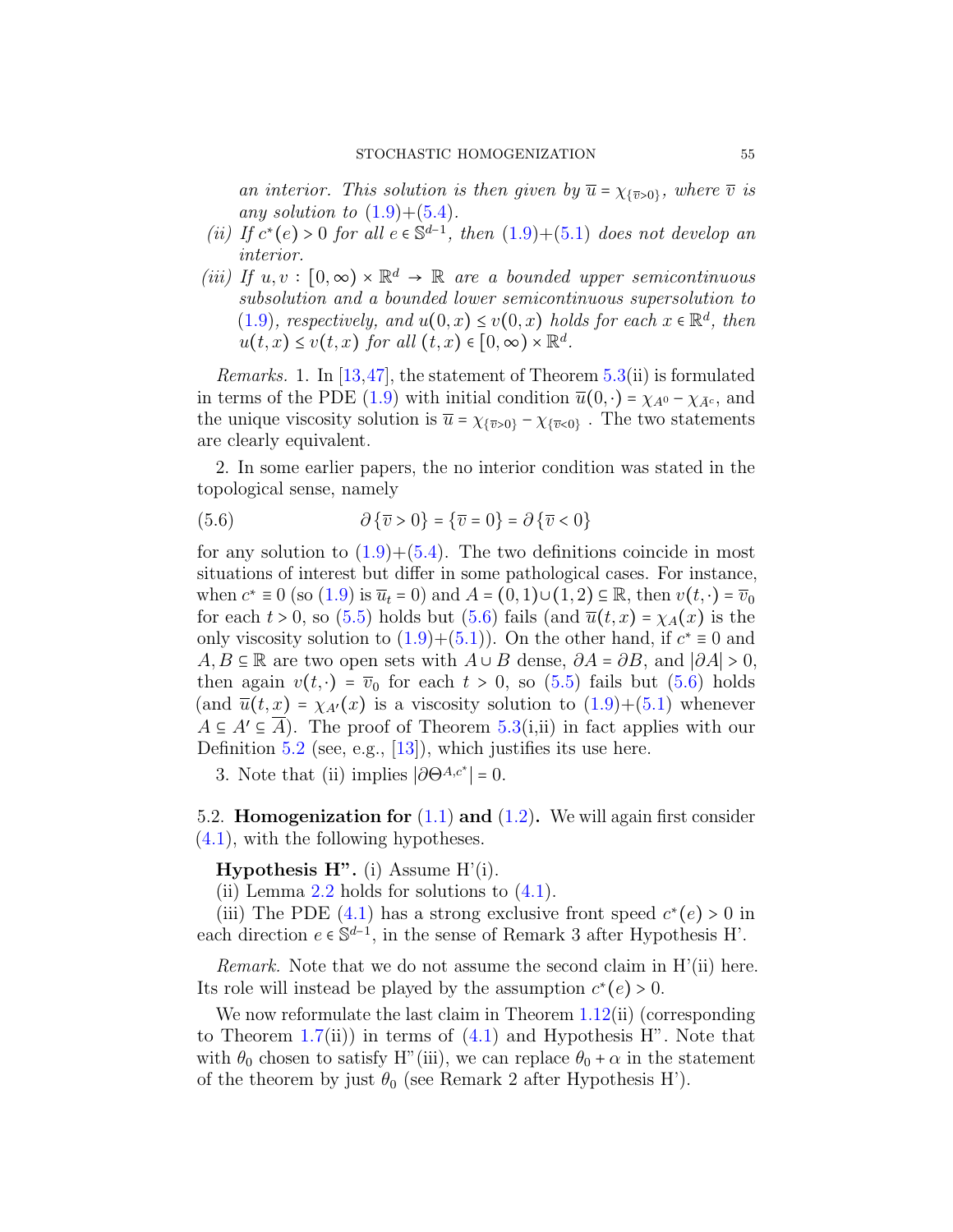<span id="page-55-1"></span>**Theorem 5.4.** Assume Hypothesis H''. If  $A \subseteq \mathbb{R}^d$  is open,  $R > 0$ , and  $u^{\varepsilon}$  solves  $(4.2)$  and

<span id="page-55-0"></span>
$$
(5.7) \qquad \theta_0 \chi_{A^0_{\psi(\varepsilon)} + y_{\varepsilon}} \le u^{\varepsilon}(0, \cdot) \le \chi_{B_{\psi(\varepsilon)}(A) + y_{\varepsilon}} + \psi(\varepsilon) \chi_{\mathbb{R}^d \setminus (B_{\psi(\varepsilon)}(A) + y_{\varepsilon})}
$$

for each  $\varepsilon > 0$ , with some  $y_{\varepsilon} \in B_R(0)$  and  $\lim_{\varepsilon \to 0} \psi(\varepsilon) = 0$ , then

$$
\lim_{\varepsilon\to 0}u^\varepsilon(t,x+y_\varepsilon)=\chi_{\Theta^{A,c^*}}(t,x)
$$

locally uniformly on  $([0, \infty) \times \mathbb{R}^d) \setminus \partial \Theta^{A, c^*}.$ 

*Proof of Theorem [1.7\(](#page-19-0)ii) and of the corresponding part of Theorem [1.12.](#page-22-0)* This is immediate from Theorem [5.4](#page-55-1) applied to those  $\omega \in \Omega$  for which  $(1.2)$  (or specifically  $(1.1)$ ) has strong exclusive front speed  $c^*(e)$  in each direction  $e \in \mathbb{S}^{d-1}$ . The set of such  $\omega$  has full measure by the remark after Theorem [1.14.](#page-23-0)

*Proof of Theorem [5.4.](#page-55-1)* Since  $\Lambda$  in H<sup>"</sup>(iii) is arbitrary (and hence can be replaced by  $\Lambda + R$ ), we can assume  $y_{\varepsilon} = 0$  without loss of generality. Also, let  $c' > ||c^*||_{\infty}$  be as in Lemma [2.2](#page-24-1) (note that Hypothesis H"(ii) implies that  $||c^*||_{\infty} \le c'$ , and increasing c' keeps Lemma [2.2](#page-24-1) valid).

Given a family of functions  $\{u^{\varepsilon}\}\,$ , we let their half-relaxed limits  $(introduced in [11, 12])$  $(introduced in [11, 12])$  $(introduced in [11, 12])$  $(introduced in [11, 12])$  $(introduced in [11, 12])$  be

$$
\text{limsup} * u^{\varepsilon}(t,x) = \sup \left\{ \text{limsup}_{\varepsilon \to 0} u^{\varepsilon}(t_{\varepsilon},x_{\varepsilon}) \mid (t_{\varepsilon},x_{\varepsilon}) \to (t,x) \right\}
$$

and

$$
\liminf^* u^{\varepsilon}(t,x)=\inf\left\{\liminf_{{\varepsilon}\to 0} u^{\varepsilon}(t_{{\varepsilon}},x_{{\varepsilon}})\mid (t_{{\varepsilon}},x_{{\varepsilon}})\to (t,x)\right\}.
$$

Then let

(5.8) 
$$
\Theta^1 \coloneqq \left\{ (t,x) \in (0,\infty) \times \mathbb{R}^d \mid \liminf^* u^{\varepsilon}(t,x) = 1 \right\}^0
$$

and

<span id="page-55-2"></span>
$$
\Theta^2 \coloneqq \left\{ (t,x) \in (0,\infty) \times \mathbb{R}^d \mid \operatorname{limsup}^* u^{\varepsilon}(t,x) = 0 \right\}^0.
$$

It follows then that for any compact  $K \subseteq \Theta^1$  we have

(5.9) 
$$
\lim_{\varepsilon \to 0} \inf_{(t,x)\in K} u^{\varepsilon}(t,x) = 1,
$$

while for any compact  $K \subseteq \Theta^2$  we have

(5.10) 
$$
\lim_{\varepsilon \to 0} \sup_{(t,x) \in K} u^{\varepsilon}(t,x) = 0.
$$

We now claim that the functions  $\chi_{\Theta^1}$  and  $\chi_{[(0,\infty)\times\mathbb{R}^d]\setminus\Theta^2}$  are, respectively, a viscosity supersolution and a viscosity subsolution to [\(1.9\)](#page-8-0).

Let us start with  $\overline{u} := \chi_{\Theta^1}$ , which is obviously lower semicontinuous, so  $\overline{u}_* = \overline{u}$ . Let  $\phi \in C^1((0,\infty) \times \mathbb{R}^d)$  be such that  $\overline{u} - \phi$  has a strict local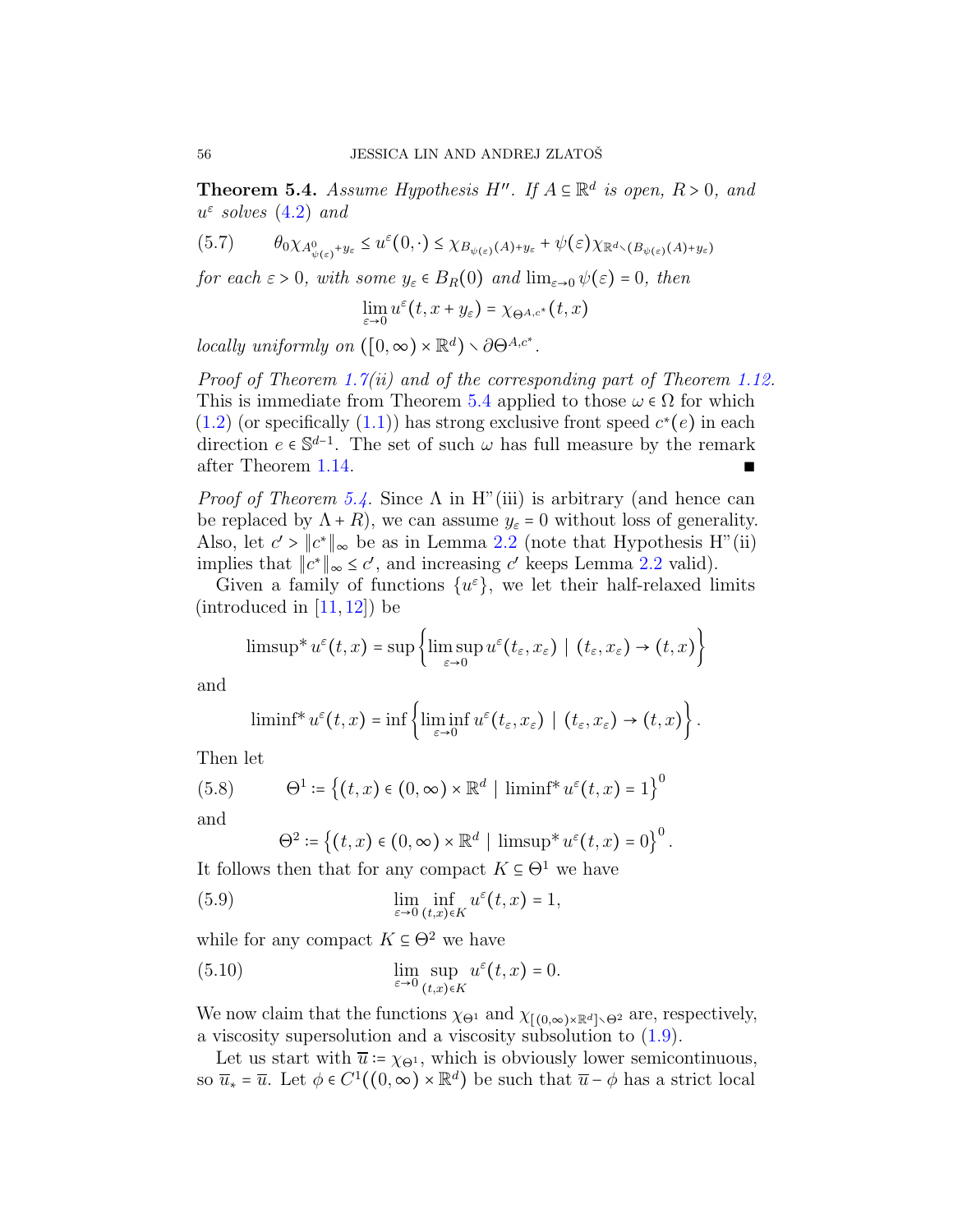minimum at  $(t_0, x_0)$ . Without loss of generality, we may assume  $\phi \leq \overline{u}$ and  $\phi(t_0, x_0) = \overline{u}(t_0, x_0)$ . If  $(t_0, x_0) \in \Theta^1$  or  $(t_0, x_0) \in [(0, \infty) \times \mathbb{R}^d] \setminus \overline{\Theta^1}$ , then the claim in the supersolution part of Definition [5.1](#page-52-4) is satisfied for  $\phi$  and  $(t_0, x_0)$  because  $\overline{u}$  is locally constant at  $(t_0, x_0)$ , which implies

$$
\nabla \phi(t_0, x_0) = 0 \quad \text{and} \quad \phi_t(t_0, x_0) = 0.
$$

It remains to consider the case  $(t_0, x_0) \in \partial \Theta^1$ , when  $\overline{u}(t_0, x_0) = 0$ . Let us first assume that  $\nabla \phi(t_0, x_0) = 0$ , so that we need to show  $\phi_t(t_0, x_0) \geq 0$ . Hence let us assume, towards contradiction, that  $\phi_t(t_0, x_0) < 0$ . Then for each small enough  $h \in (0, \frac{t_0}{2})$  $\frac{t_0}{2}$ ) we have  $\inf_{|x-x_0|<5c'h}\phi(t_0-2h,x)>0$ because  $\phi \in C^1$  (fix one such h), so that  $\{t_0 - 2h\} \times B_{5c'h}(x_0) \subseteq \Theta^1$ . Thus we can apply Lemma [2.2](#page-24-1) to  $u_{\varepsilon}(t,x) \coloneqq u(t,x;(x_0 \cdot e + 5c'h)\varepsilon^{-1}, e)$  for any  $e \in \mathbb{S}^{d-1}$  (with u from Hypothesis H"(iii)) and  $u'_{\varepsilon}(t,x) := u^{\varepsilon}(\varepsilon t + t_0 2h, \varepsilon x$ , which solve  $(4.1)$  and satisfy  $u_{\varepsilon}(0, \cdot) \leq u'_{\varepsilon}(0, \cdot)$  on  $B_{5c'h/\varepsilon}(\frac{x_0}{\varepsilon})$  $(\frac{c_0}{\varepsilon})$  for all small enough  $\varepsilon > 0$ . The lemma and Hypothesis H"(iii) then show

$$
\lim_{\varepsilon \to 0} \inf_{(t,x)\in (h/\varepsilon, 3h/\varepsilon) \times B_{c'h/\varepsilon}(x_0/\varepsilon)} u_{\varepsilon}'(t,x) = 1.
$$

Therefore  $(t_0 - h, t_0 + h) \times B_{c'h}(x_0) \subseteq \Theta^1$ , contradicting  $(t_0, x_0) \in \partial \Theta^1$ .

Let us now assume that  $p = -\nabla \phi(t_0, x_0) \neq 0$  (and let  $\hat{p} = \frac{p}{p}$  $\frac{p}{|p|}$ ), so that we need to show  $\phi_t(t_0, x_0) \geq c^*(\hat{p})|p|$ . Hence let us assume that  $\phi_t(t_0, x_0) < s|p| < c^*(\hat{p})|p|$  for some  $s \in \mathbb{R}$ . Since  $\phi \in C^1$ , it follows that for each small enough  $h \in (0, t_0)$  we have  $\phi(t_0 - h, x) > 0$  for all  $x \in B_{2c'h}(x_0)$ such that  $(x - x_0) \cdot \hat{p} \le -sh$  (fix one such h). This means

$$
\{t_0 - h\} \times (B_{2c'h}(x_0) \cap \{x \mid (x - x_0) \cdot \hat{p} \le -sh\}) \subseteq \Theta^1.
$$

Thus we can apply Lemma [2.2](#page-24-1) to  $u_{\varepsilon}(t,x) \coloneqq u(t,x;(x_0 \cdot \hat{p} - sh)\varepsilon^{-1},\hat{p})$ (with u from Hypothesis H"(iii)) and  $u'_{\varepsilon}(t, x) \coloneqq u^{\varepsilon}(\varepsilon t + t_0 - h, \varepsilon x)$ , which solve [\(4.1\)](#page-37-2) and satisfy  $u_{\varepsilon}(0, \cdot) \leq u'_{\varepsilon}(0, \cdot)$  on  $B_{2c'h/\varepsilon}(\frac{x_0}{\varepsilon})$  $\frac{c_0}{\varepsilon}$ ) for all small enough  $\varepsilon > 0$ . The lemma and Hypothesis H"(iii) then show

$$
\lim_{\varepsilon\to 0} \inf_{(t,x)\in((h-\delta)/\varepsilon,(h+\delta)/\varepsilon)\times B_{\delta/\varepsilon}(x_0/\varepsilon)} u_\varepsilon'(t,x)=1
$$

for some small  $\delta > 0$  because  $c^*(\hat{p}) > s$ . But this now means that  $(t_0 - \delta, t_0 + \delta) \times B_\delta(x_0) \subseteq \Theta^1$ , contradicting  $(t_0, x_0) \in \partial \Theta^1$ . Therefore  $\chi_{\Theta^1}$ is indeed a viscosity supersolution to [\(1.9\)](#page-8-0).

The argument for  $\overline{u}$  :=  $\chi_{[(0,\infty)\times\mathbb{R}^d]\setminus\Theta^2}$  is similar, but using exclusivity of the front speeds  $c^*(e)$ . Again notice that  $\overline{u}$  is upper semicontinuous, so  $\overline{u}^* = \overline{u}$ . Let  $\phi \in C^1((0,\infty) \times \mathbb{R}^d)$  be such that  $\overline{u} - \phi$  has a strict local maximum at  $(t_0, x_0)$ . Without loss of generality, we may assume  $\phi \geq \overline{u}$ and  $\phi(t_0, x_0) = \overline{u}(t_0, x_0)$ . If  $(t_0, x_0) \in \Theta^2$  or  $(t_0, x_0) \in [(0, \infty) \times \mathbb{R}^d] \setminus \overline{\Theta^2}$ , then the claim in the subsolution part of Definition [5.1](#page-52-4) is satisfied for  $\phi$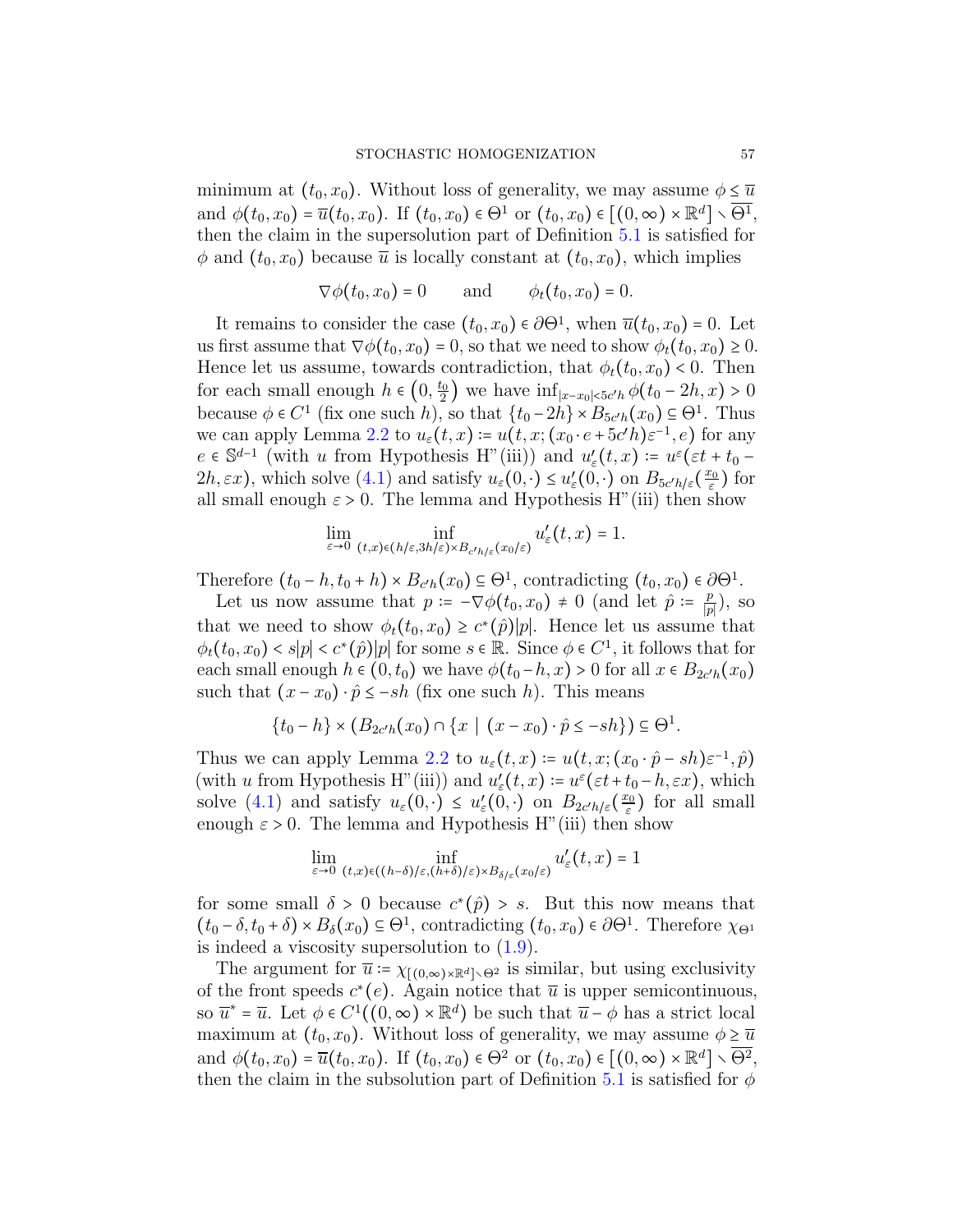and  $(t_0, x_0)$  because  $\overline{u}$  is locally constant at  $(t_0, x_0)$ , which implies

$$
\nabla \phi(t_0, x_0) = 0 \quad \text{and} \quad \phi_t(t_0, x_0) = 0.
$$

It remains to consider the case  $(t_0, x_0) \in \partial \Theta^2$ , when  $\overline{u}(t_0, x_0) = 1$ . Let us first assume that  $\nabla \phi(t_0, x_0) = 0$ , so that we need to show  $\phi_t(t_0, x_0) \leq 0$ . Hence let us assume that  $\phi_t(t_0, x_0) > 0$ . Then for each small enough  $h \in \left(0, \frac{t_0}{2}\right)$  $\frac{L_0}{2}$ ) we have sup<sub>|x−x0|<5c'h</sub>  $\phi(t_0 - 2h, x)$  < 1 (fix one such h), which means that  $\{t_0 - 2h\} \times B_{5c'h}(x_0) \subseteq \Theta^2$ . Thus we can apply Lemma [2.2](#page-24-1) to  $u'_{\varepsilon}(t,x) = u(t,x; (x_0 - 5c'he)\varepsilon^{-1}, e, \alpha)$  for any  $e \in \mathbb{S}^{d-1}$  and any small  $\alpha > 0$  (with u from Hypothesis H"(iii)) and  $u_{\varepsilon}(t, x) \coloneqq u^{\varepsilon}(\varepsilon t + t_0 - 2h, \varepsilon x)$ , which solve [\(4.1\)](#page-37-2) and satisfy  $u_{\varepsilon}(0, \cdot) \leq u'_{\varepsilon}(0, \cdot)$  on  $B_{5c'h/\varepsilon}(\frac{x_0}{\varepsilon})$  $(\frac{\varepsilon_0}{\varepsilon})$  for all small enough  $\varepsilon > 0$ . The lemma and Hypothesis H"(iii) with the compact  $K = \{x \in \overline{B_{6c'}(0)} : x \cdot e \geq \frac{c'}{3}\}$  $\left[\frac{c'}{3}\right]$  (and any  $\Lambda \geq h^{-1}|x_0| + 5c'$ ) then show

$$
\limsup_{\varepsilon \to 0} \sup_{(t,x)\in (h/\varepsilon, 3h/\varepsilon) \times B_{c'h/\varepsilon}(x_0/\varepsilon)} u_{\varepsilon}(t,x) \leq \beta_{K,\varepsilon}(\alpha) \qquad (\to 0 \text{ as } \alpha \to 0).
$$

Therefore  $(t_0 - h, t_0 + h) \times B_{c'h}(x_0) \subseteq \Theta^2$ , contradicting  $(t_0, x_0) \in \partial \Theta^2$ .

Let us now assume that  $p = -\nabla \phi(t_0, x_0) \neq 0$  (and let  $\hat{p} = \frac{p}{p}$  $\frac{p}{|p|}\big), \text{ so }$ that we need to show  $\phi_t(t_0, x_0) \leq c^*(\hat{p})|p|$ . Hence let us assume that  $\phi_t(t_0, x_0) > s|p| > c^*(\hat{p})|p|$  for some  $s \in \mathbb{R}$ . Since  $\phi \in C^1$ , it follows that for each small enough  $h \in (0, t_0)$  we have  $\phi(t_0 - h, x) < 1$  for all  $x \in B_{2c'h}(x_0)$ such that  $(x - x_0) \cdot \hat{p} \ge -sh$  (fix one such h). This means

$$
\{t_0 - h\} \times (B_{2c'h}(x_0) \cap \{x \mid (x - x_0) \cdot \hat{p} \ge -sh\}) \subseteq \Theta^2.
$$

Thus we can apply Lemma [2.2](#page-24-1) to  $u'_{\varepsilon}(t,x) \coloneqq u(t,x;(x_0 - sh\hat{p})\varepsilon^{-1},\hat{p})$  (with u from Hypothesis H"(iii)) and  $u_{\varepsilon}(t, x) \coloneqq u^{\varepsilon}(\varepsilon t + t_0 - h, \varepsilon x)$ , which solve [\(4.1\)](#page-37-2) and satisfy  $u_{\varepsilon}(0, \cdot) \leq u'_{\varepsilon}(0, \cdot)$  on  $B_{2c'h/\varepsilon}(\frac{x_0}{\varepsilon})$  $(\frac{c_0}{\varepsilon})$  for all small enough  $\varepsilon > 0$ . The lemma and Hypothesis H"(iii) then show

$$
\limsup_{\varepsilon \to 0} \inf_{t \in ((h-\delta)/\varepsilon, (h+\delta)/\varepsilon)} \inf_{\& x \in B_{\delta/\varepsilon}(x_0/\varepsilon)} u_{\varepsilon}(t,x) \leq \beta_{K,\hat{p}}(\alpha) \qquad (\to 0 \text{ as } \alpha \to 0)
$$

for some small  $\delta > 0$  and some compact  $K \subseteq \{x \cdot \hat{p} > 0\}$  because  $c^*(\hat{p}) < s$ . But this means  $(t_0 - \delta, t_0 + \delta) \times B_\delta(x_0) \subseteq \Theta^2$ , contradicting  $(t_0, x_0) \in \partial \Theta^2$ . Therefore  $\chi_{(0,\infty)\times\mathbb{R}^d\setminus\Theta^2}$  is indeed a viscosity subsolution to [\(1.9\)](#page-8-0).

We next need to show that both  $\chi_{\Theta^1}$  and  $\chi_{[(0,\infty)\times\mathbb{R}^d]\setminus\Theta^2}$  satisfy initial condition [\(5.1\)](#page-52-1). Let  $\Theta_t^j \coloneqq \{x \mid (t,x) \in \Theta^j\}$  for  $t > 0$  and  $j = 1, 2$ , and pick any  $s \in (0, \inf_{e \in \mathbb{S}^{d-1}} c^*(e))$ . (Note that Theorem [4.4](#page-43-0) holds here because the second claim in Hypothesis H'(ii) was only used in its proof to show that  $c^*(e) > 0$ , which we assume in H"(iii). Therefore  $c^*$  is continuous and hence  $\inf_{e \in \mathbb{S}^{d-1}} c^*(e) > 0$ .) An argument as in the last part of the proof that  $\chi_{\Theta^1}$  is a supersolution, using Lemma [2.2](#page-24-1) and existence of strong front speeds in all directions, then shows that if  $B_r(x) \subseteq A$  for some  $x \in A$  and  $r > 0$ , then  $B_{r+sh}(x) \subseteq \Theta_h^1$  for all small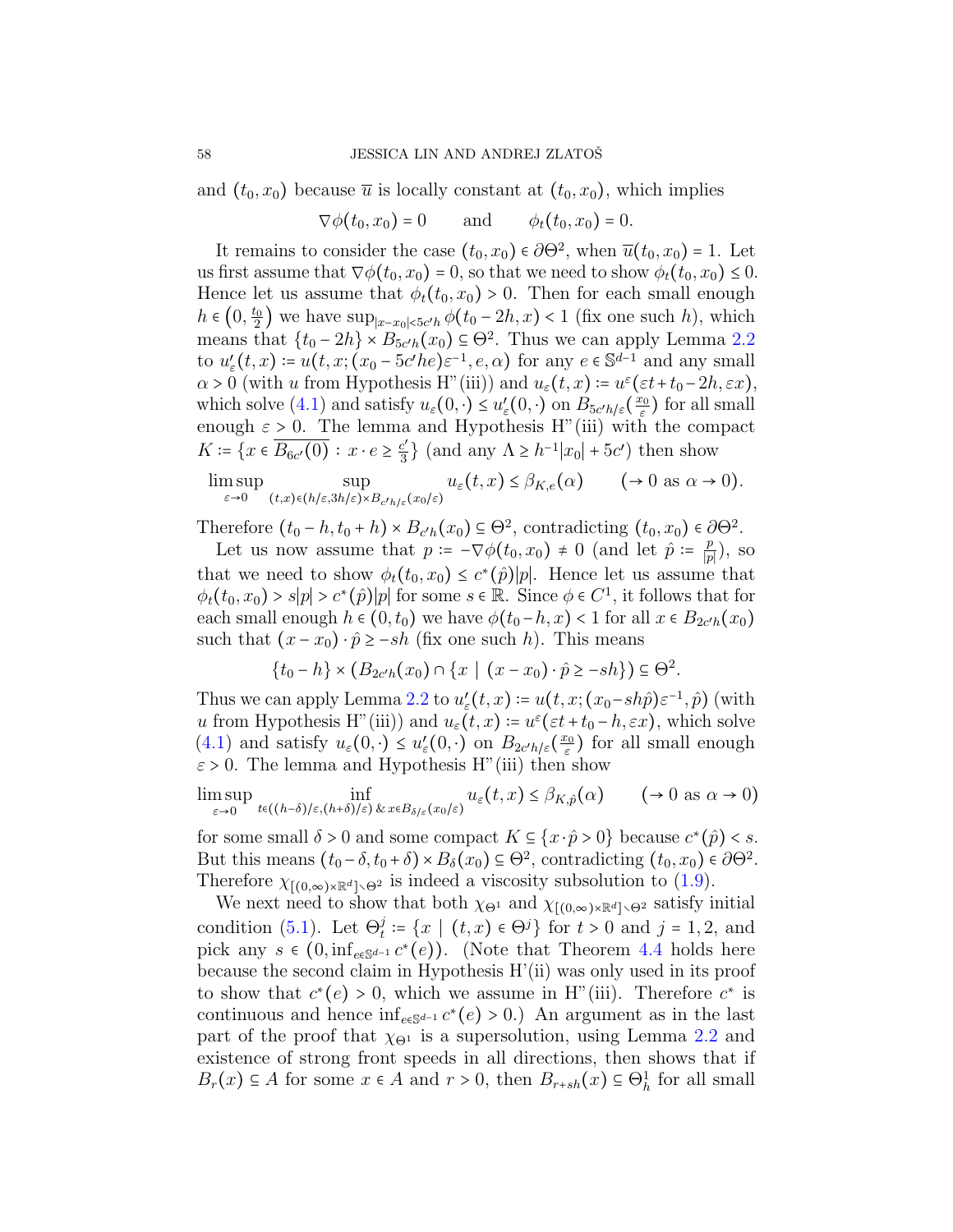enough  $h > 0$ . Repeating this recursively and using that A is open we obtain  $B_{st}(A) \subseteq \Theta_t^1$  for all  $t > 0$ . This shows that  $\bigcap_{t>0} \Theta_t^1 \supseteq \overline{A}$ .

Next pick any  $s > ||c^*||_{\infty}$ . An argument as in the last part of the proof that  $\chi_{[(0,\infty)\times\mathbb{R}^d]\setminus\Theta^2}$  is a subsolution, using Lemma [2.2](#page-24-1) and existence of strong exclusive front speeds in all directions, then shows that if now  $B_r(x) \subseteq \mathbb{R}^d \setminus \overline{A}$ , then  $B_{r-sh}(x) \subseteq \Theta_h^2$  for all small enough  $h > 0$ . Repeating this recursively now yields  $(\mathbb{R}^d \setminus \overline{A})_{st}^0 \subseteq \Theta_t^2$  for all  $t > 0$ . This, together with  $\bigcap_{t>0} \Theta_t^1 \supseteq \overline{A}$  and  $\Theta^1 \cap \Theta^2 = \emptyset$ , shows that in fact  $\bigcap_{t\in(0,T)}\Theta_t^1 = \overline{A}$  for each  $T>0$  as well as  $(\mathbb{R}^d \setminus \overline{A})_{st}^0 \subseteq \Theta_t^2 \subseteq \mathbb{R}^d \setminus \overline{A}$  for each  $t > 0$ .

The former claim means that  $(\chi_{\Theta^1})_* = \chi_{\Theta_*}$  where

$$
\Theta_* \coloneqq \Theta^1 \cup \big[ \{0\} \times (\overline{A})^0 \big],
$$

while the latter means that  $(\chi_{(0,\infty)\times\mathbb{R}^d}\setminus\Theta^2)^* = \chi_{\Theta^*}$  where

$$
\Theta^* := \left( \left[ (0, \infty) \times \mathbb{R}^d \right] \setminus \Theta^2 \right) \cup \left[ \{ 0 \} \times \overline{A} \right].
$$

Hence both  $\chi_{\Theta^1}$  and  $\chi_{[(0,\infty)\times\mathbb{R}^d]\setminus\Theta^2}$  satisfy [\(5.1\)](#page-52-1).

Next we would like to apply Theorem  $5.3(iii)$  $5.3(iii)$  to the subsolution  $\chi_{\Theta^*}$  and supersolution  $\chi_{\Theta_*}$  but we cannot do that because they are not appropriately ordered at  $t = 0$ . (In fact,  $\Theta^1 \cap \Theta^2 = \emptyset$  even yields  $\chi_{\Theta_*} \leq \chi_{\Theta^*}$ pointwise.) Nevertheless, since we proved that  $(\overline{A} \subseteq B_{sh}(A) \subseteq \Theta_h^1$  for some  $s > 0$  and all  $h > 0$ , we can use the supersolution  $\chi^h_{\Theta_*}(t, x)$  :=  $\chi_{\Theta_{*}}(t+h,x)$  instead of  $\chi_{\Theta_{*}}$ . Then Theorem [5.3\(](#page-53-1)iii) yields for each  $h > 0$ the second of the pointwise inequalities

<span id="page-58-0"></span>
$$
\chi_{\Theta_*} \le \chi_{\Theta^*} \le \chi_{\Theta^*}.
$$

But now for any  $(T, y) \in (0, \infty) \times \mathbb{R}^d$  we have

$$
\int_{[0,T]\times B_1(y)} (\chi_{\Theta^*} - \chi_{\Theta_*}) \, dx dt \le \int_{[T-h,T]\times B_1(y)} \chi_{\Theta_*}^h \, dx dt \to 0 \quad \text{as } h \to 0,
$$

so  $\chi_{\Theta_*}$  =  $\chi_{\Theta^*}$  up to a set of measure 0. This of course means that  $[(0, \infty) \times \mathbb{R}^d] \setminus [\Theta^1 \cup \Theta^2]$  has zero measure and  $\chi_{\Theta^1}$  is actually a solution to  $(1.9)+(5.1)$  $(1.9)+(5.1)$  $(1.9)+(5.1)$ . Theorem [5.3\(](#page-53-1)i,ii) now shows that it is the unique solution, and also that  $\Theta^1 = \Theta^{A,c^*}$ . (We note that one can similarly show that  $u \leq \chi_{\Theta_{*}}^{h}$  for  $h > 0$  and any upper semicontinuous subsolution u to  $(1.9)+(5.1)$  $(1.9)+(5.1)$  $(1.9)+(5.1)$ , as well as  $\chi_{\Theta^*} \leq u^h$  for  $h > 0$  and any lower semicontinuous supersolution  $u$ . This then yields an alternative proof of uniqueness of the viscosity solution  $\chi_{\Theta^1}$ .)

Since  $[(0, \infty) \times \mathbb{R}^d] \setminus [\Theta^1 \cup \Theta^2]$  contains no open balls, it must be contained in  $\partial\Theta^2 \cup \partial\Theta^1$ . And since definitions of  $\Theta^1$  and  $\Theta^2$  show that

$$
\lim_{\varepsilon \to 0} u^{\varepsilon}(t,x) = \begin{cases} 1 & (t,x) \in \Theta^1, \\ 0 & (t,x) \in \Theta^2 \cup [\{0\} \times (\mathbb{R}^d \times \overline{A})], \end{cases}
$$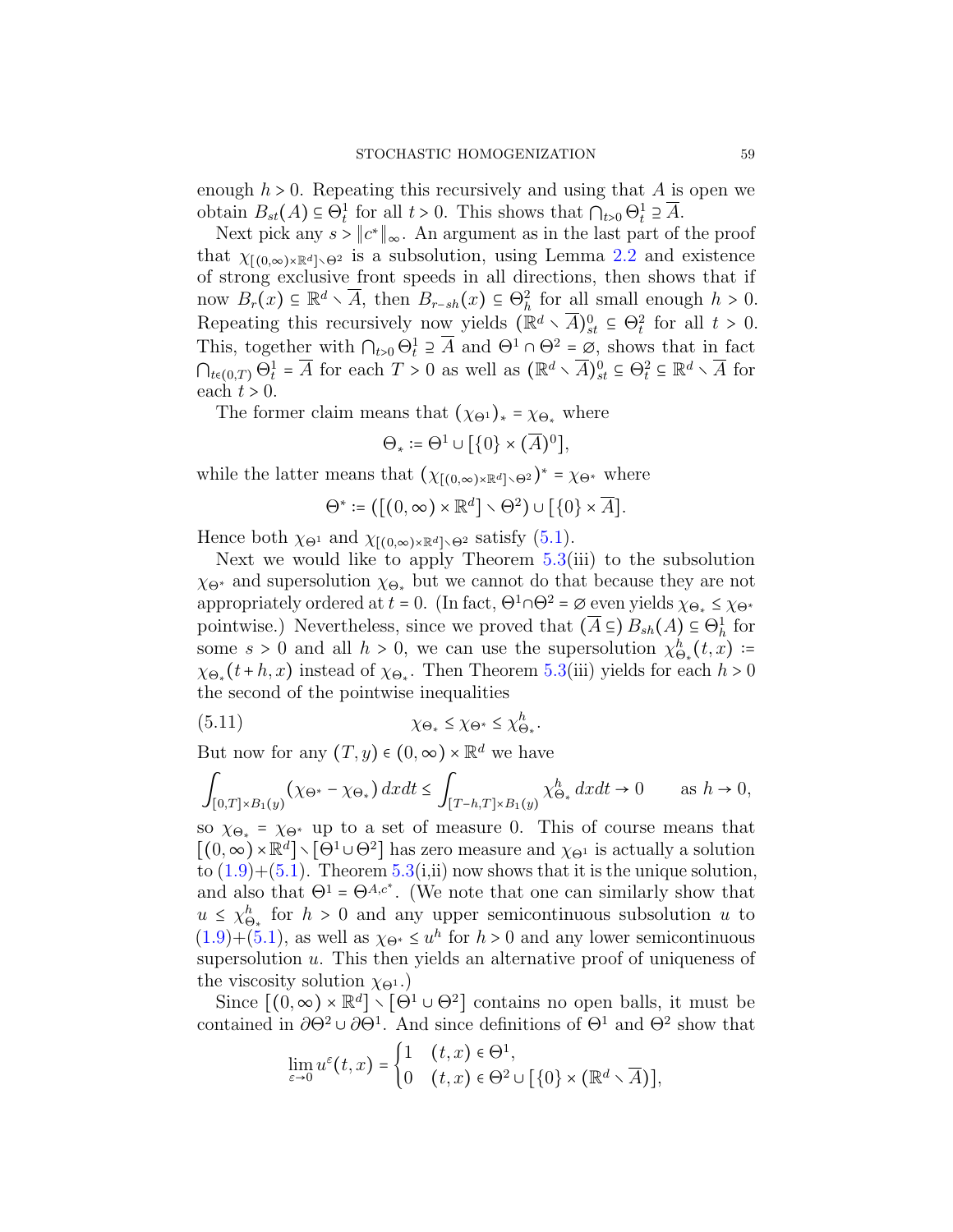it remains to prove  $\partial\Theta^2 \cap [(0,\infty) \times \mathbb{R}^d] \subseteq \partial\Theta^1$  (note that  $\{0\} \times \overline{A} \subseteq \partial\Theta^1$ ). But if  $(t, x) \in \partial \Theta^2$  for some  $t > 0$ , then  $(t, x) \notin \Theta^1 \cup \Theta^2$  because the two sets are open and disjoint. This means that  $\chi_{\Theta^*}(t, x) = 1$ , so [\(5.11\)](#page-58-0) shows  $(t + h, x) \in \Theta^1$  for all  $h > 0$ . It follows that  $(t, x) \in \partial \Theta^1$ , and the proof is finished. (In fact, [\(5.11\)](#page-58-0) implies  $\partial\Theta^2 \cap [(0,\infty) \times \mathbb{R}^d] =$  $\partial\Theta^1 \cap [(0,\infty) \times \mathbb{R}^d]$ .)  $\ket{.}$ 

We can now also prove Theorem [1.4\(](#page-17-0)iii).

Proof of Theorem [1.4\(](#page-17-0)iii) and of the corresponding part of Theorem [1.12.](#page-22-0) The argument in the proof of Theorem [1.7\(](#page-19-0)ii) above shows that there is a full measure set of  $\omega$  such that [\(1.1\)](#page-0-0) (resp. [\(1.2\)](#page-1-1)) with this  $\omega$  has strong front speed  $c^*(e)$  in each direction  $e \in \mathbb{S}^{d-1}$ . Fix any such  $\omega$  (then Hypothesis H" will be satisfied with the word "exclusive" removed) and as in the proof of Theorem [5.4,](#page-55-1) we can assume without loss of generality that  $y_{\varepsilon} = 0$ .

As in the proof of Theorem [5.4,](#page-55-1) consider  $\Theta$ <sup>1</sup> from [\(5.8\)](#page-55-2). Note that in that proof we only used  $H''(i,ii)$ , and the strong front speeds claim in H<sup>"</sup>(iii) to show that  $\chi_{\Theta^1}$  is a (lower semicontinuous) viscosity super-solution to [\(1.9\)](#page-8-0) and  $\bigcap_{t>0} \Theta_t^1 \supseteq \overline{A}$ . Therefore this is still the case now, even though existence of exclusive front speeds is not assumed.

Instead of exclusive front speeds, we will use convexity of A. Let

$$
(5.12) \qquad \Theta^3 \coloneqq \bigcap_{e \in \mathbb{S}^{d-1}} \left\{ (t,x) \in (0,\infty) \times \mathbb{R}^d \mid x \cdot e < \sup_{y \in \partial A} y \cdot e + c^*(e)t \right\}.
$$

We now claim that it suffices to show that  $\Theta^3 \subseteq \Theta^{A,c^*}.$ 

Let us assume this is the case. From the hypotheses, the definition of strong front speeds, and the comparison principle it follows that limsup<sup>\*</sup> $u^{\varepsilon}(t,x) = 0$  for each  $(t,x)$  in the set

$$
([0,\infty)\times\mathbb{R}^d)\setminus\overline{\Theta^3}=\bigcup_{e\in\mathbb{S}^{d-1}}\left\{(t,x)\in[0,\infty)\times\mathbb{R}^d\mid x\cdot e>\sup_{y\in\partial A}y\cdot e+c^*(e)t\right\}.
$$

(Note that  $\overline{\Theta^3} \cap \left[ \{0\} \times \mathbb{R}^d \right] = \overline{A}$ .) It follows that  $\Theta^1 \subseteq \overline{\Theta^3} \subseteq \overline{\Theta^{A,c^*}}$ . This and

$$
\overline{\Theta^{A,c^*}}\cap\left[\left\{0\right\}\times\mathbb{R}^d\right]=\overline{A}\subseteq\bigcap_{t>0}\Theta^1_t
$$

(the equality being from the definition of  $\Theta^{A,c^*}$  and  $||c^*||_{\infty} < \infty$ ) allow us to apply the argument from the last proof (using time shifts by  $h > 0$  and Theorem [5.3\(](#page-53-1)iii)) to the subsolution  $\chi_{\Theta^*}$  with  $\Theta_* \coloneqq \Theta^1 \cup [\{0\} \times (\overline{A})^0]$  and the (super)solution  $\chi_{\Theta_{*}}$  with  $\Theta^{*} := \overline{\Theta^{A,c^{*}}}$ . This yields  $\Theta^{1} = \Theta^{3} = \Theta^{A,c^{*}}$ , finishing the proof.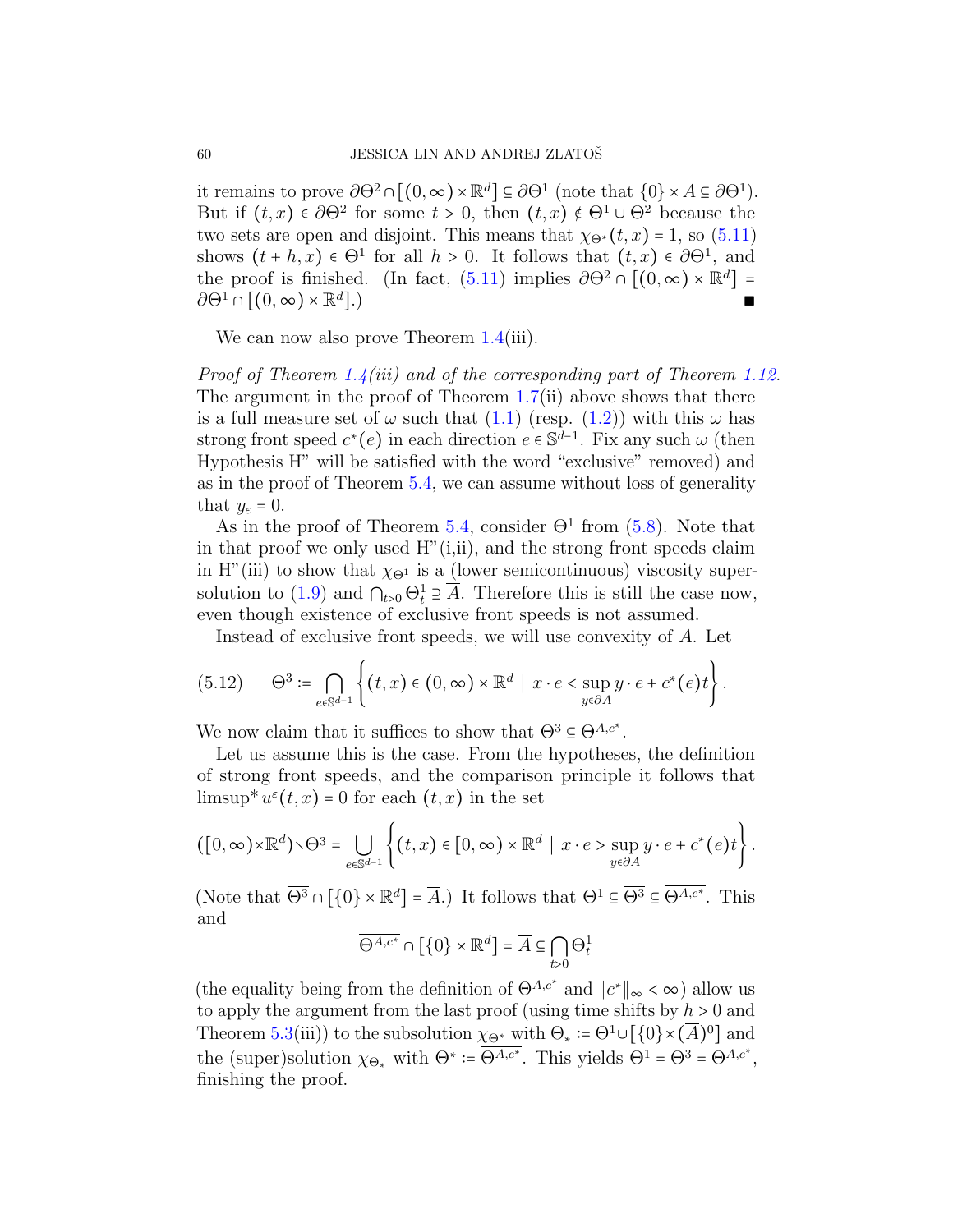It remains to prove  $\Theta^3 \subseteq \Theta^{A,c^*}$ . Consider  $\overline{v}_0$  defined by

$$
\overline{v}_0(x) = \begin{cases} \text{dist}(x, \partial A) & x \in A, \\ -\text{dist}(x, \partial A) & x \in \mathbb{R}^d \setminus A. \end{cases}
$$

Then  $\overline{v}_0$  is uniformly continuous, concave, and satisfies [\(5.4\)](#page-53-0). It follows that  $\Theta^{A,c^*} = {\overline{v} > 0}$  for  $\overline{v}$  the unique viscosity solution of [\(1.9\)](#page-8-0) with  $\overline{v}(0, \cdot) = \overline{v}_0$ . Since  $\overline{v}_0$  is concave and grows at most linearly, we can apply the Hopf-Lax formula for convex initial data [\[10\]](#page-61-16) to obtain that

$$
-\overline{v}(t,x)=\sup_{y\in\mathbb{R}^d}\inf_{z\in\mathbb{R}^d}\left\{-\overline{v}_0(z)+(x-z)\cdot y-c^*\left(\frac{y}{|y|}\right)|y|t\right\}.
$$

Since  $\overline{v}_0|_{\partial A} = 0$ , it follows that

<span id="page-60-4"></span>
$$
\overline{v}(t,x) \geq \inf_{y \in \mathbb{R}^d} \sup_{z \in \partial A} \left\{ (z-x) \cdot y + c^* \left( \frac{y}{|y|} \right) |y| t \right\}.
$$

Then obviously  $\overline{v}(t, x) > 0$  for each  $(t, x) \in (0, \infty) \times \mathbb{R}^d$  such that

(5.13) 
$$
\inf_{e \in \mathbb{S}^{d-1}} \sup_{z \in \partial A} \left\{ (z - x) \cdot e + c^* \left( e \right) t \right\} > 0.
$$

But compactness of  $\mathbb{S}^{d-1}$  and continuity of  $c^*$  show that these are precisely the points from  $\Theta^3$ , so indeed  $\Theta^3 \subseteq \Theta^{A,c^*}$ . ∎ ∎ ∎ ∎ ∎ ∎ ∎

It follows from the above that the set  $\Theta^{A,c^*}$  is precisely the set of  $(t, x)$  satisfying  $(5.13)$  when A is convex. Convexity shows that these are obviously those points satisfying

$$
\inf_{z \in \partial A} \inf_{e \in n_z} \left\{ \left( z - x \right) \cdot e + c^* \left( e \right) t \right\} > 0,
$$

where  $n_z$  is the set of all outer unit vectors for A at  $z \in \partial A$ . When A is convex, bounded, and  $C^1$  (so  $n_z$  contains a single vector for each  $z$ ), the characteristic function of this set has also been proved to be the homogenization limit in the case of periodic monostable reactions [\[1\]](#page-60-0).

#### **REFERENCES**

- <span id="page-60-0"></span>1. M. Alfaro and T. Giletti, Asymptotic analysis of a monostable equation in periodic media, Tamkang J. Math. 47 (2016), no. 1, 1–26. MR 3474533
- <span id="page-60-3"></span>2. S. Armstrong and P. Cardaliaguet, Stochastic homogenization of quasilinear Hamilton-Jacobi equations and geometric motions, J. Eur. Math. Soc. (JEMS) 20 (2018), no. 4, 797–864. MR 3779686
- <span id="page-60-1"></span>3. S. N. Armstrong and P. E. Souganidis, Stochastic homogenization of level-set convex Hamilton-Jacobi equations, Int. Math. Res. Not. IMRN (2013), no. 15, 3420–3449. MR 3089731
- <span id="page-60-2"></span>4. S. N. Armstrong and H. V. Tran, Stochastic homogenization of viscous Hamilton-Jacobi equations and applications, Anal. PDE 7 (2014), no. 8, 1969–2007. MR 3318745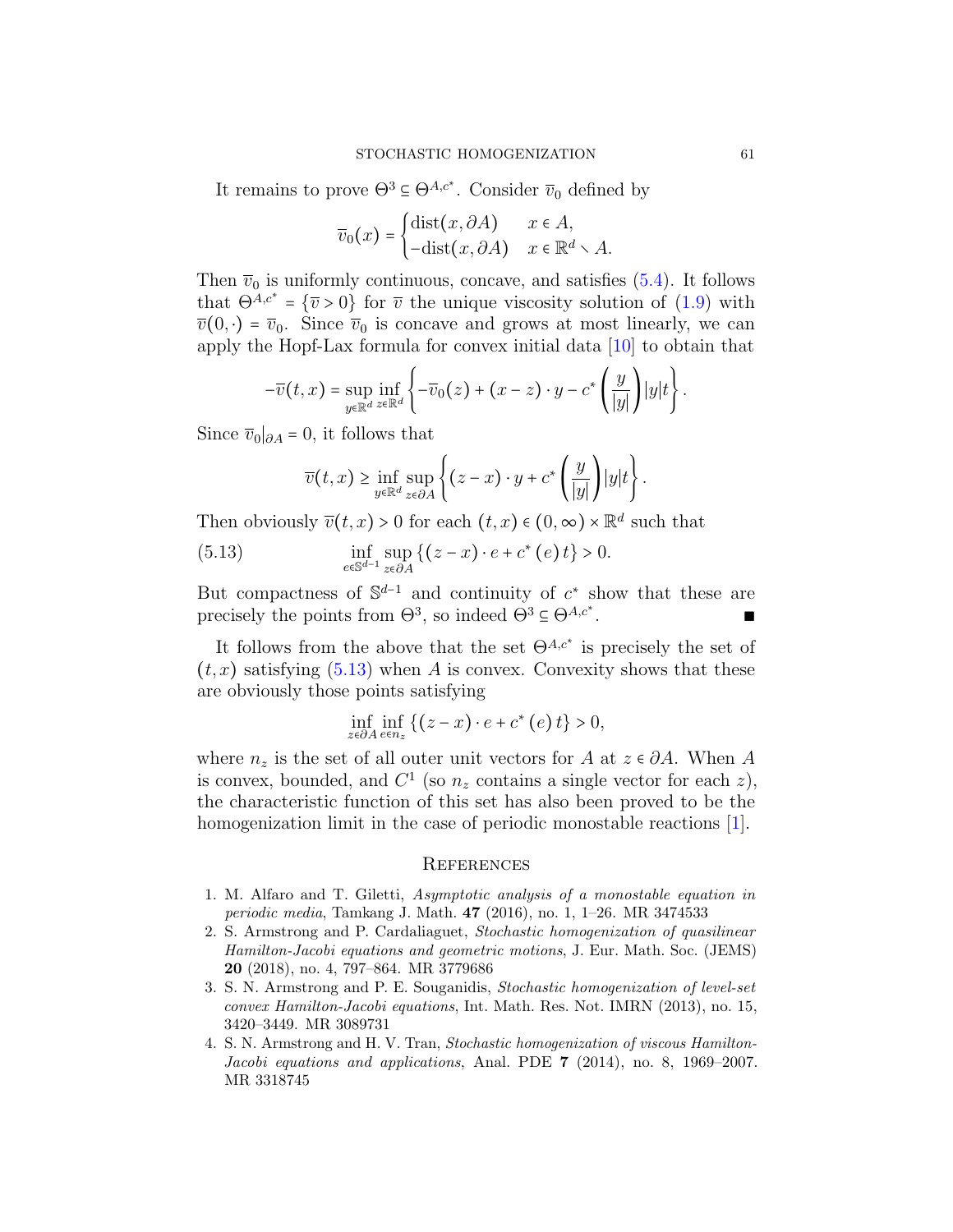- <span id="page-61-5"></span>5. S. N. Armstrong, H. V. Tran, and Y. Yu, Stochastic homogenization of a nonconvex Hamilton-Jacobi equation, Calc. Var. Partial Differential Equations 54 (2015), no. 2, 1507–1524. MR 3396421
- <span id="page-61-6"></span>6. Stochastic homogenization of nonconvex Hamilton-Jacobi equations in one space dimension, J. Differential Equations 261 (2016), no. 5, 2702–2737. MR 3507985
- <span id="page-61-9"></span>7. D. G. Aronson and H. F. Weinberger, Multidimensional nonlinear diffusion arising in population genetics, Adv. in Math.  $30$  (1978), no. 1, 33–76. MR 511740
- <span id="page-61-11"></span>8. A. Auffinger, M. Damron, and J. Hanson, 50 years of first-passage percolation, University Lecture Series, vol. 68, American Mathematical Society, Providence, RI, 2017. MR 3729447
- <span id="page-61-12"></span>9. M. Bardi and I. Capuzzo-Dolcetta, Optimal control and viscosity solutions of Hamilton-Jacobi-Bellman equations, Systems & Control: Foundations & Applications, Birkhäuser Boston, Inc., Boston, MA, 1997, With appendices by Maurizio Falcone and Pierpaolo Soravia. MR 1484411
- <span id="page-61-16"></span>10. M. Bardi and L. C. Evans, On Hopf 's formulas for solutions of Hamilton-Jacobi equations, Nonlinear Anal. 8 (1984), no. 11, 1373–1381. MR 764917
- <span id="page-61-14"></span>11. G. Barles and B. Perthame, Discontinuous solutions of deterministic optimal stopping time problems, RAIRO Modél. Math. Anal. Numér.  $21$  (1987), no. 4, 557–579. MR 921827
- <span id="page-61-15"></span>12.  $\frac{1}{12}$ , Exit time problems in optimal control and vanishing viscosity method, SIAM J. Control Optim. 26 (1988), no. 5, 1133–1148. MR 957658
- <span id="page-61-4"></span>13. G. Barles, H. M. Soner, and P. E. Souganidis, Front propagation and phase field theory, SIAM J. Control Optim. 31 (1993), no. 2, 439–469. MR 1205984 (94c:35005)
- <span id="page-61-2"></span>14. G. Barles and P. E. Souganidis, A new approach to front propagation problems: theory and applications, Arch. Rational Mech. Anal. 141 (1998), no. 3, 237–296. MR 1617291 (99c:35106)
- <span id="page-61-10"></span>15. M. E. Becker, Multiparameter groups of measure-preserving transformations: a simple proof of Wiener's ergodic theorem, Ann. Probab. 9 (1981), no. 3, 504–509. MR 614635
- <span id="page-61-1"></span>16. H. Berestycki and F. Hamel, Front propagation in periodic excitable media, Comm. Pure Appl. Math. 55 (2002), no. 8, 949–1032. MR 1900178 (2003d:35139)
- <span id="page-61-0"></span>17. H. Berestycki and G. Nadin, Spreading speeds for one-dimensional monostable reaction-diffusion equations, J. Math. Phys. 53 (2012), no. 11, 115619, 23. MR 3026564
- <span id="page-61-3"></span>18. L. A. Caffarelli, K.-A. Lee, and A. Mellet, Homogenization and flame propagation in periodic excitable media: the asymptotic speed of propagation, Comm. Pure Appl. Math. 59 (2006), no. 4, 501–525. MR 2199784 (2007d:35011)
- <span id="page-61-7"></span>19. P. Cardaliaguet and P. E. Souganidis, On the existence of correctors for the stochastic homogenization of viscous Hamilton-Jacobi equations, C. R. Math. Acad. Sci. Paris 355 (2017), no. 7, 786–794. MR 3673054
- <span id="page-61-13"></span>20. M.G. Crandall, H. Ishii, and P.-L. Lions, User's guide to viscosity solutions of second order partial differential equations, Bull. Amer. Math. Soc. (N.S.) 27 (1992), no. 1, 1–67. MR 1118699 (92j:35050)
- <span id="page-61-8"></span>21. A. Davini and E. Kosygina, Homogenization of viscous and non-viscous HJ equations: a remark and an application, Calc. Var. Partial Differential Equations 56 (2017), no. 4, Art. 95, 21. MR 3661019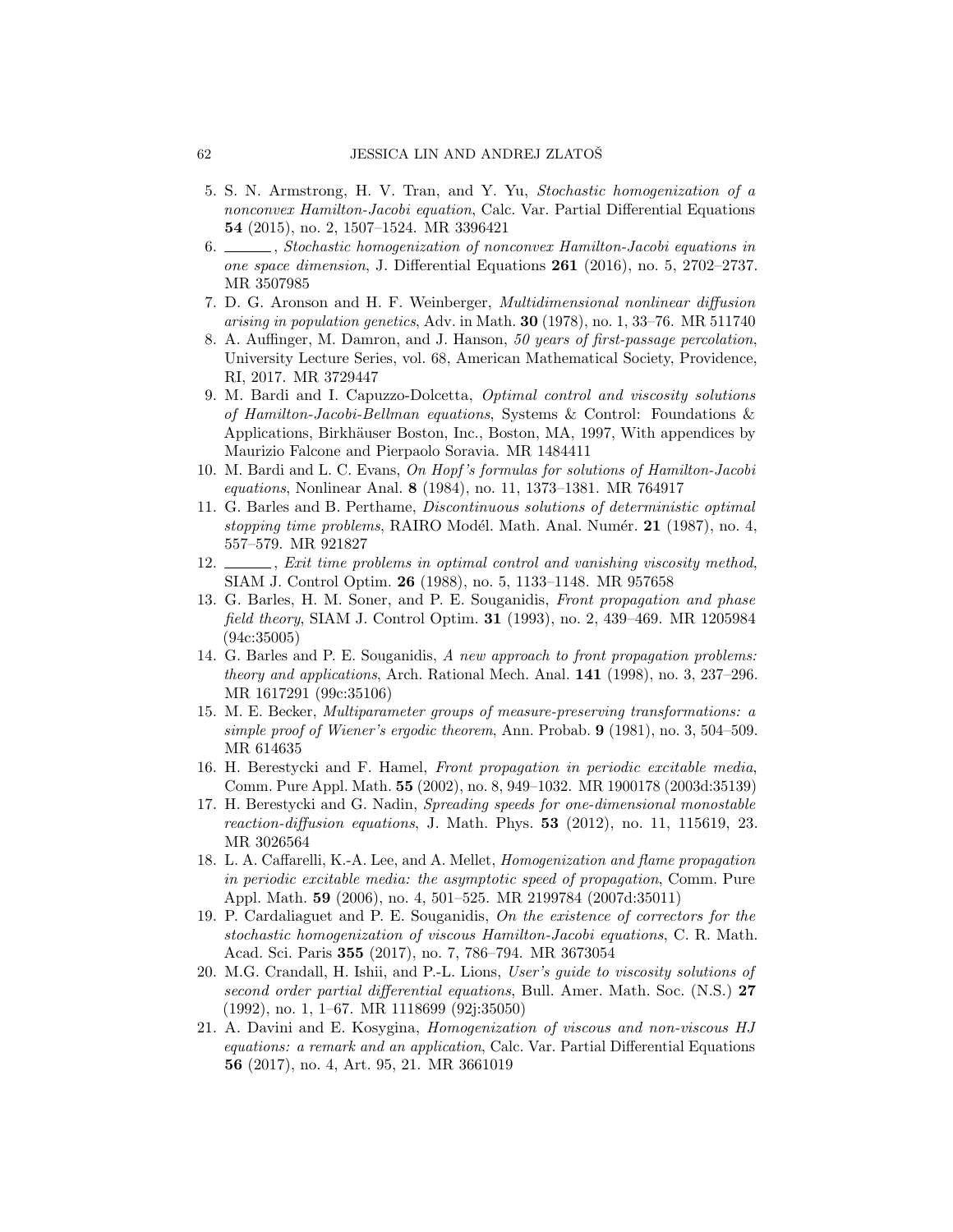- <span id="page-62-13"></span>22. A. Davini and A. Siconolfi, Metric techniques for convex stationary ergodic Hamiltonians, Calc. Var. Partial Differential Equations 40 (2011), no. 3-4, 391–421. MR 2764912
- <span id="page-62-14"></span>23. L. C. Evans, Periodic homogenisation of certain fully nonlinear partial differential equations, Proc. Roy. Soc. Edinburgh Sect. A 120 (1992), no. 3-4, 245–265. MR 1159184
- <span id="page-62-9"></span>24. W. M. Feldman and P. E. Souganidis, Homogenization and non-homogenization of certain non-convex Hamilton–Jacobi equations, J. Math. Pures Appl. (9) 108 (2017), no. 5, 751–782. MR 3711473
- <span id="page-62-5"></span>25. R.A. Fisher, The advance of advantageous genes, Ann. Eugenics 7 (1937), 335–361.
- <span id="page-62-0"></span>26. M. Freidlin, Functional integration and partial differential equations, Annals of Mathematics Studies, vol. 109, Princeton University Press, Princeton, NJ, 1985. MR 833742
- <span id="page-62-7"></span>27. M. I. Freidlin, On wavefront propagation in periodic media, Stochastic analysis and applications, Adv. Probab. Related Topics, vol. 7, Dekker, New York, 1984, pp. 147–166. MR 776979
- <span id="page-62-10"></span>28. H. Gao, Stochastic homogenization of certain nonconvex Hamilton-Jacobi equations, arXiv:1803.08633.
- <span id="page-62-11"></span>29. , Random homogenization of coercive Hamilton-Jacobi equations in 1d, Calc. Var. Partial Differential Equations 55 (2016), no. 2, Art. 30, 39. MR 3466903
- <span id="page-62-1"></span>30. J. Gartner and M. I. Freidlin, The propagation of concentration waves in periodic and random media, Dokl. Akad. Nauk SSSR 249 (1979), no. 3, 521–525. MR 553200 (81d:80005)
- <span id="page-62-16"></span>31. H. Kesten, Percolation theory and first-passage percolation, Ann. Probab. 15 (1987), no. 4, 1231–1271. MR 905330
- <span id="page-62-17"></span>32.  $\frac{1}{100}$ , First-passage percolation, From classical to modern probability, Progr. Probab., vol. 54, Birkhäuser, Basel, 2003, pp. 93-143. MR 2045986
- <span id="page-62-15"></span>33. J. F. C. Kingman, The ergodic theory of subadditive stochastic processes, J. Roy. Statist. Soc. Ser. B 30 (1968), 499–510. MR 0254907
- <span id="page-62-4"></span>34. A. N. Kolmogorov, I.G. Petrovsky, and N.S. Piskunov, Etude de l'equation de la diffusion avec croissance de la quantité de matière et son application a un problème biologique, Moskow Univ. Math. Bull.  $1$  (1937), 1–25.
- <span id="page-62-12"></span>35. E. Kosygnia, A. Yilmaz, and O. Zeitouni, Homogenization of a class of onedimensional nonconvex viscous hamilton-jacobi equations with random potential, 2017, arXiv:1710.03087[math.AP].
- <span id="page-62-8"></span>36. J. Lin and A. Zlatoš, Stochastic homogenization for Fisher-KPP reactiondiffusion equations., in preparation.
- <span id="page-62-3"></span>37. P.-L. Lions and P.E. Souganidis, Homogenization of "viscous" Hamilton-Jacobi equations in stationary ergodic media, Comm. Partial Differential Equations 30 (2005), no. 1-3, 335–375. MR 2131058 (2005k:35019)
- <span id="page-62-6"></span>38. A. J. Majda and P. E. Souganidis, Large-scale front dynamics for turbulent reaction-diffusion equations with separated velocity scales, Nonlinearity 7 (1994), no. 1, 1–30. MR 1260130
- <span id="page-62-2"></span>39. G. Nadin, Critical travelling waves for general heterogeneous one-dimensional reaction-diffusion equations, Ann. Inst. H. Poincaré Anal. Non Linéaire  $32$ (2015), no. 4, 841–873. MR 3390087